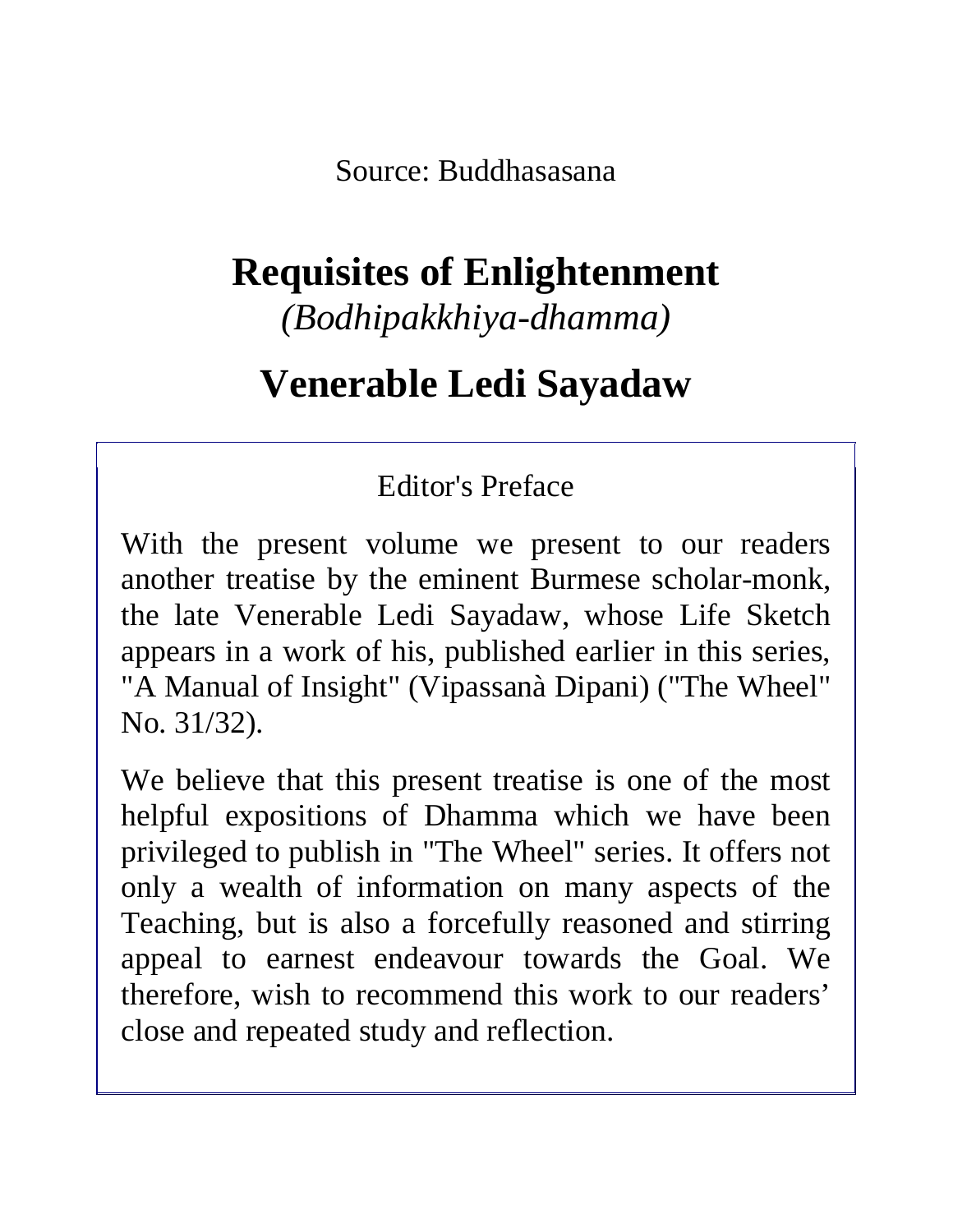This treatise has been reproduced from the journal The Light of the Dhamma (Rangoon), which regrettably has ceased publication. For permission of reprint we are grateful to the publishers, The Union of Burma Buddha Sàsana Council, Rangoon.

In the present edition, many of the Pàli terms used in the original translation have been supplemented or replaced, by the English equivalents, for facilitating the reading of the treatise. The last chapter has been condensed. Otherwise only minor changes have been made in the diction.

In the original publication, the term bodhipakkhiyadhamma had been rendered by "Factors leading to Enlightenment", which, however, resembles too closely the customary translation of the term bojjhanga, by "Factors of Enlightenment" (see here Chapter VII). Therefore the title of the treatise in the original translation and the rendering of the term in the body of the text have been changed into "Requisites of Enlightenment", being one of the connotations of bodhipakkhiya-dhamma, as given in Chapter I. This nuance of meaning was chosen in view of the fact that this treatise does not deal with perfected constituents of Enlightenment (bodhi) already achieved, but with the approach to that goal by earnest cultivation of those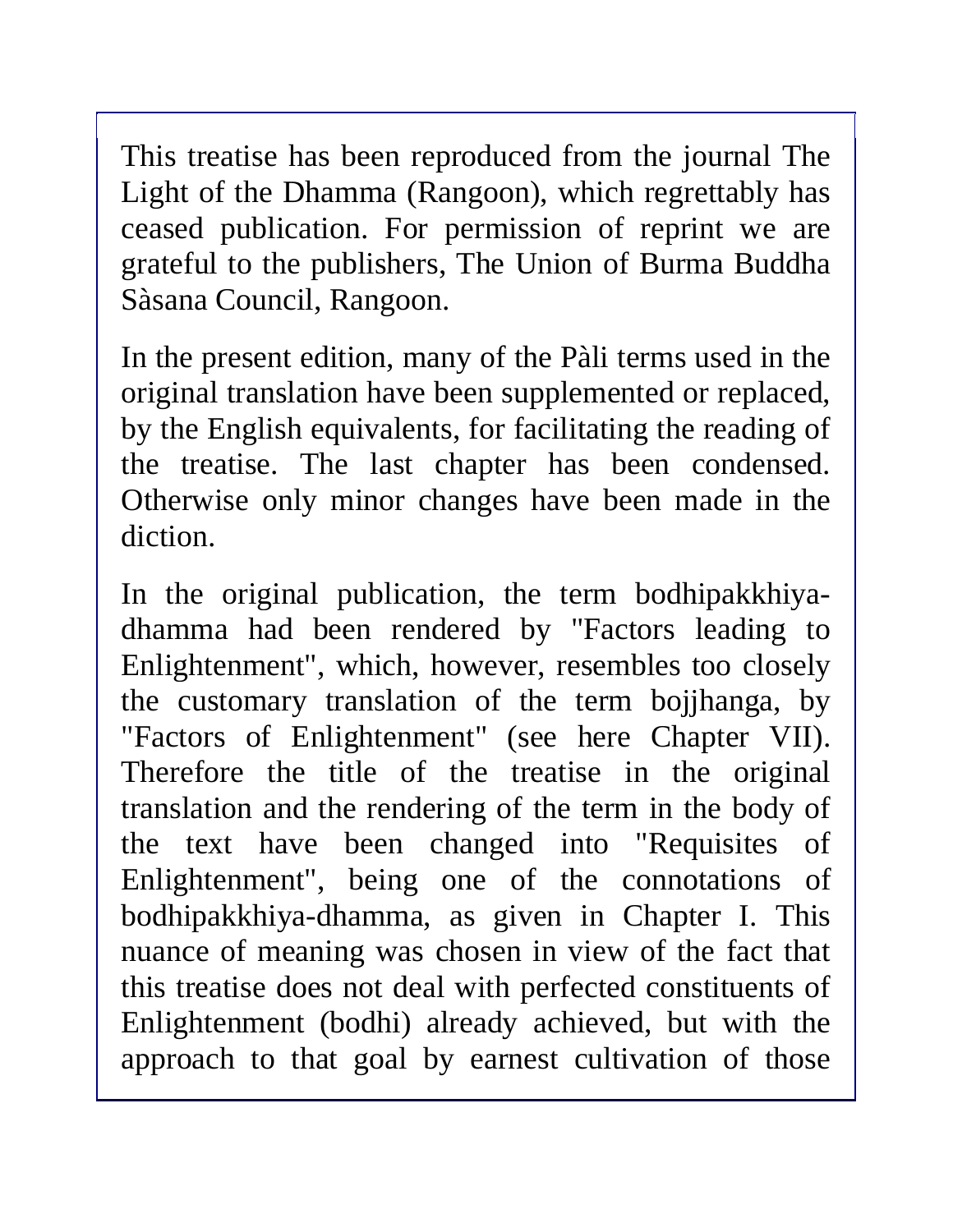seven groups of qualities and practices which form the 37 Bodhipakkhiya-dhammas.

Nyanaponika Mahathera Editor, "The Wheel" Kandy, Ceylon. 31 st. March, 1971

\*\*\*

### **A Manual Of The Requisites Of Enlightenment**

*Bodhipakkhiya-Dipani*

Introduction

In compliance with the request of the Pyinmana Myo-ok Maung Po Mya and Trader Maung Hla, during the month of Nayon, 1266 Burmese Era (June, 1904 C.E.), I shall state concisely the meaning and intent of the thirtyseven Bodhipakkhiya-dhammas, the Requisites of Enlightenment.

#### **Four Types of Capacity for Path Attainment**

It is stated in the *Puggala-Pannatti* (the "Book of Classification of Individuals", 160; *Abhidhamma Pitaka)* and in the *Anguttara Nikàya* (The Fours, No. 133) that, of the beings who encounter the *Sàsana*, i.e. the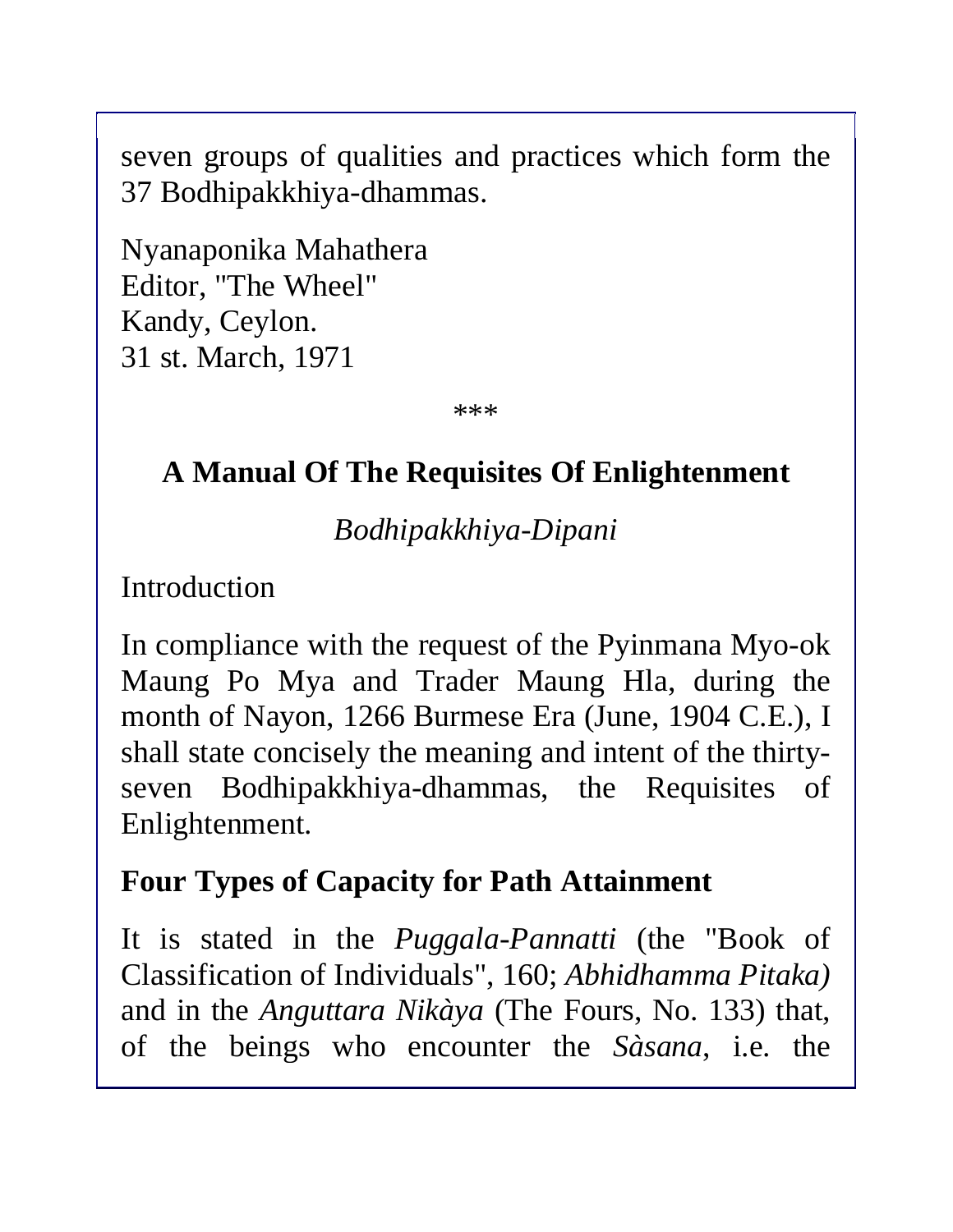Teaching of the Buddha, four classes can be distinguished, viz.:

- *1. Ugghàtitannu,*
- *2. Vipancitannu,*
- *3. Neyya,* and
- *4. Padaparama.*

Of' these four classes of beings, an *Ugghàtitannu* (one who understands immediately) is an individual who encounters a Buddha in person [1] and who is capable of attaining the Paths and the Fruits through the mere hearing of a short concise discourse.

A *Vipancitannu* is an individual who has not the capability of attaining the Paths and the Fruits through the mere hearing of a short discourse, but who yet is capable of attaining the Paths and the Fruits when the short discourse is expounded to him at some length.

A *Neyya* is an individual who has not the capability of attaining the Paths and the Fruits through the hearing of a short discourse or when it is expounded to him at some length, but is one for whom it is necessary to study and take careful note of the sermon and the exposition, and then to practise the provisions contained therein for days, months, and years, in order that he may attain the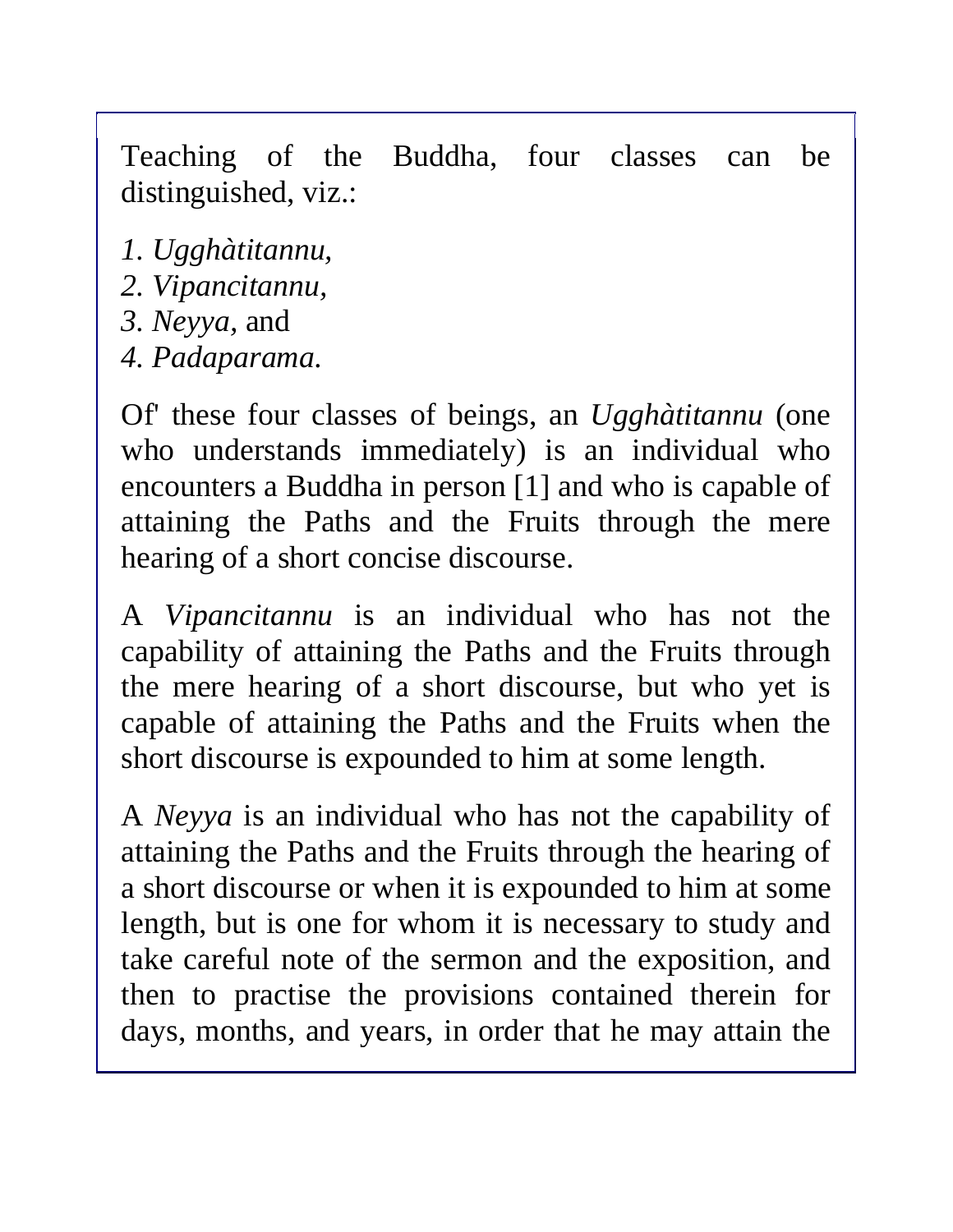Paths and the Fruits.

This *Neyya* class of individuals can again be sub-divided into many other classes according to the period of practice which each individual finds necessary before he can attain the Paths and the Fruits, and which further is dependent on the *pàramis* (Perfections) which each of them has previously acquired, and the *kilesas*  (defilements) which each has surmounted. These classes of individuals include on the one hand those for whom the necessary period of practice is seven days, and on the other, those for whom the necessary period of practice may extend to thirty or sixty years.

Further classes also arise as for example in the case of individuals whose necessary period of practice is seven days; the stage of an Arahant may be attained if effort is made in the first or second period of life [2], while no more than the lower stages of the Paths and the Fruits can be attained if effort be made only in the third period of life.

Then, again, putting forth effort for seven days means exerting as much as is in one's power to do so. If the effort is not of the highest order, the period of necessary effort becomes lengthened according to the laxity of the effort, and seven days may become seven years or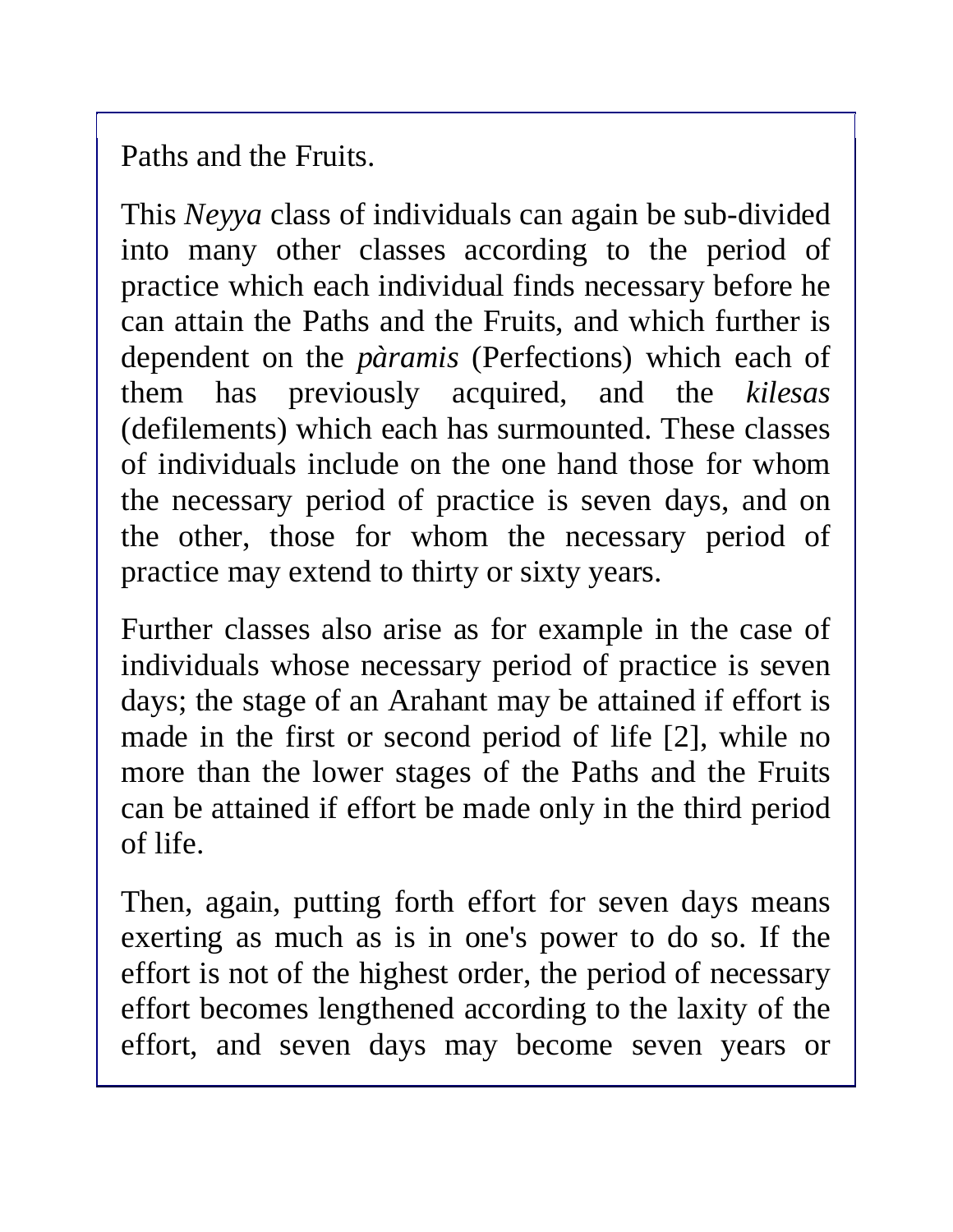longer.

If the effort during this life is not sufficiently intense as to enable one to attain the Paths and the Fruits, then release from worldly ills cannot be obtained during the present Buddha Sàsana (Dispensation of a Buddha's Teaching) while release during future Buddha Sàsanas can be obtained only if the individual encounters them. No release can be obtained if no Buddha Sàsana is encountered. It is only in the case of individuals who have secured *niyata vyàkarana* (sure prediction made by a Buddha), that an encounter with a Buddha Sàsana and release from worldly ills is certain. An individual who has not attained "Sure prediction" *(niyata vyàkarana)*  cannot be certain either of encountering a Buddha Sàsana or achieving release from worldly ills, even though he has accumulated sufficient *pàramis* to make both these achievements possible.

These are considerations in respect of those individuals who possess the capabilities of attaining the Paths and the Fruits by putting forth effort for seven days, but who have not obtained "sure prediction".

Similar considerations apply to the cases of those individuals who have the potentiality of attaining the Paths and the Fruits by putting forth effort for fifteen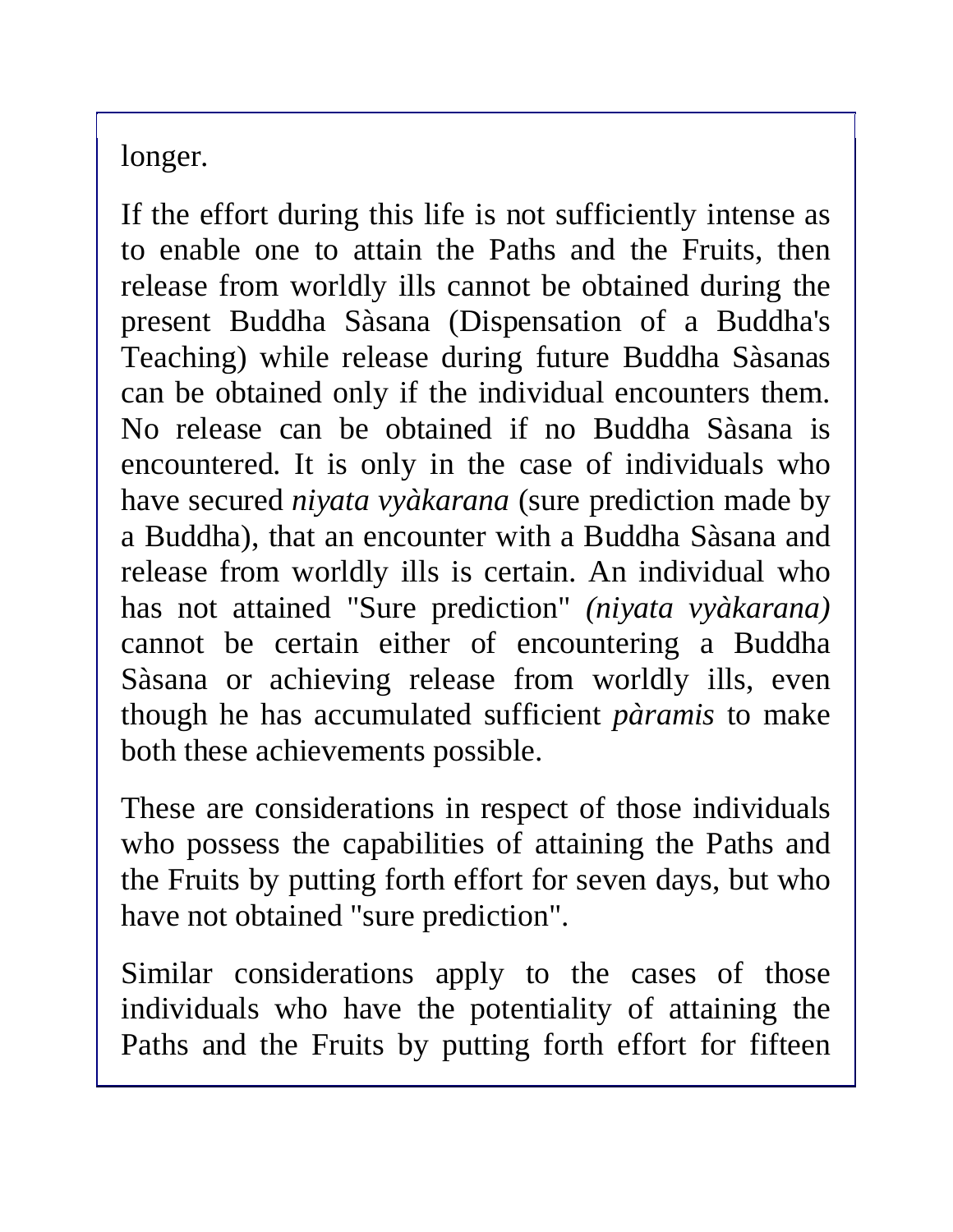days, or for longer periods.

A *Padaparama* is an individual who, though he encounters a Buddha Sàsana, and though he puts forth the utmost possible effort in both the study and practice of the Dhamma, cannot attain the Paths and the Fruits within this lifetime. All that he can do is to accumulate good habits and potentials *(vàsanà).* 

Such a person cannot obtain release from worldly ills during this lifetime. If he dies while practising *samatha* (Tranquillity) or *vipassanà* (Insight), and attains rebirth either as a human being or a *deva* in his next existence, he can attain release from worldly ills in that existence within the present Buddha Sàsana. Thus did the Buddha declare with respect to four classes of individuals.

## **Three Types of Patients**

In the same sources referred to above, the Buddha gave another classification of beings, dividing them into three classes resembling three types of sick persons [3], namely:

(1) A person who is certain of regaining health in due time even though he does not take any medicine or treatment.

(2) A person who is certain of failing to make a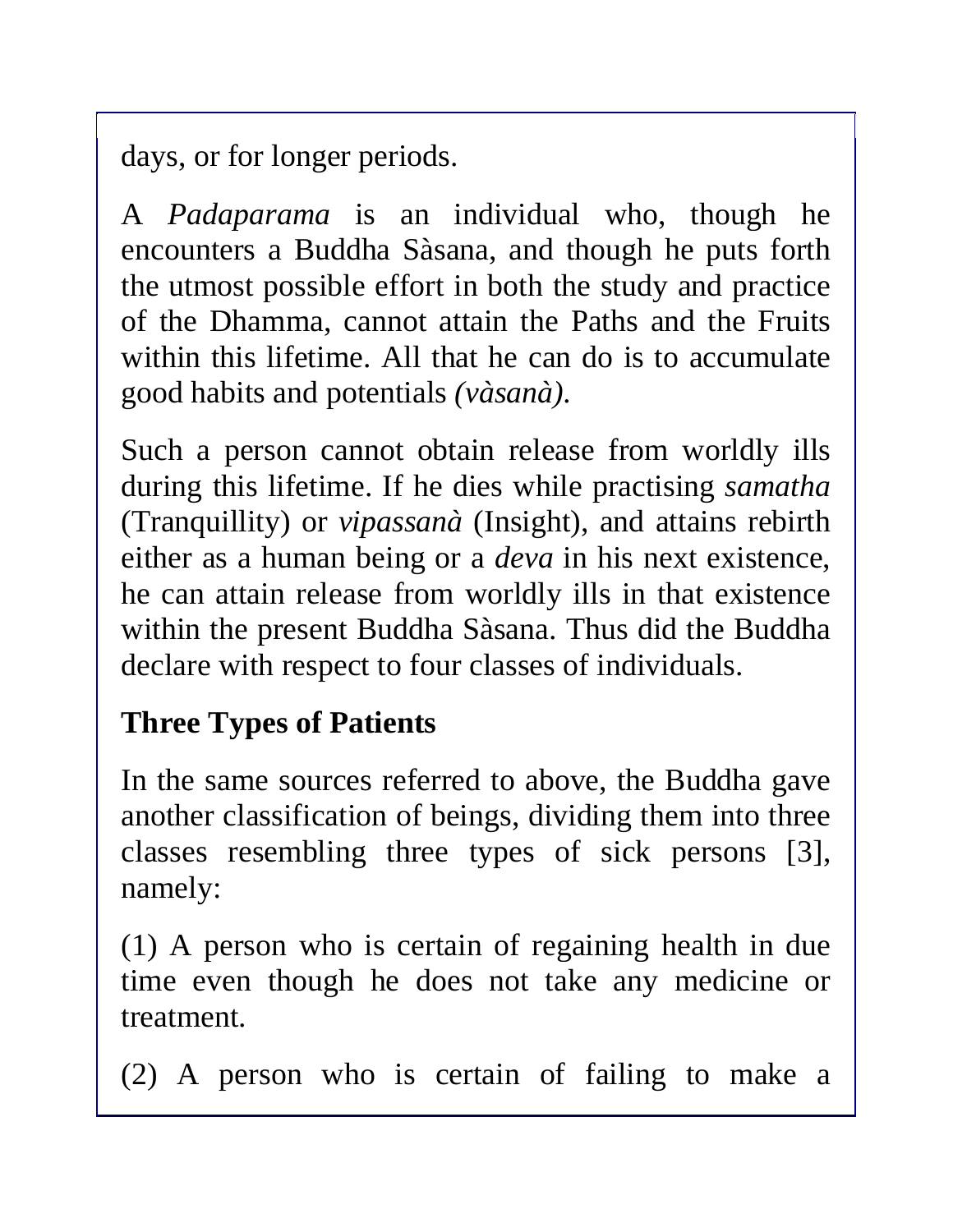recovery, and dying from the illness, no matter to what extent he may take medicines or treatment.

(3) A person who will recover if he takes the right medicine and treatment, but who will fail to recover and die if he fails to take the right medicine and treatment. These are the three kinds of sick persons.

Persons who obtained *niyata vyàkarana* (sure prediction made by a Buddha) from previous Buddhas, and who as such are certain of obtaining release from worldly ills in this life, resemble the first class of sick persons.

A *Padaparama* class of individual resembles the second class of sick persons. Just as this second class of sick person has no chance of recovery from his illness, a *Padaparama* class of individual has no chance of obtaining release from worldly ills during this life. In future lives, however, he can obtain release either within the present Buddha Sàsana or within future Buddha Sàsanas. The story of the youth Chattamànava [4], of the frog who became a *deva* and of the ascetic Saccaka [5] are illustrations of persons who obtained release from worldly ills in their next following existences within the present Buddha Sàsana.

A *Neyya* class of individual resembles the third class of sick persons. Just as a person of this third class is related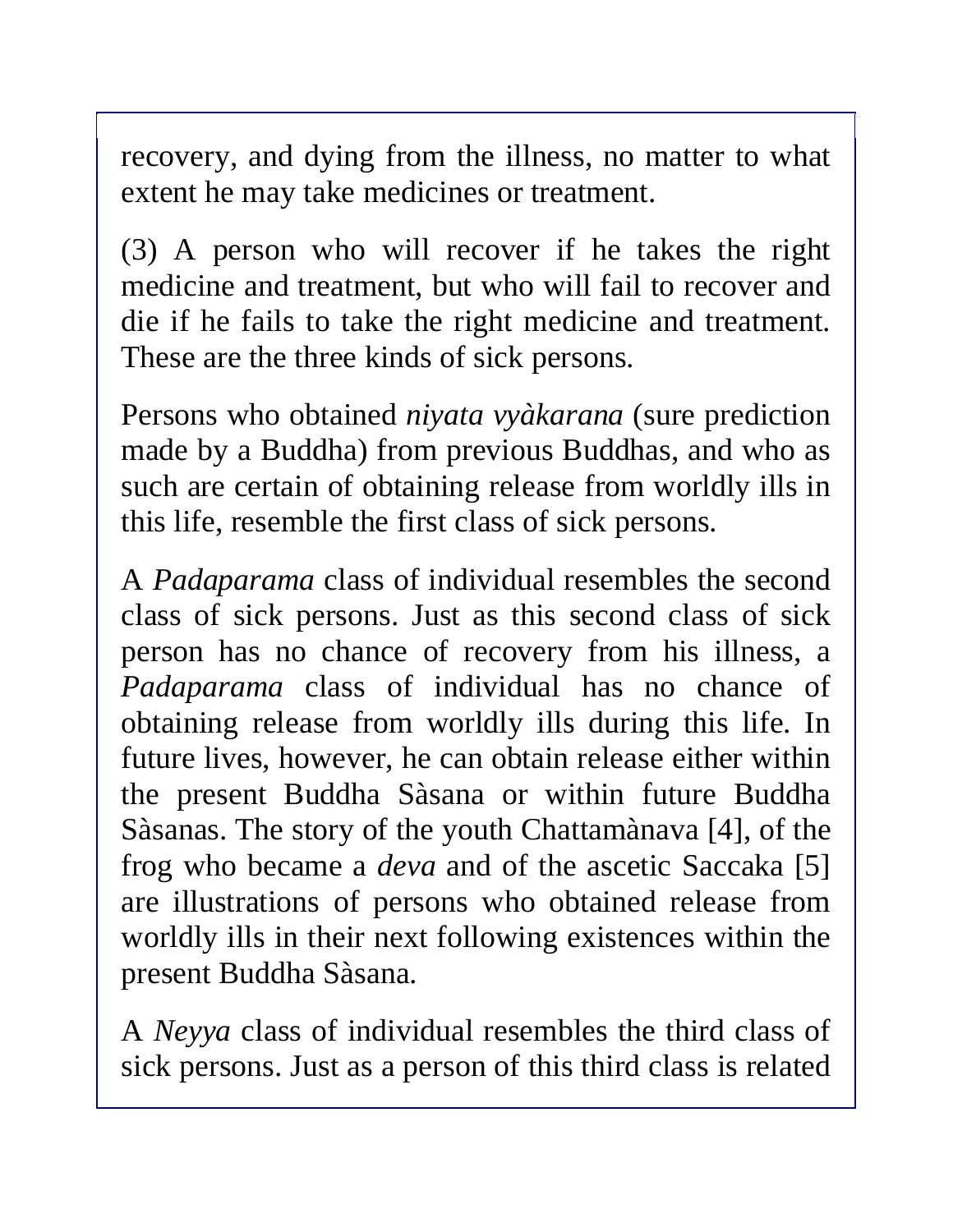to the two ways of either recovering or dying from the sickness, so is a *Neyya* individual related to the two eventualities of either obtaining release from worldly ills during the present life, or failing to obtain such release.

If such a *Neyya* individual, knowing what is good for him according to his age, discards what should be discarded, searches for the right teacher, and obtains the right guidance from him and puts forth sufficient effort, he can obtain release from worldly ills in this very life.

If, however, he becomes addicted to wrong views and wrong ways of conduct; if he finds himself unable to discard sensual pleasures; if although able to discard sensual pleasures he does not obtain the guidance of a good teacher; if although obtaining the guidance of a good teacher, he is unable to evoke sufficient effort; if although inclined to put forth effort he is unable to do so through old age; if although young he is liable to sickness, he cannot obtain release from worldly ills in this present life. King Ajàtasattu [6] the millionaire Mahàdhana's son [7], Bhikkhu Sudinna [8], are cases of persons who could not have release from worldly ills in this present existence.

King Ajàtasattu failed to obtain release because he had committed parricide. It is stated that he will drift in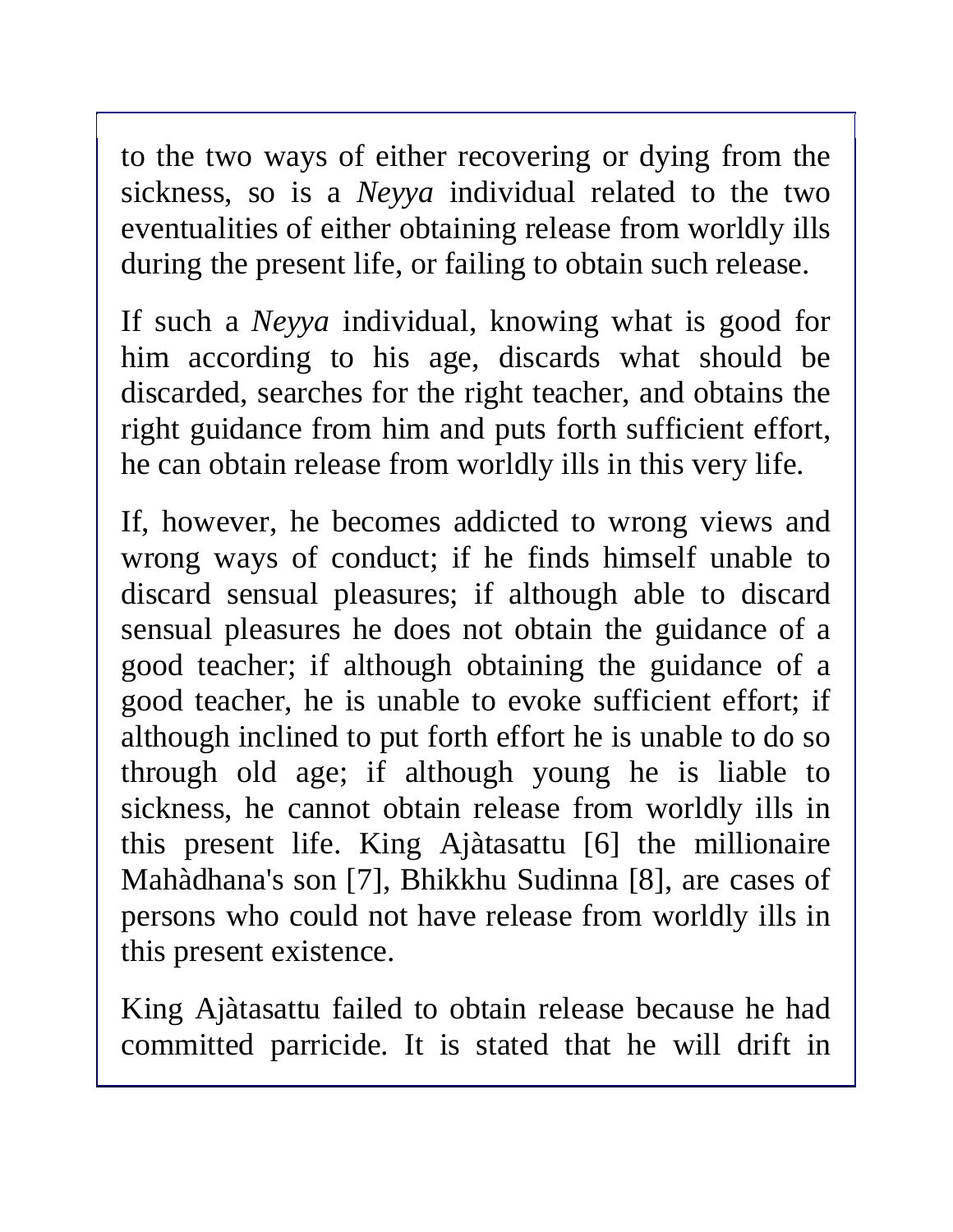future *samsàra* (round of rebirths) for two *asankheyyas*  (unit followed by 140 ciphers) of world-cycles, after which he will become a *paccekabuddha* (Solitary Buddha).

The millionaire Mahàdhana's son indulged himself so excessively in sensual pleasures during his youth that he was unable to attain tranquillity of mind when he grew older. Far from obtaining release from worldly ills, he did not even get the opportunity of associating with the *Ti-ratana* [9]. Seeing his plight at that stage, the Buddha said to Ànanda: "Ànanda, if this millionaire's son had become a *bhikkhu* in my *sàsana* during his youth or first period of his life, he would have become an Arahant and would have attained Parinibbàna [10] in this present life. If, otherwise, he had become a *bhikkhu* during the second period of his life, he would have become an Anàgàmi [11] and on death would have been reborn in the *Suddhàvàsa brahma loka* [12], whence he would attain parinibbàna. In the next alternative, if he had become a *bhikkhu* in my *sàsana* at the beginning of the third period of life, he would have become either a Sakadàgàmi (Once-Returner) or a Sotàpanna (Streamenterer) and would have attained permanent release from rebirth in the *apàya lokas* [13]. Thus said the Buddha to the Venerable Ànanda. Thus, although, he (the millionaire Mahàdhana's son) possessed *pàrami* ripe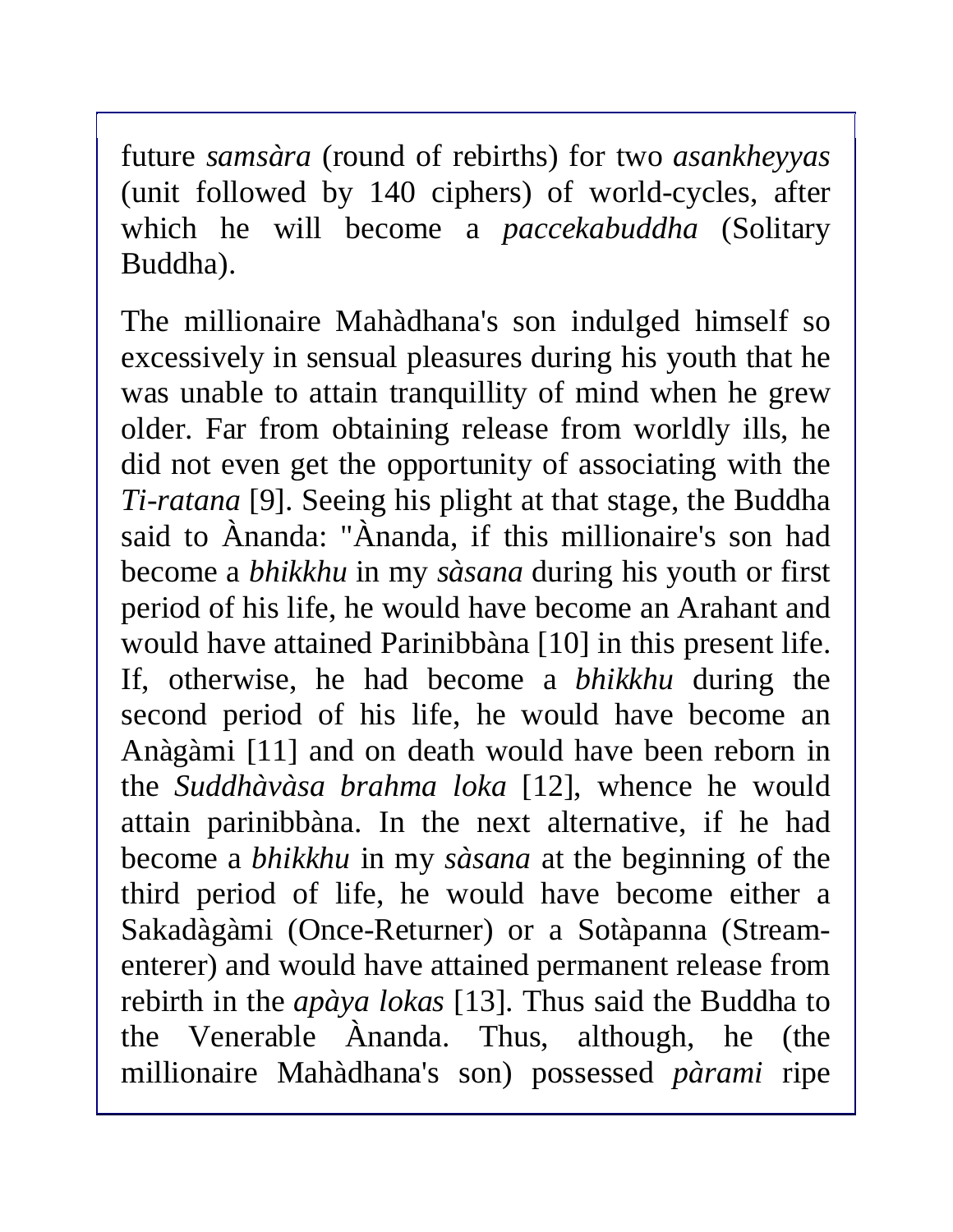enough to make his present life his last existence, not being a person who had secured "sure prediction", *niyata vyàkarana,* he failed to obtain release from worldly ills in his present life because of the upheavals caused by the defilements within him, and this is despite the fact that he had the opportunity of encountering the Buddha Sàsana. If further his period of existence in the Lower Regions *(apàya loka)* is prolonged because of evil acts done in this existence, he would not be able to rise again and emerge out of those *apàya lokas* in time for the *sàsana* of the future Metteyya Buddha. And, after that, the large number of world cycles that follow are world-cycles where no Buddhas appear," [14] there being no world-cycles within the vicinity of the present world where Buddhas are due to appear. Alas! far indeed is this millionaire's son from release from worldly ills even though he possessed *pàrami*  (Perfections) ripe enough to make his present existence his last one.

The general opinion current at the present day is that if the *pàramis* are complete, one cannot miss encountering a Buddha Sàsana even if one does not wish to do so, and that one's release from worldly ills is ensured even though one may not desire such release. These people fail to pay attention to the existence of *niyata* (i.e., one who has obtained a sure prediction made by a Buddha)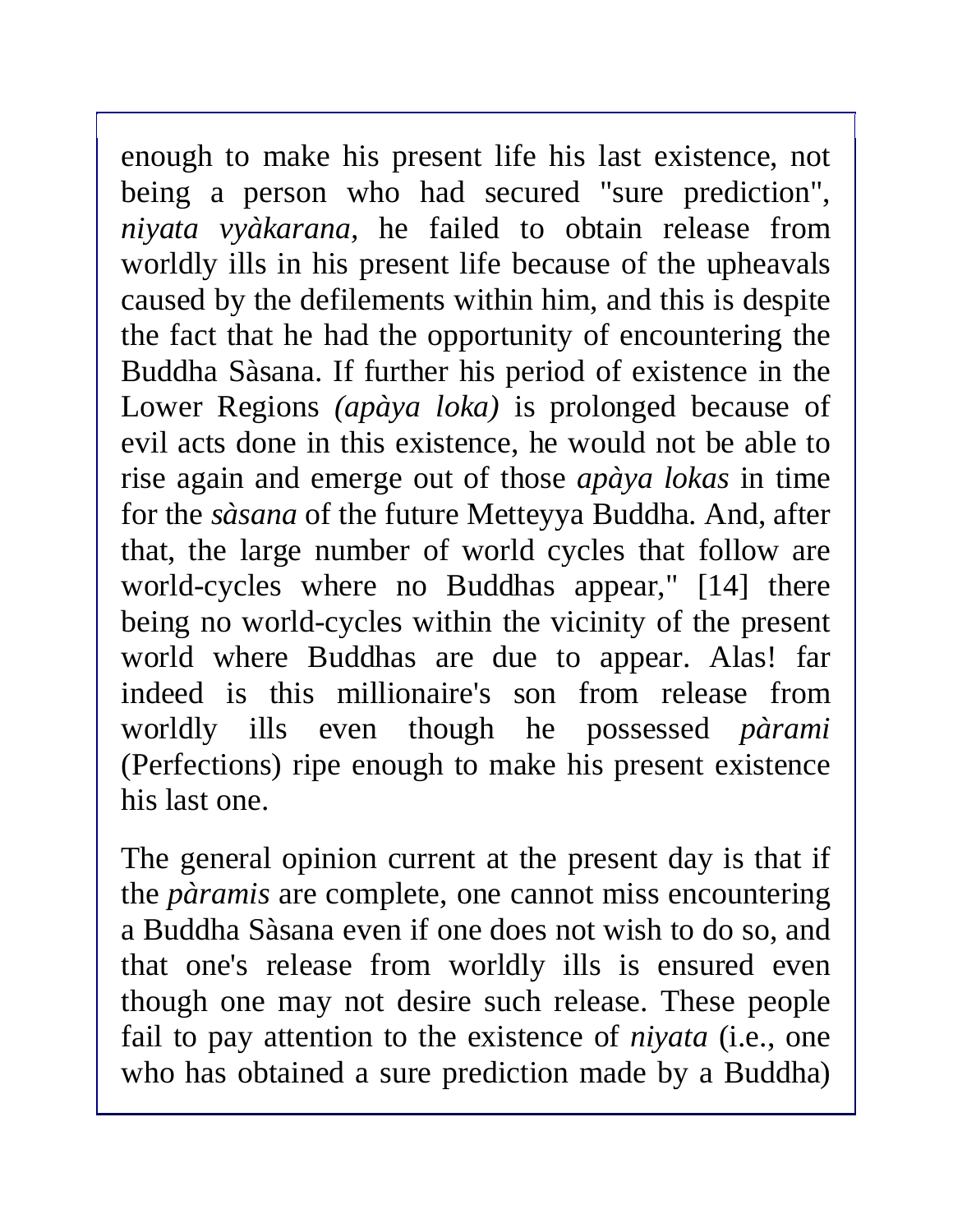and *aniyata* (one who has not obtained a sure prediction made by a Buddha).

Considering the two texts from the *Pitakas* mentioned above, and the story of the millionaire Mahàdhanas' son, it should be remembered that *aniyata neyya* individuals can attain release from worldly ills in this life only if they put forth sufficient effort, even if they possess *pàramì* sufficient to enable them to obtain such release. If industry and effort are lacking, the Paths and the Fruits cannot be attained within the present Buddha Sàsana.

Apart from these classes of persons, there are also an infinite number of other beings who, like the ascetics AÄàra and Uddaka (Majjh. 28), possess sufficient *pàrami* for release from worldly ills, but who do not get the opportunity because they happen to be in one or the other of the eight inopportune places *(atthakkhanas*) [15] where it is not possible to attain the Paths and the Fruits thereof.

#### **Necessary Conditions of Practice for**

#### *Neyya* **and** *Padaparama*

Of the four classes of individuals mentioned, the *Ugghàtitannù* and the *Vipancitannù* classes can attain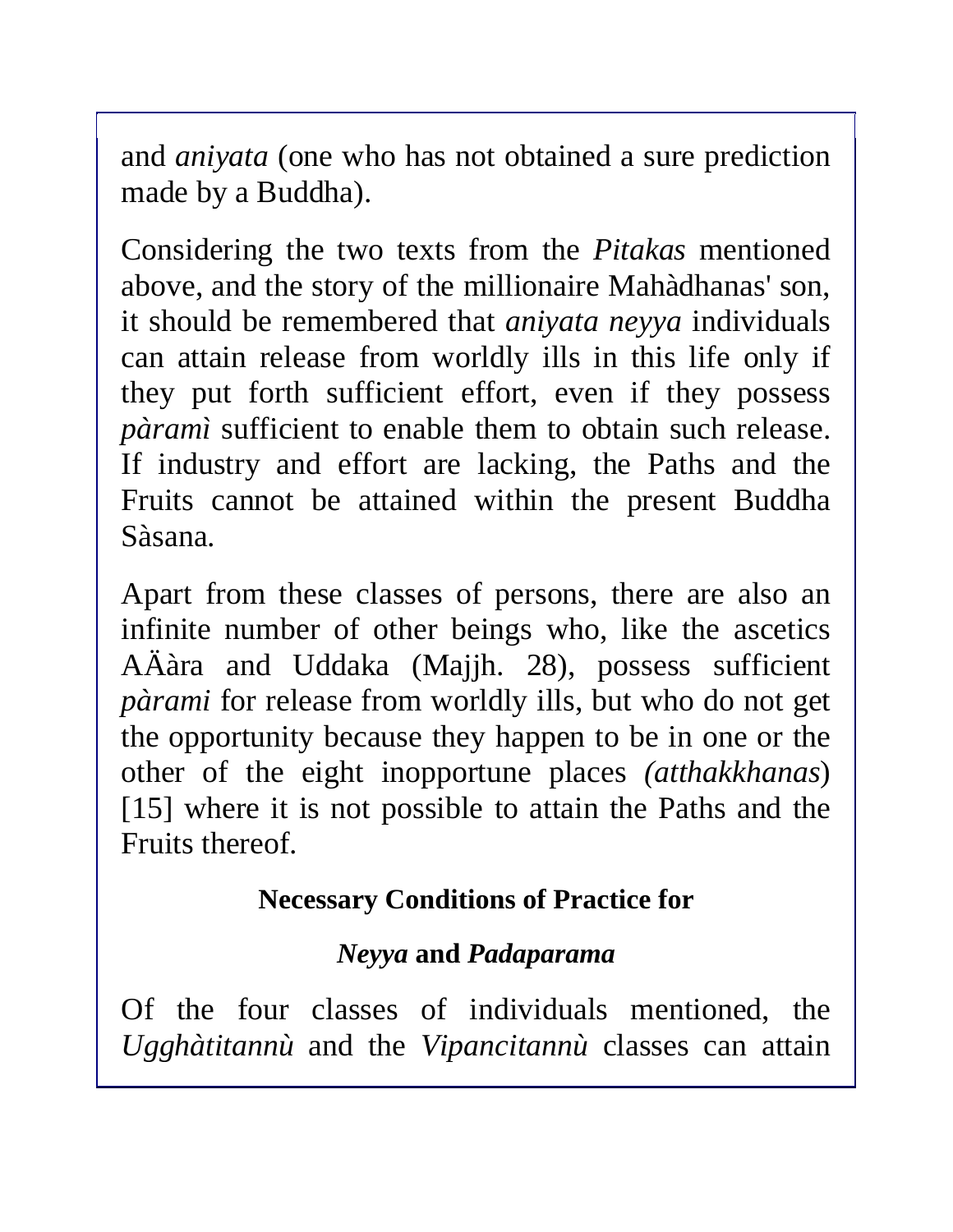the *Sotàpattimagga* (Path of a Stream-winner) and the other higher stages of wisdom -- like Visàkhà and Anàthapindika [16] through the mere hearing of a discourse. It is not necessary for such individuals to practise the Dhamma according to the stages of Purification, such as Purification of Virtue *(sìlavisuddhi),* of Consciousness *(citta-visuddhi)* and so on. Be it remembered that this is also the case when *devas*  and *brahmàs* attain release from worldly ills.

Hence, it should be noted that the courses of practice such as *sìla-visuddhi* and *citta-visuddhi,* laid down in the Pàli Canon, are only for the *Neyya* and *Padaparama*  classes of individuals before their attainment of the *Sotàpattimagga.* These courses of practice are also for the first three classes of individuals prior to the achievement of the higher stages of the Paths and the Fruits. In the period after the attainment of Arahantship also, these courses of practice are used for the purpose of *dittha-dhamma-sukha-vihàra* (dwelling at ease in this present existence) [17] since Arahants have already gone through them.

After the passing of the first thousand years (of the present Buddha Sàsana), which constituted the times of the *Patisambhidhà-patta* Arahant (Arahant possessing Analy-tical Knowledge), the period of the present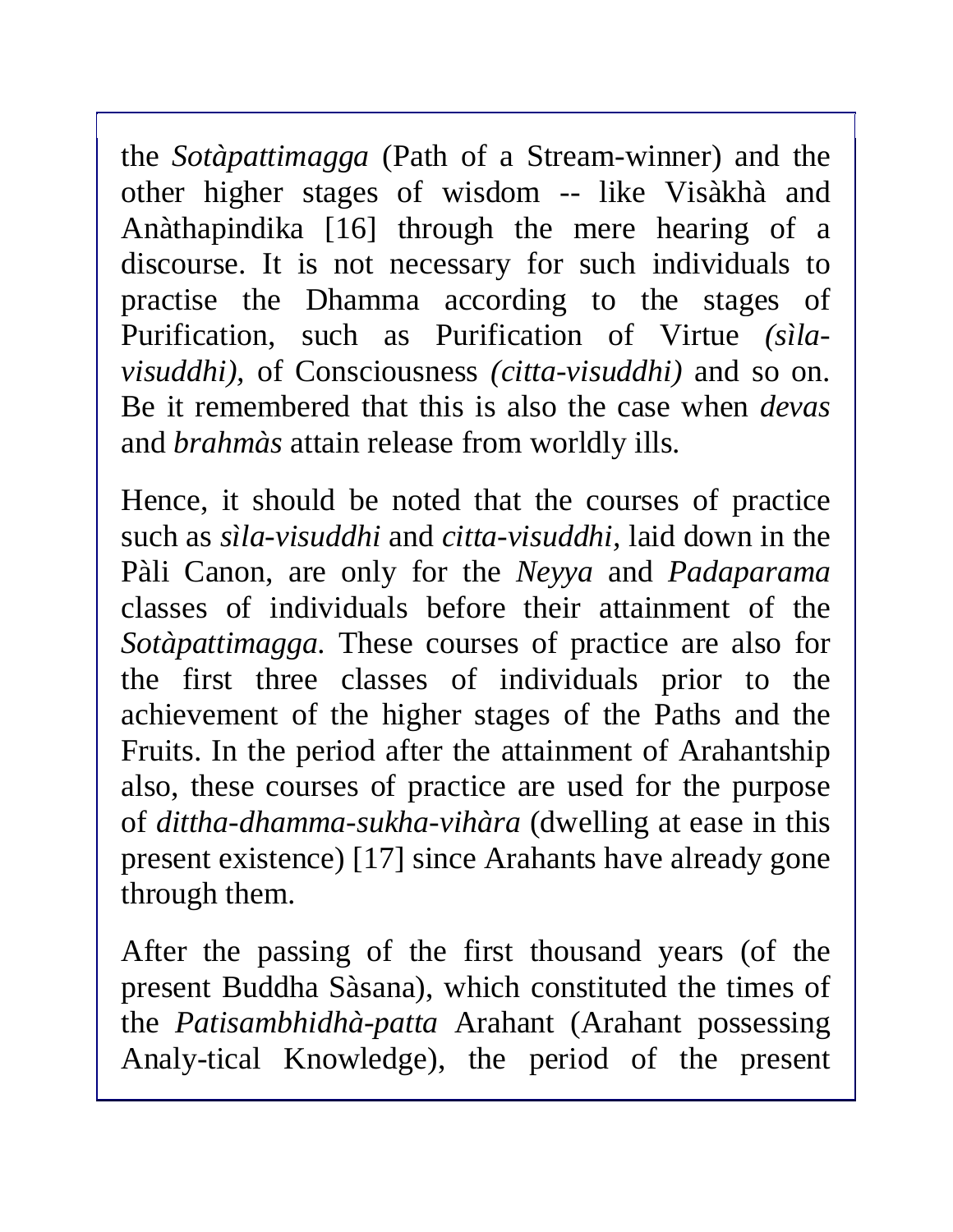Buddha Sàsana comprises the times of the *Neyya* and *Padaparama* classes of individuals alone. At the present day, only these two classes of individuals remain.

# **Neyya-puggala**

Of these two classes of individuals, an individual of the *Neyya* class can become a Stream-winner *(Sotàpanna)* in this present life, if he faithfully practises the *bodhipakkhiya dhamma* comprising *satipatthàna* (four Foundations of Mindfulness), *sammappadhàna* (Right Exertion), etc. If he is lax in his practice, he can become a *Sotàpanna* only in his next existence after being reborn in the *deva* planes. If he dies while still aloof from these *(bodhipakkhiya)* Dhammas, such as *satipatthàna,* etc., he will become a total loss so far as the present Buddha Sàsana is concerned, but he can still attain release from worldly ills if he encounters the *Sàsana* of the next Buddha.

## **Padaparama-puggala**

An individual of the *Padaparama* class can attain release within the present Buddha Sàsana after rebirth in the *deva* planes in his next existence, if he can faithfully practice these *(bodhipakkhiya)* Dhammas in his present existence.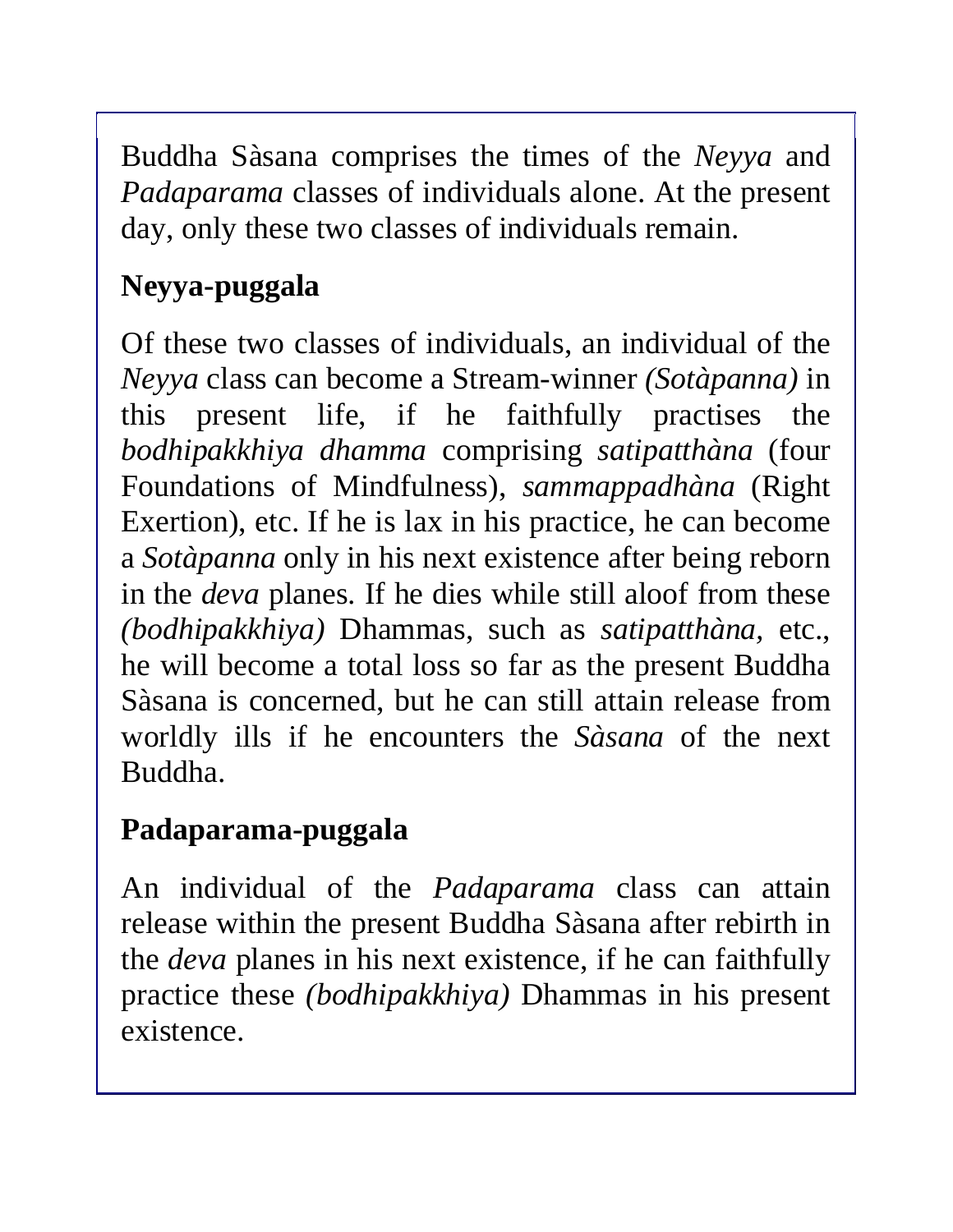# **The Age of Ariyas (Noble Ones) still extant**

The five thousand years of the present Buddha Sàsana constitute, all of them, the Age of Saints. This Age of Saints will continue to exist so long as the *Tipitakas* (canonical Scriptures) remain in the world. The *Padaparama* class of individuals have to utilise the opportunity afforded by the encountering of the present Buddha Sàsana to accumulate as much of the nuclii or seeds of *Pàrami* as they can within this lifetime. They have to accumulate the seeds of *sìla* (Morality). They also have to accumulate the seeds of *samàdhi*  (Concentration). They have to accumulate the seeds of *pannà* (Wisdom).

Morality *(Sìla)* 

Of these three kinds of accumulations, *sìla* (Morality), *samàdhi* (Concentration), *Pannà* (Wisdom), the seeds of *sìla* mean: *Panca Sila* [18], *Ajìvatthamaka Sìla* [19], *Atthànga Uposatha Sìla* [20], *Dasanga Sìla* [21], in respect of ordinary laymen and women, and the *Bhikkhu Sìla* [22] in respect of the bhikkhus.

### **Concentration** *(Samàdhi)*

The seeds *of samàdhi* (Concentration) mean the efforts requisite to achieve *parikamma-samàdhi* (Preparatory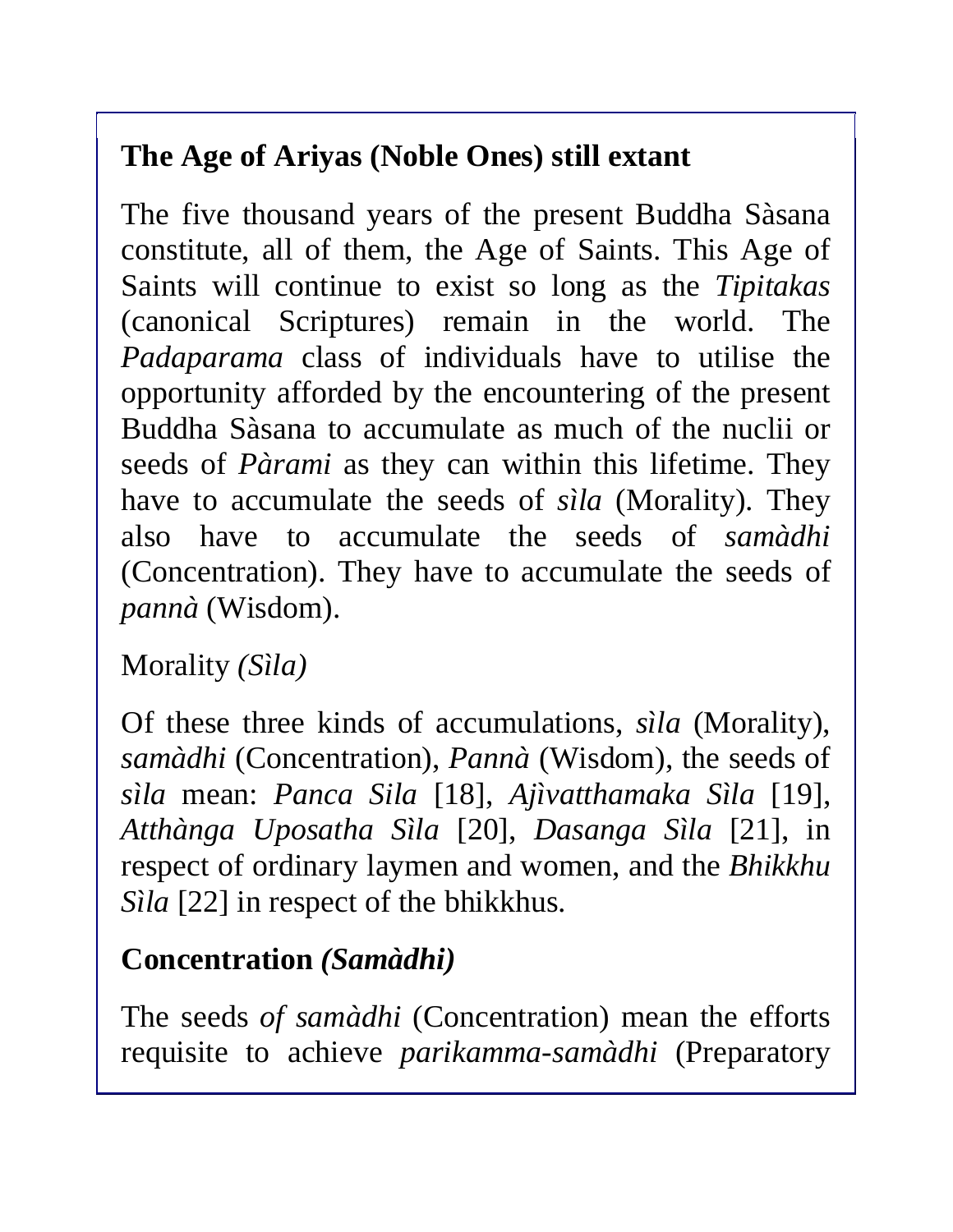Concentration) through one or other of the forty objects of meditation, such as the ten *kasinas* (meditation devices), or, if further efforts can be evoked, the efforts to achieve *upacàra-samàdhi* (Access Concentration) or, if still further efforts can be evoked, the efforts to achieve *appanà-samàdhi* (Attainment Concentration).

# **Wisdom** *(Pannà)*

The seeds of *pannà* mean the cultivation of the ability to analyse the characteristics and qualities of *rùpa*  (Material Phenomena), *nàma* (Mental Phenomena), *khandhà* (Constitituent groups of existence), *àyatana*  (Bases), *dhàtu* (Elements), *sacca* (Truths), and the *paticcasamuppàda* (Dependent Origination), as well as the cultivation of insight into the three characteristics of existence *(lakkhana),* namely*, anicca* (Impermanence), *dukkha* (Suffering), *anattà* (Impersonality).

Of the three kinds of seeds of Path-Knowledge *(magganàna)* and Fruition-Knowledge *(phala-nàna)* [23] *sìla* and *samàdhi* are like ornaments that permanently adorn the world and exist even in the *sunna* (void) worldcycles, that is, world-cycles where no Buddhas arise. The seeds of *sìla* and *samàdhi* can be obtained at will at any time. But the seeds of *pannà,* which are related to *rùpa, nàma, khandhà, àyatana, dhàtu, sacca,* and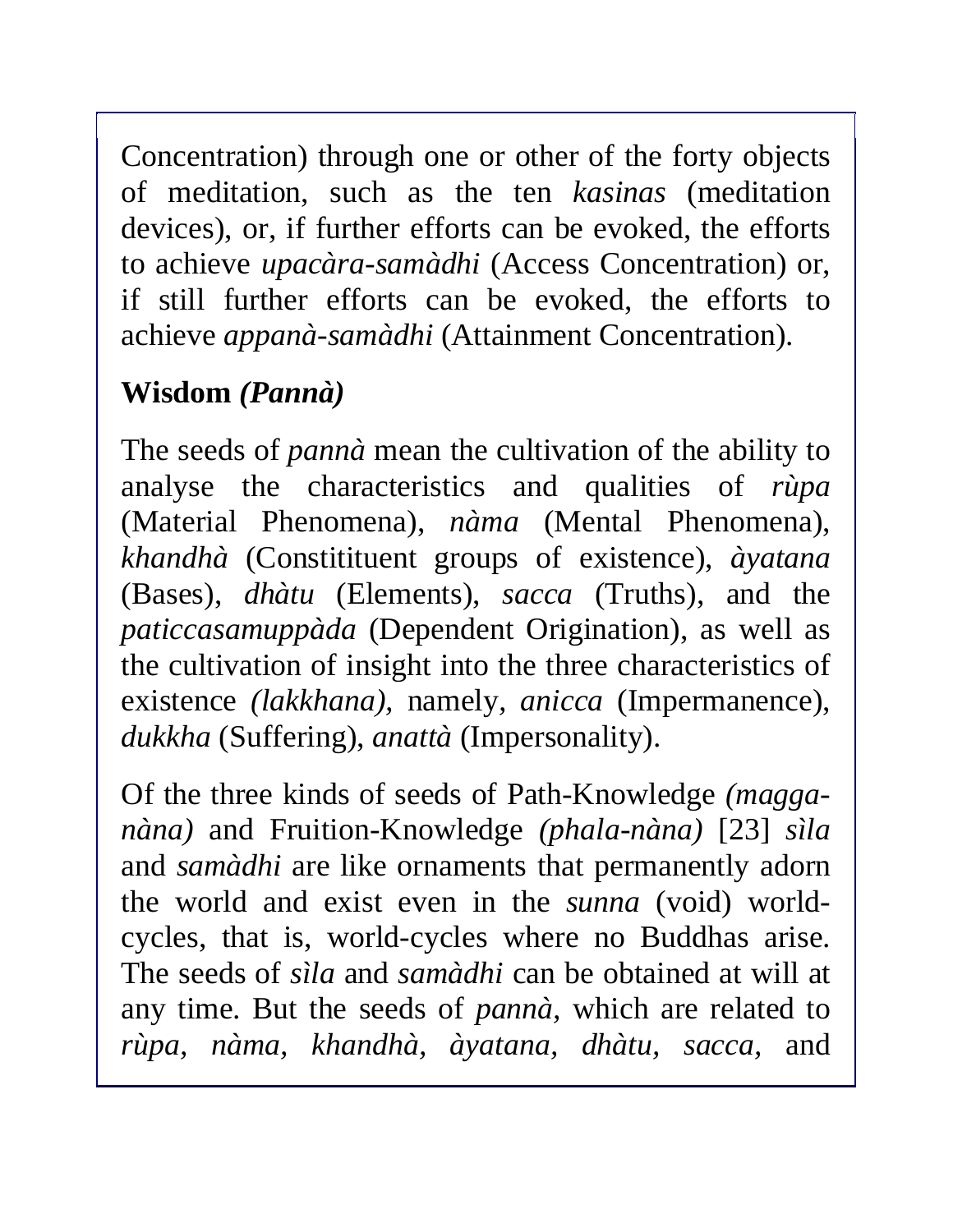*paticcasamuppàda* can be obtained only when one encounters a Buddha Sàsana. Outside of a Buddha Sàsana, one does not get the opportunity of even hearing the mere mention of words associated with *pannà,* though an infinite number of *"sunna"* world-cycles (void of a Buddha) may have passed away.

Hence, those persons of the present day who are fortunate enough to be born into this world while a Buddha Sàsana flourishes, if they intend to accumulate the seeds of Path and Fruition-Knowledge for the purpose of securing release from worldly ills in a future existence within a future Buddha Sàsana, should pay special attention to the knowledge of the *paramattha*  [24] (ultimate realities), which is extremely difficult for one to come across, more than attempting the accumulation of the seeds of *sìla* and *samàdhi.* 

At the least, they should attempt to obtain an insight into how the Four Great Primaries *(mahà-bhùta) - pathavì, àpo, tejo* and *vàyo* [25] constitute one's body. If they acquire a good insight into the four great elements, they obtain a sound collection of the seeds of *pannà* which are most difficult of acquisition, and this is so even though they may not acquire any knowledge of the other portions of the *Abhidhamma*. It can then be said that the difficult attainment of rebirth within a Buddha Sàsana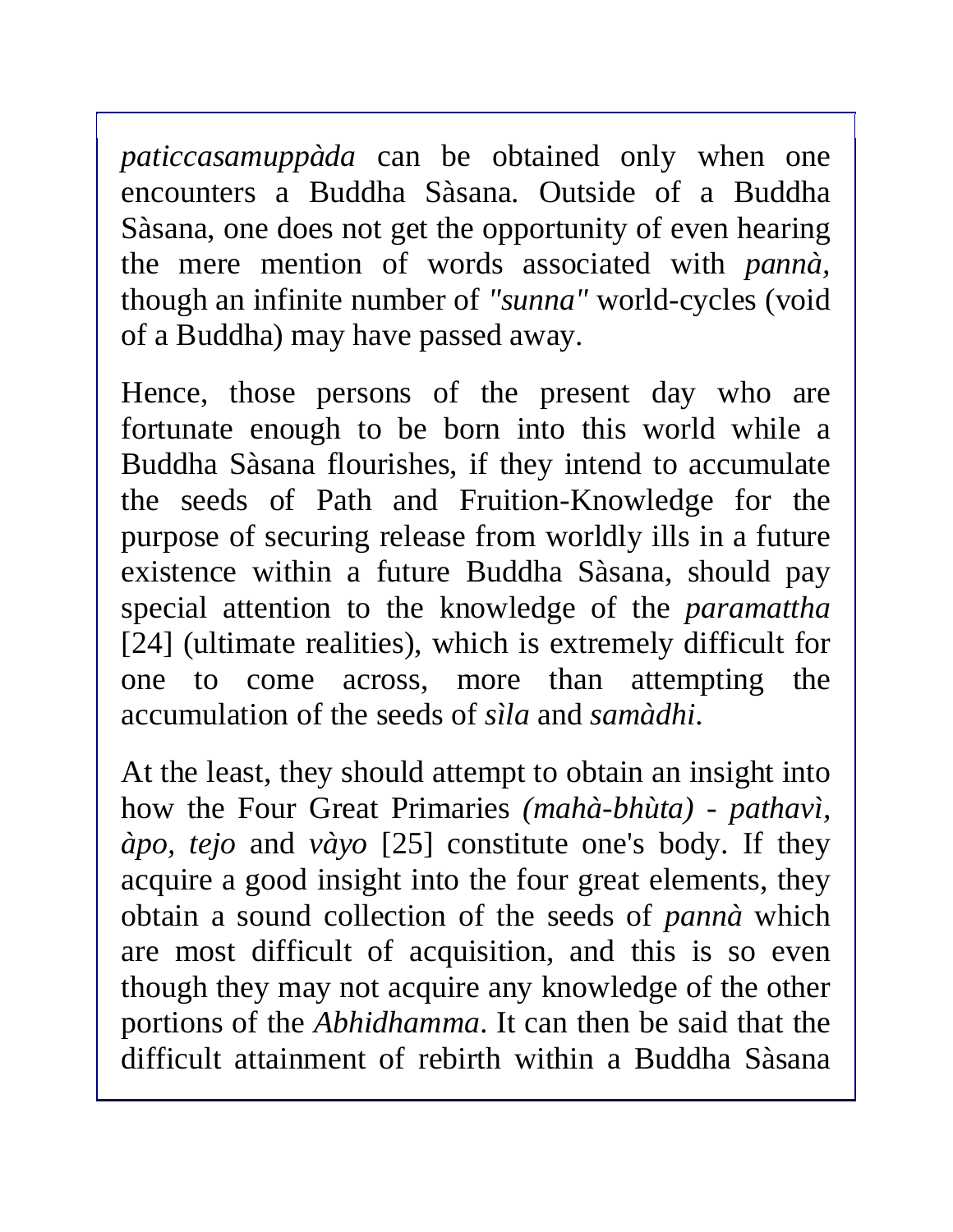has been made worthwhile.

### *Vijjà* **(Knowledge), and** *Carana* **(conduct)**

*Sìla* and *samàdhi* constitute *Carana,* while *pannà* constitutes *Vijjà.* Thus are *vijjà-carana* (Knowledge and Conduct) constituted. *Vijjà* resembles the eyes of a human being, while *carana* resembles the limbs. *Vijjà* is like eyes in birds, while *carana* is like wings. A person who is endowed with Morality and Concentration, but lacks Wisdom, is like one who possesses complete and whole limbs but is blind of both eyes. A person who is endowed with *vijjà* (Knowledge) but lacks *carana*  (Conduct) is like one who has good eyesight but is defective in his limbs. A person who is endowed with both *vijjà* and *carana* is like a normally whole person possessing both good eyesight and healthy limbs. A person who lacks both *vijjà* and *carana* is like one defective in eyes and limbs, and is not worthy of being called a human being.

## **Consequences of having** *Carana* **only**

Amongst the persons living within the present Buddha Sàsana*,* there are some who are fully endowed with Morality and Concentration, but do not possess the seeds of *vijjà* (Knowledge) such as Insight into the nature of Material Qualities, Mental Qualities and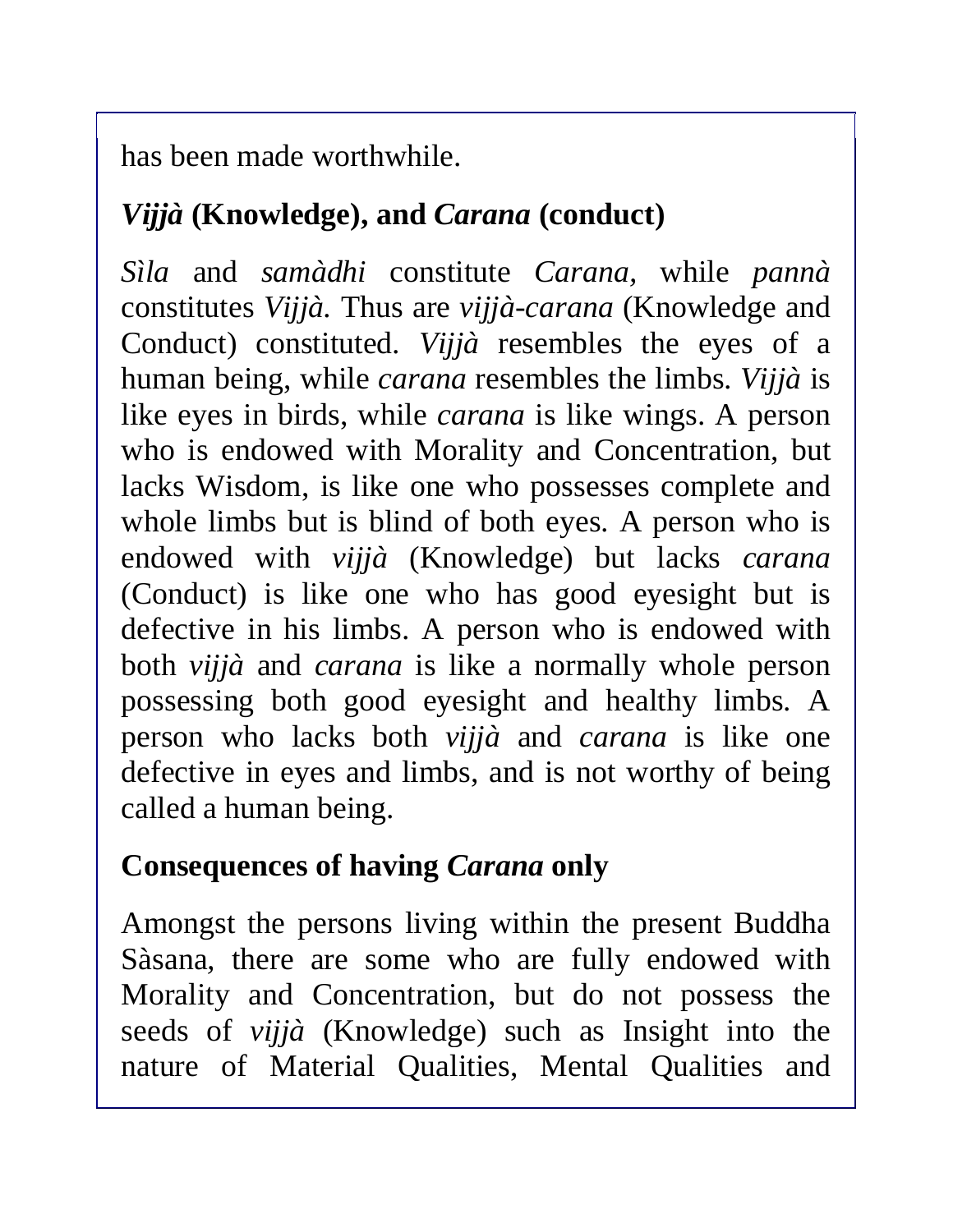Constituent Groups of Existence. Because they are strong in *carana,* they are likely to encounter the next Buddha Sàsana, but because they lack the seeds of *vijjà*  they cannot attain Enlightenment, even though they hear the discourse of the next Buddha in person. They are like Làludàyì Thera [26], Upananda Thera [27], the Chabbaggìya bhikkhus [28], and the King of Kosala [29] who all lived during the lifetime of the Omniscient Buddha. Because they were endowed with the previously accumulated Good Conduct *(carana)* such as almsgiving and morality, they had the opportunity to associate with the Supreme Buddha, but since they lacked previously accumulated Knowledge *(vijjà),* the discourses of the Buddha which they often heard throughout their lives, fell, as it were, on deaf ears.

# **Of having** *Vijjà* **only**

There are others who are endowed with *vijjà* such as Insight into the Material and Mental Qualities and the Constituent Groups of Existence, but who lack *carana* such as *dàna* (Almsgiving), *nicca sìla* (Permanent Morality) and *uposatha sìla* (Precepts observed on Fasting days). Should these persons get the opportunity of meeting and hearing the discourses of the next Buddha they can attain Enlightenment because they possess *vijjà,* but since they lack *carana,* it would be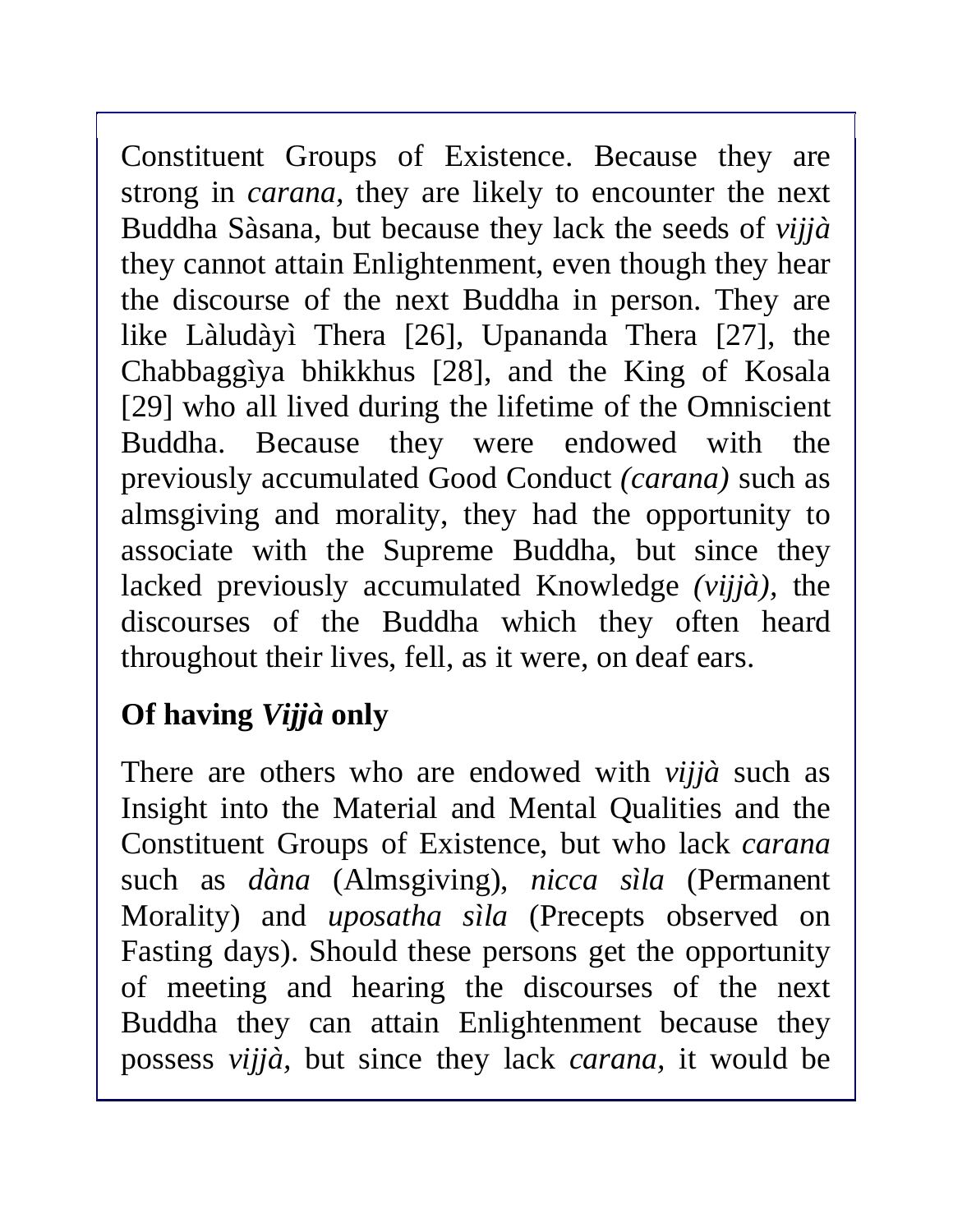extremely difficult for them to get the opportunity of meeting the next Buddha. This is so because there is an *antara-kappa* (intervening world-cycle) between the present Buddha Sàsana and the next.

In case these beings wander within the Sensuous Sphere during this period, it means a succession of an infinite number of existences and rebirths, and an opportunity to meet the next Buddha can be secured only if all these rebirths are confined to the Happy Course of Existence. If, in the interim, a rebirth occurs in one of the Four Lower Regions, the opportunity to meet the next Buddha would be irretrievably lost, for one rebirth in one of the Four Lower Worlds is often followed by an infinite number of rebirths in one or other of them.

Those persons whose acts of *dàna* (Almsgiving) in this life are few, who are ill-guarded in their bodily acts, unrestrained in their speech, and unclean in their thoughts, and who thus are deficient in *carana*  (Conduct), possess a strong tendency to be reborn in the Four Lower Worlds when they die. If through some good fortune they manage to be reborn in the Happy Course of Existence, wherever they may be reborn, they are, because of their previous lack of *carana* such as *dàna,* likely to be deficient in riches, and likely to meet with hardships, trials, and tribulations in their means of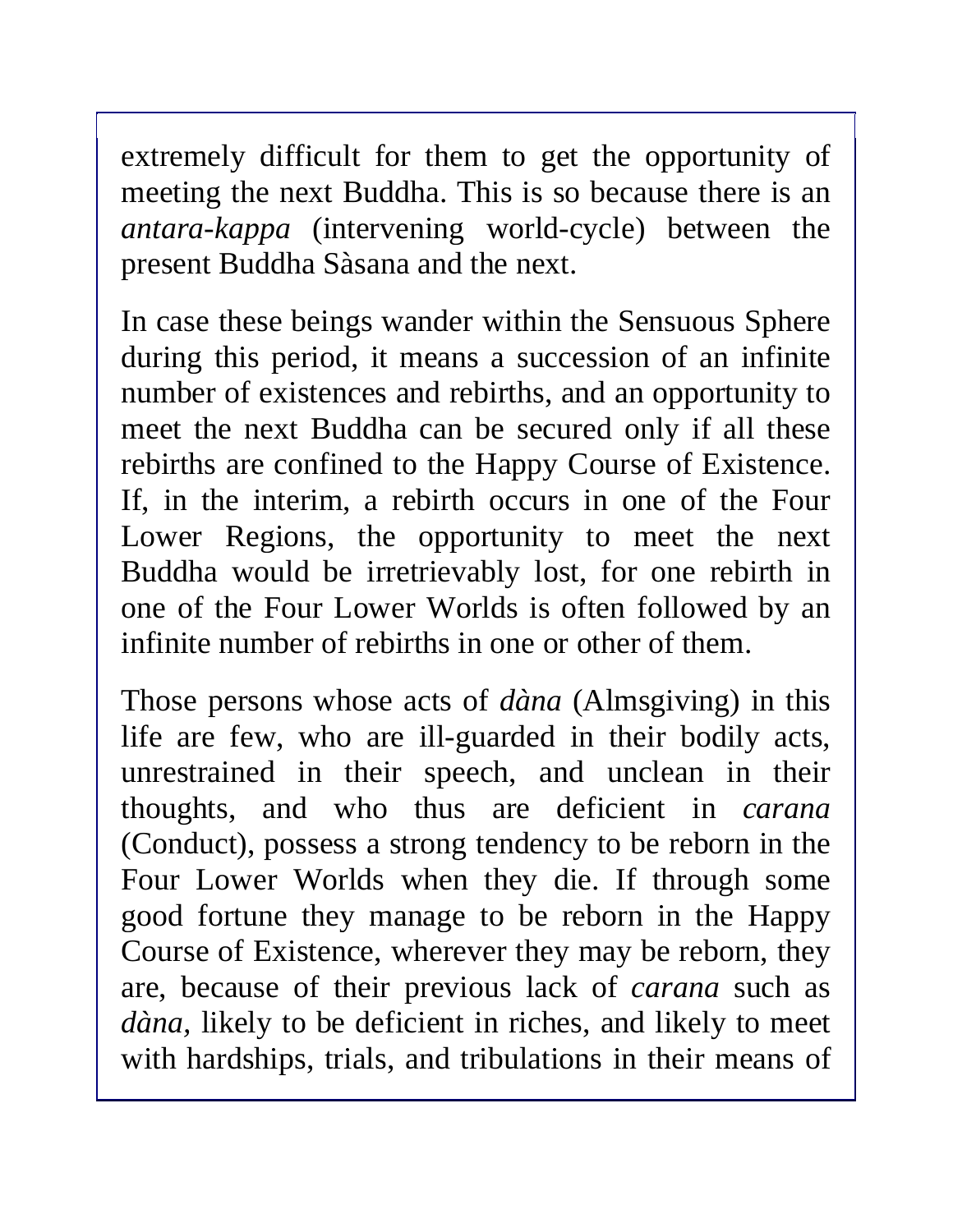livelihood, and, thus, encounter tendencies to rebirth in the *apàya lokas.* Because of their lack of the *carana* of *nicca sìla* and *uposatha sìla,* they are likely to meet with disputes, quarrels, anger and hatred in their dealings with other persons, in addition to being susceptible to diseases and ailments, and thus encounter tendencies towards rebirth in the *apàya lokas.* Thus will they encounter painful experiences in every existence, gathering undesirable tendencies, leading to the curtailment of their period of existence in the Happy Course of Existence and causing rebirth in the Four Lower Worlds. In this way the chances of those who lack *carana,* for meeting the next Buddha are very slight indeed.

## **The Essential Point**

In short, the essential fact is, only when one is endowed with the seeds of both *vijjà* and *carana* can one obtain release from worldly ills in one's next existence. If one possesses the seeds of *vijjà* alone, and lacks the seeds of *carana* such as *dàna* and *sìla,* one will fail to secure the opportunity of meeting the next Buddha Sàsana. If, on the other hand, one possesses the seeds of *carana* but lacks the seeds of *vijjà,* one cannot attain release from worldly iIls even though one encounters the next Buddha Sàsana. Hence, those *Padaparama* individuals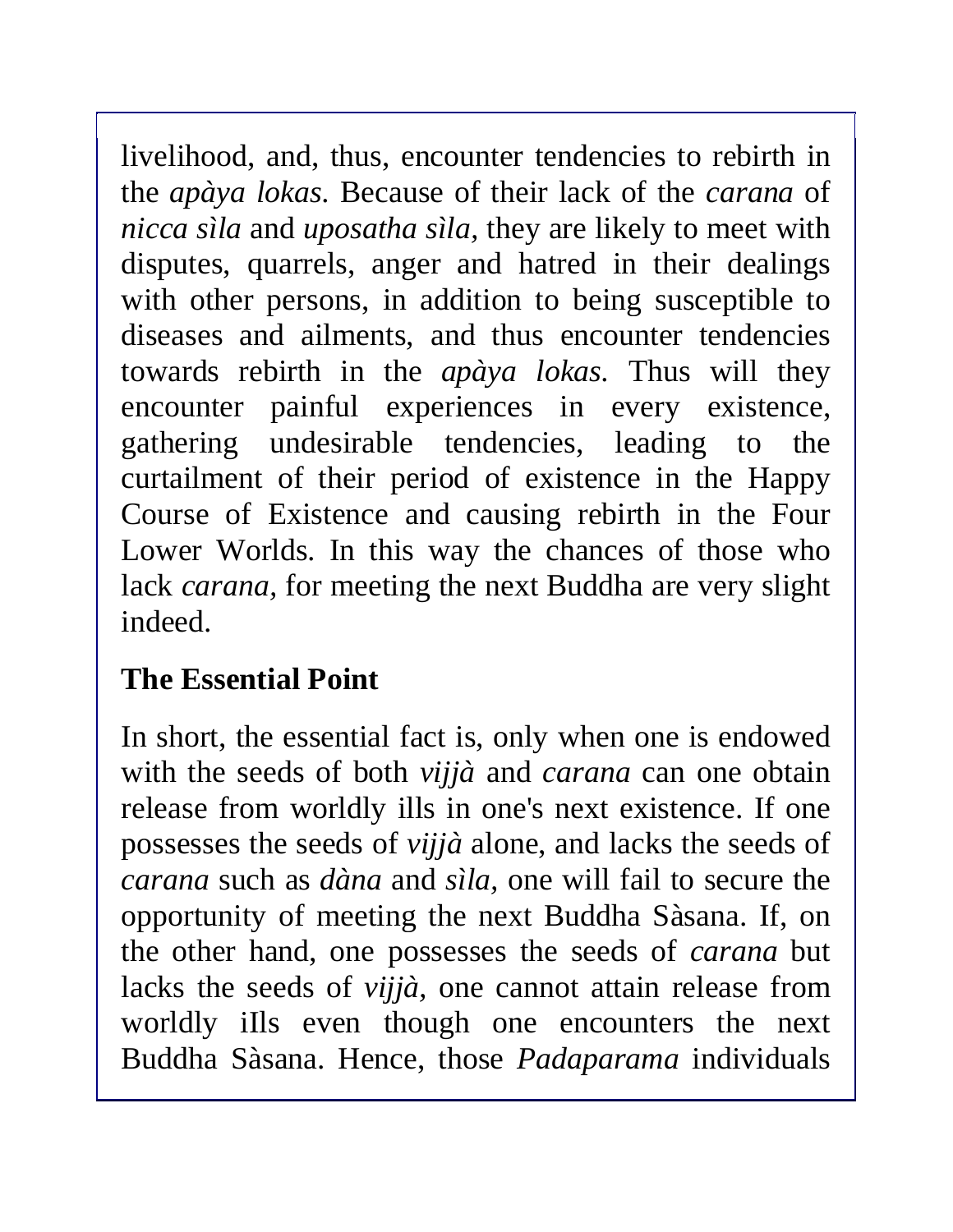of today, be they men or women, who look forward to meeting the next Buddha Sàsana, should attempt to accumulate within the present Buddha Sàsana the seeds of *carana* by the practice of *dàna, sìla* and *samatha bhàvanà* (Practice of Tranquillity), and should also, at the least, with respect to *vijjà,* try to practise insight into the Four Great Primaries and, thus, ensure meeting the next Buddha Sàsana, and having met it, to attain release from worldly ills.

When it is said that *dàna* is *carana,* it comes under the category of *saddhà* (Faith), which is one of the *saddhammas* or practical conduct of good people, which again come under the fifteen *carana-dhammas.* The fifteen *carana dhammas* are :

- 1. *Sìla* (Morality);
- 2. *Indriya-samvara* (Guarding the Sense-doors);
- 3. *Bhojane mattannutà* (Moderation in eating);

4*. Jàgariyànuyoga* (Wakefulness);

5-11*. Saddhamma* (The seven attributes of good and virtuous men);

12-15. Four *Jhànas* (Meditative Absorptions).

These fifteen *dhammas* are the property of the highest *jhànalàbhi* (Attainer of *Jhànas).* So far as *sukkhavipassaka* (practising Insight only) individuals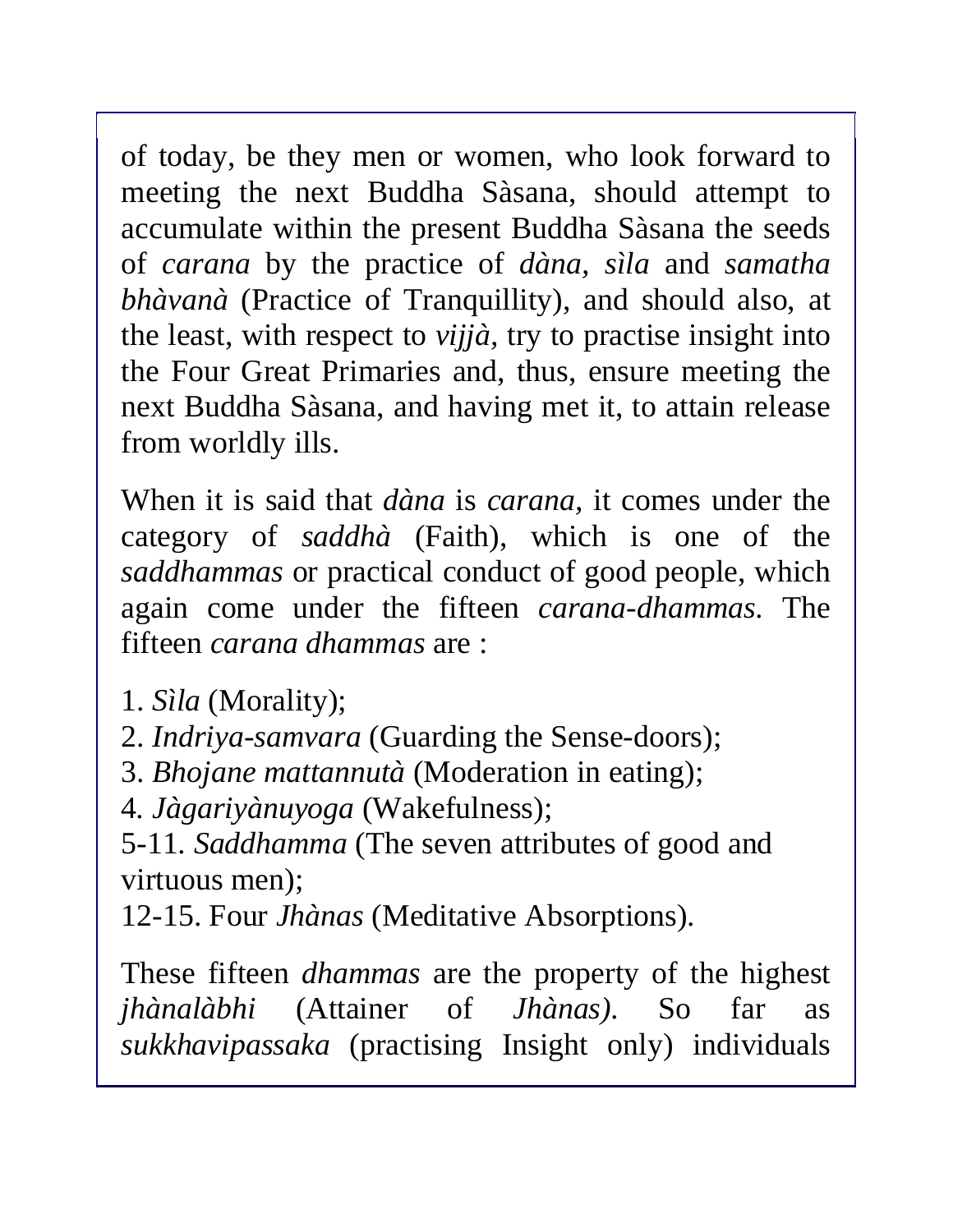are concerned, they should possess eleven of the *carana dhammas, i.e.* without the four *Jhànas.* 

For those persons who look forward to meeting the next Buddha Sàsana, *dàna, uposatha-sìla,* and the seven *saddhammas* are the essentials.

Those persons who wish to attain the Paths and the Fruits thereof in this very life must fulfil the first eleven *carana-dhammas, i.e. sìla, indriyasamvara, bhojane mattannutà, jàgariyànuyoga,* and the seven *saddhammas.* Herein*, sìla* means *Ajìvatthamaka nicca sìla* (Permanent practice of Morality ending with right livelihood), *Indriyasamvara* means guarding the six sense-doors -- eyes, ears, nose, tongue, body and mind. *Bhojane mattannutà* means taking just sufficient food to preserve the balance of the corporeality group in the body and being satisfied therewith. *Jàgariyànuyogo* means not sleeping during the day, and sleeping only during one period (of the three periods) of the night, practising *bhàvanà* (Mental Concentration) during the other two periods.

### **Saddhamma means:**

- 1. *Saddhà* (Faith),
- 2. *Sati* (Mindfulness),
- 3. *Hiri* (Moral Shame),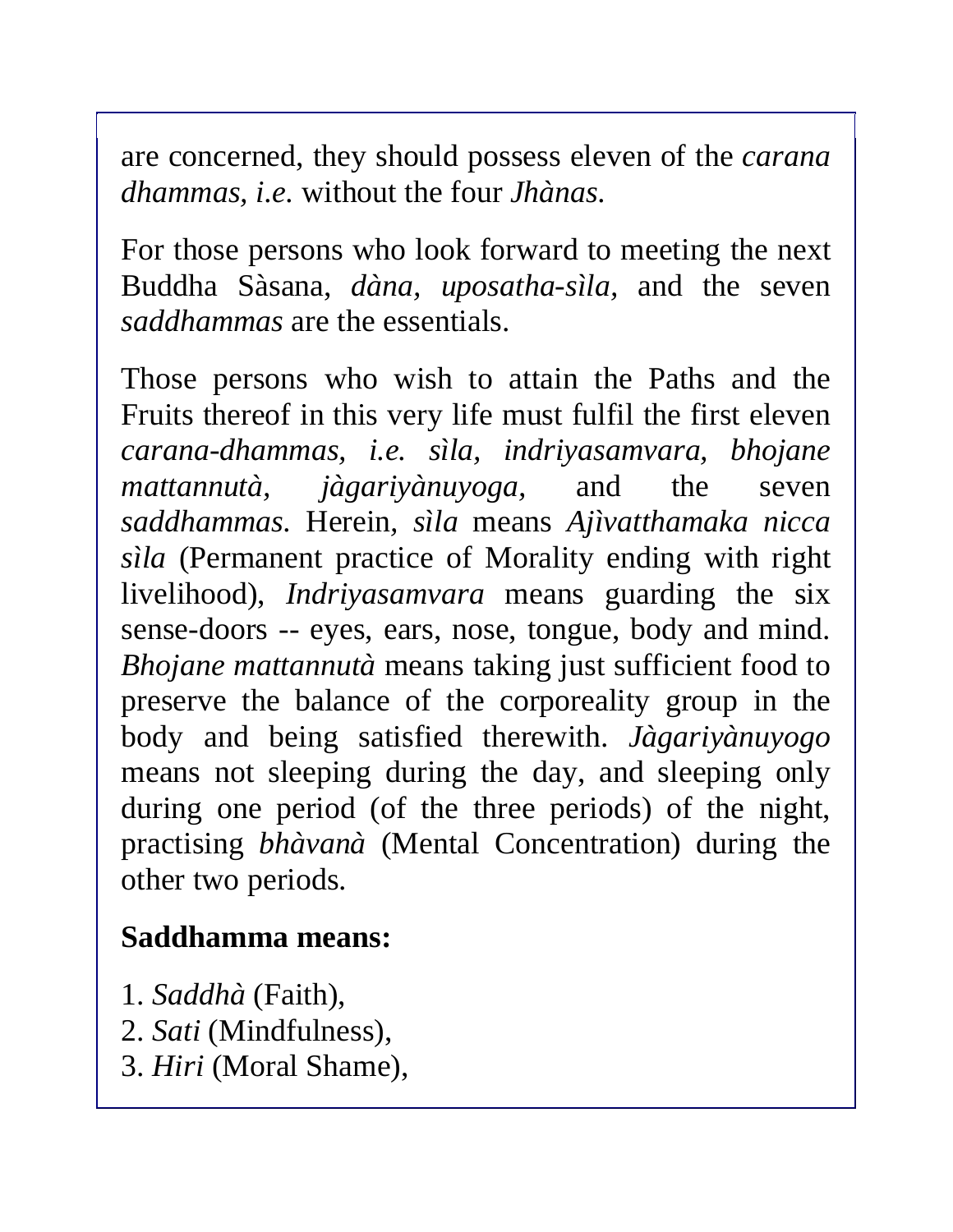- 4. *Ottappa* (Moral Dread),
- 5*. Bàhusacca* (Great learning),
- 6. *Vìriya* (Energy; diligence),
- 7. *Pannà* (Wisdom).

For those who wish to become Sotàpannas during this life there is no special necessity to practise *dàna* (Almsgiving). But let those who find themselves unable to evoke sufficient effort towards acquiring the ability to obtain release from worldly ills during the present Buddha Sàsana make special attempts to practise *dàna* (Almsgiving) and *uposatha-sìla* (Precepts observed on Fasting Days).

#### **Order of Practice and Those who await the next Buddha**

Since the work in the case of those who depend on and await the next Buddha consists of no more than acquiring accumulation of *pàrami,* it is not strictly necessary for them to adhere to the order of the stages of practice laid down in the Pà1i Texts, viz., *sìla, samàdhi*  and *pannà.* They should not, thus, defer the practice of *samàdhi* before the completion of the practice of *sìla,* or defer the practice *of pannà* before the completion of the practice of *samàdhi.* In accordance with the order of the seven *visuddhis* (Purifications) such as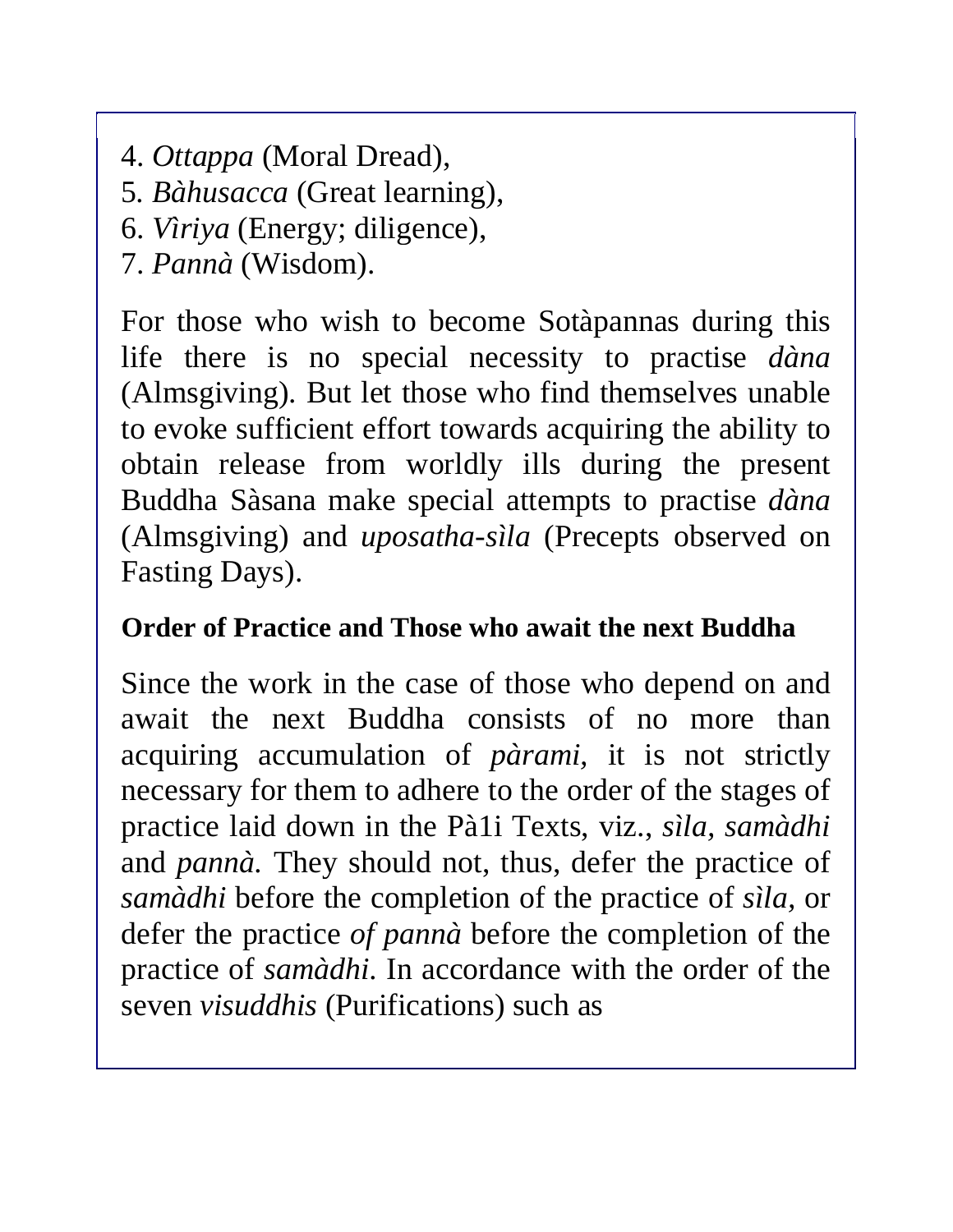(1) *Sìla-visuddhi* (Purification, of Virtue),

(2) *Citta-visuddhi* (Purification of Consciousness),

(3) *Ditthi-visuddhi* (Purification of View),

(4) *Kankhàvitarana-visuddhi* (Purification by Overcoming Doubt),

(5) *Maggàmagganànadassana-visuddhi* (Purification by Knowledge and Vision of What is and What is Not Path),

(6) *Patipadànànadassana-visuddhi* (Purification by Knowledge and Vision of the Way), and

(7) *Nànadassanavisuddhi* (Purification by Knowledge and Vision), they should not postpone the practice of any course for a *visuddhi* until the completion of the respective previous course.

Since they are persons engaged in the accumulation of as much of the seeds of *pàrami* as they can, they should contrive to accumulate the largest amount of *sìla, samàdhi,* and *pannà,* that lies in their power.

When it is stated in the Pàli Texts that *citta-visuddhi* should be practised only after the completion of the practice of *sìla-visuddhi,* that *ditthi-visuddhi* should be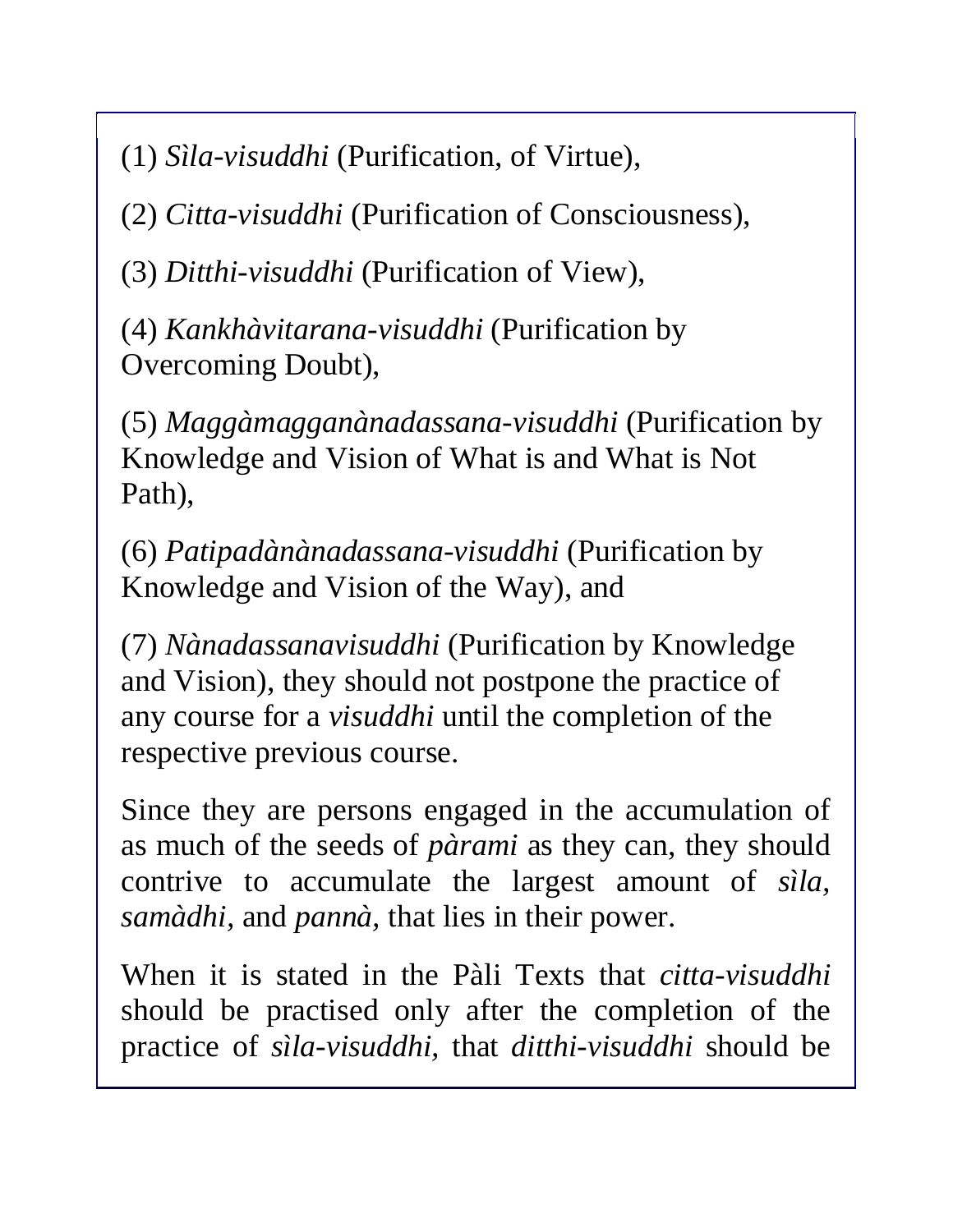practised only after the completion of the practice of *citta-visuddhi,* that *kankhàvitarana-visuddhi* should be practised only after the completion of the practice of *ditthi-visuddhi,* that the work of *anicca, dukkha*, and *anattà bhàvanà* (Contemplation of Impermanence, Suffering and Impersonality) should be undertaken only after the completion of the practice of *kankhàvitaranavisuddhi, --*- the order of practice prescribed is meant for those who attempt the speedy realisation of the Paths and the Fruits thereof in this very life. Since those who find themselves unable to call forth such effort and are engaged only in the accumulation of the seeds of *pàrami,* are persons occupied in grasping whatever they can, of good practices, it should not be said in their case that the work of *samatha manasikàra citta-visuddhi* (the practice of Purification of Consciousness consisting of advertence of mind to tranquillity) should not be undertaken before the fulfilment of *sìla-visuddhi.* 

Even in the case of hunters and fishermen, it should not be said that they should not practise *samathavipassanàmanasikàra* (advertence of mind towards Tranquillity and Insight) unless they discard their avocations. One who says so causes *dhammantaràya*  (Obstruction to the *Dhamma).* Hunters and fishermen should, on the other hand, be encouraged to contemplate the noble qualities of the Buddha, the Dhamma, and the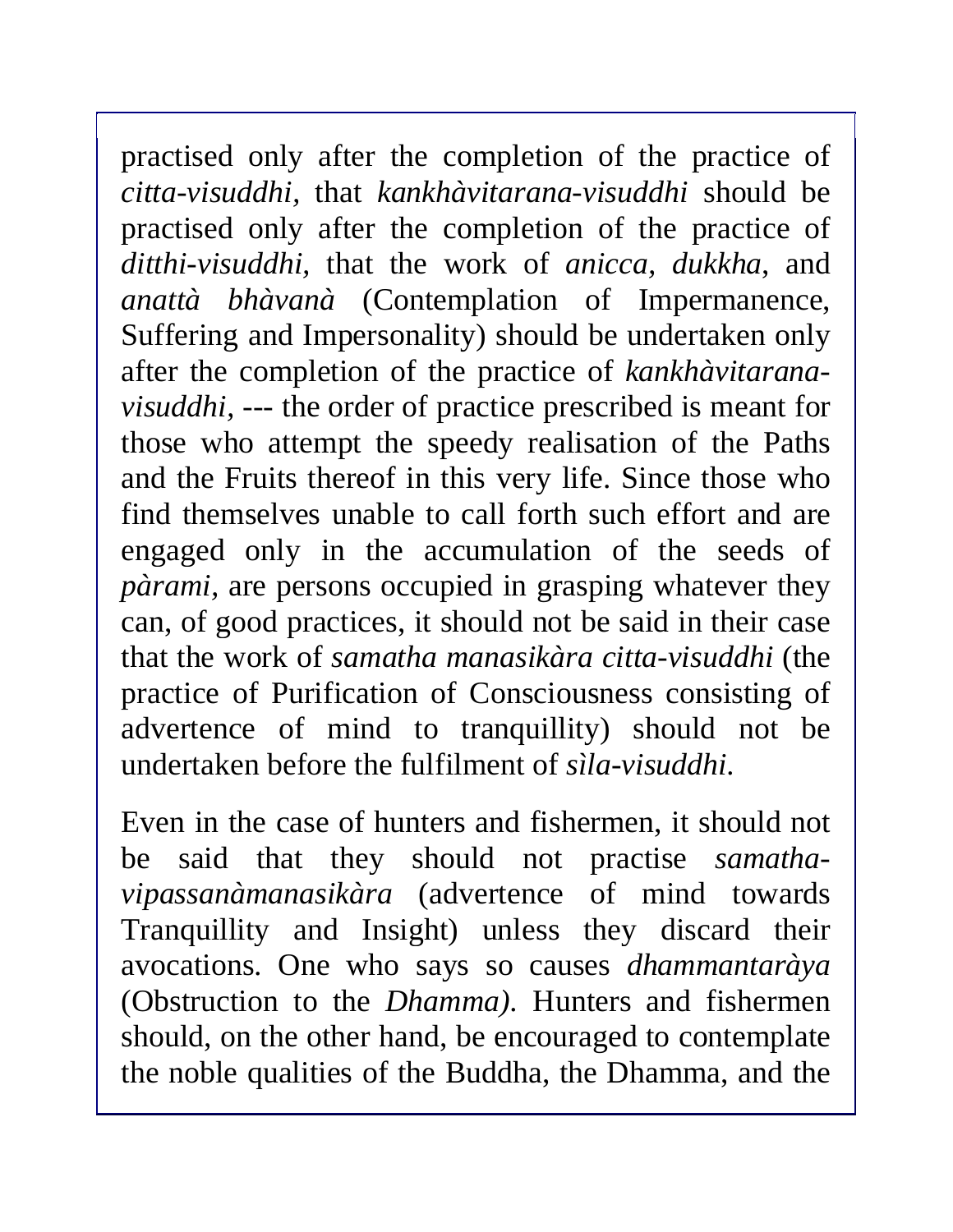Sangha. They should be induced to contemplate as much as is in their power, the characteristic of loathsomeness in one's body. They should be urged to contemplate the liability of oneself and all creatures to death. I have come across the case of a leading fisherman who, as a result of such encouragement, could repeat fluently from memory the Pàli Text and *"nissaya"* (word for word translation) of the *Abhidhammattha Sangaha*, and the *Paccaya Niddesa* of the *Patthàna* (Book of Relations), while still following the profession of a fisherman. These accomplishments constitute very good foundations for the acquisition of *vijjà* (Knowledge).

At the present time, whenever I meet my *dàyaka upàsakas* (lay disciples who contribute to a Bhikkhu's upkeep), I tell them, in the true tradition of a Bhikkhu, that even though they are hunters and fishermen by profession, they should be ever mindful of the noble qualities of Three Jewels and three characteristics of existence.

To be mindful of the noble qualities of the *Ti-Ratana*  (Triple Gem) constitutes the seed of *carana.* To be mindful of the three characteristics of existence constitutes the seed of *vijjà.* 

Even hunters and fishermen should be encouraged to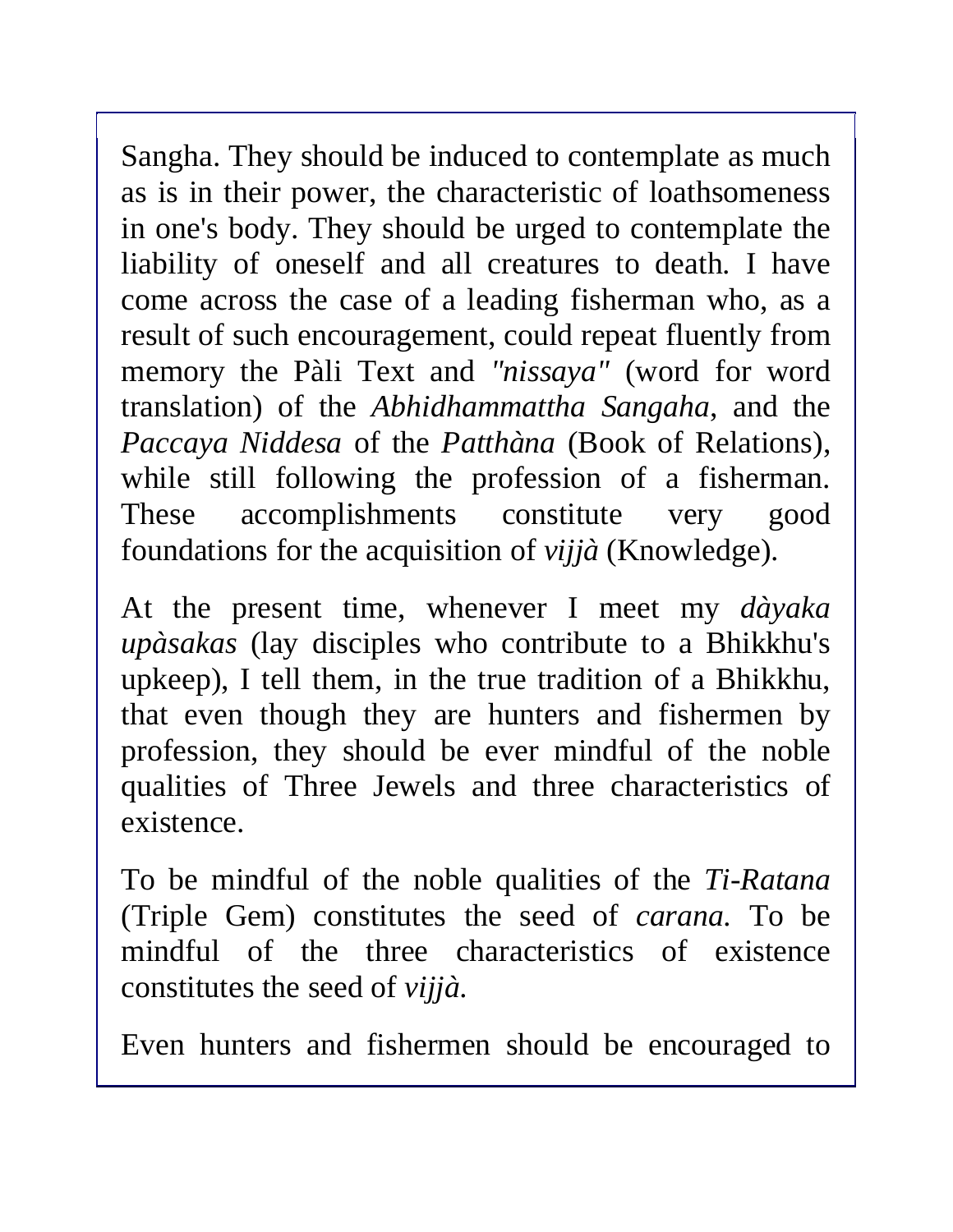practise those advertences of mind. They should not be told that it is improper for hunters and fishermen to practise advertence of mind towards *samatha*  (Tranquillity) and *vipassanà* (Insight). On the other hand, they should be helped towards better understanding, should they be in difficulties. They should be urged and encouraged to keep on trying. They are in that stage when even the work of accumulating *pàramis* and good tendencies is to be extolled.

## **Loss of Opportunity to attain the seed of** *Vijjà*  **through Ignorance of the value of the present times**

Some teachers who are aware only of the existence of direct and unequivocal statements in the Pàli Texts regarding the order of practice of the seven *visuddhis*  (Purifications), but who take no account of the value of the present times, say that in the practices of *samatha*  and *vipassanà* (Tranquillity and Insight) no results can be achieved unless *sìla-visuddhi* (Purification of Virtue) is first fulfilled, whatever be the intensity of the effort. Some of the uninformed ordinary folk are beguiled by such statements. Thus has the *dhammantaràya* (Obstruction to the Dhamma) occurred.

These persons, because they do not know the nature of the present times, will lose the opportunity to attain the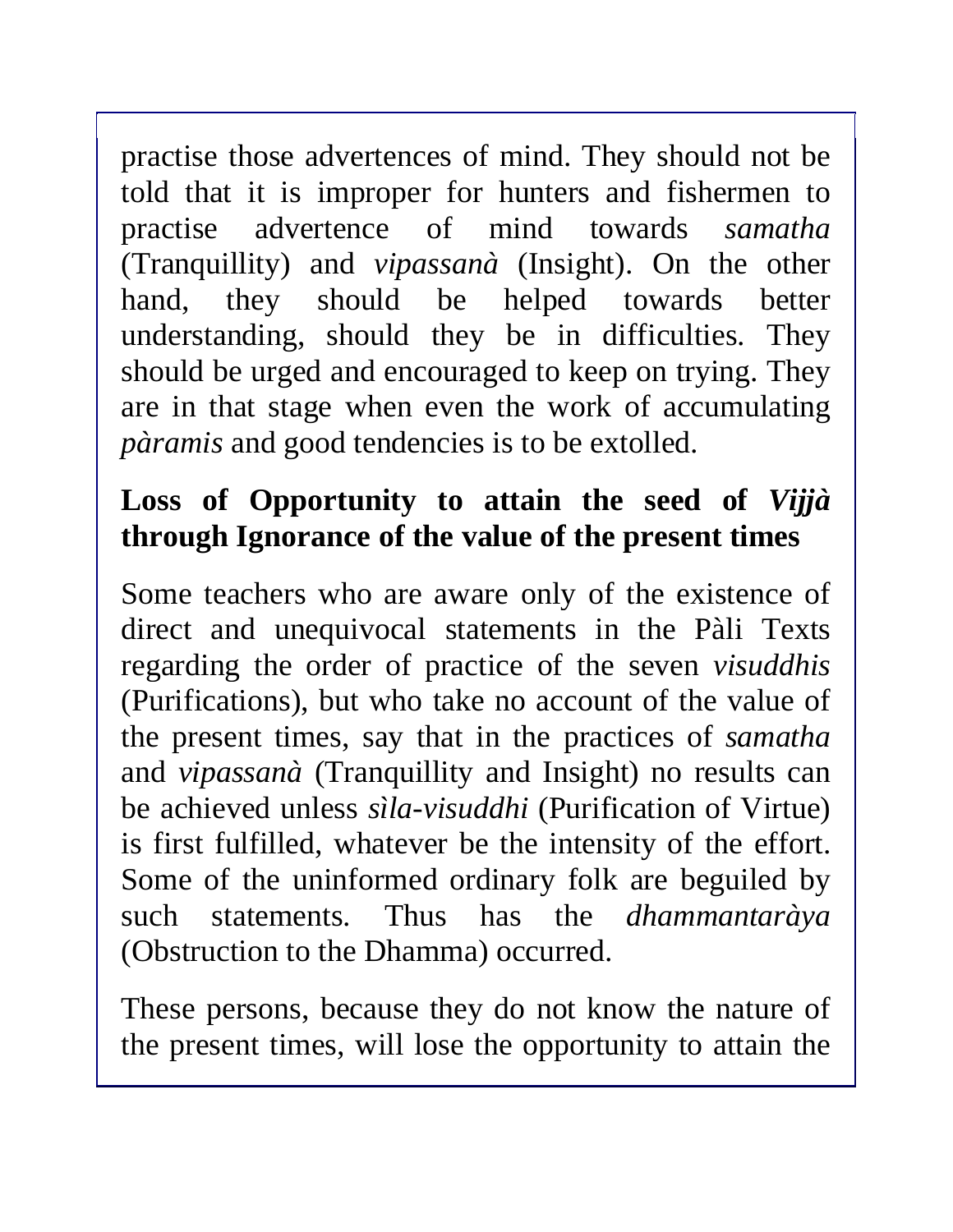seeds of *vijjà* which are attainable only when a Buddha Sàsana is encountered. In truth, they have not yet attained release from worldly ills and are still drifting in *samsàra* (round of rebirths) because, though they have occasionally encountered Buddha Sàsanas in their past inconceivably long *samsàra* where Buddha Sàsanas more numerous than the grains of sands on the banks of the Ganges have appeared, they did not acquire the foundation of the seeds of *vijjà.* 

When seeds are spoken of, there are seeds ripe or mature enough to sprout into healthy and strong seedlings, and there are many degrees of ripeness or maturity.

There are also seeds that are unripe or immature. People who do not know the meaning of the passages they recite or who do not know the right methods of practice even though they know the meaning, and who thus by custom or tradition read, recite, and count their beads while performing the work of contemplating the noble qualities of the Buddha, and *anicca, dukkha* and *anattà*  possess seeds that are unripe and immature. These unripe seeds may be ripened and matured by the continuation of such work in the existences that follow, if opportunity for such continued work occurs.

The practice of *samatha* (Tranquillity) until the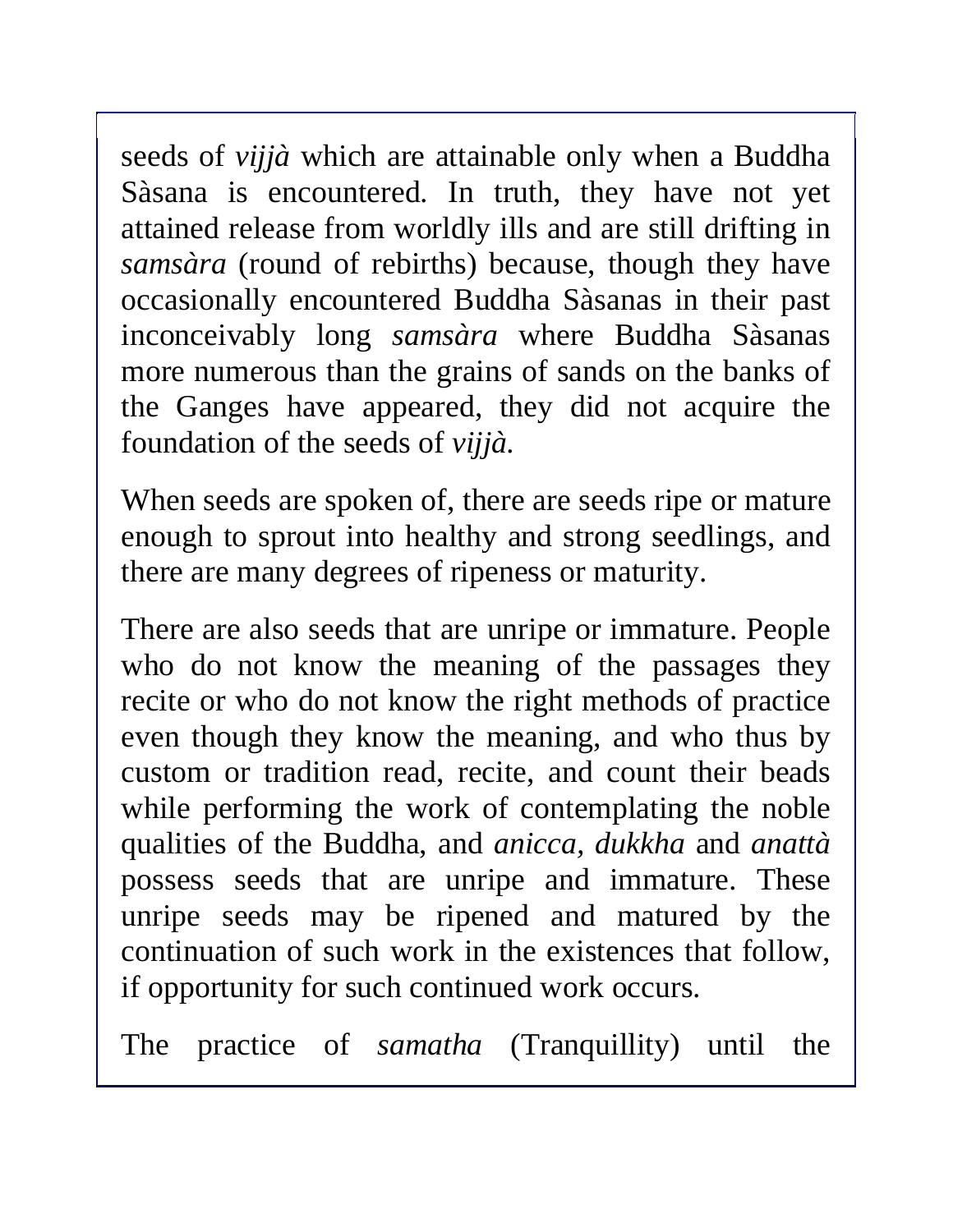appearance of *parikamma nimitta* [30] and the practice of *vipassanà* (Insight) until insight is obtained into *rùpa*  and *nàma* (Matter and Mind) even once, are mature seeds filled with pith and substance. The practice of *samatha* until the appearance of *uggaha-nimitta* and the practice of *vipassanà* until the acquisition of *sammasana-nàna* [31] even once, are seeds that are still more mature. The practice of *samatha* until the appearance of *patibhàga-nimitta* [32], and the practise of *vipassanà* until the occurrence of *udayabbayanàna*  [33] even once, are seeds that are yet more highly mature. If further higher efforts can be made in both *samatha* and *vipassanà,* still more mature seeds can be obtained bringing great success.

### *Adhikàra* **(Assiduous and successful practice)**

When it is said in the Pàli Texts that only when there has been *adhikàra* in previous Buddha Sàsanas can relative *Jhànas,* the Paths and the Fruits be obtained in the following Buddha Sàsanas*,* the word *"adhikàra"* means "successful seeds." Nowadays, those who pass their lives with traditional practices that are but imitation *samatha* and imitation *vipassanà* do not come within the purview of persons who possess the seeds of *samatha*  and *vijjà* which can be called *adhikàra.*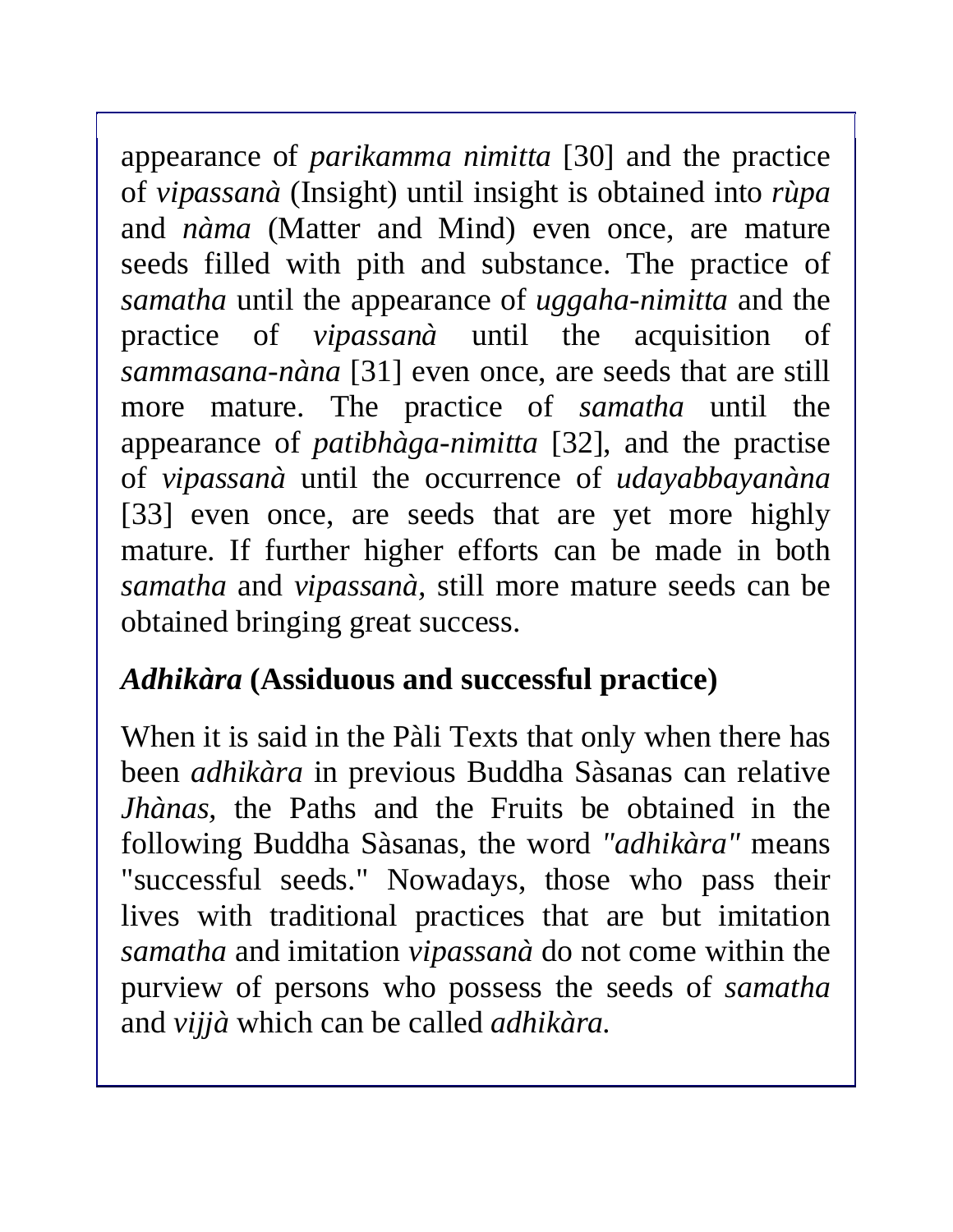Of the two kinds of seeds, those people who encounter a Buddha Sàsana, but who fail to secure the seeds of *vijjà,* suffer great loss indeed. This is so because the seeds of *vijjà* which are related to *rùpa* and *nàma dhamma*  (bodily and mental processes) can only be obtained within a Buddha Sàsana, and that only when one is sensible enough to secure them. Hence, at the present time, those men and women who find themselves unable to contemplate and investigate at length into the nature of *rùpa* and *nàma dhamma,* should throughout their lives undertake the task of committing the four Great Primaries to memory, then of contemplating on their meaning and of discussing them, and lastly of seeking insight into how they are constituted in their bodies.

Here ends the part showing, by a discussion of four classes of individuals and three kinds of individuals as given in the *Sutta* and *Abhidhamma Pitakas*, that

(1) those persons who within the Buddha Sàsana do not practise *Samatha* and *Vipassanà* but allow the time to pass with, imitations, suffer great loss as they fail to utilize the unique opportunity arising from their existence as human beings within a Buddha Sàsana*,*

(2) this being the time of *Padaparama* and *Neyya* classes of persons, if they heedfully put forth effort, they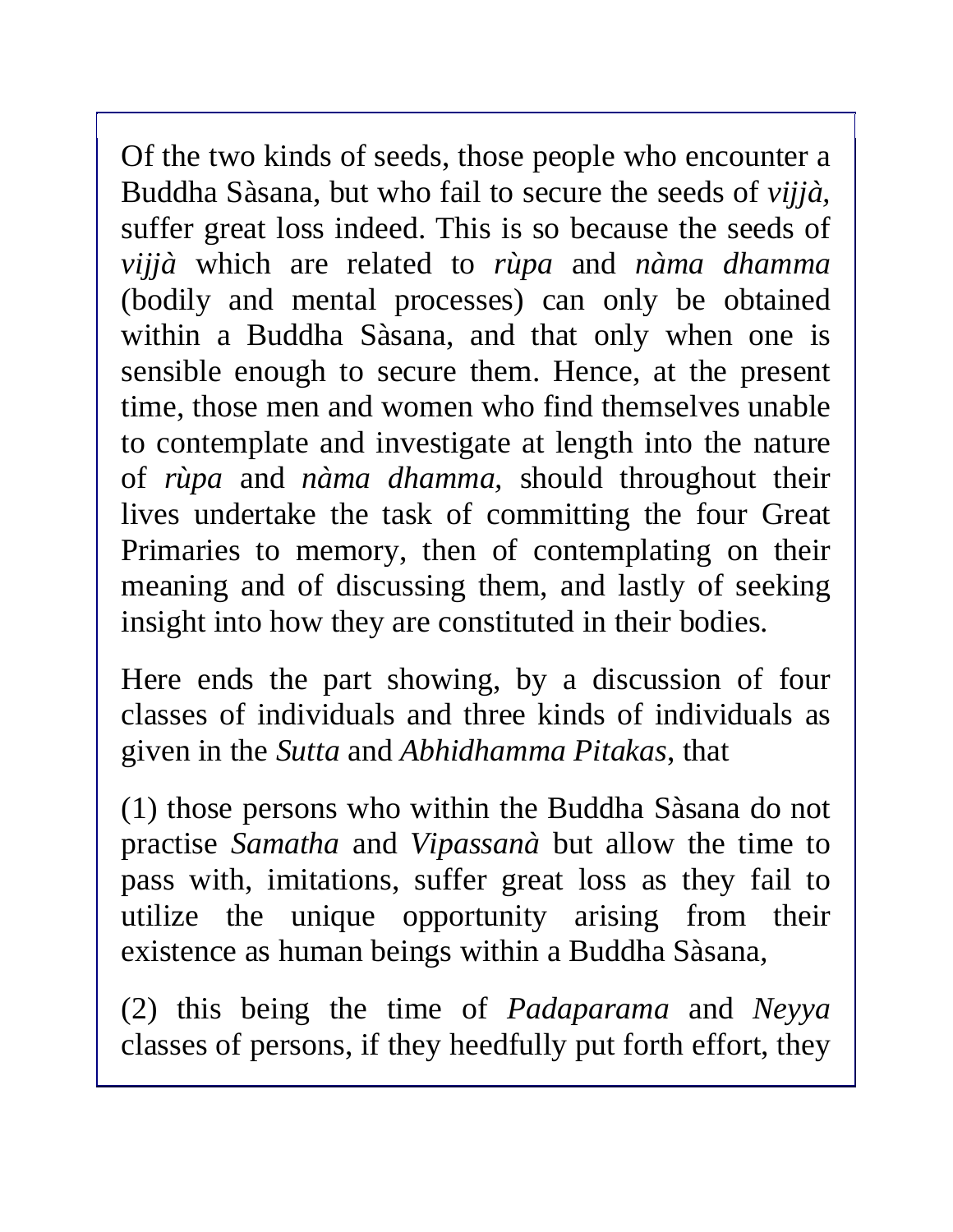can secure ripe and mature seeds of *Samatha* and *Vipassanà,* and easily attain the supramundane benefit either within this life or in the *deva loka* (Deva abodes) in the next life -- within this Buddha Sàsana or within the *Sàsana* of the next Buddha,

(3) they can derive immense benefit from their existence as human beings during the Buddha Sàsana.

Here ends the exposition of the three kinds and the four kinds of individuals.

# **A word of advice and warning**

If the *Tipitaka* which contains the discourses of the Buddha delivered during forty-five vassas (rainy seasons) be condensed, and the essentials extracted, the thirty-seven *bodhipakkhiya-dhamma* (Requisites of Enlightenment) are obtained. These thirty-seven *bodhipakkhiya-dhamma* constitute the essence of the *Tipitaka*. If these be further condensed, the seven *visuddhis* (Purifications) are obtained.

If again the seven *visuddhis* be condensed, they become *sìla* (Morality), *samàdhi* (Concentration), and *pannà* (Wisdom). These are called *adhisìla sàsana* (The Teaching of Higher Morality), *adhicitta sàsana* (The Teaching of Higher Mentality), and *adhipannà sàsana*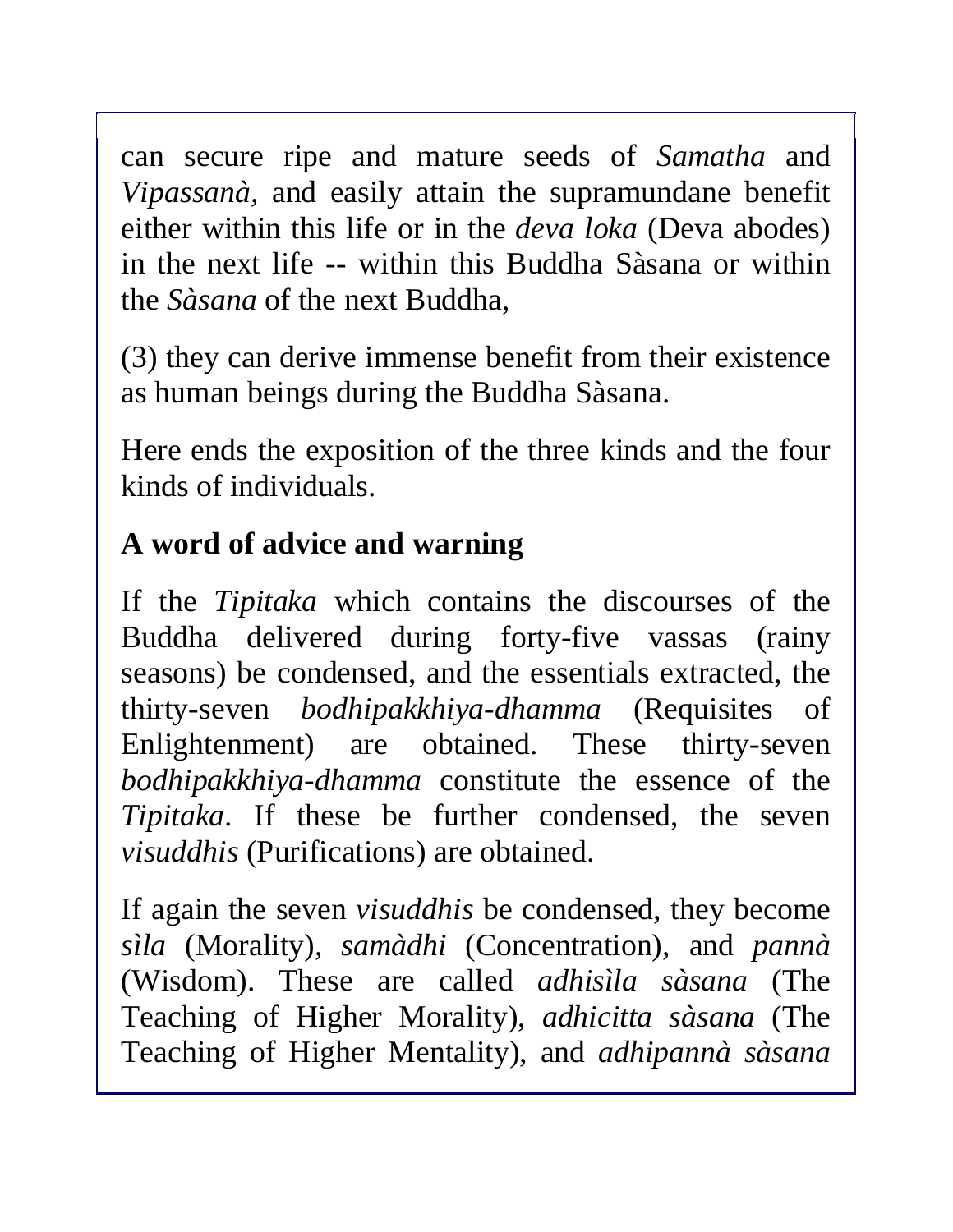(The Teaching of Higher Wisdom). They are also called the three *sikkhàs* (Trainings).

When *sìla* is mentioned, the essential for laymen is *nicca sìla* (Permanent Morality). Those people who fulfil *nicca sìla* become endowed with *carana* (Good Conduct) which, with *vijjà* (Knowledge), enables them to attain the Paths and the Fruits. If these persons can add the refinement of *uposatha sìla* over *nicca sìla,* it is much better. For laymen, *nicca sìla* means *àjivatthamaka sìla* [34]. That *sìla* must be properly and faithfully kept. If because they are *puthujjanas* (worldlings) they break the *sìla,* it can be re-established immediately by renewing the undertaking to keep the *sìla* for the rest of their lives. If, on a future occasion, the *sìla* is again broken, it can again be similarly cleansed, and every time this cleansing occurs, the person concerned again becomes endowed with *sìla.* The effort is not difficult. Whenever *nicca sìla* is broken, it should be immediately re-established. In these days, persons endowed with *sìla* abound in large numbers.

But such persons are very rare who have attained perfect concentration in one or other of the *kasina* exercises (meditation devices), or in the practice of *asubhabhàvanà* (meditation of loathsomeness), etc., as also persons who have sometimes attained insight into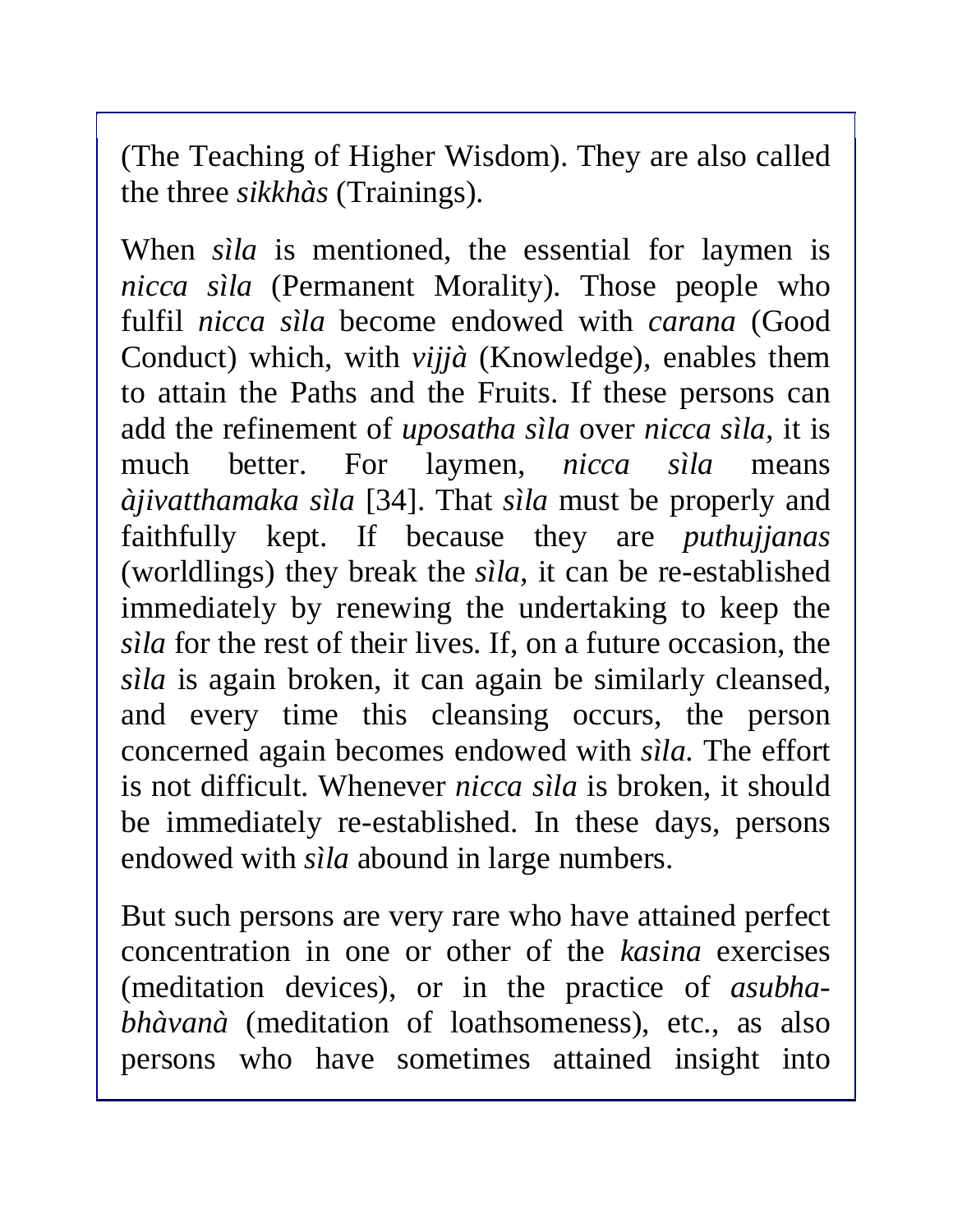physical and mental phenomena, the three characteristics, etc.

Such persons are very rare because these are times when Wrong Teachings *(micchàdhamma)* are ripe that are [then] likely to cause *dhammantaràya,* (danger and obstruction to the Dhamma).

# **Wrong Teachings**

By Wrong Teachings *(micchà-dhamma)* likely to cause Obstruction to Dhamma *(dhammantaràya)* are meant such views, practices, and limitations as the inability to see the dangers of *samsàra,* the belief that these are times when the Paths and the Fruits can no longer be attained, the tendency to defer effort until the *pàramis*  ripen, the belief that persons of the present day are *dvihetuka* [35], the belief that the great teachers of the past were non-existent, etc.

Even though it does not reach the ultimate, no *kusala kamma* (wholesome volitional action) is ever rendered futile. If effort be made, a *kusala kamma* (wholesome volitional action) is instrumental in producing *pàrami* in those who do not possess *pàrami.* If no effort be made, the opportunity to acquire *pàrami* is lost. If those whose *pàramis* are immature put forth effort, their *pàramis*  become ripe and mature. Such persons can attain the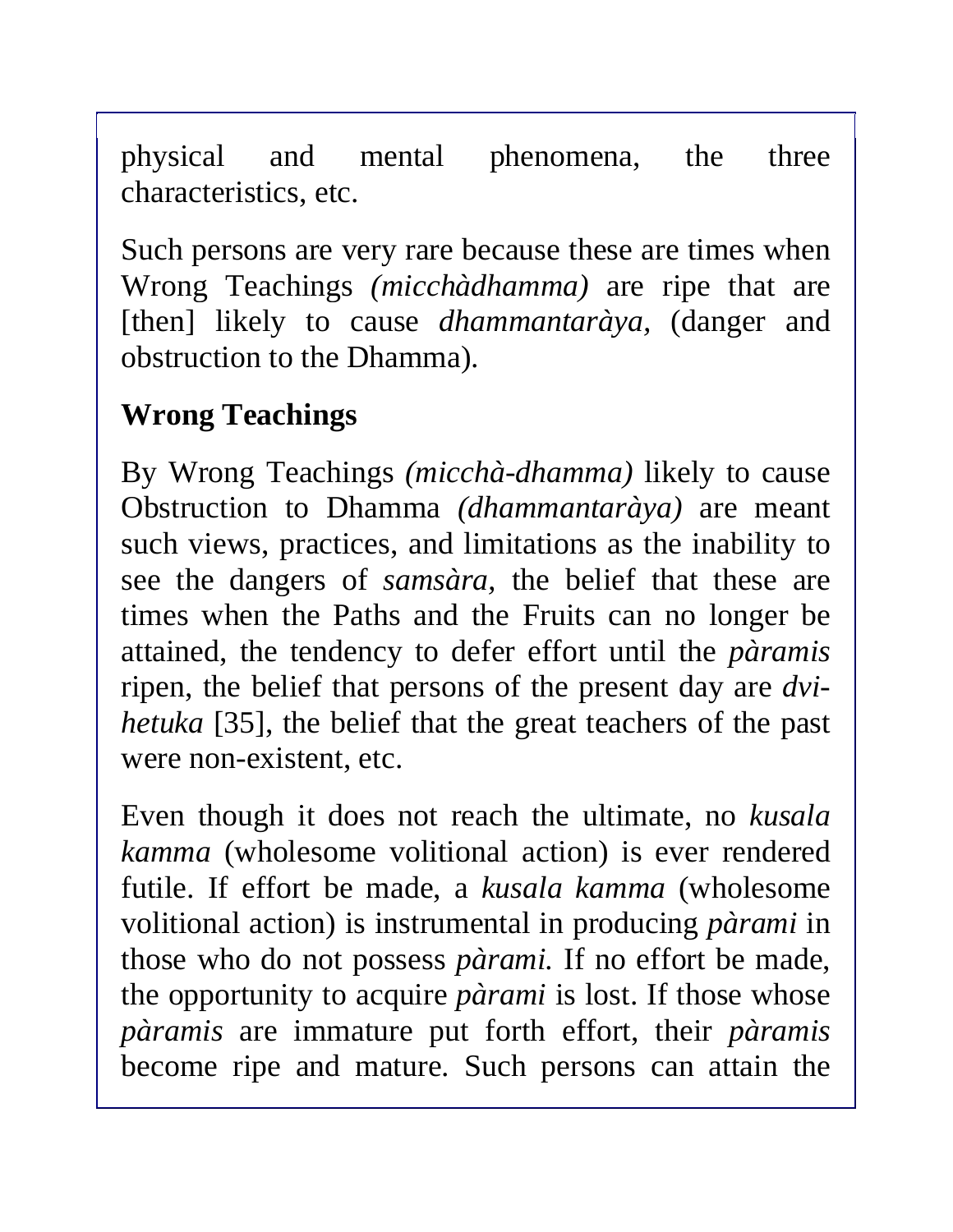Paths and Fruits in their next existence within the present *Sàsana.* 

If no effort be made, the opportunity for the *pàrami* to ripen is lost. If those whose *pàrami* is ripe and mature put forth effort, the Paths and the Fruits can be attained within this life. If no effort be made the opportunity to attain the Paths and the Fruits is lost.

If persons who are *dvi-hetuka* put forth effort, they can become *ti-hetuka* [36] in their next existence. If they do not put forth effort, they cannot ascend from the stage of *dvi-hetuka* and will slide down to the stage of *ahetuka*  [37] .

Suppose, there is a certain person who plans to become a *bhikkhu.* If another person says to him, "Entertain the intention only if you can remain a monk all your life. Otherwise do not entertain the idea", -- this would amount to *dhammantaràya,* an obstruction of Dhamma.

The Buddha said: "I declare that the mere arising of an intention of performing good deeds is productive of great benefit" (*Majjh.* No. 8).

To disparage either the act of *dàna* (alms-giving) or to discourage the performer of *dàna*, may invoke *punnantaràya* on such a person, i.e. he causes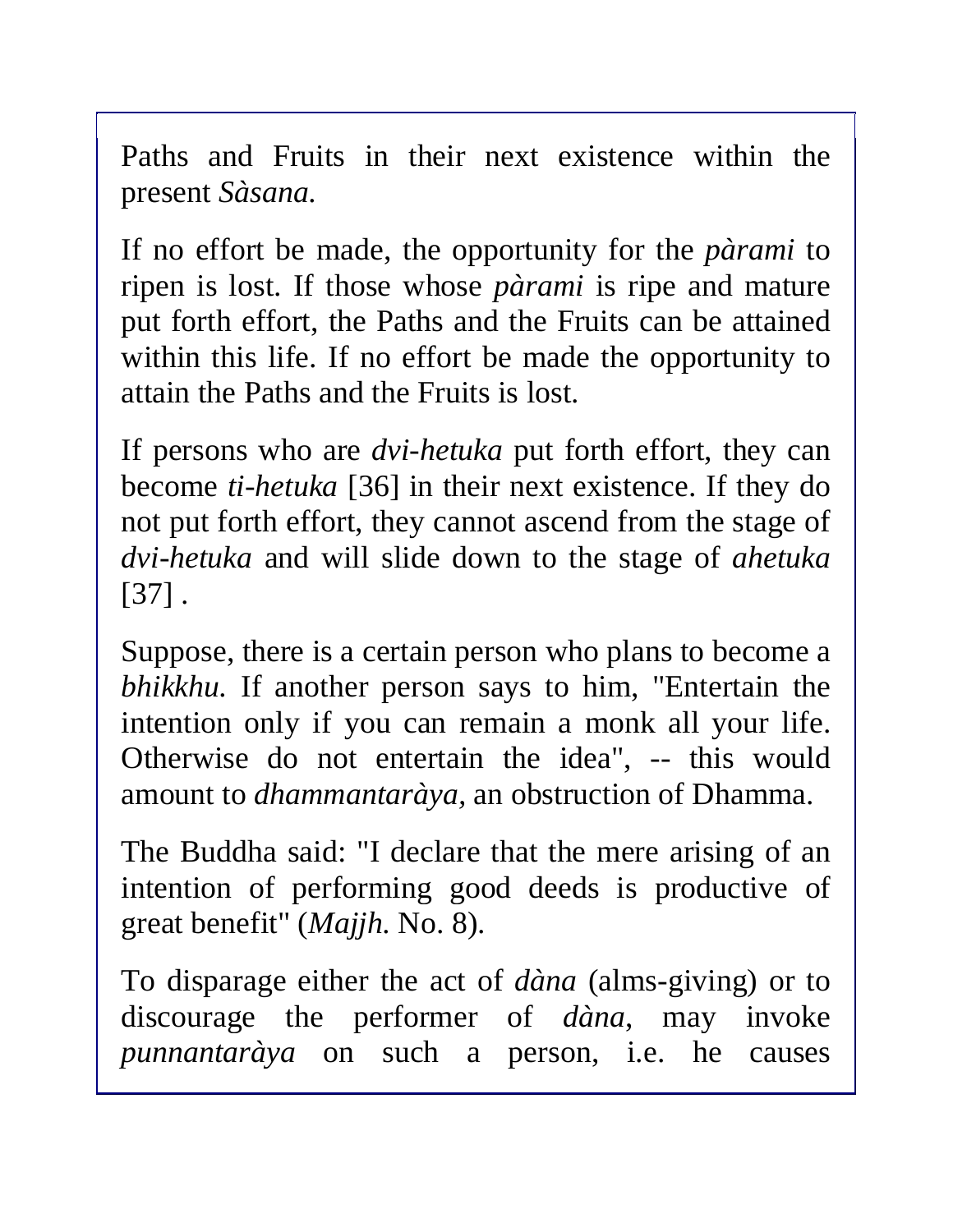obstruction to the performance of meritorious actions. If acts of Morality, Concentration (meditation) and Wisdom, or those who perform them are disparaged, a *dhammantaràya* may be caused, i.e. an Obstruction to *Dhamma.* 

If Obstruction to Meritorious Actions is caused, one is liable to be bereft of power and influence, of property and riches, and be abjectly poor, in the lives that follow. If Obstruction to Dhamma is caused, one is liable to be defective in conduct and behaviour and defective of sense, and, thus, be utterly low and debased in the existences that follow. Hence, let all beware!

Here ends the section showing how the rare opportunity of rebirth as a human being can be made worthwhile, by ridding oneself of the wrong *Dhammas* mentioned above, and putting forth effort in this life so as to close the gates of the four Lower Worlds *(apàya)* in one's future *Samsàra* (round of rebirths), or else to accumulate the seeds that will enable one to attain release from wordly ills in the next following existence or within the next Buddha Sàsana, through the practice of Tranquillity *(samatha)* and Insight *(vipassanà),* with resolution, zeal and diligence.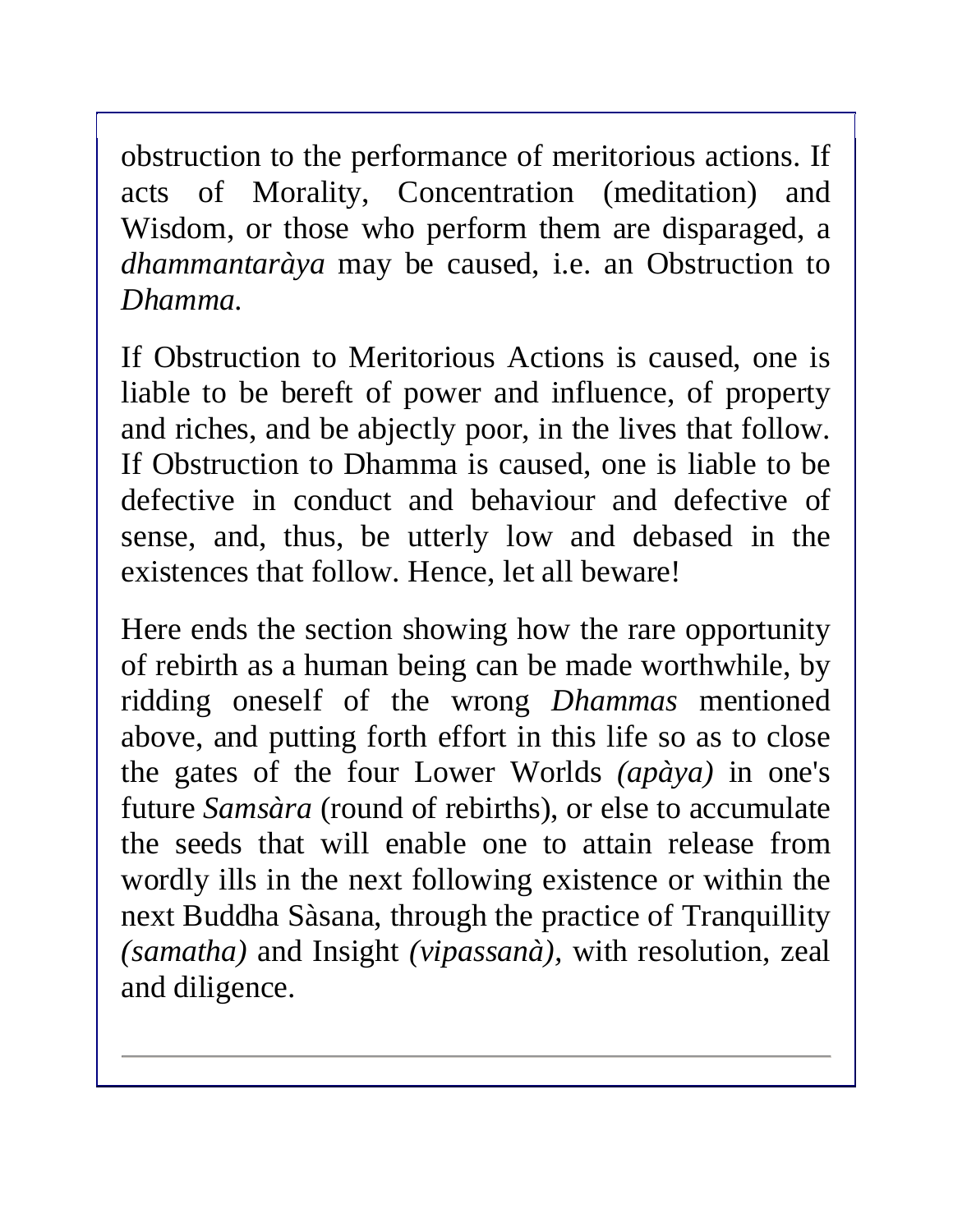Notes:

[1] This is not mentioned in the canonical texts referred to above, and their commentaries. *(Ed.)* 

[2] Three periods of life are usually distinguished, viz. youth, middle-age, and old-age. See 'Path of Purification' *(Visuddhi Magga),* tr. by Nànamoli, p. 721.

[3] Puggala-Pannatti §100f; Anguttara, Tika-nipàta (The Threes) No. 22 (see "The Wheel" No. 155/158, p. 18).

[4] *Vimàna Vatthu* 

[5] *Majjhima Nikàya* No. 36.

[6] *Dìgha Nikàya* No. 2: *Sàmannaphala Sutta*.

[7] *Dhammapada Commentary* -- *Peta Vatthu* 

[8] *Vinaya Pitaka, Pàràjikà*.

[9] *Ti-ratana*, "The Triple Gem": Buddha, Dhamma, Sangha.

[10] *Parinibbàna : "Full Nibbàna".* The death of an Arahant is known as attaining *parinibbàna.* 

[11] *Anàgàmi:* a "Non-Returner", the third of the four stages of sanctitude. He is no longer reborn in the world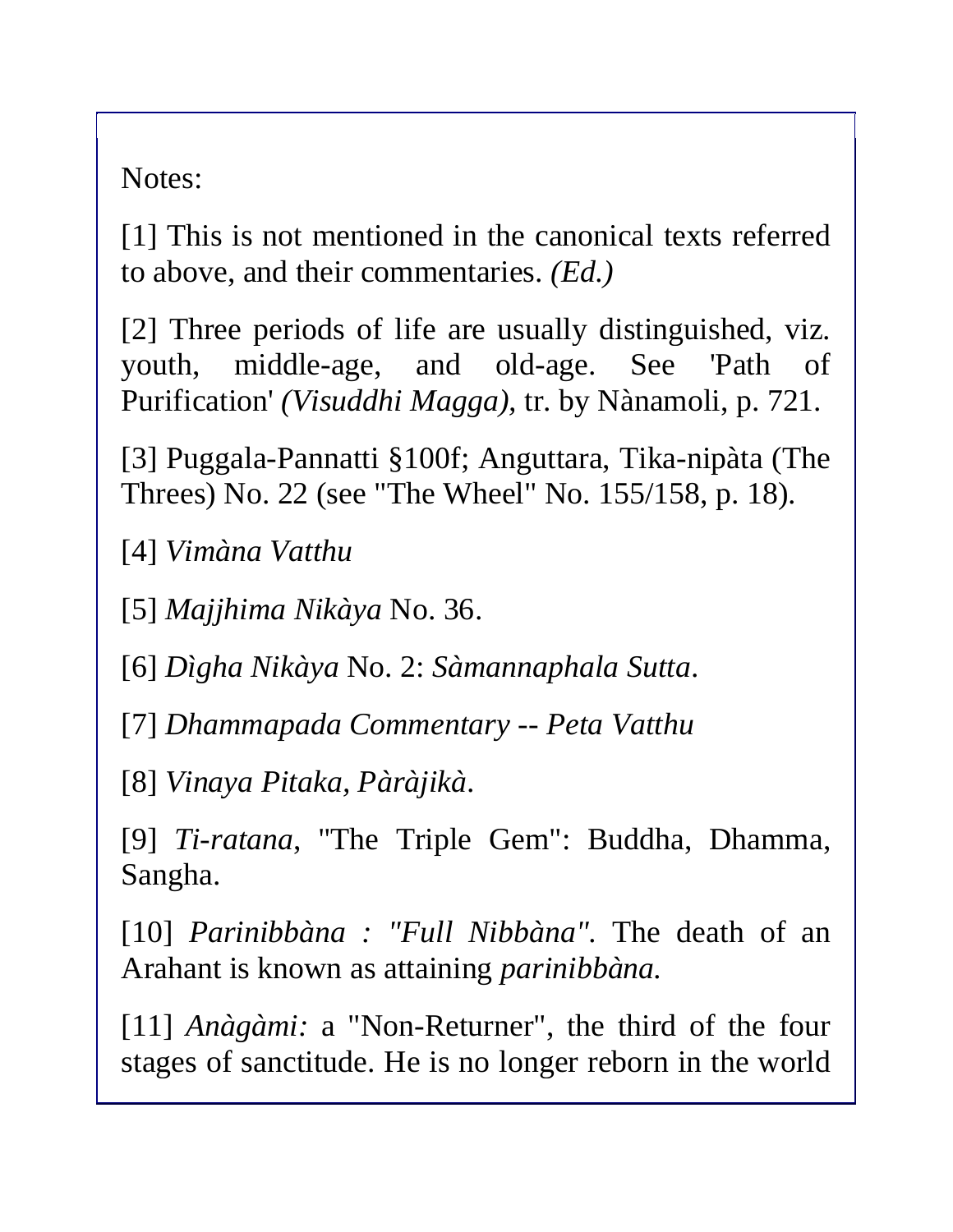of sensuality *(kàma-loka).* 

[12] *Suddhàvàsa brahma loka:* "Pure Abodes", are a group of 5 heavens belonging to the Form-Sphere, where only the "Never-Returners" are being reborn, and in which they attain Arahantship and *Nibbàna.* 

[13] *Apàya lokas*: The four Lower Regions of Misery. They are: the animal world, the ghost-world, the demonworld and hell.

[14] *Sunna-kappas*: "Zero" world-cycles.

[15] *Dìgha Nikàya, Pàthika-vagga, Dasuttara Sutta; Anguttara Nikàya III; Atthaka-nipàta, Akkhana Sutta*, p. 60; -- *(i) paccantaro -* a border district where the Buddha Sàsana does not flourish; (ii) *Arùpino -* the four Brahma planes of the Formless-sphere; (iii) *Vitalingo*  persons with congenital defects such as idiocy, etc.; (iv) *Asannasatta -* a brahma plane of the Form-Sphere of non-consciousness.; (v) *Micchà*-*ditthi -* birth among people holding wrong views; (vi) *Peta -* the Ghost world; (vii) *Tiracchàna -* the animal world; and (viii) *Niraya -* hell.

[16] *Dhammapada* Commentary, stories relating to verses 1 and 18.

[17] In an Arahant there arises the knowledge of his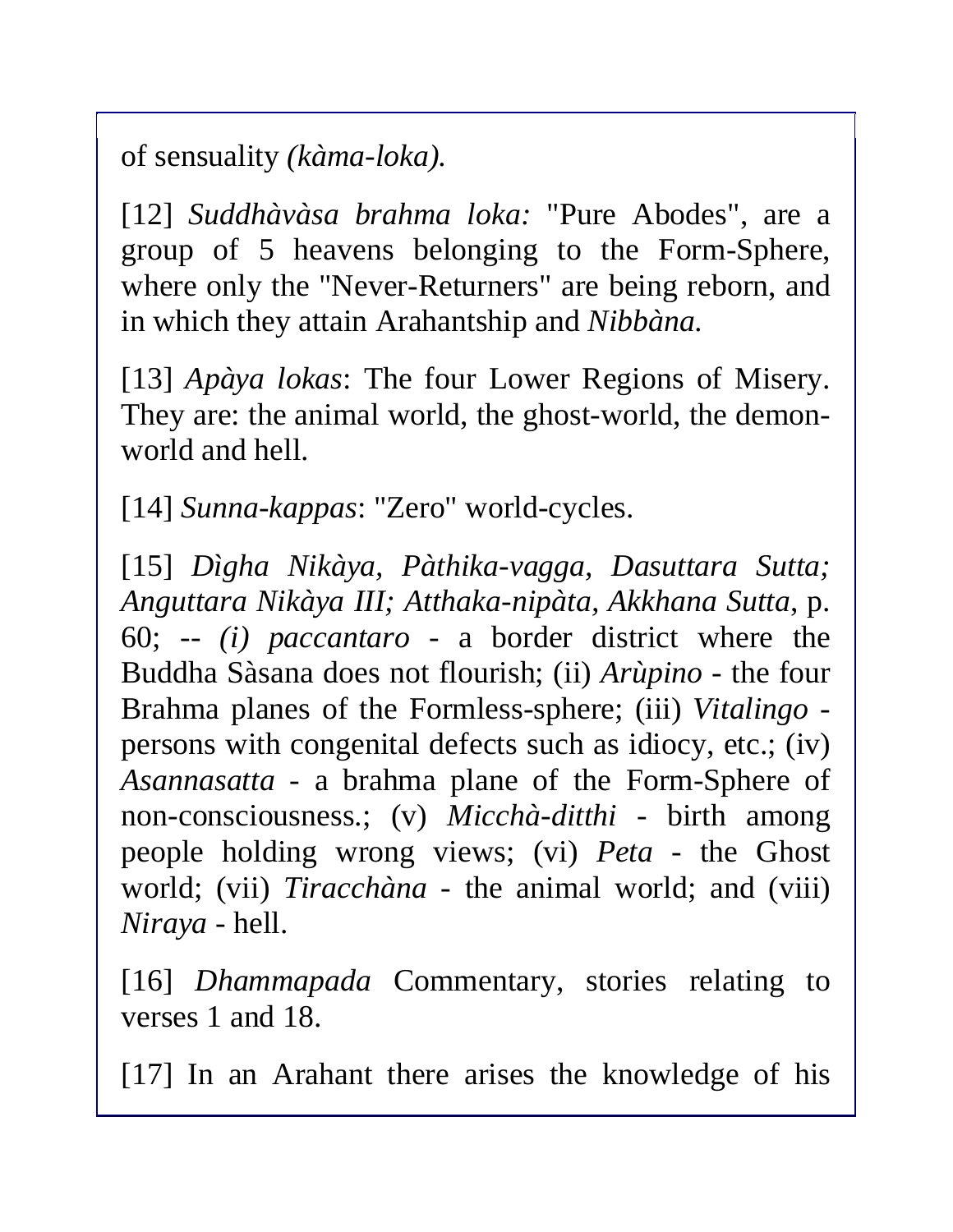freedom, and he realises:"Rebirth is no more; I have lived the pure life; I have done what ought to be done; I have nothing more to do for the realisation of Arahantship." Thus he lives at ease in this existence.

[18] The Five Precepts. They are basic and constitute the minimum which every man or woman must observe. They are: abstention from killing, stealing, improper sexual intercourse, telling lies, and taking intoxicants.

[19] The three constituents of the Morality-group of the Eightfold Path when considered in detail, become *Ajìvatthamaka sìla* (Morality ending with the practice of Right Livelihood) in the following way:

1. I will abstain from taking life.

2. I will abstain from stealing.

3. I will abstain from indulging in improper sexual intercourse and taking intoxicant drugs.

4. I will abstain from telling lies.

5. I will abstain from setting one person against another. 6. I will abstain from using rude and rough words.

7. I will abstain from frivolous talk.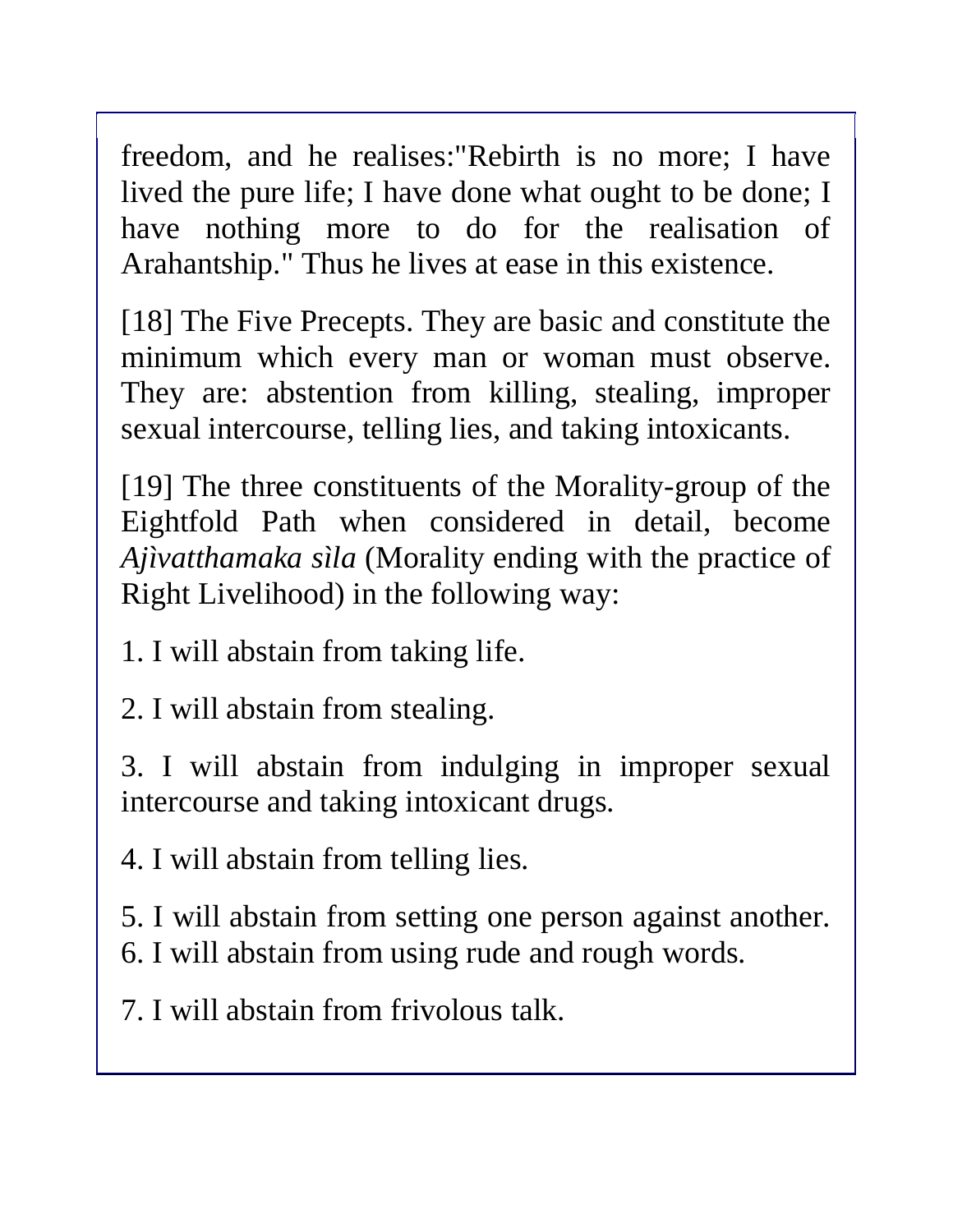8. I will abstain from improper livelihood.

[20] The Eight Precepts are: Abstention from: (1) killing,  $(2)$  stealing,  $(3)$  unchastity,  $(4)$  lying,  $(5)$ intoxicants, (6) eating after mid-day, (7) dancing, singing, music and shows, garlands, scent, cosmetics and adornment etc. (8) luxurious and high beds.

[21] The Ten Precepts. This is the polished form of *Attha-Sìla.* No. 7 of the Eight Precepts is split into two parts, and No. 10 is "abstinence from accepting gold and silver."

[22] *Bhikkhu sìla*: the four kinds of the monk's Moral Purity *(catupàri-suddhi-sìla)* are :– (1) Restraint with regard to 227 Vinaya Rules; (2) Restraint of the senses; (3) Restraint with regard to one's livelihood; (4) Morality with regard to the 4 requisites.

[23] *Magga-nàna:* Knowledge of the 4 Holy Paths, i.e. of Stream-entry, *etc.:- Phala-nàna:* Knowledge of the Fruits thereof.

[24] *Paramattha:* Truth in the ultimate sense; absolute truth. The *Abhidhammattha Sangaha* lists four *paramattha dhammas,* namely, *Citta* (Consciousness), *Cetasika* (Mental factors), *Rùpa* (Material qualities) and *Nibbàna.*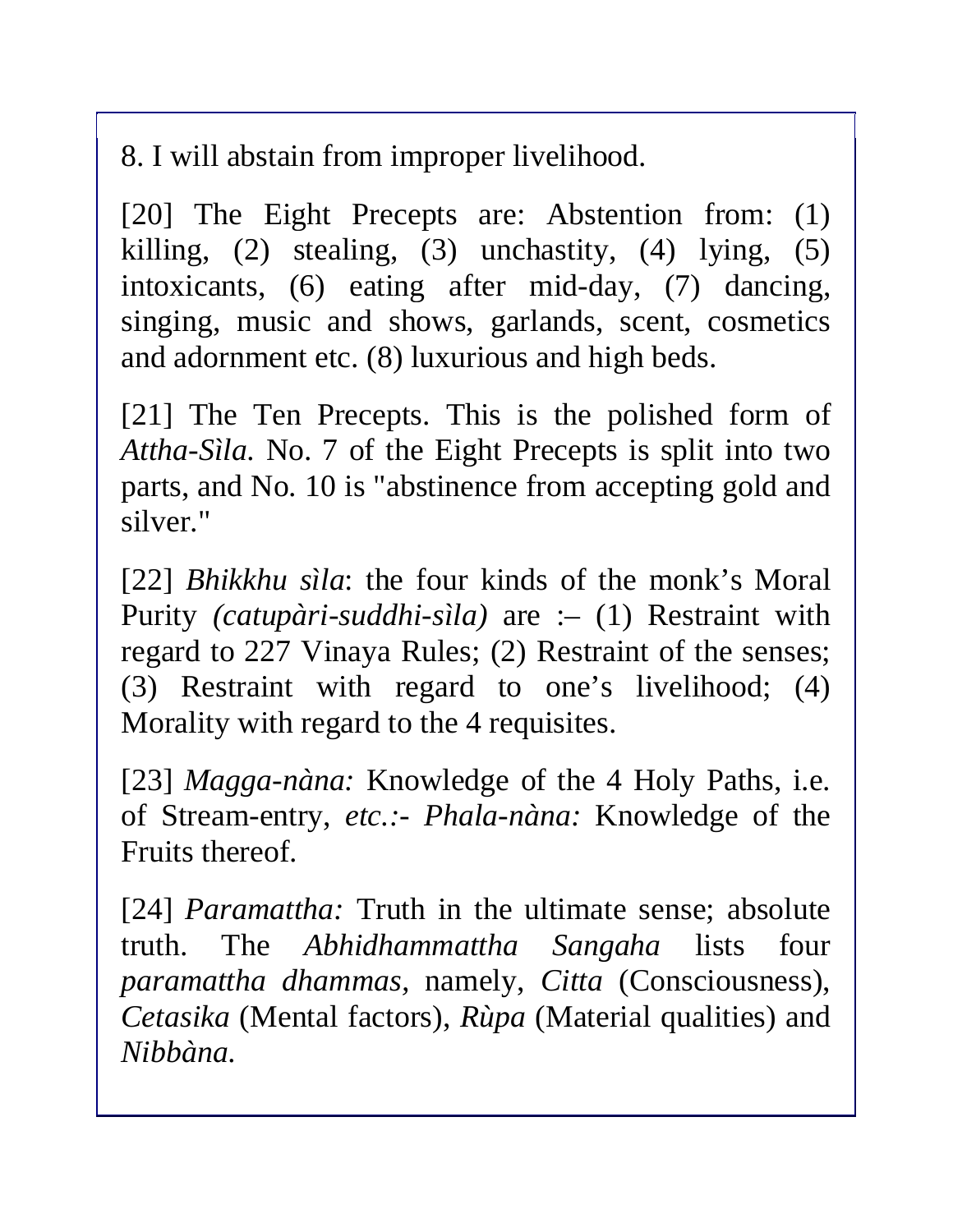[25] *Pathavì* (Element of Extension), *Àpo* (Element of Liquidity or Cohesion), *Tejo* (Element of Kinetic Energy), and *Vàyo* (Element of Motion or Support); popularly called: earth, water, fire and wind.

[26] Dhammapada-Commentary, Story relating to Verse 64.

[27] Dhammapada-Commentary, Story relating to Verse 158 "Thc Greedy Monk."

[28] *Vinaya Pitaka, Mahàvagga* 

[29] Dhammapada - Commentary, Story relating to Verse 60.

[30] *Nimitta* is the mental image which arises in the mind by the successful practice of certain concentration exercises. The image physically perceived at the very beginning of concentration is called the Preparatory Image or *Parikamma Nimitta.* 

The still unsteady and unclear image which arises after the mind has reached a certain degree of concentration is called Acquired Image or *Uggaha-Nimitta.* This is a mental image.

[31] *Sammasana-nàna:* Observing, exploring, grasping, determining all phenomena of existence as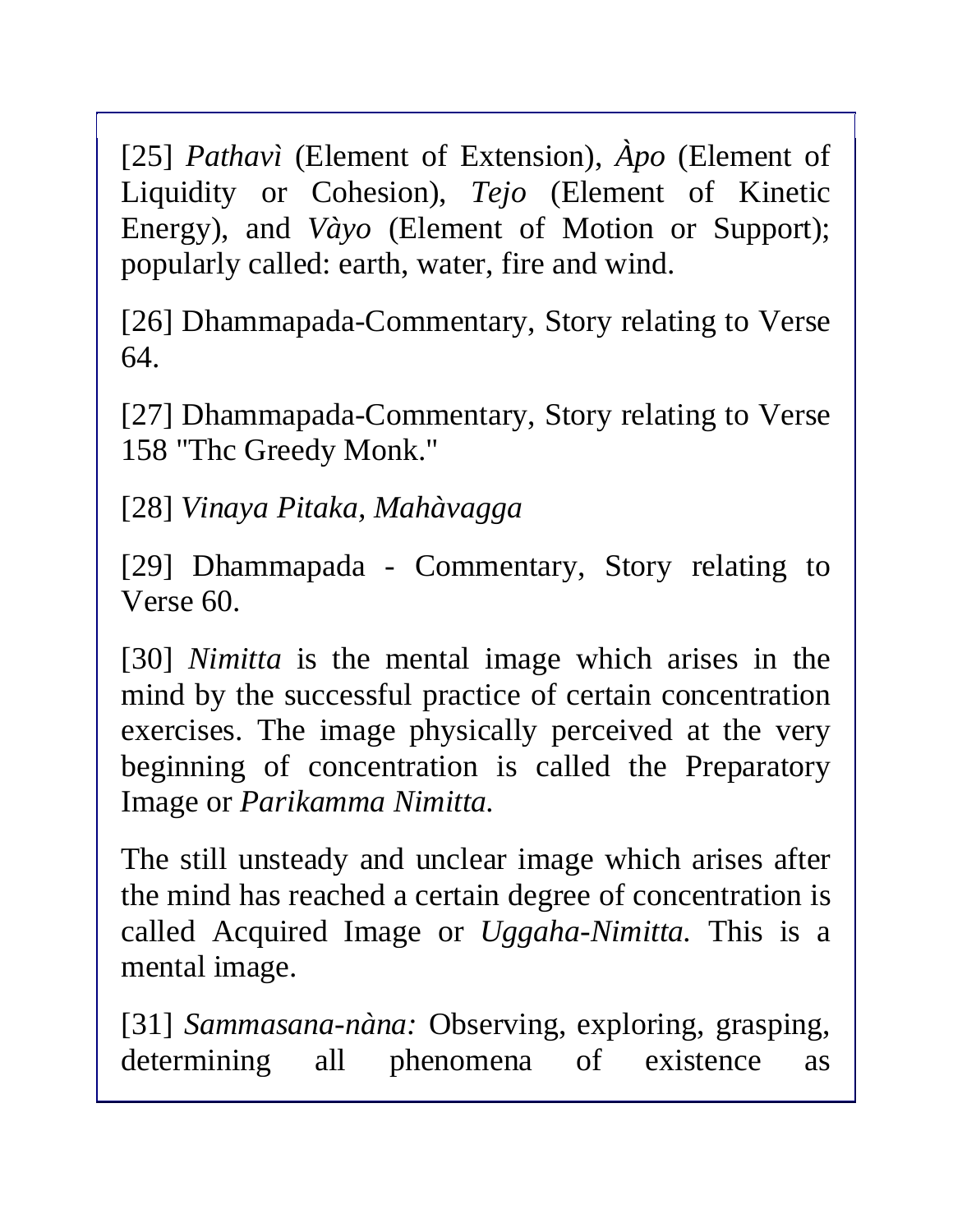impermanent, miserable, and impersonal which precedes the flashing up of clear Insight.

[32] The fully clear and immovable image that arises at a greater degree of concentration is called the Counterimage or *Patibhàga-Nimitta.* This also is a mental image.

[33] Knowledge arising from the Contemplation of Arising and Vanishing. It is the 1st of the 9 insightknowledges constituting the *Patipadànànadassana-Visuddhi* (Purification by Knowledge and Vision of the Way).

[34] *Àjivatthamaka sìla* -- See Note 2, page 12.

[35] *Dvi-hetuka-patisandhi*. This refers to a rebirth with only two good root-conditions, viz. Non-greed *(alobha)*  and Non-hate *(adosa).* Beings so reborn cannot attain the Paths and Fruitions in their present life, as they lack the third root-condition, Non-delusion *(amoha).* 

[36] *Tihetuka-patisandhhi:* rebirth with all three good root-conditions *alobha, adosa, amoha.* 

[37] *Ahetuka :* a being reborn without any of the good root-conditions.

-ooOoo-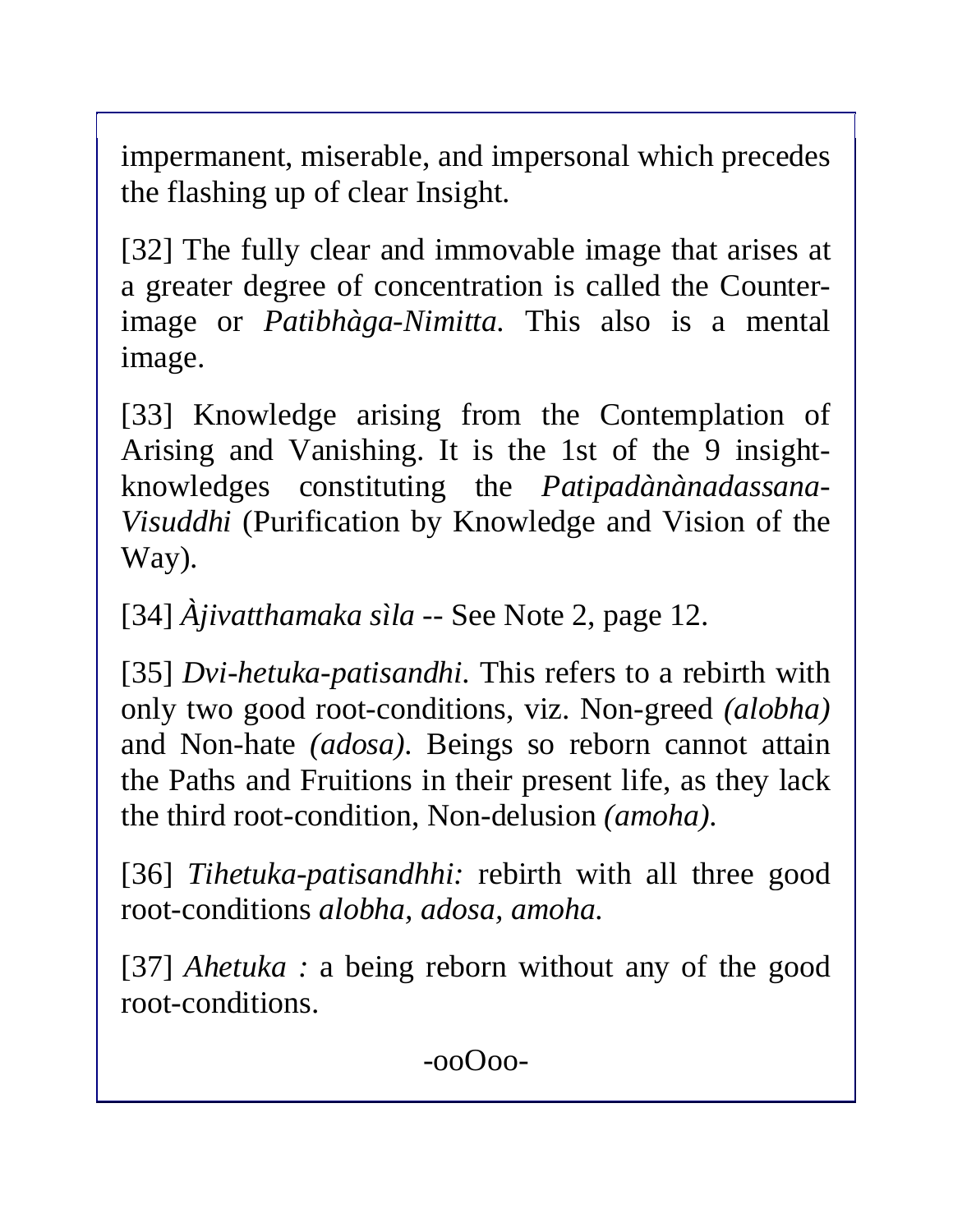# **Chapter I**

## **The Requisites of Enlightenment**  *(Bodhipakkhiya-dhamma)*

I shall now concisely show the thirty-seven *Bodhipakkhiya-dhammas*, the Requisites of Enlightenment, which should be practised with energy and determination by those persons who wish to cultivate Tranquillity and Insight and, thus, make worthwhile the rare opportunity of rebirth as a human being within the present Buddha Sàsana.

The *Bodhipakkhiya dhammas* consist of seven groups, namely:

- 1. *Satipatthàna,* Foundations of Mindfulness (4 factors)
- 2. *Sammappadhàna,* Right Efforts (4 factors)
- 3. *Iddhipàda,* Bases of Success (4 factors)

4. *Indriya,* Controlling Faculties (5 factors)

5. *Bala,* Mental Powers (5 factors)

6. *Bojjhanga,* Factors of Enlightenment (7 factors)

7. *Magganga,* Path Factors (8 factors)

*(totalling 37 factors).* 

The *bodhipakkhiya-dhamma* are so called because they form part *(pakkhiya)* of Enlightenment or Awakening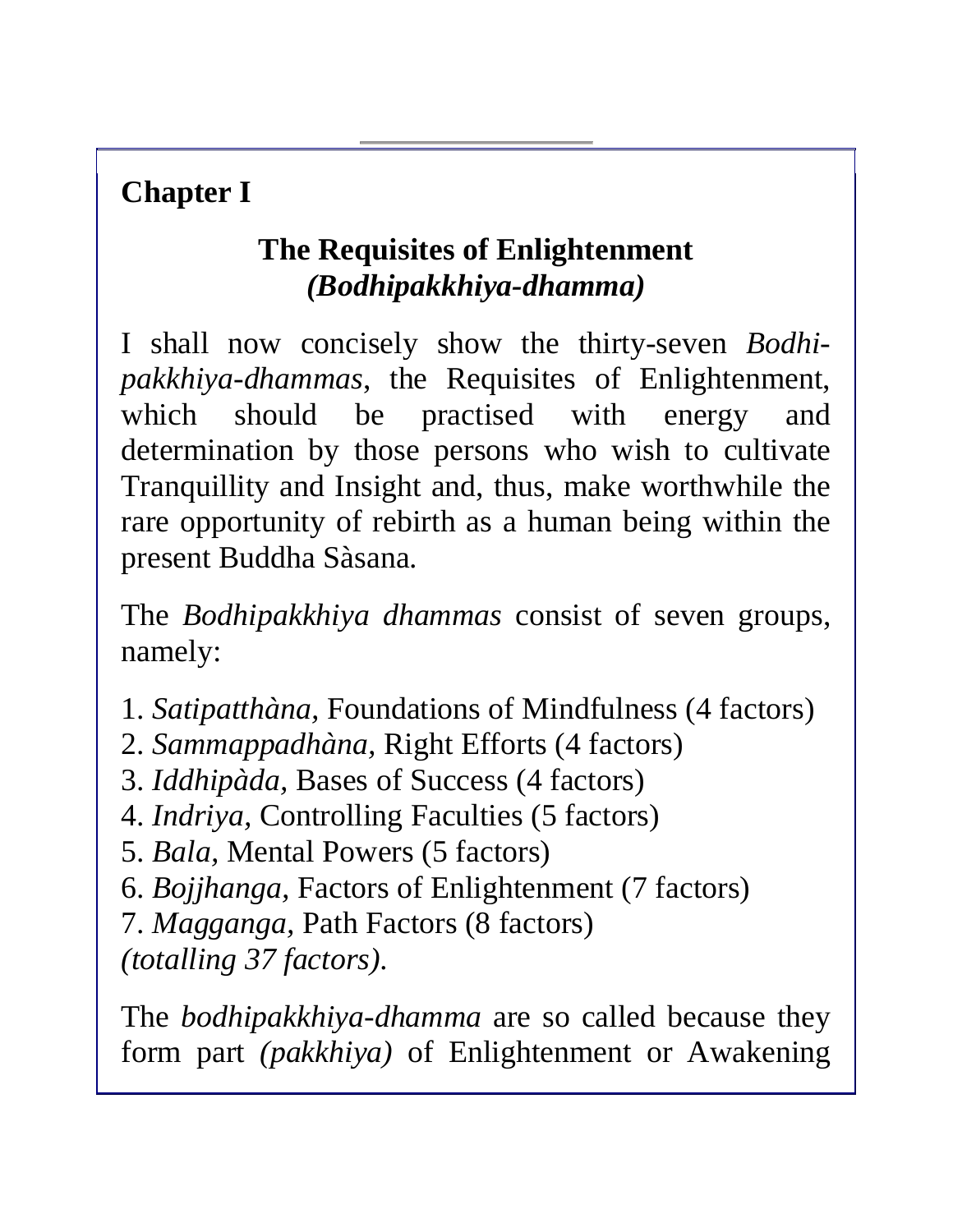*(bodhi)* which here refers to the Knowledge of the Holy Paths *(magga-nàna).* They are *dhammas* (mental phenomena) with the function of being proximate causes *(padatthàna),* requisite ingredients *(sambhàra)* and bases, or sufficient conditions *(upanissaya)* of Path Knowledge *(magga-nàna).* 

-ooOoo-

**Chapter II**

### **The Foundations of Mindfulness**  *(Satipatthàna)*

The word *satipatthàna* is defined as follows:

*Bhusam titthatì'ti patthànam; sati eva patthànam satipatthànam.* 

This means: What is firmly established is a "foundation"; mindfulness itself is such a foundation.

#### **There are four Foundations of Mindfulness:**

1. *Kàyànupassanà-satipatthàna* (Contemplation of the body as a Foundation of Mindfulness).

2. *Vedanànupassanà-satipatthàna* (Contemplation of Feelings as a Foundation of Mindfulness).

3. *Cittànupassanà-satipatthàna* (Contemplation of the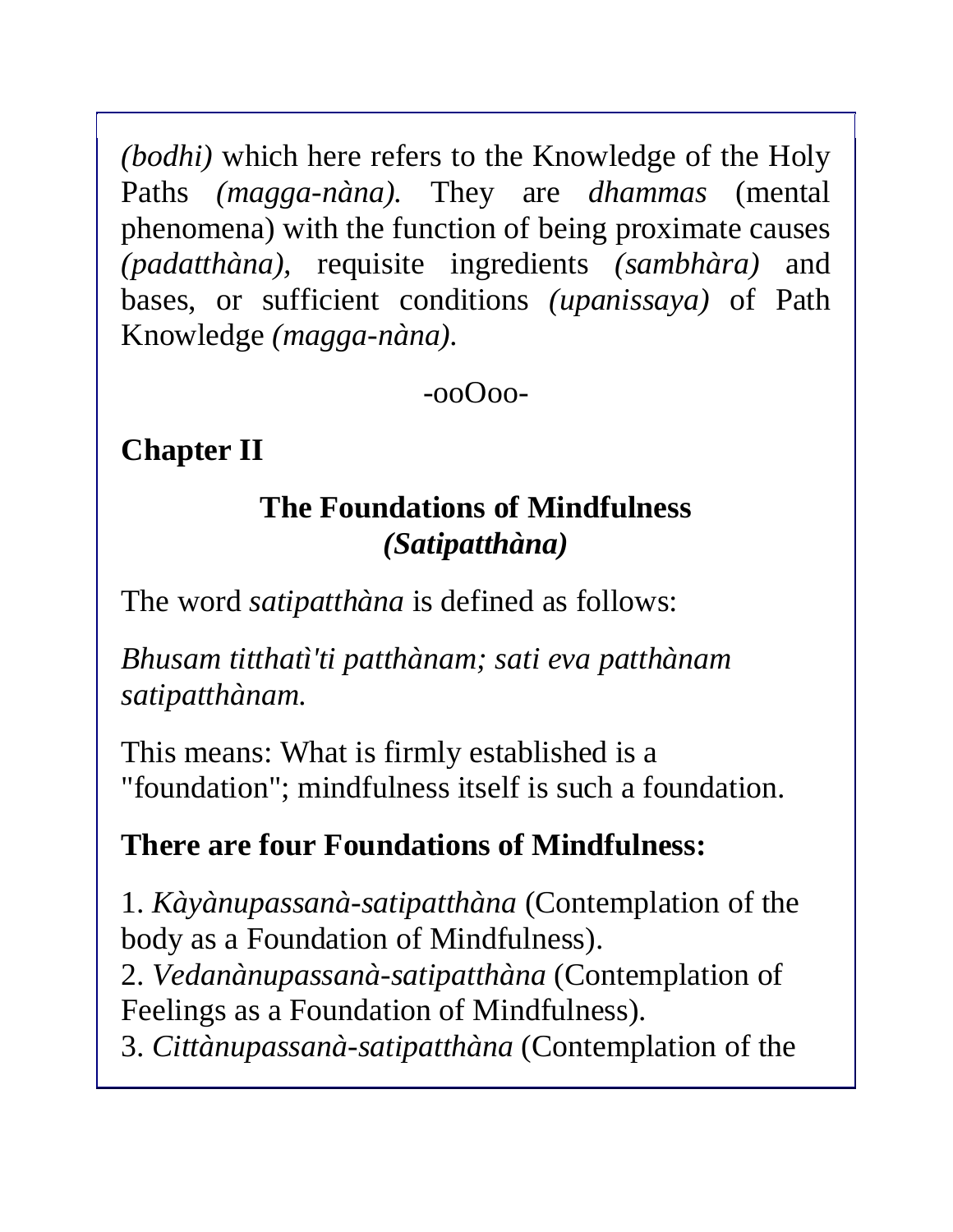Mind as a Foundation of Mindfulness). 4. *Dhammànupassanà-satipatthàna* (Contemplation of Mind-objects as a Foundation of Mindfulness).

1. *Kàyànupassanà-satipatthàna* means mindfulness which is firmly established on bodily phenomena, such as inhalation and exhalation.

2. *Vedanànupassanà-satipatthàna* means mindfulness which is firmly established on feelings (sensations).

3. *Cittànupassanà-satipatthàna* means mindfulness which is firmly established on thoughts or mental processes, such as thoughts associated with passions or dissociated from passions.

4*. Dhammànupassanà-satipatthàna* means mindfulness which is firmly established on phenomena such as the Hindrances *(nìvarana),* etc...

Of the four, if mindfulness or attention is firmly established on a part of the body, such as on out-breath and in-breath, it is tantamount to attention being firmly established on all things. This is because the ability to place one's attention on any object at one's will has been acquired.

"Firmly established" means, if one desires to place the attention on out-breath and in-breath for an hour, one's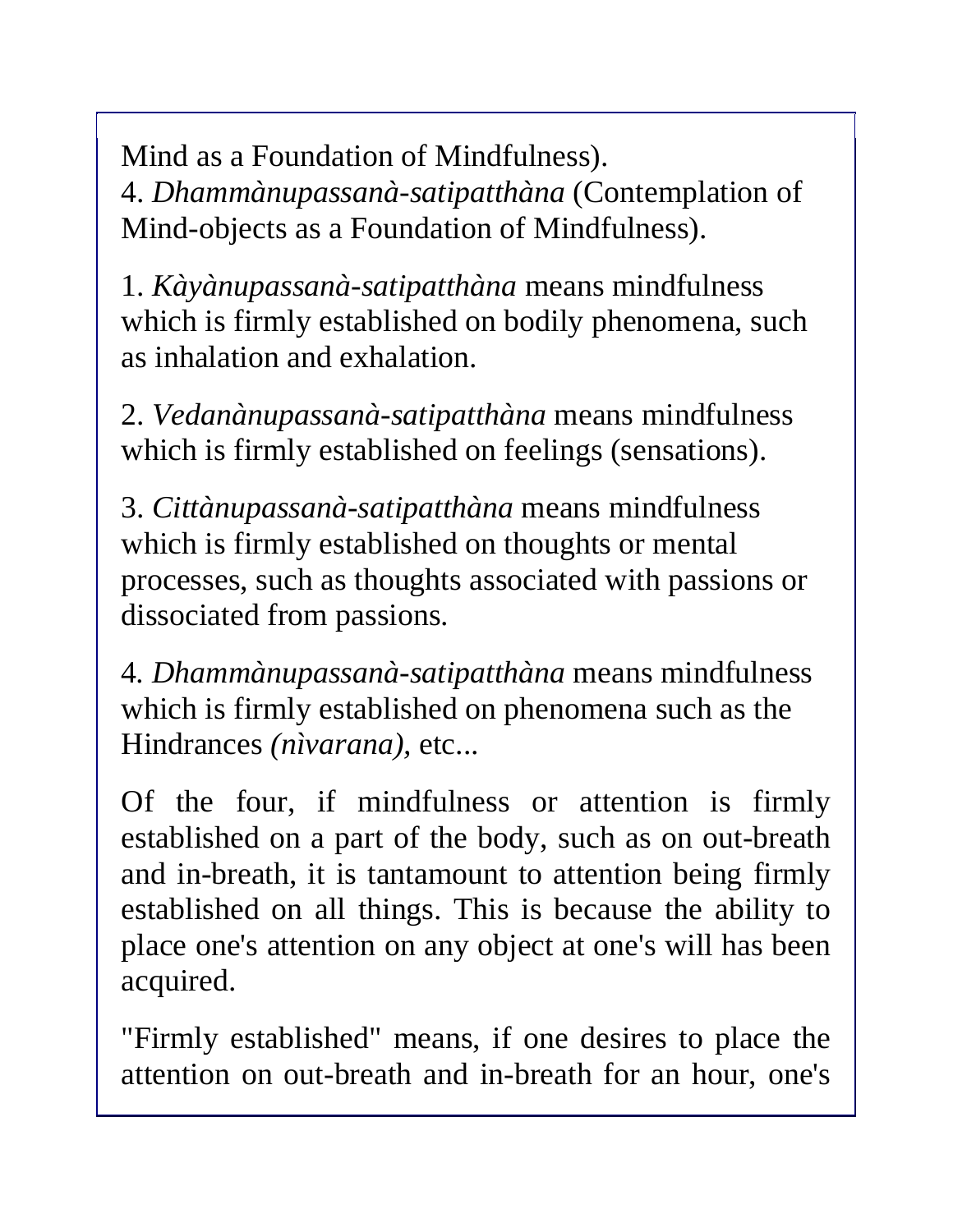attention remains firmly fixed on it for that period. If one wishes to do so for two hours, one's attention remains firmly fixed on it for two hours. There is no occasion when the attention becomes released from its object on account of the instability of thoughtconception *(vitakka).* 

For a detailed account of the *satipatthàna,* see the *Satipatthàna Sutta* [1].

Why is it incumbent on us to firmly establish the mind without fail on any object such as the out-breath and the in-breath? It is because it is necessary for us to gather and control the six types of consciousness *(vinnàna)* [2], which have been drifting tempestuously and untrained throughout the past inconceivably long and beginningless *samsàra* (round of rebirths).

I shall make it clearer. The mind is wont to flit about from one to another of the six objects of the senses which lie at the approaches of the six sense-doors [3]

As an example, take the case of a mad man who has no control over his mind. He does not even know the mealtime, and wanders about aimlessly from place to place. His parents look for him and give him his meal. After eating five or six morsels of food he overturns the dish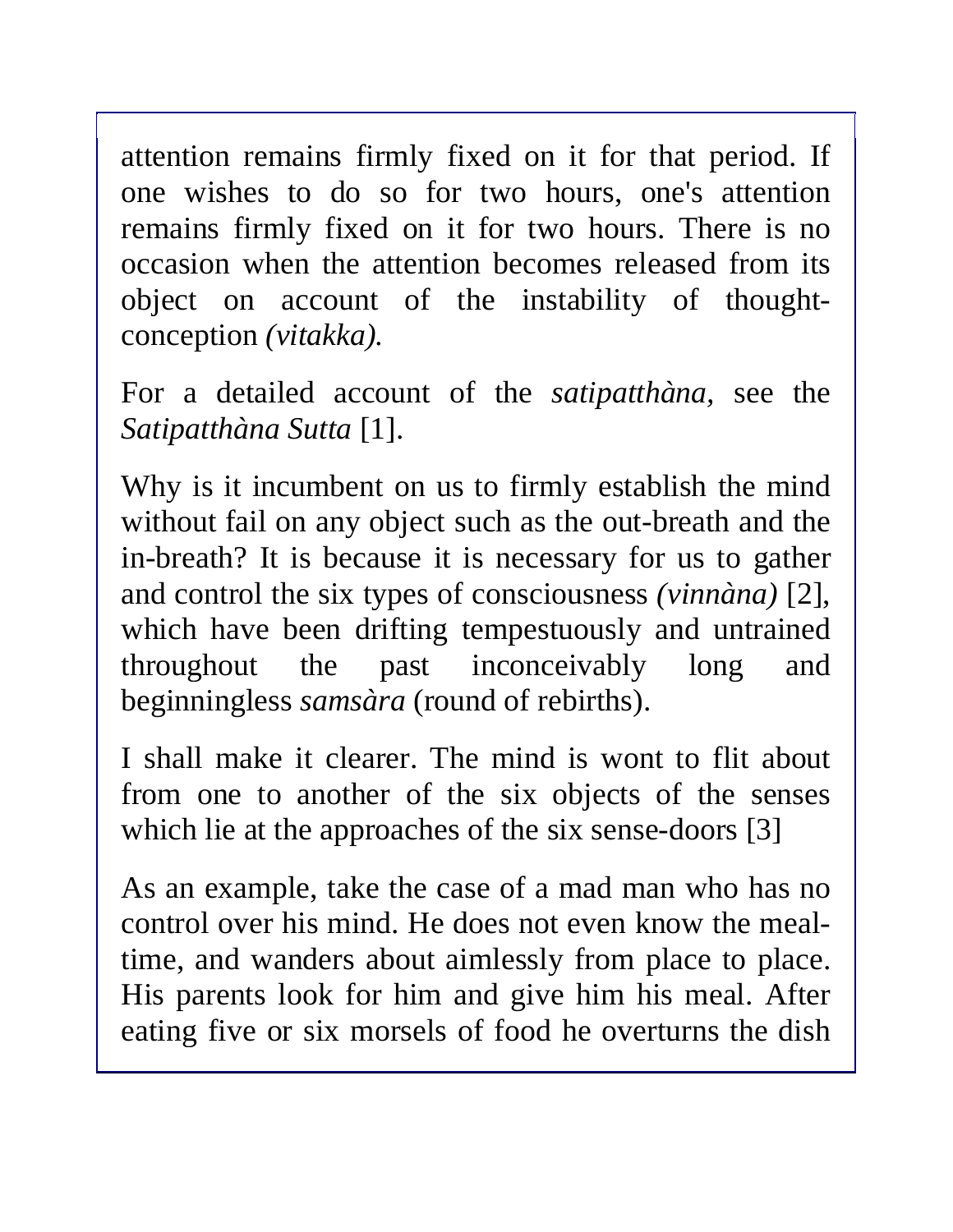and walks away. He, thus, fails to get a square meal.

To this extent he has lost control of his mind. He cannot control his mind even to the extent of finishing the business of a meal. In talking, he cannot control his mind to the extent of finishing or completing a sentence. The beginning, the middle, and the end do not agree with one another. His talk has no meaning. He cannot be of use in any undertaking in this world. He is unable to perform any task. Such a person can no longer be classed as a human being, and he has to be ignored.

This mad man becomes a sane and normal person again, if he meets a good doctor and the doctor applies stringent methods of cure. Thus cured, he obtains control of his mind in the matter of taking his meals, and can now eat his fill. He has control over his mind in all other matters as well. He can perform his tasks till they are completed, just like others. Just like others, he can also complete his sentences. This is the example.

In this world, persons who are not insane but who are normal and have control over their minds, resemble such a mad person having no control over his mind, when it comes to the matter of *samatha* and *vipassanà.* 

Just as the mad man upsets the food dish and walks away after five or six morsels of food although he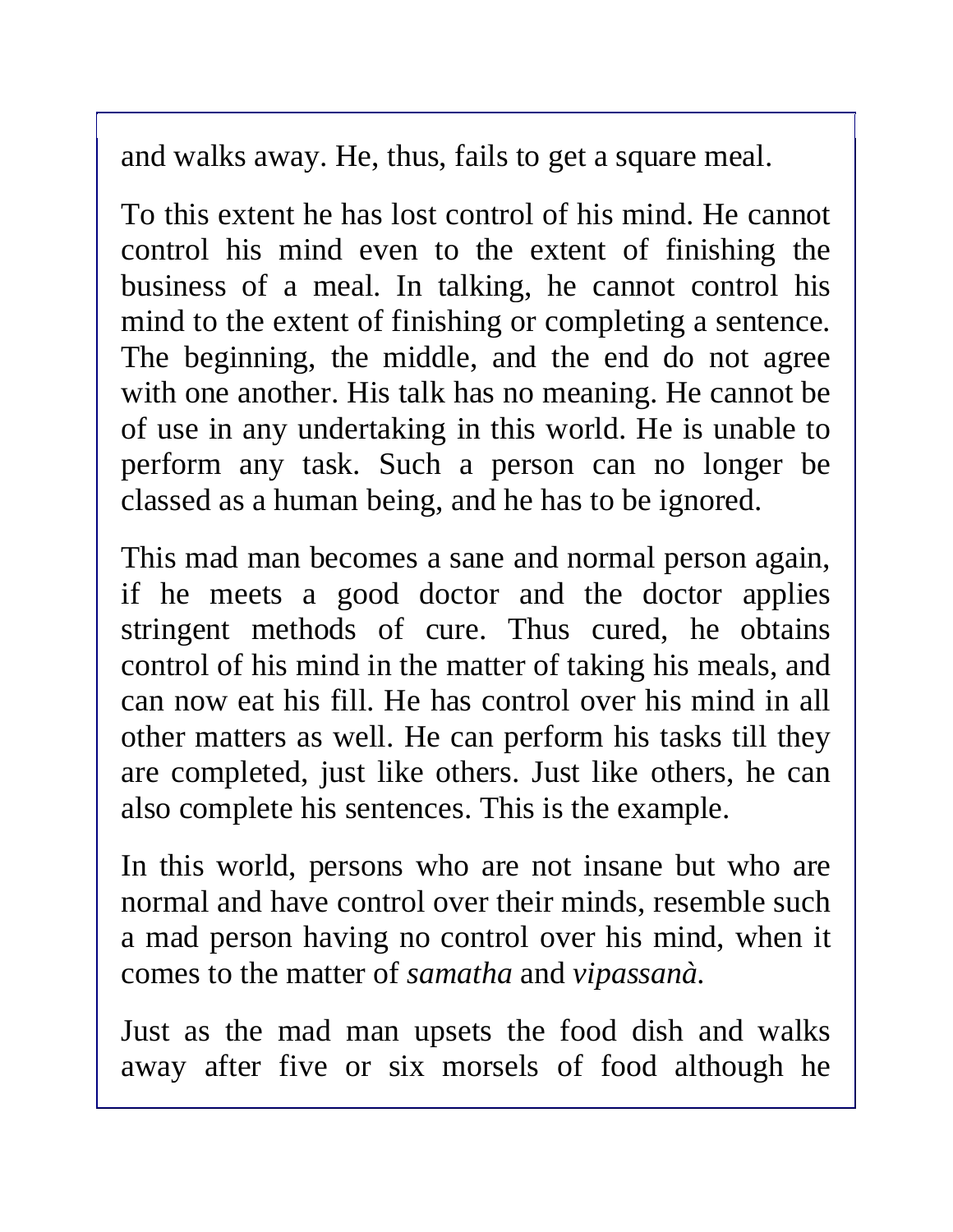attempts to eat his meal, these normally sane persons find their attention wandering because they have no control over their minds. Whenever they pay respects to the Buddha and contemplate His noble qualities, they do not succeed in keeping their minds fixed on those noble qualities, but find their attention being diverted many times on to other objects of thought, and, thus, they even fail to reach the end of *"Iti pi so"* (a devotional text, beginning with these words, i.e. "Thus indeed is this Exalted One...").

It is as if a man suffering from hydrophobia who seeks water feverishly with parched lips, yet runs away from it with fear when he sees a lake of cool refreshing water.

It is also like a diseased man who when given a diet of relishing food replete with medicinal qualities, finds the food bitter to his taste and unable to swallow it, is obliged to spit and vomit it out. In just the same way, these persons find themselves unable to approach the contemplation of the noble qualities of the Buddha effectively, and cannot keep on dwelling on them.

If in reciting the *"Iti pi so"* their recitation is interrupted every time their minds wander, and if they have to start afresh from the beginning every time such an interruption occurs, they will never reach the end of the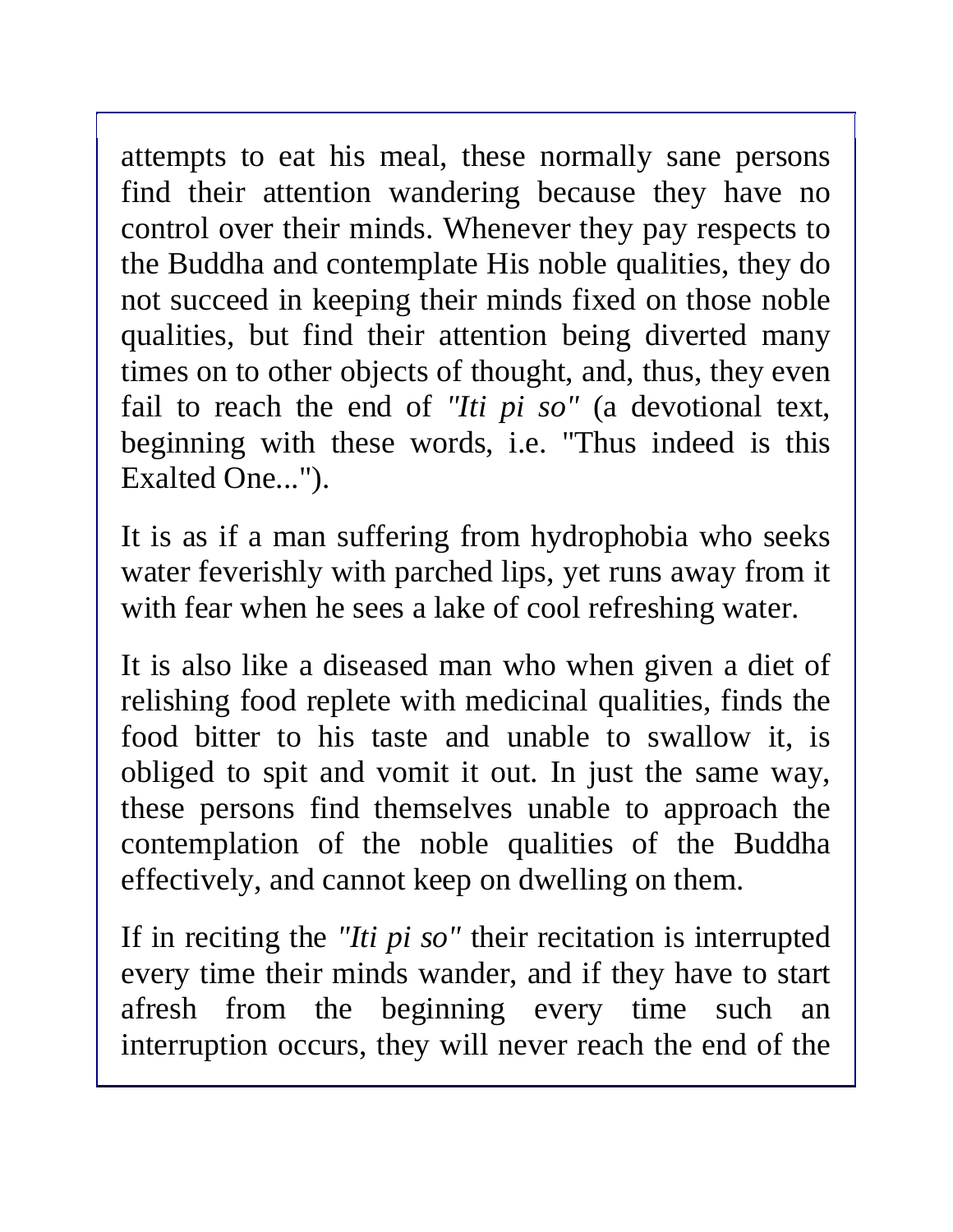text even though they keep on reciting a whole day, or a whole month, or a whole year. At present they manage to reach the end because they can keep on reciting from memory even though their minds wander elsewhere.

In the same way, those persons who, on *uposatha* days, plan to go to quiet places in order to contemplate the thirty-two parts of the body, such as *kesà* (hairs of the head), *lomà* (hairs of the body), etc... or the noble qualities of the Buddha, ultimately end up in the company of friends and associates, because they have no control over their minds, and because of the upheavals in their thoughts and intentions. When they take part in congregational recitations, although they attempt to direct their minds to the *samatha* (Tranquillity) work of the *brahma-vihàras* (Sublime States) [4], such as reciting the formula for diffusing *mettà* (Lovingkindness), because they have no control over their minds, their thoughts are not concentrated but are scattered aimlessly, and they end up only with the external manifestation of the recitation. These facts are sufficient to show how many persons resemble the insane while performing *kusala kammas* (merits).

*"Pàpasmim ramate mano"* (The mind takes delight in evil, Dhp. 116).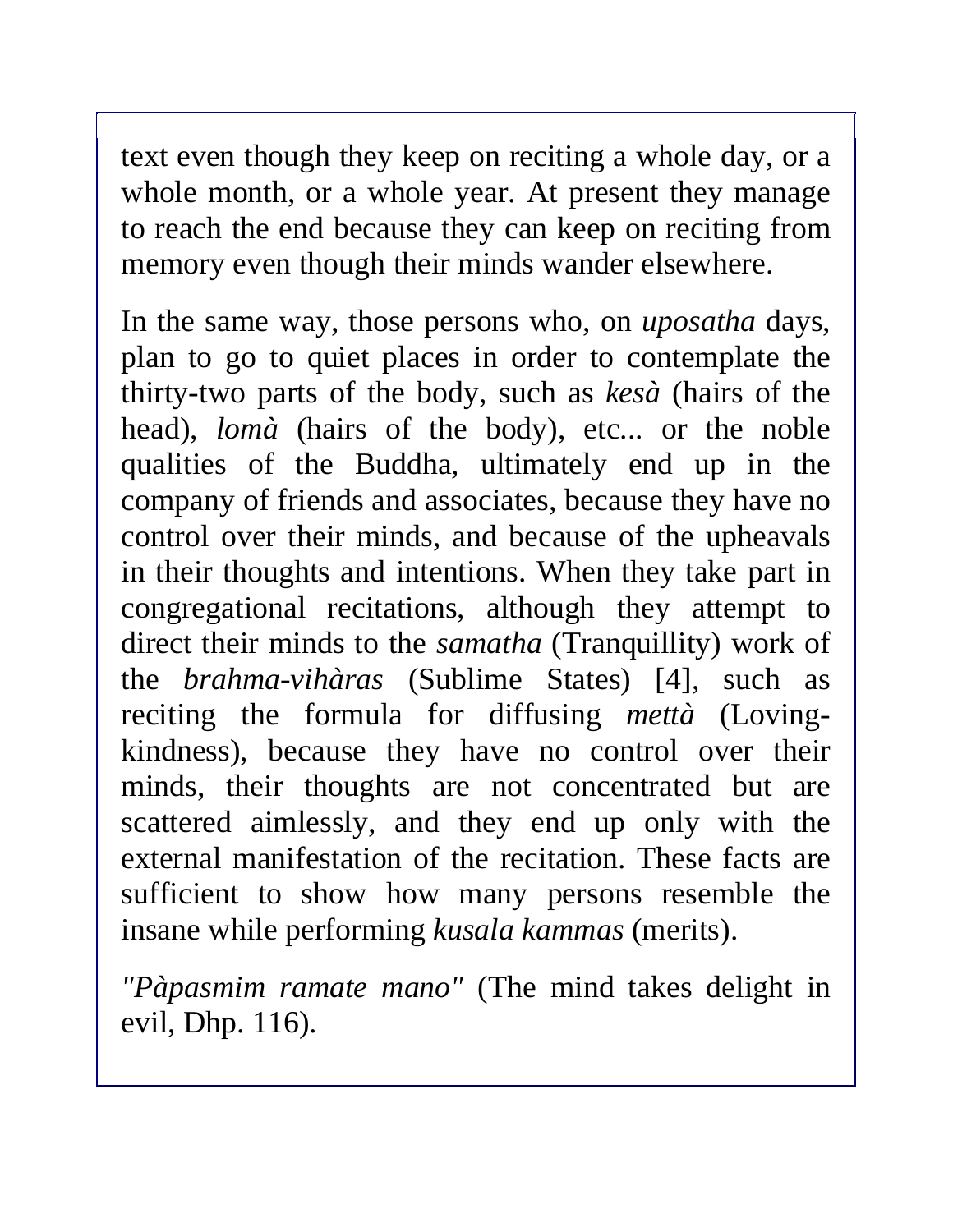Just as water naturally flows down from high places to low places, the minds of beings, if left uncontrolled, naturally approach evil. This is the tendency of the mind.

I shall now draw, with examples, a comparison between those who exercise no control over their minds and the insane person mentioned above.

There is a river with a swift current. A boatman, not conversant with the control of the rudder, floats down the river with the current. His boat is loaded with valuable merchandise for trading and selling at the towns on the lower reaches of the river. As he floats down, he passes stretches of the river lined with mountains and forests where there are no harbours or anchorages for his boat. He thus continues to float down without stopping. When night descends, he passes towns and villages with harbours and anchorages, but he does not see them in the darkness of the night, and thus he continues to float without stopping. When daylight arrives, he comes to places with towns and villages, but not having any control over the rudder of the boat, he cannot steer it to the harbours and anchorages, and thus perforce he continues to float down until he reaches the great wide ocean.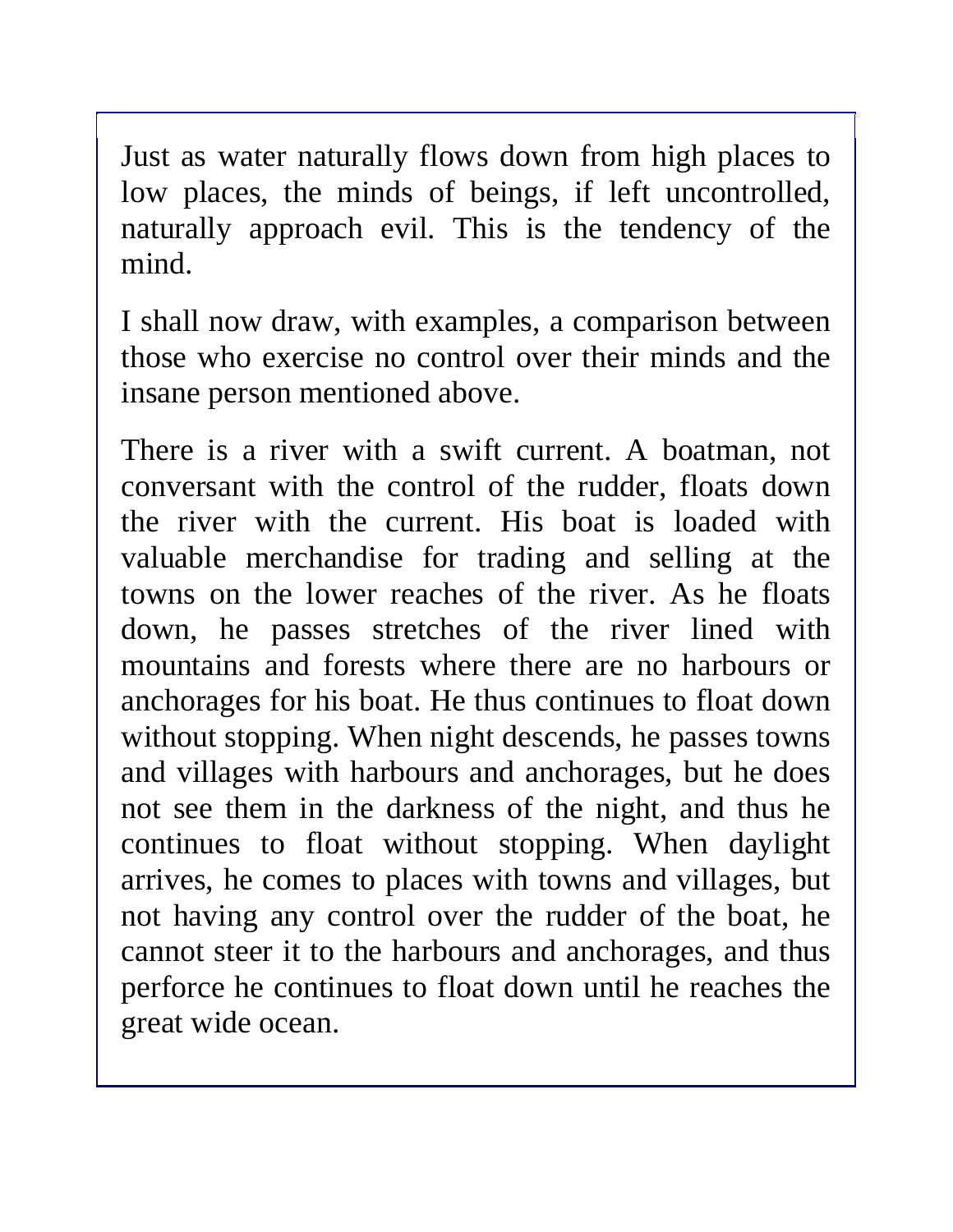The infinitely lengthy *samsàra* (round of rebirths) is like the swift-flowing river. Beings having no control over their minds are like the boatman who is unable to steer his boat. The mind is like the boat. Beings, who have drifted from one existence to another, in the *"sunna"*  world-cycles, where no Buddha Sàsanas appear, are like the boatman drifting down those stretches of the river lined by mountains and forests, where there are no harbours and anchorages. When at times these beings are born in world-cycles where Buddha Sàsanas flourish, but are in ignorance of them because they happen to be in one or other of the eight *atthakkhanas*  (inopportune situations), they resemble the boatman who floats down stretches of the river lined by towns and villages with harbours and anchorages, but does not see them because it is night. When, at other times. they are born as human beings, *devas* or *Brahmas,* within a Buddha Sàsana, but fail to secure the Paths and the Fruits because they are unable to control their minds and put forth effort to practise *vipassanà* (Insight) exercises of the *satipatthànas* (the four Foundations of Mindfulness), thus, continuing still to drift in *samsàra,*  they resemble the boatman who sees the banks lined by towns and villages with harbours and anchorages, but is unable to steer towards them because of his inability to control the rudder, and thus continues perforce to drift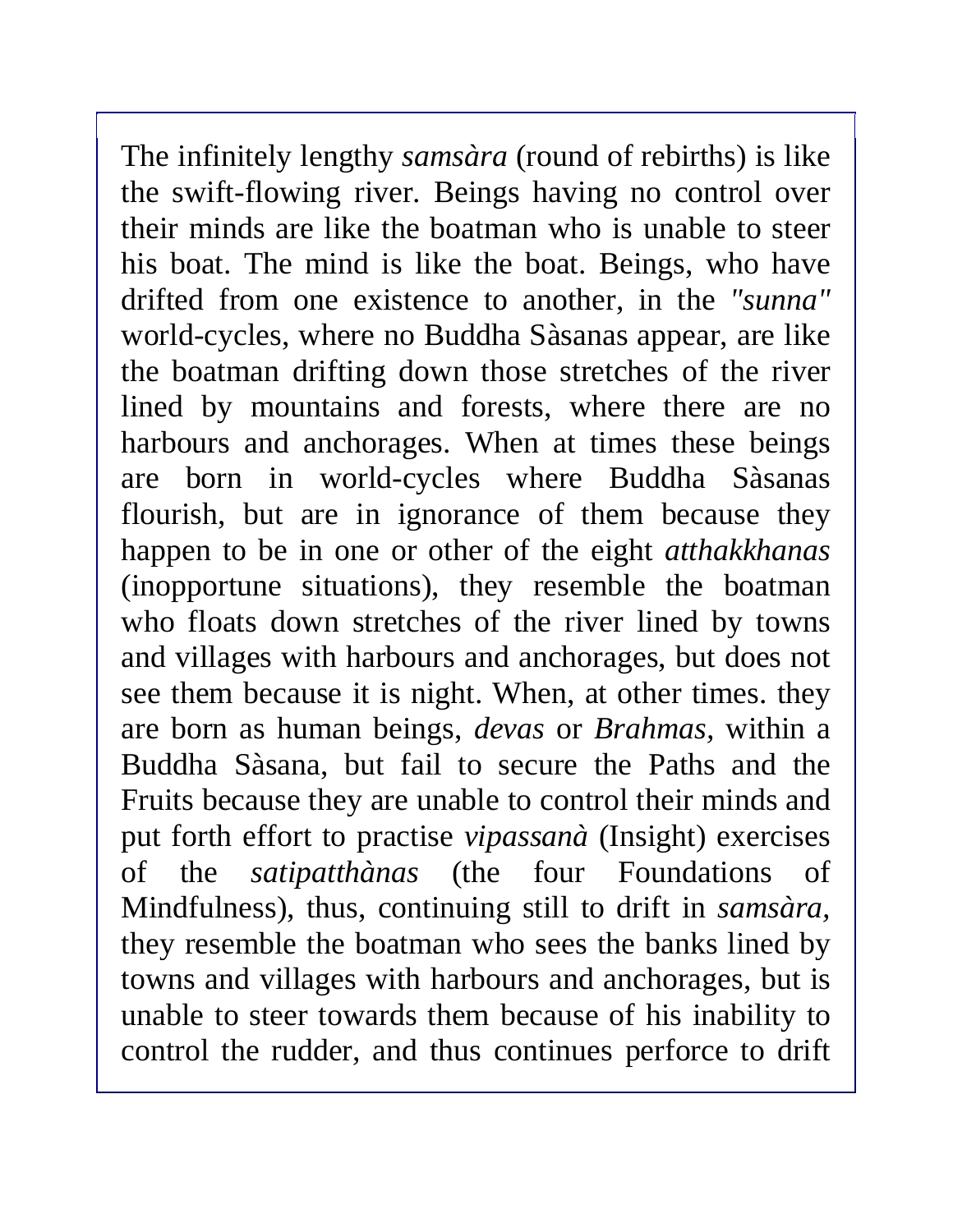down towards the ocean.

In the infinitely lengthy *samsàra,* those beings who have obtained release from worldly ills within the *Sàsanas* of the *Buddhas* who have appeared, whose numbers exceed the grains of sand on the banks of the river Ganges, are beings who had control over their Minds and who possessed the ability of retaining their attention on any desired object at will through the practice of the *satipatthànas.* 

This shows the trend of the wandering, or "course of existence", of those beings who do not practise the *satipatthànas,* even though they are aware of the fact that they have no control over their minds when it comes to the practice of *samatha* and *vipassanà* (Tranquillity and Insight).

Comparisons may also be made with the taming and training of bullocks for the purpose of yoking to ploughs and carts, and to the taming and training of elephants for employment in the service of the king, or on battlefields.

In the case of the bullock, the young calf has to be regularly herded and kept in a cattle-pen, then a noserope is passed through its nostrils and it is tied to a post and trained to respond to the rope's control. It is then trained to submit to the yoke, and only when it becomes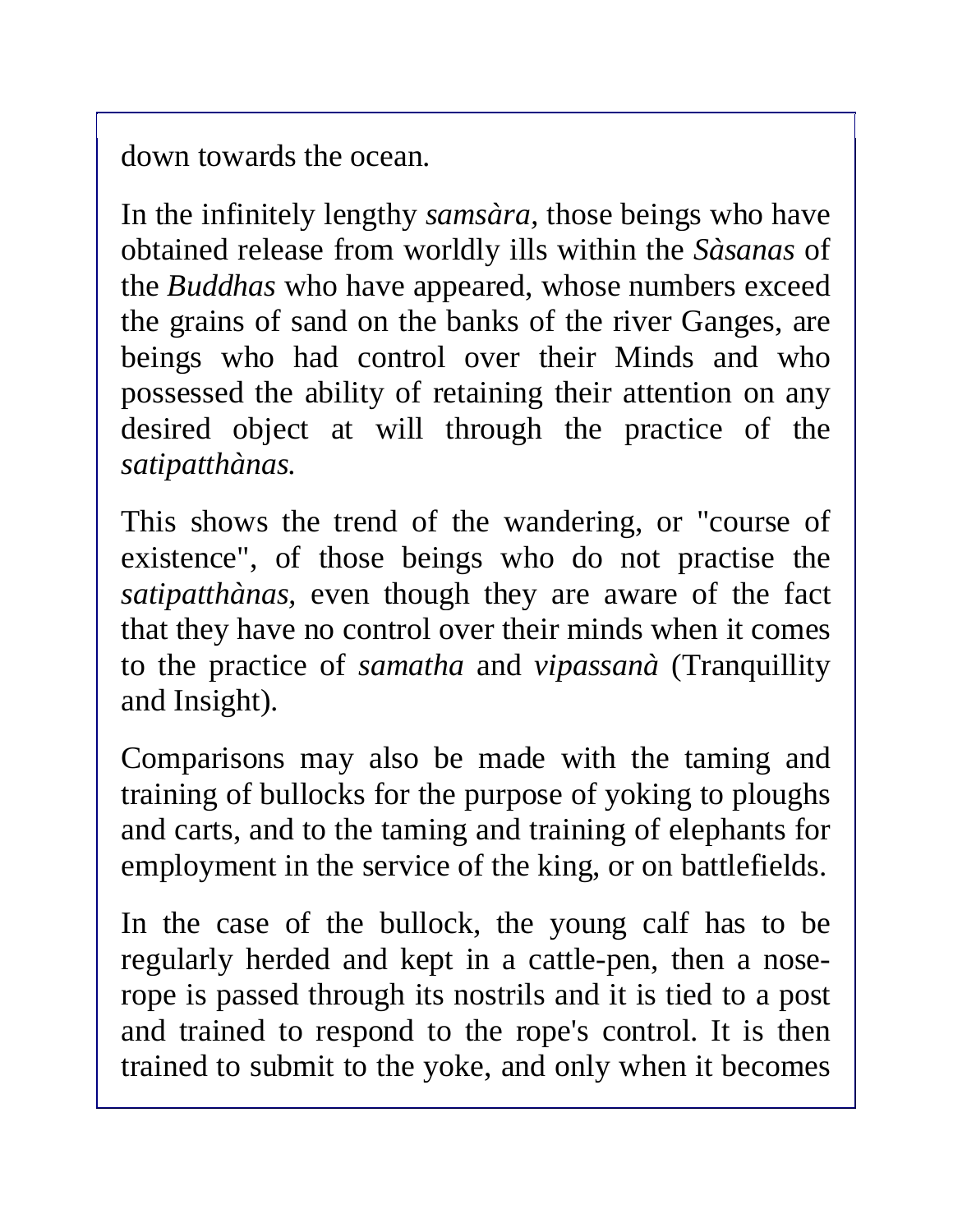amenable to the yoke's burden is it put to use for ploughing and drawing carts and, thus, effectively employed to trade and profit. This is the example of the bullock.

In this example, just as the owner's profit and success depends on the employment of the bullock in the drawing of ploughs and carts, after training it to become amenable to the yoke, so does the true benefit of lay persons and *bhikkhus* within the present *Sàsana* depend on training in *samatha* and *vipassanà* (Tranquillity and Insight).

In the present Buddha Sàsana, the practise of *sìlavisuddhi* (Purification of Virtue) resembles the training of the young calf by herding it and keeping it in cattle-pens. Just as, if the young calf is not so herded and kept in cattlepens, it would damage and destroy the properties of others and, thus, bring liability on the owner, so, if a person lacks *sìla-visuddhi,* the three *kammas* [5] would run riot, and the person concerned would become subject to worldly evils and to the evil results indicated in the *Dhamma.* 

The effort to develop *kàyagatà satipatthàna* [6] resembles the passing of the nose-rope through the nostrils and training the calf to respond to the rope after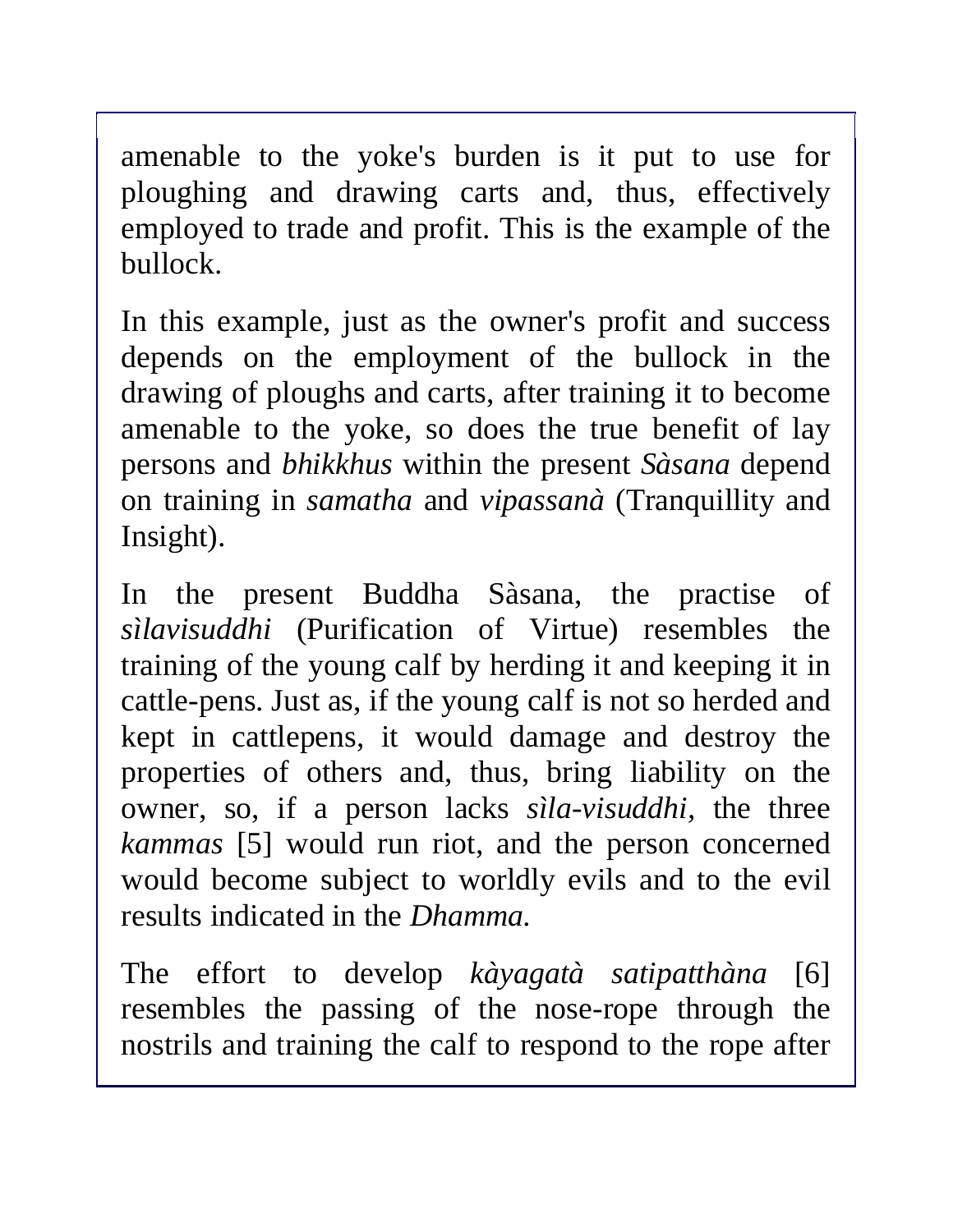tying it to a post. Just as when a calf is tied to a post it can be kept wherever the owner desires it to be, and it cannot run loose, so when the mind is tied to the body with the rope of *satipatthàna,* that mind cannot wander but is obliged to remain wherever the owner desires it to be. The habits of a disturbed and distracted mind acquired during the inconceivably long *samsàra,*  become appeased.

A person who performs the practice of *samatha* and *vipassana,* but without, first, attempting Body-Contemplation, resembles the owner who yokes the still untamed bullock to the cart or plough without the noserope. Such an owner would find himself unable to drive the bullock according to his desire. Because the bullock is wild, and because it has no nose-rope, it will either try to run off the road, or try to break loose by breaking the yoke.

On the other hand, a person who first tranquillises and trains his mind with Body-Contemplation before turning his mind to the practice of *samatha* and *vipassanà*  (Tranquillity and Insight), his attention will remain steady and his work will be successful.

In the case of the elephant, the wild elephant has first to be brought out from the forest into the field hitched on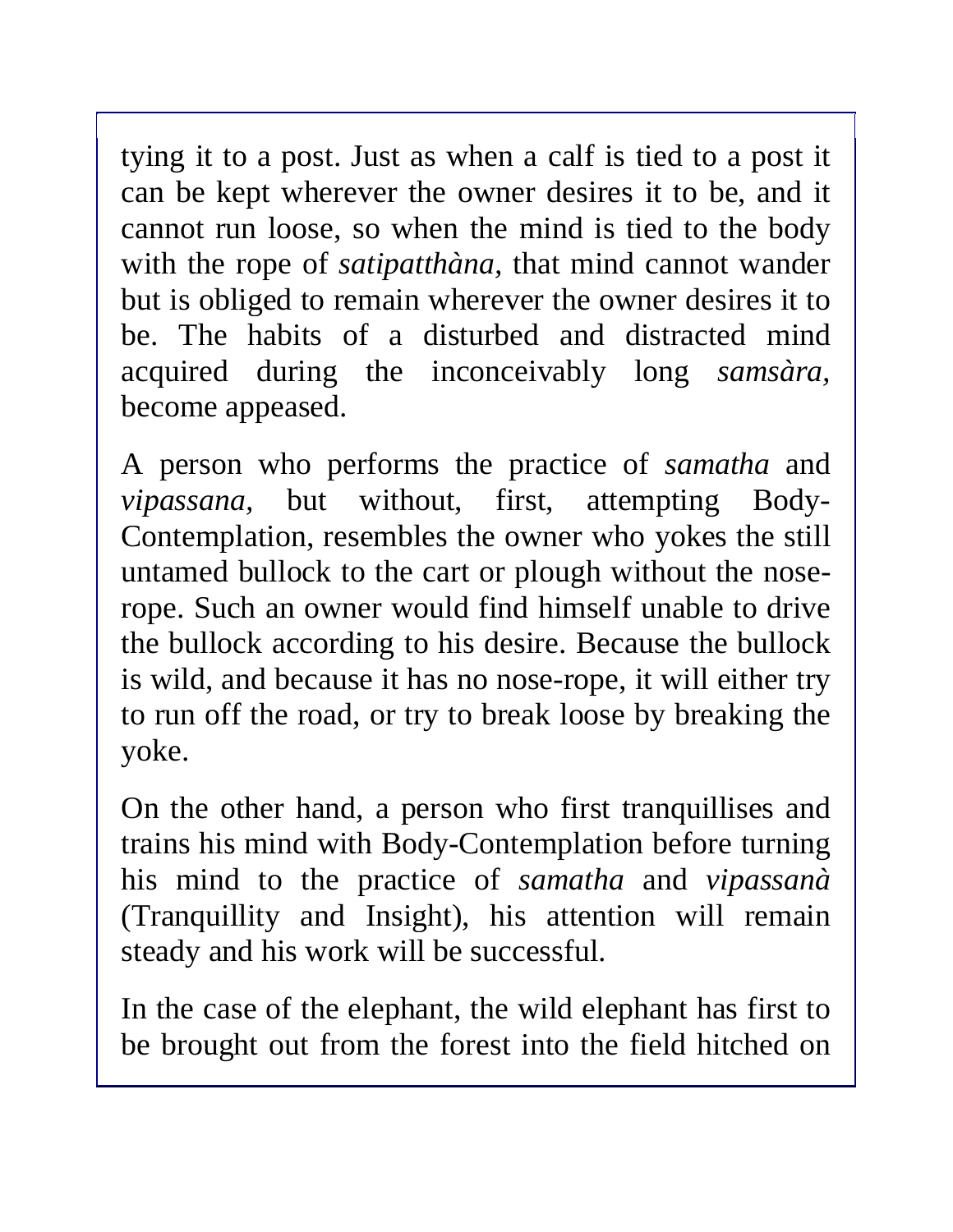to a tame trained elephant. Thence, it is taken to a stockade and tied-up securely until it is tame. When it, thus, becomes absolutely tame and quiet, it is trained in the various kinds of work in which it will be employed in the service of the king. It is only then that it is used in state functions and on battle-fields. The realm of sensual pleasures resemble the forest where the wild elephant enjoys himself. The Buddha Sàsana resembles the open field into which the wild elephant is first brought out. The mind resembles the wild elephant. Faith *(saddhà)* and desire *(chanda)* in the *sàsana-dhamma* resemble the tame elephant to which the wild elephant is hitched and brought out into the open. *Sìla-visuddhi* (Purification of Virtue) resembles the stockade. The body, or parts of the body, such as out-breath and in-breath resemble the post in the stockade to which the elephant is tied. *Kàyagatàsati* [7] resembles the rope by which the wild elephant is tied to the post. The preparatory work towards *samatha* and *vipassanà* resembles the preparatory training of the elephant. The work of *samatha* and *vipassanà* resembles the parade ground or battlefield of the king.

Other points of comparison can now be easily recognised.

Thus have I shown by the examples of the mad man, the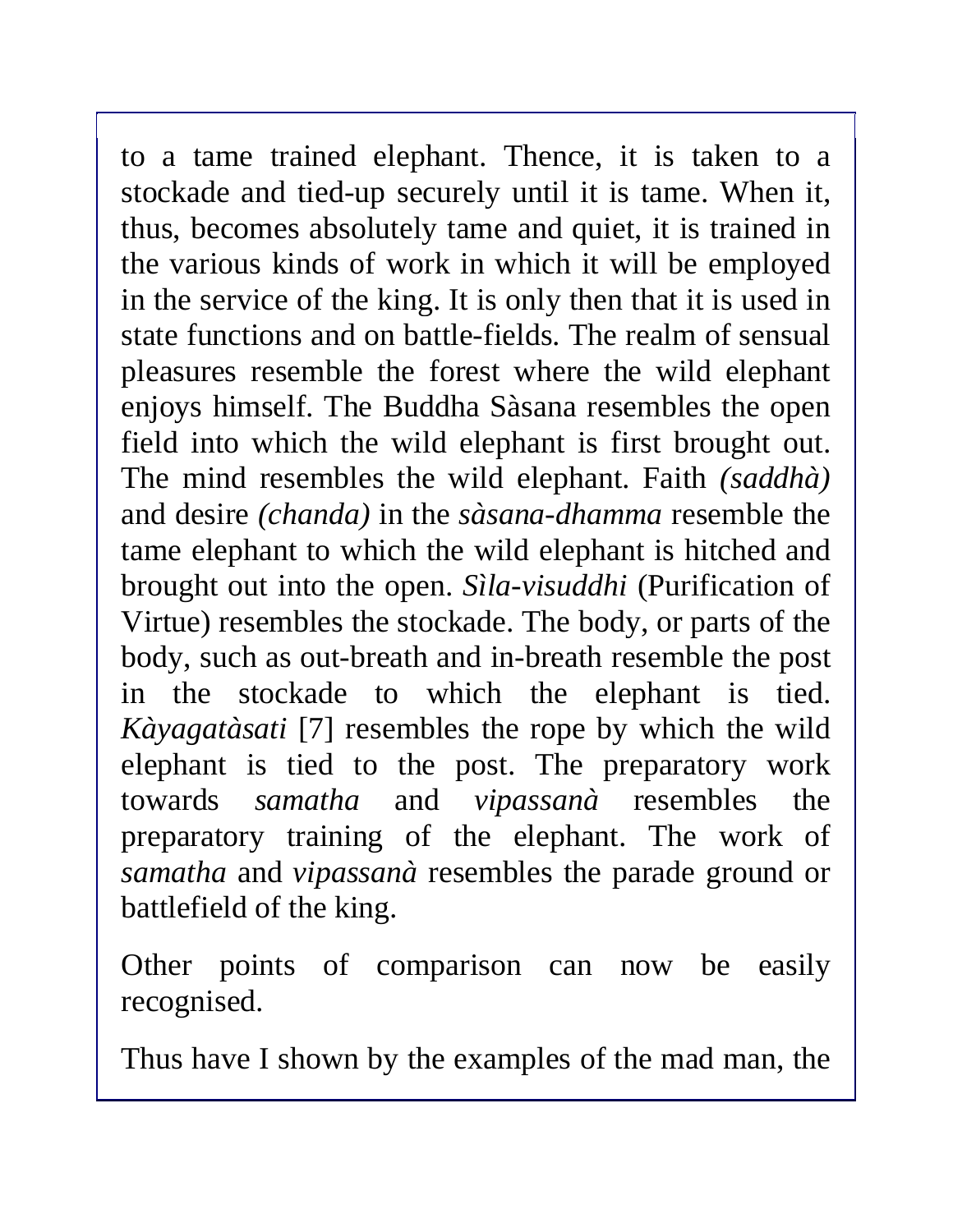boatman, the bullock, and the elephant, the main points of Body Contemplation, which is by ancient tradition the first step that has to be undertaken in the work of proceeding upwards from *sìla-visuddhi* within the *Sàsanas* of all the Buddhas who have appeared in the past inconceivably long *samsàra.*

The essential meaning is, whether it be by out-breathing and in-breathing, or by *iriyàpatha* (four postures - going, standing, sitting, lying) or by *sampajanna* (clear comprehension) or by *dhàtu-manasikàra* (advertence of mind on the elements), or by *atthika-sannà*  (contemplation of bones), one must put forth effort in order to acquire the ability of placing one's attention on one's body and its postures for as long as one wishes throughout the day and night, at all waking hours.

If one can keep one's attention fixed for as long as one wishes, then mastery has been obtained over one's mind. Thus, does one attain release from the state of a mad man.

One now resembles the boatman who has obtained mastery over his rudder, or the owner of the tamed and trained bullock, or the king who employs the tamed and trained elephant.

There are many kinds, and many grades, of mastery over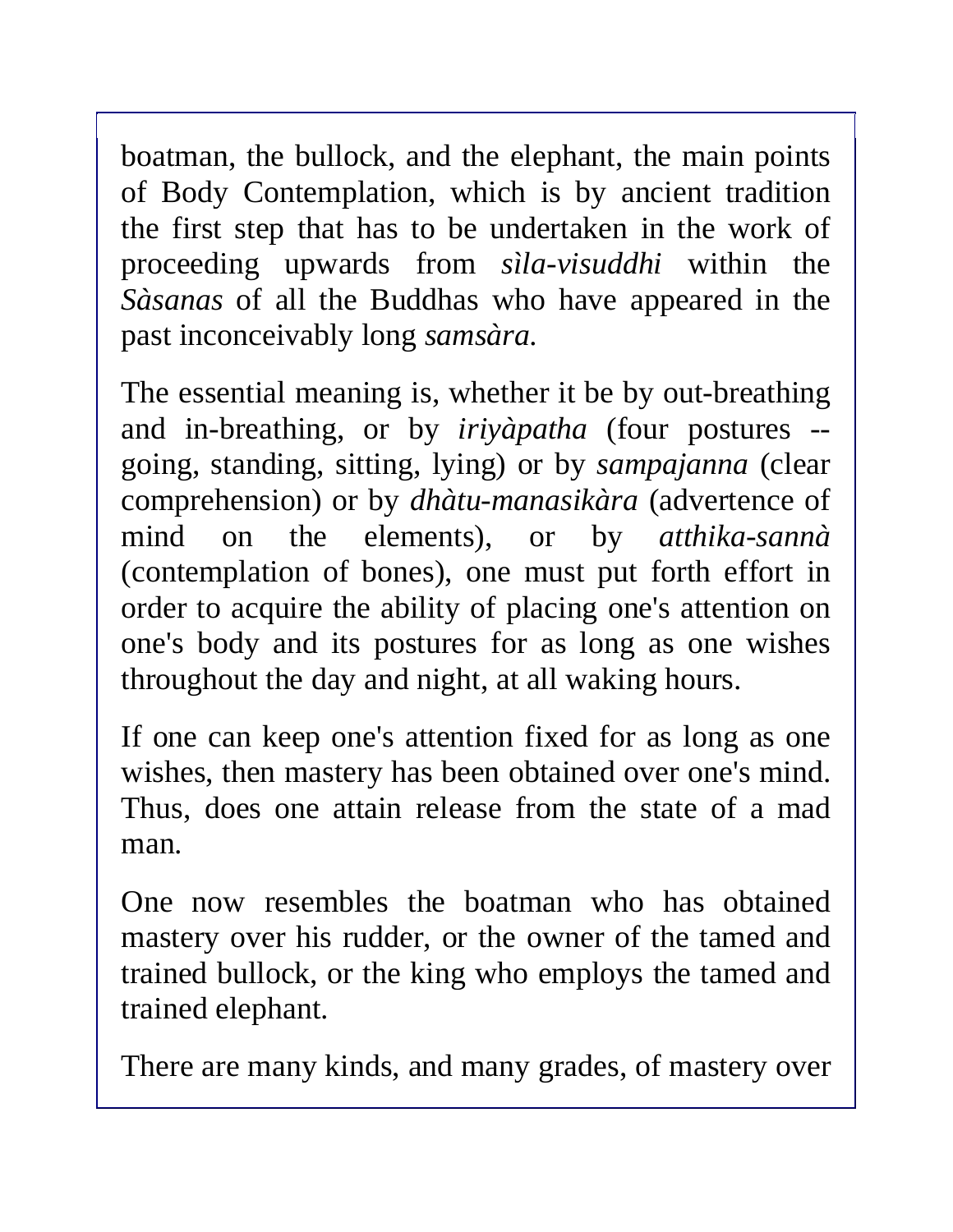the mind. The successful practice of Body Contemplation is, in the Buddha Sàsana, the first stage of mastery over one's mind.

Those who do not wish to follow the way of *samatha* (Tranquillity), but desire to pursue the path of pure *vipassanà* (Insight) which is the way of the *sukkhavipassaka* [8] individual, should proceed straight to *vipassanà* after the successful establishment of Body Contemplation.

If they do not want to practise Body Contemplation separately, and if they mean to practise Insight with such industry that it may carry *kàyagatàsati* with it, they will succeed, provided that they really have the necessary wisdom and industry.

The Body Contemplation *(kàyagatà-sati)* that is associated with *udayabbaya-nàna* (Knowledge arising from contemplation of the arisings and vanishings of mental and physical phenomena, which clearly sees their coming into existence and passing away, is very valuable indeed.

In the *samatha* method, by practising the Body Contemplation of out-and in-breathing, one can attain up to *rùpàvacara catuttha jhàna* (the fourth *Jhàna* of the FormSphere); by practising *vanna manasikàra* [9] of the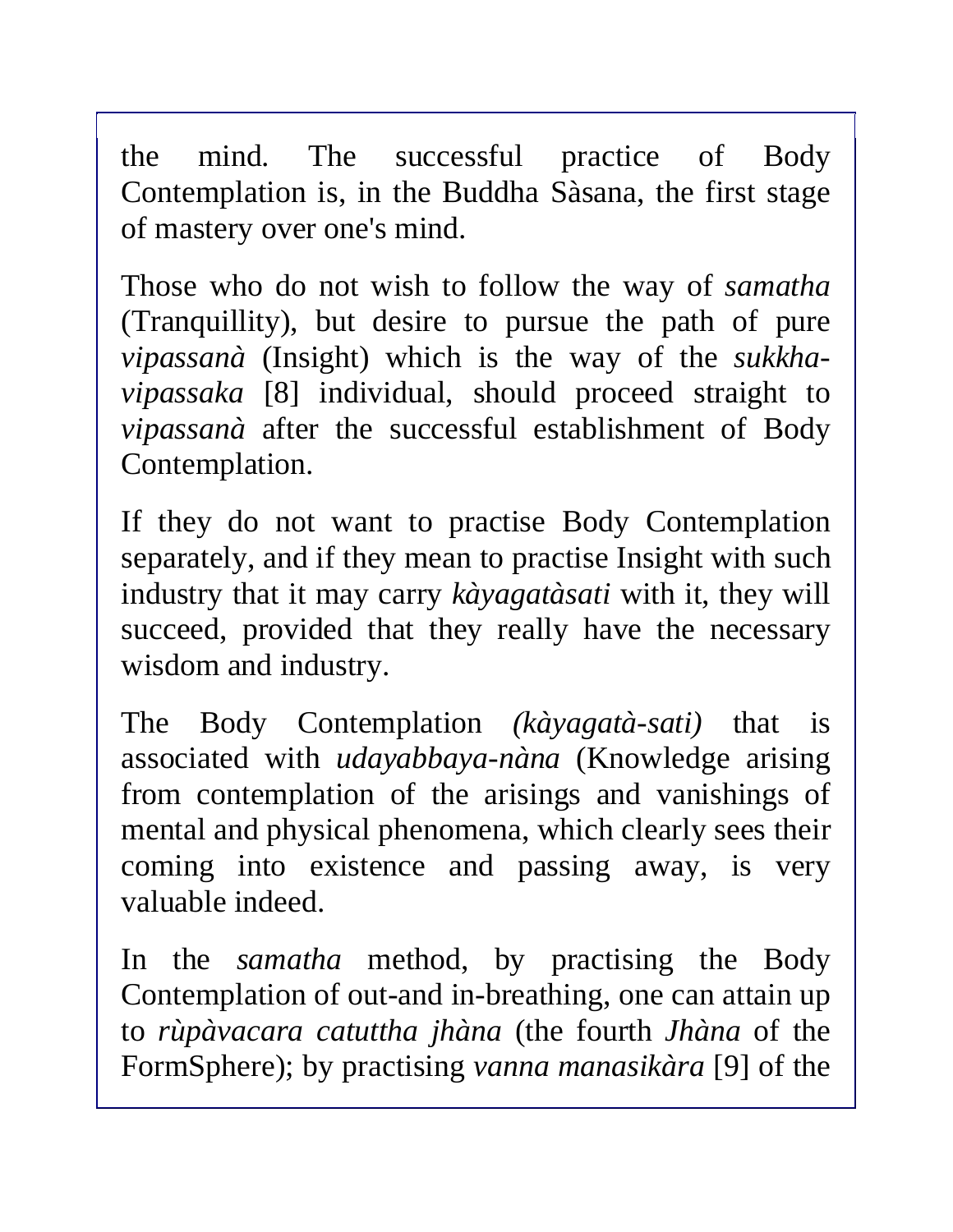*kàyagatà*-*sati* of the thirty-two parts of the body, such as *kesà* (hair of the head), *lomà* (hair of the body), etc..., one can attain all the eight *samàpattis* [10]; and by practising *patikkùla manasikàra* [11] of the same Body Contemplation one can attain the first *Jhàna*. If *vipassanà* (Insight) is attained in the process, one also can attain the Paths and the Fruits.

Even if completion is not arrived at in the practice of *samatha* and *vipassanà* (Tranquillity and Insight), if the stage is reached where one attains control over one's mind and the ability to keep one's attention fixed on wherever one wishes it to be, it was said by the Buddha that such a one can be said to be one who enjoys the savour of *amata nibbàna* [12].

*"Amatam tesam paribhuttam, yesam kàyagatà sati paribhuttà."* [13]

"Those who enjoy mindful Body Contemplation *(kàyagatàsati),* enjoy the Deathless *(Nibbàna)."* 

Here, *amata (Nibbàna)* means great peacefulness or tranquillity of mind. [14]

In its original natal state, the mind is highly unstable in its attentiveness, and, thus, is parched and hot in its nature. Just as the insects that live on capsicum are not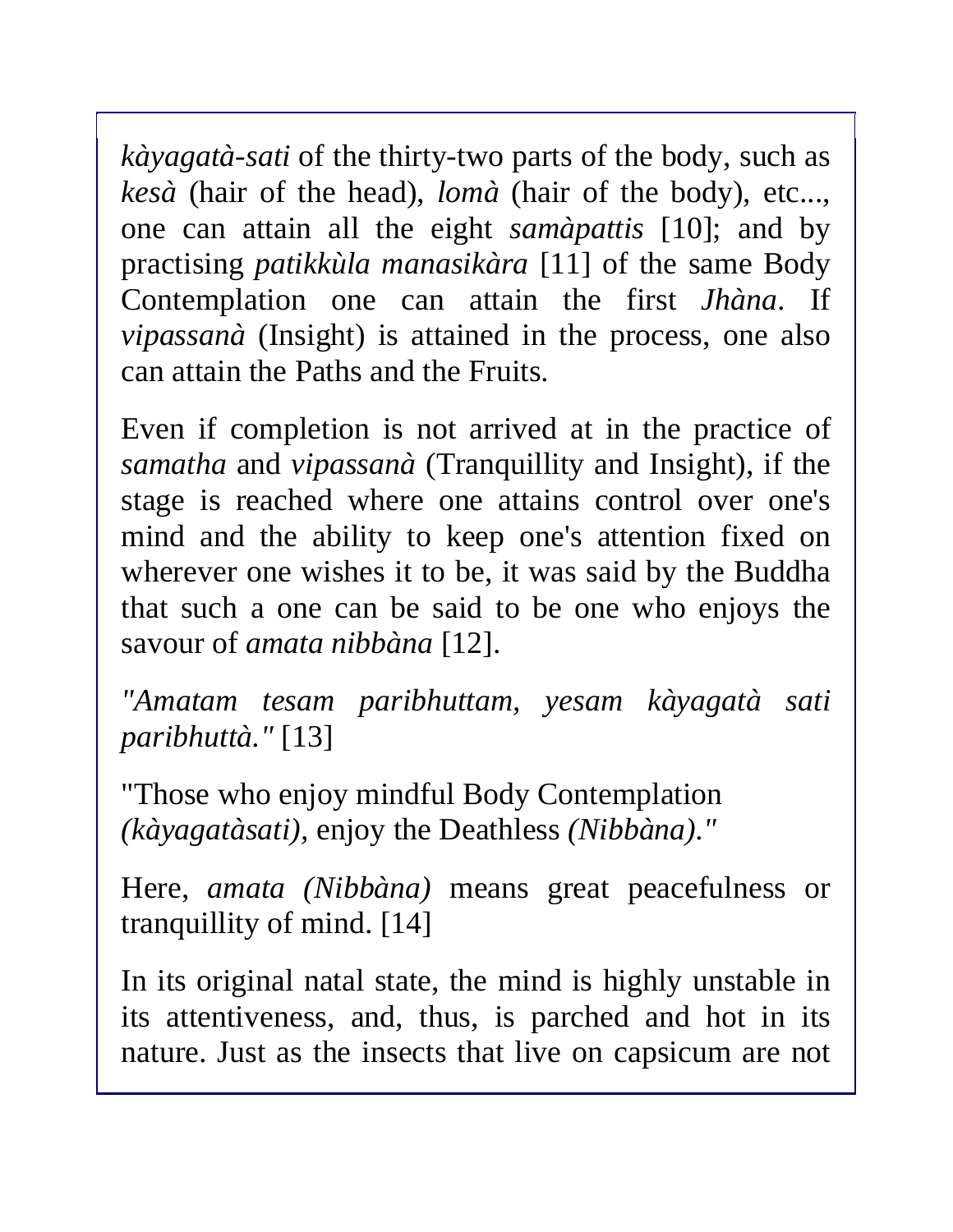aware of its heat, just as beings pursuing the realm of *tanhà* (Craving) are not aware of *tanhà's* heat, just as beings subject to anger and pride are not aware of the heat of pride and anger, so are beings unaware of the heat of unsettled minds.

It is only, when through *kàyagatà-sati,* the unsettled condition of their minds disappear, do they become aware of the heat of unsettled minds. Having attained the state of the disappearance of that heat, they develop a fear of a relapse to that heat. The case of those who have attained the first *jhàna,* or Knowledge of Rise and Fall *(udayabbaya nàna),* through Body Contemplation *(kàyagatà satipatthàna),* needs no elaboration.

Hence, the higher the attainments that one reaches, the more difficult does it become for one to be apart from *kàyagate-sati.* The *ariya puggalas* (Holy Ones) use the four *satipatthànas* as mental nutriment until they attain *parinibbàna.* 

The ability to keep one's attention fixed on parts of the body, such as out-breath and in-breath, for one or two hours takes one to the culmination of one's work in 7 days, or 15 days, or a month, or 2 months, or 3 months, or 4 months, or 5 months, or 6 months or a year, or 2 years, or 4 years, according to the intensity of one's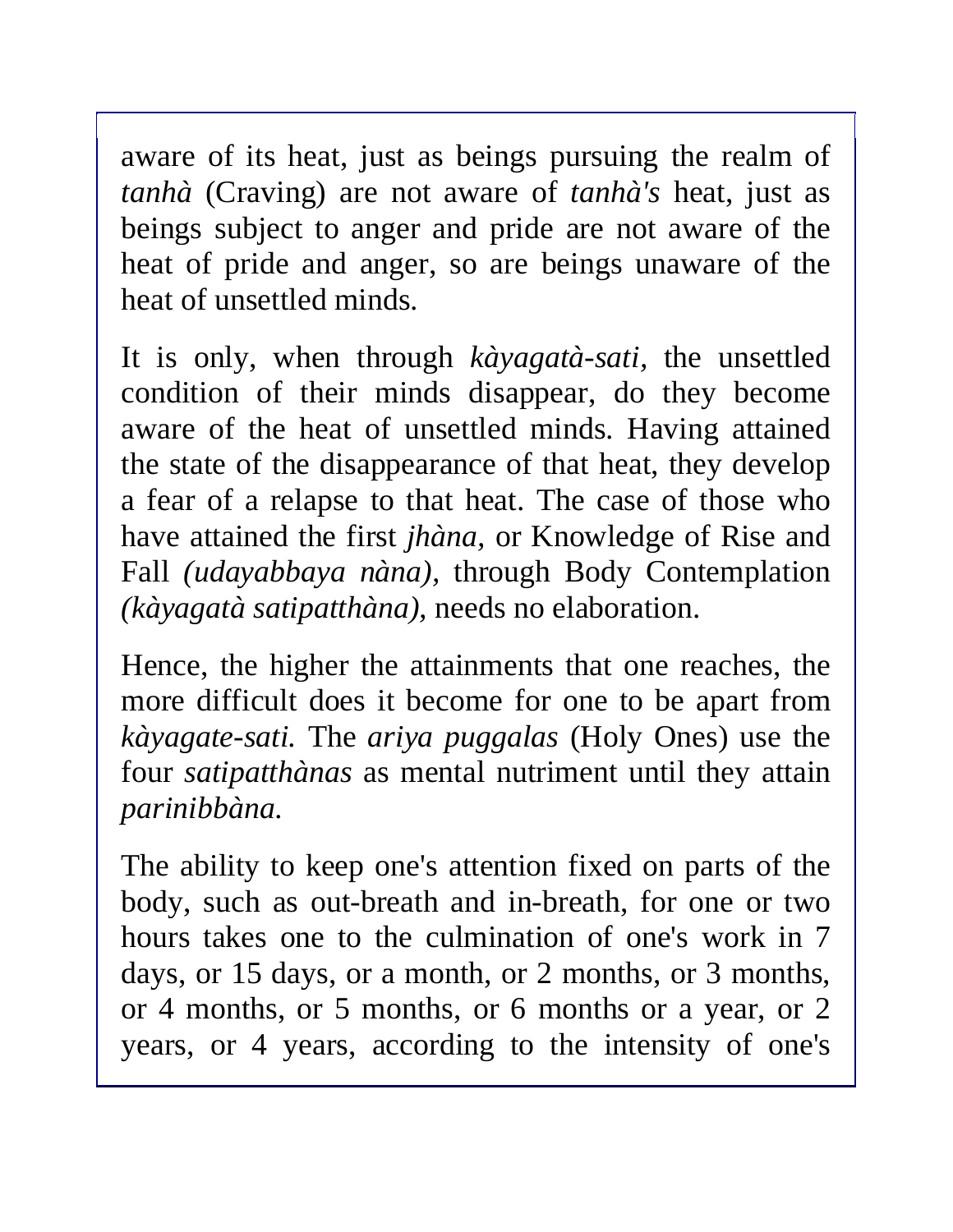efforts.

For the method of practising out-breathing and inbreathing, see my *"Ànàpàna Dìpanì"* [15].

There are many books by past teachers on the method of the thirty-two parts of the body. In this method, *kesà* (hair of the head), *lomà* (hair of the body), *nakhà* (nails), *dantà* (teeth), *taco* (skin) are known as *taca pancaka*  (Group ending with *taco* as the fifth). If attention can be firmly fixed on these five, the work of *kàyagatàsati*  (Body Contemplation) is accomplished.

For *catu dhàtu vavatthàna* (Analysis of the Four Great Primaries), *rùpa vipassanà* (Contemplation of Physical Phenomena), and *nàma-vipassanà* (Contemplation of Mental Phenomena), see my *"Lakkhana Dìpanì", "Vijjàmagga Dìpanì", "Ahàra Dìpanì",* and *"Anattà Dìpanì".*  [16]

Here ends a concise explanation of *kàyagatàsati bhàvanà,* which is one of the four *satipatthànas,* and which has to be established first in the work of *bhàvanà*  (Mental Contemplaltion) by *Neyya* and *Padaparama*  individuals for the purpose of attaining the Paths and the Fruits within a Buddha Sàsana.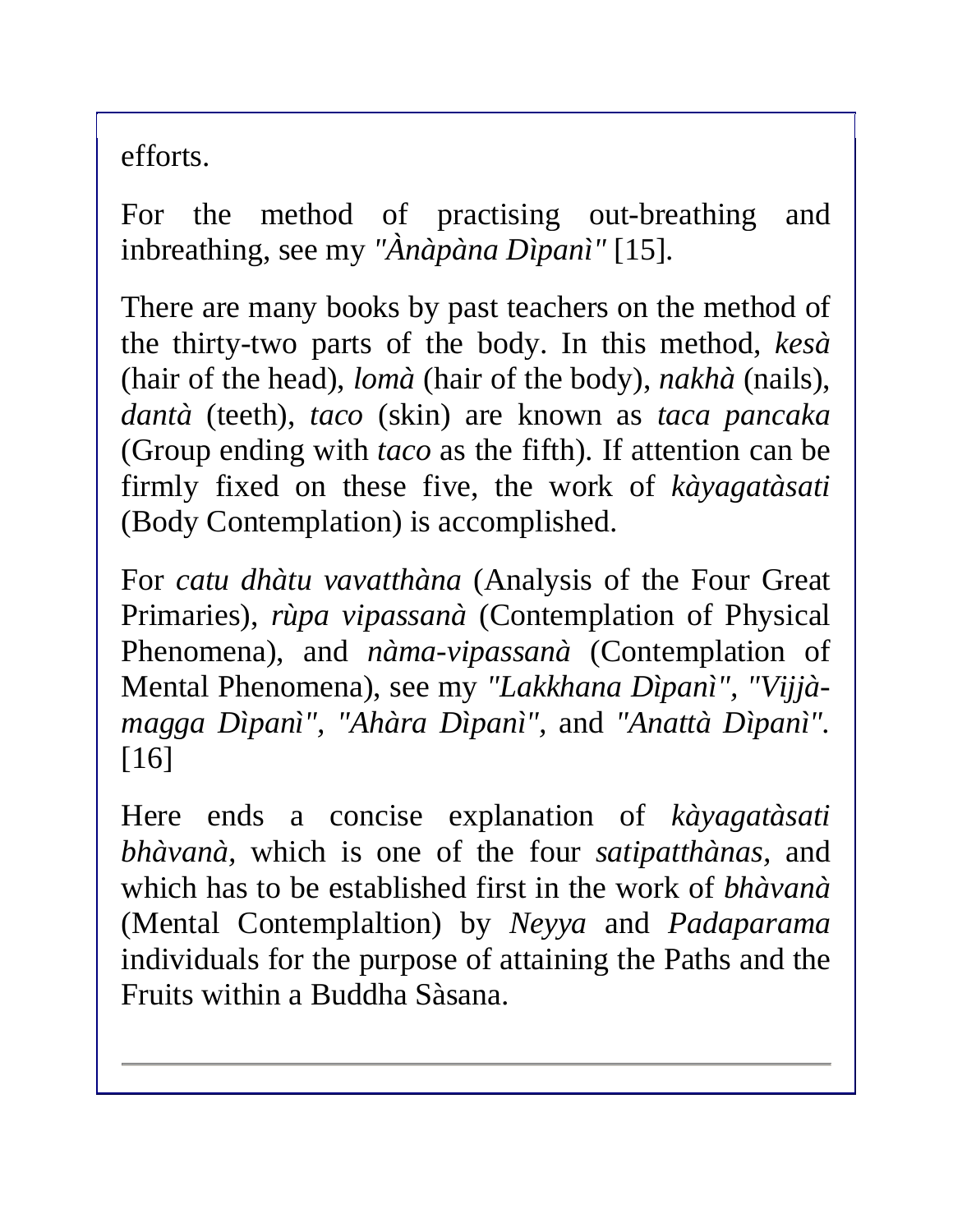### **Notes:**

[1] Translation in "The Wheel" No. 18. -- See also the Commentary to this *Sutta* in "The Way of Mindfulness", translation by Soma Thera. Buddhist Publication Society, Kandy).

[2] Eye-consciousness, ear-, nose-, tongue-, body-, and mindconsciousness.

[3] Eye-door, etc...

[4] The 4 Sublime States, namely, *mettà* (lovingkindness)*, karunà* (compassion), *mudità* (altruistic joy), and *upekkhà* (equanimity). See The Wheel No. 6.

[5] The 10 fold unwholesome action:-

*Kàyakamma --* 3 fold bodily action: killing, stealing, improper sexual intercourse;

*Vacìkamma --* 4 fold verbal action: lying, slandering, rude speech, foolish babble;

*Manokamma --* 3 fold mental action: avarice, ill-will, wrong views.

[6] Mindfulness with regard to the Body.

[7] *Kàyagatàsati:* "Mindful Contemplation directed on the Body." In the following called, for short, "Body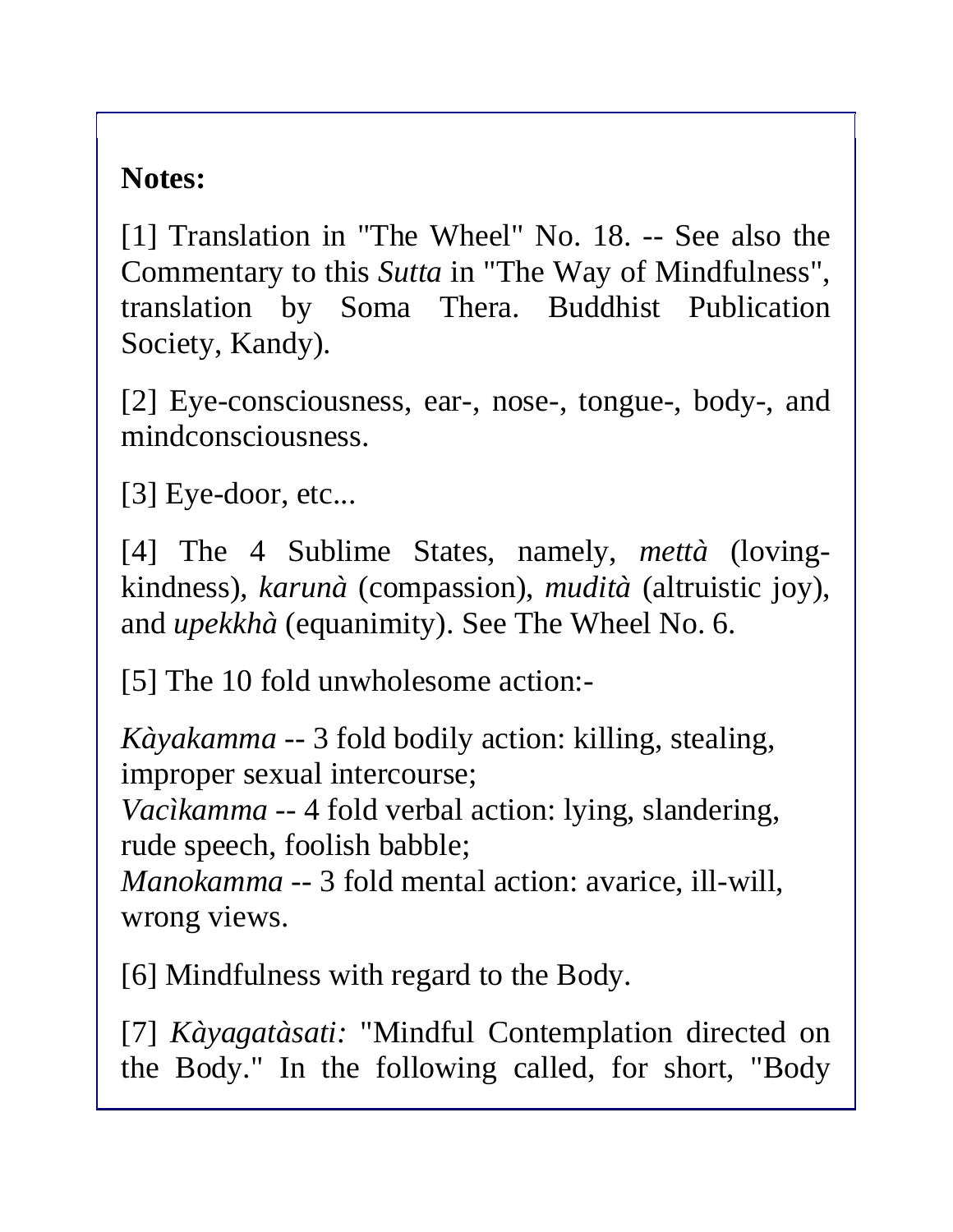Contemplation."

[8] One who practises *Vipassanà* (Insight) only.

[9] Attention to the colour or appearance, which is a part of the meditation of the 32 parts of the body.

[10] The 4 meditative Absorptions *(jhàna)* of the Form Sphere and the 4 of the Formless Sphere.

[11] Contemplation of Loathsomeness.

[12] The Deathless -- a term for *Nibbàna.* 

[13] *Anguttara-Nikàya, Ekaka-nipàta*; tr. in "The Wheel", No.155/158, p. 6.

[14] This refers to *kilesa-nibbàna,* the "extinction of the defilements" during the life-time of the Arahant.

[15] Not available in English. -- See "Mindfulness of Breathing", by Nànamoli Thera (Buddhist Publication Society, Kandy).

[16] Not available in English translation.

-ooOoo-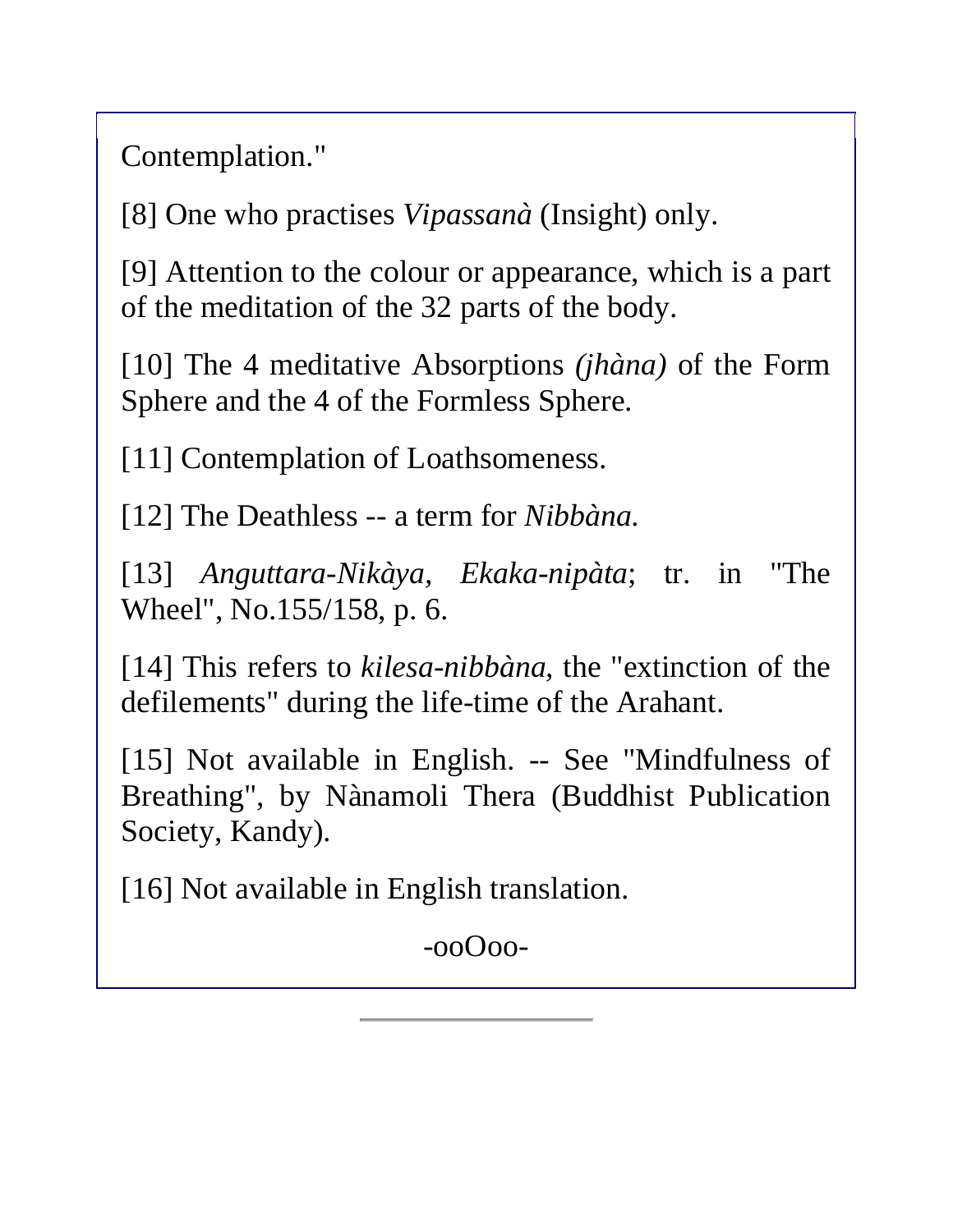### **Chapter III**

#### **The Four Right Efforts**  *(Sammappadhàna)*

The word *sammappadhàna* is defined as follows:

*Bhusam dahati vahatì'ti padhànam sammadeva padhànam sammappadhànam.* 

This means: *padhàna* is an effort carried out strongly, intensively; if carried out properly, rightly, it is *sammappadhàna,* Right Effort.

It is an effort that has not in it any element of unwillingness. It is also called "zealous energy" *(àtàpavìriya*). It is an effort that has the four characteristics spoken of in the following text:

*Kàmam taco ca nahàru ca atthi ca avasissatu, sarìre upasussatu mamsalohitam; yam tam purisathàmena purisaviriyena purisaparakkamena pattabbam, na tam apàpunitvà vìriyassa santhànam bhavissati.* 

"Let only my skin, and sinews, and bones remain, and let my flesh and blood in the body dry up, I shall not permit the course of my effort to stop until I win that which may be won by human ability, human effort and human exertion." *(Anguttara Nikàya, Duka Nipàta;*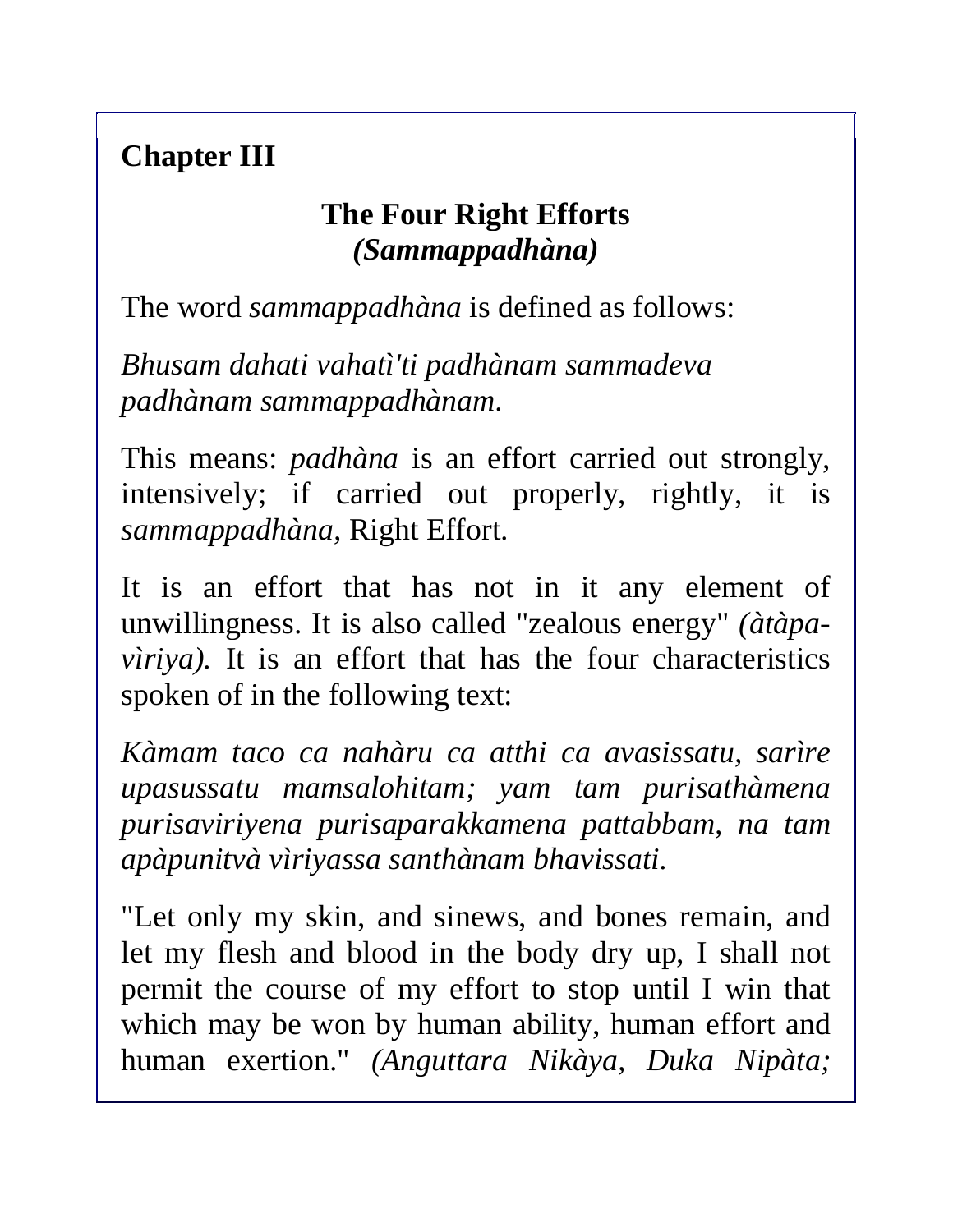*Wheel* 155/158 p. 9)

These characteristics may be summed up as follows:-

- 1. Let the skin, remain,
- 2. Let the sinews remain,
- 3. Let the bones, remain,
- 4. Let the flesh and blood dry up.

It is the effort that calls forth the determination, "If the end is attainable by human effort, I shall not rest or relax until it is attained, until the end is grasped and reached." It is the effort of the kind put forth by the Venerable Bhikkhu Sona [1] and the Venerable Cakkhupàla [2].

It is only when the *Jhànas*, the Paths, and the Fruits are not attained after effort is put forth on this scale, as prescribed by the Buddha, throughout one's life, can it be said that the cause (of the failure) lies in the nature of the present times, or in one being *dvi-hetuka* (born with two root conditions only), or in one's lack of sufficient previously accumulated *pàrami.* 

In this world, some persons, far from putting forth the full scale of the effort prescribed by the Buddha, do not even try to set up Body Contemplation effectively in order to cure their minds of aimless drifting, and yet they say that their failure to attain the Paths and the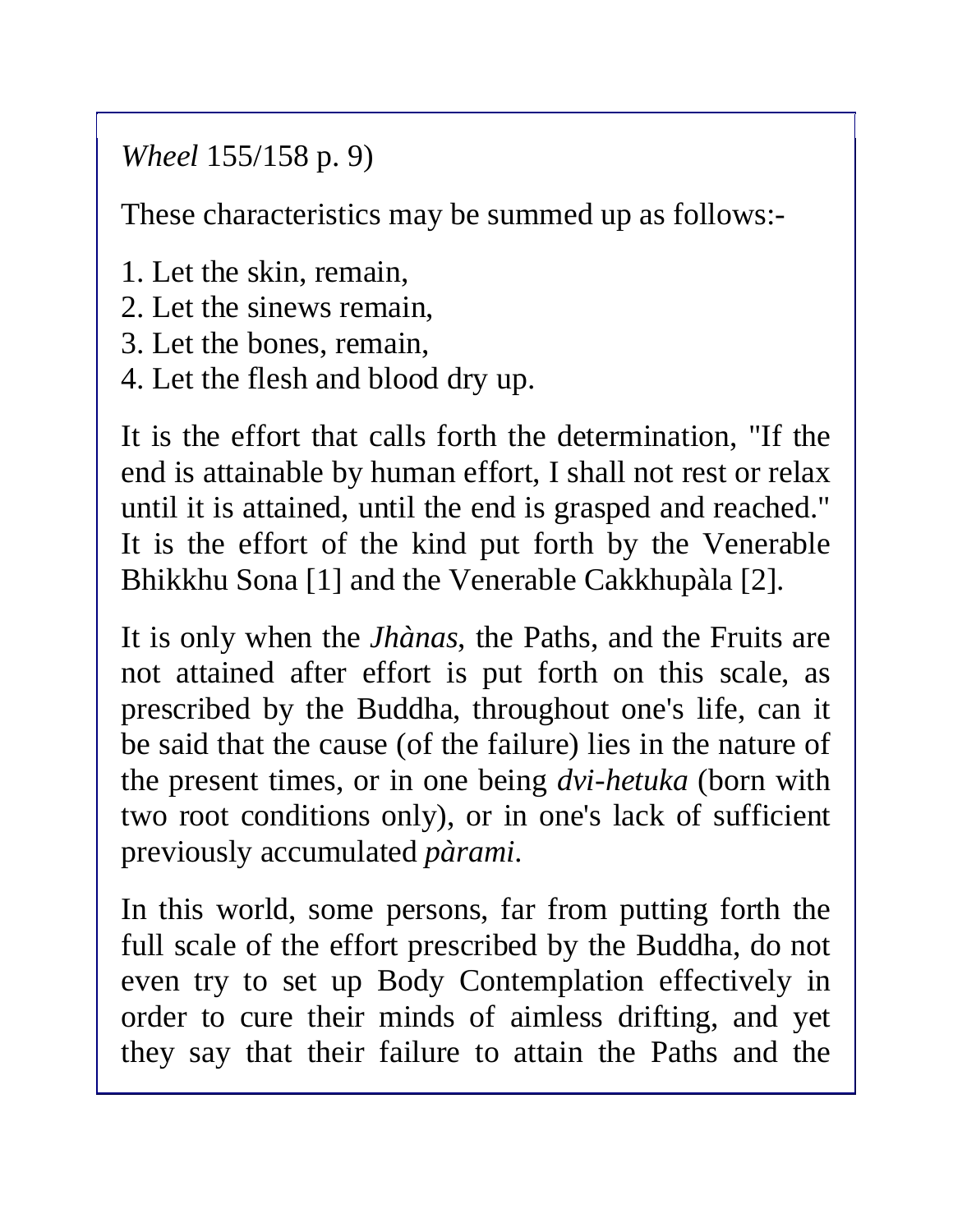Fruits is due to the fact that these are times that preclude such attainment.

There are others of the same class who say that men and women of the present day have not the necessary accumulation of *pàrami* (Perfections) to enable them to attain the Paths and the Fruits. There are yet others of the same class who say that men and women of the present day are *dvi-hetuka.* All these people say so because they do not know that these are times of the *Neyya* class of individuals who fail to attain the Paths and the Fruits because they are lacking in *sammappadhàna* effort.

If proper *sammappadhàna* effort be put forth with dedicated intention *(pahitatta)* where a thousand put forth effort, three, four, or five hundred of them can attain the supreme achievement; if a hundred put forth effort, thirty, forty, or fifty of them can attain the supreme achievement. Here*, pahitatta* intention means "determination to adhere to the effort throughout one's life and to die, if need be, while still making the effort."

The Venerable Sona Thera's effort consisted of keeping awake throughout the three months of the *vassa* (Rainy Season), the only body postures adopted being sitting and walking. The Venerable Cakkhupàla's effort was of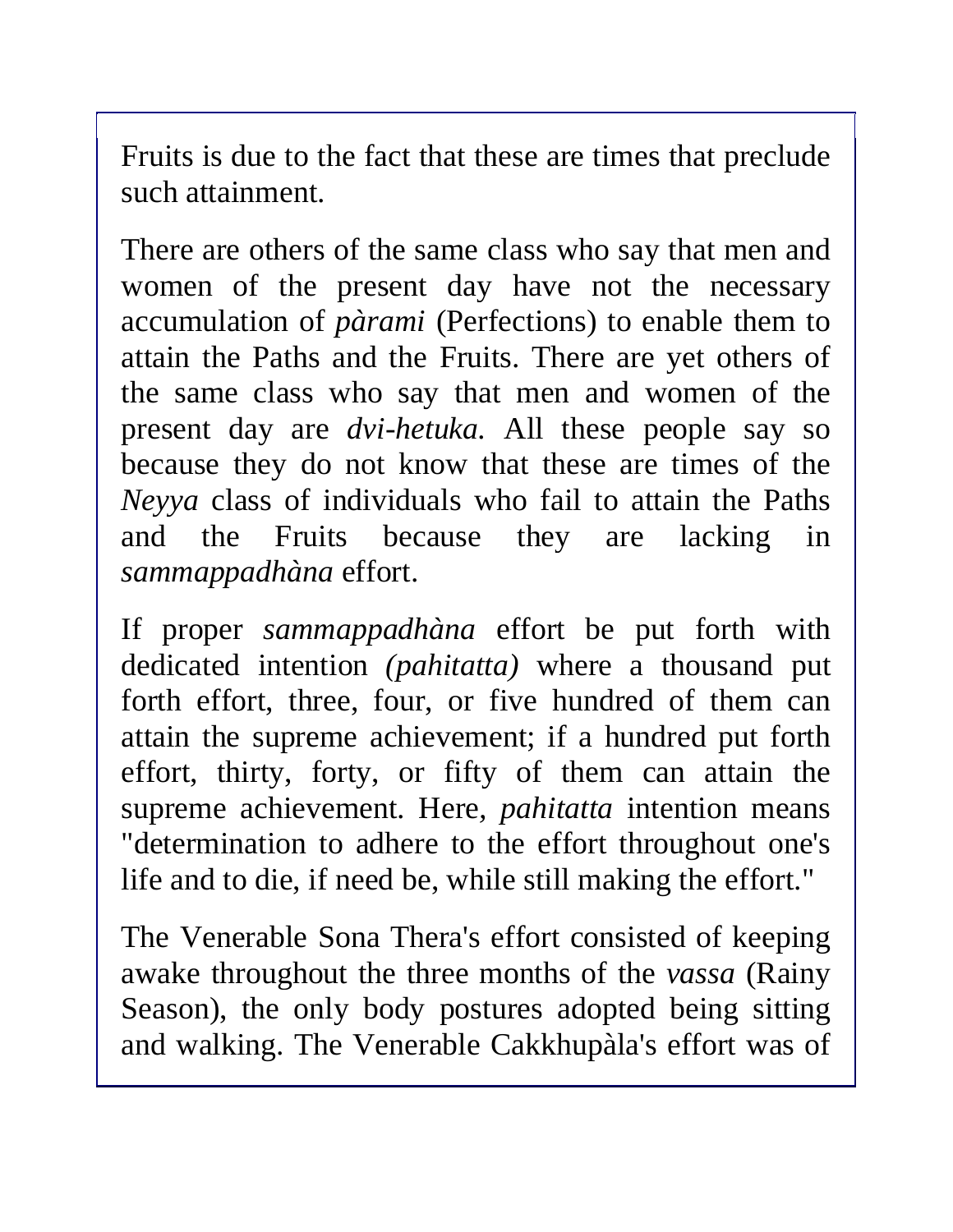the same order. The Venerable Phussadeva Thera [3] achieved the Paths and the Fruits only after twenty-five years of the same order of effort. In the case of the Venerable Mahàsiva Thera [4], the effort lasted thirty years.

At the present day, there is a great need for such kind of *sammappadhàna* effort. It happens that those who put forth the effort have not sufficient foundations in the *pariyatti* (Learning of the Doctrine), while those who possess sufficient *pariyatti* foundations live involved in the *palibodhas* (obstacles) of the business of Bhikkhus, according as they live in towns and villages, such as discussing the *Dhamma*, delivering sermons and discourses, and writing books on the *Dhamma*. They are persons who are unable to put forth *sammappadhàna*  effort for lengthy periods without a break.

Some persons are wont to say that when their *pàramis* become mature and the time becomes ripe for them to attain release from worldly ills, they can easily obtain that release and that as such, they cannot put forth effort, now, when they are not certain whether or not that effort will result in release.

They do not appear to compare the suffering occasioned by thirty years' effort now with the suffering they will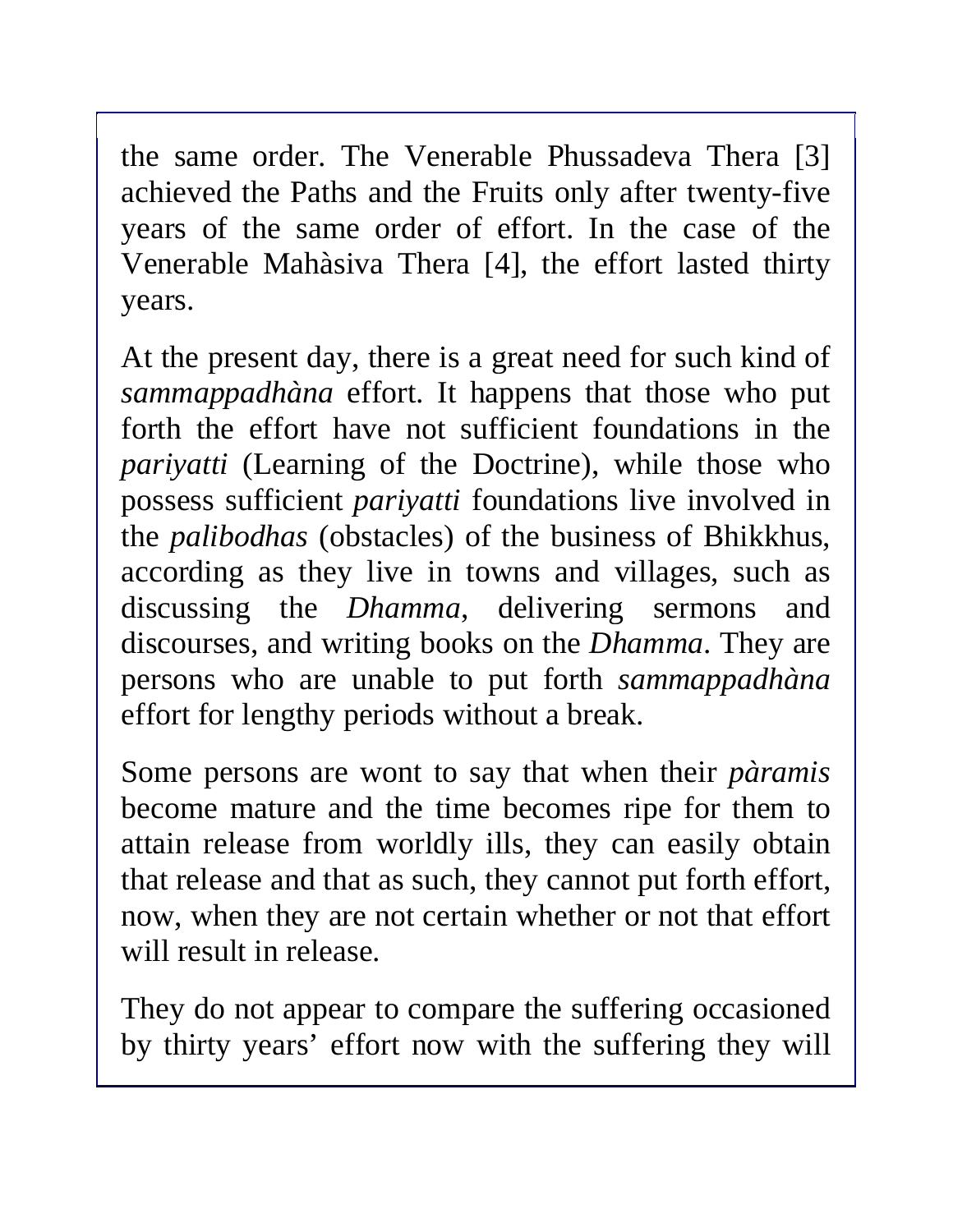encounter if, in the interim before they attain release, they are cast in the hell regions for a hundred thousand years. They do not appear to remember that the suffering occasioned by thirty years' effort is not as bad as the suffering caused by just three hours in the hell regions.

They may say that the situation will be the same if no release is attained after thirty years effort. But if the person is sufficiently mature for release, he will attain that release through that effort. If he is not sufficiently mature, he will attain release in the next life.

Even if he fails to attain release within the present Buddha Sàsana, his *kamma* of repeated efforts at mental development *(bhàvanà àcinna kamma) --* is a powerful *kamma.* Through it he can avoid the *apàya* regions, and can meet the next Buddha after continuous rebirths in the *sugati* existence (Happy course of existence).

In the case of those who do not put forth the effort, they will miss the opportunity of release even though they are mature enough to obtain release through thirty years' effort. For lack of effort they have nothing to gain and everything to lose. Let all, therefore, acquire the Eye of Wisdom, and beware of the danger.

There are four kinds of *sammappadhàna* [5] namely:-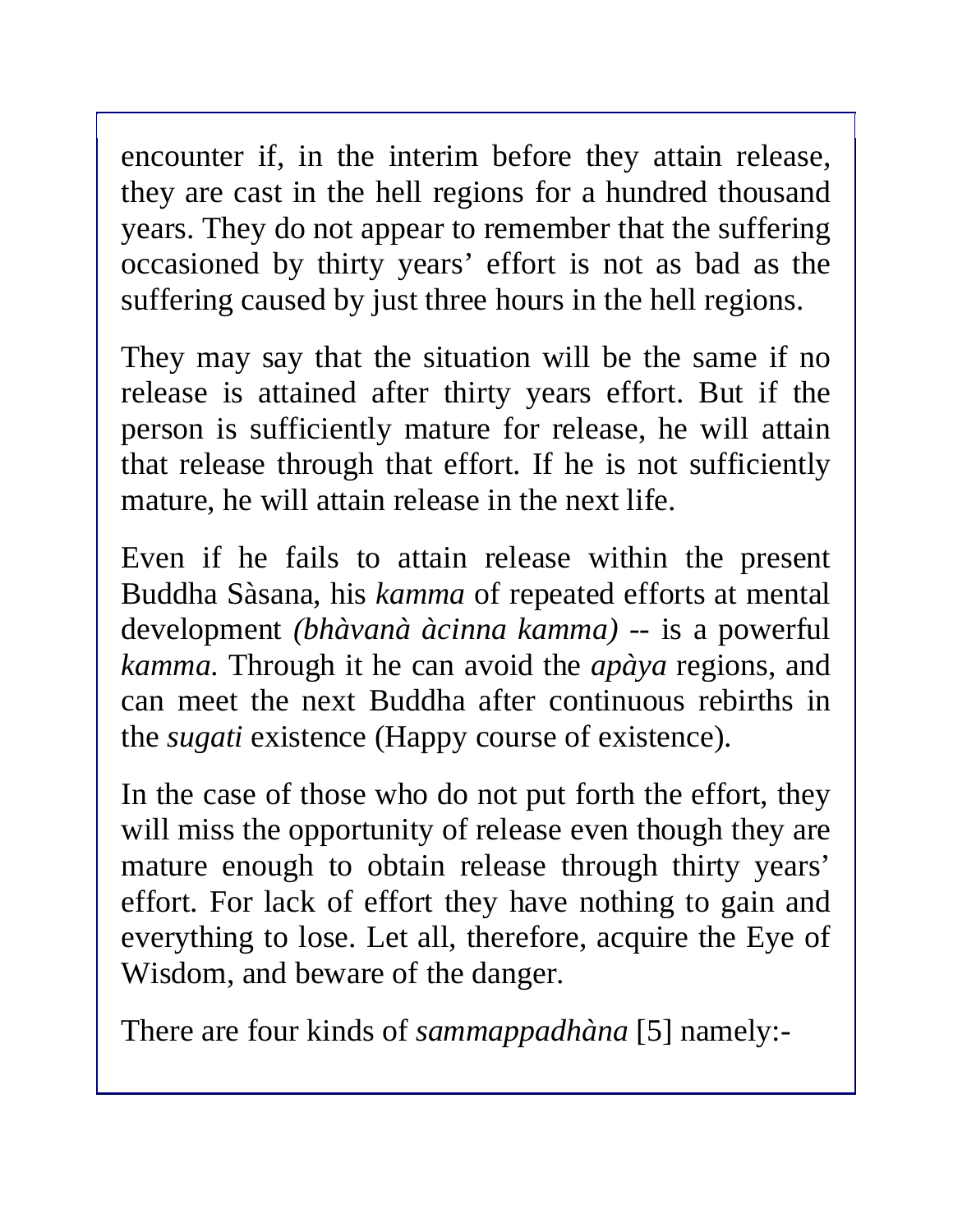1. *Uppannànam akusalànam dhammànam pahànàya vàyàmo,* 

2. *Anuppannànam akusalànam dhammànam anuppàdàya vàyàmo,* 

3. *Anuppannànam kusalànam dhammànam uppàdàya vàyàmo,* 

4. *Uppannànam kusalànam dhammànam bhiyyobhàvàya vàyàmo.* 

1. Effort to overcome or reject evil unwholesome acts that have arisen, or are in the course of arising;

2. Effort to avoid (not only in this life but also in the lives that follow) the arising of unwholesome acts that have not yet arisen;

3. Effort to arouse the arising of wholesome acts that have not yet arisen;

4. Effort to increase and to perpetuate the wholesome acts that have arisen or are in the course of arising.

### **Arisen and not arisen Unwholesome Acts**

*(Uppanna and Anuppanna Akusala Kamma)* 

In the personality of every being wandering in *samsàra* (round of rebirths), there are two kinds of *akusala kammas* (unwholesome volitional actions), namely,

1. *Uppanna akusala kamma,* and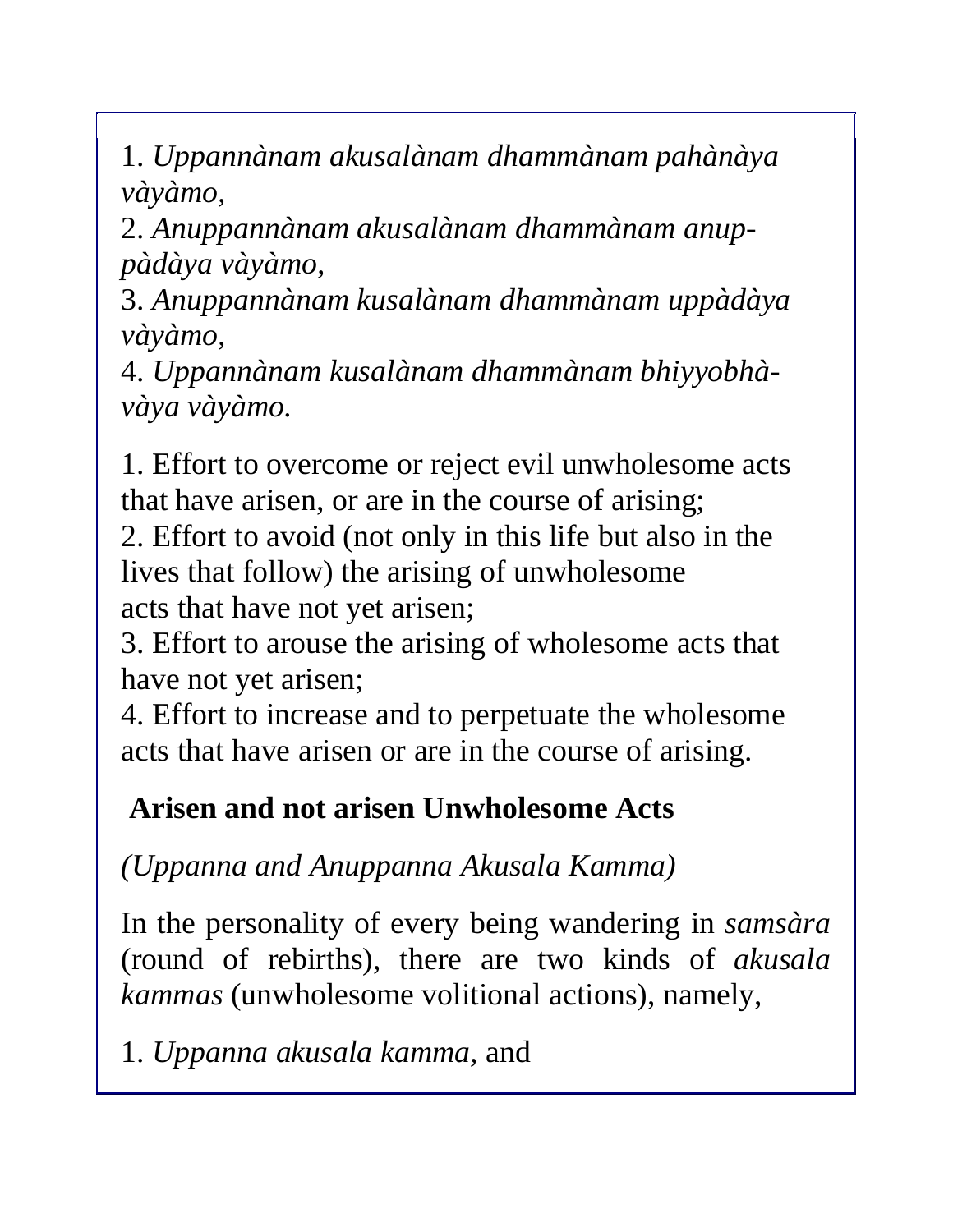### 2. *Anuppanna akusala kamma.*

*Uppanna akusala kamma* (arisen unwholesome acts) means past and present *akusala kammas.* They comprise unwholesome volitional actions committed in the interminable series of past world-cycles and past lives. Among these *akusala kammas,* there are some that have spent themselves by having produced rebirths in the *apàya-lokas* (the four low and miserable regions of existence). There are others that await the opportunity of producing rebirths in *the apàya-lokas,* and, thus, constitute potentialities for rebirth in the *apàya-lokas*  that accompany beings from world-cycle to world-cycle and from life to life.

Every being in whom *sakkàya-dittthi* (Personality-Belief) resides, be he a human being, or a *deva,* or *brahmà,* possesses an infinitely large store of such past debts, so to say, consisting of *akusala kammas*  (unwholesome volitional actions) that have in them the potentiality of producing rebirths in the lowest *Avìci*  Hell. Similarly, there are infinite stores of other *kammas*  capable of producing rebirths in the other *apàya-lokas.* 

These past *kammas* which await a favourable opportunity for producing rebirth resultants and which accompany beings from life to life, until they are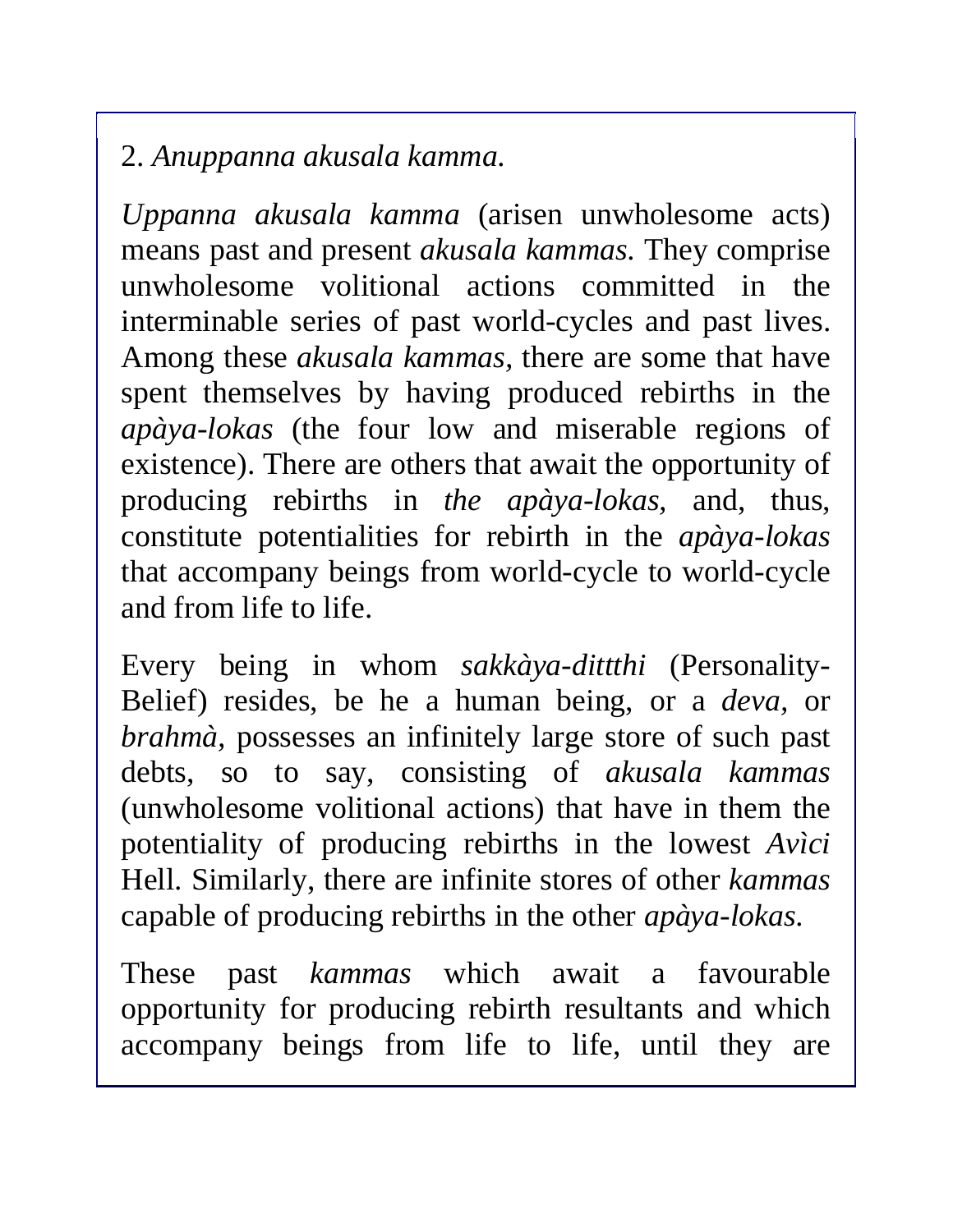expended, are called *uppanna* (arisen). These past *uppanna akusala kammas* have their roots in *sakkàyaditthi* (Personality Belief). As long as *sakkàya-ditthi*  exists they are not expended without producing resultants.

But when, with insight into the *Anattà lakkhana*  (Characteristic of Impersonality), one rids oneself of *sakkàya-ditthi* (Personality Belief), from that instant all the *uppanna akusala kammas* lose their potentiality and disappear from the store of past *akusala kammas.* From that existence, one will no longer become subject to rebirth in the *apàya-lokas* in future *samsàra* even in one's dreams.

*Anuppanna akusala kammas* (not arisen unwhole-some acts) means future *akusala kammas.* Beginning with the next instant in this life, all the new evil and unwholesome acts that one commits, whenever opportunity occurs in the course of this present life and in the succession of lives that are to follow, are called *anuppanna.* These new *akusala duccarita kammas,* (evil and unwhole-some volitional actions) that one can commit even during a single lifetime can be infinite in number.

All these *anuppanna akusala kammas* have their origin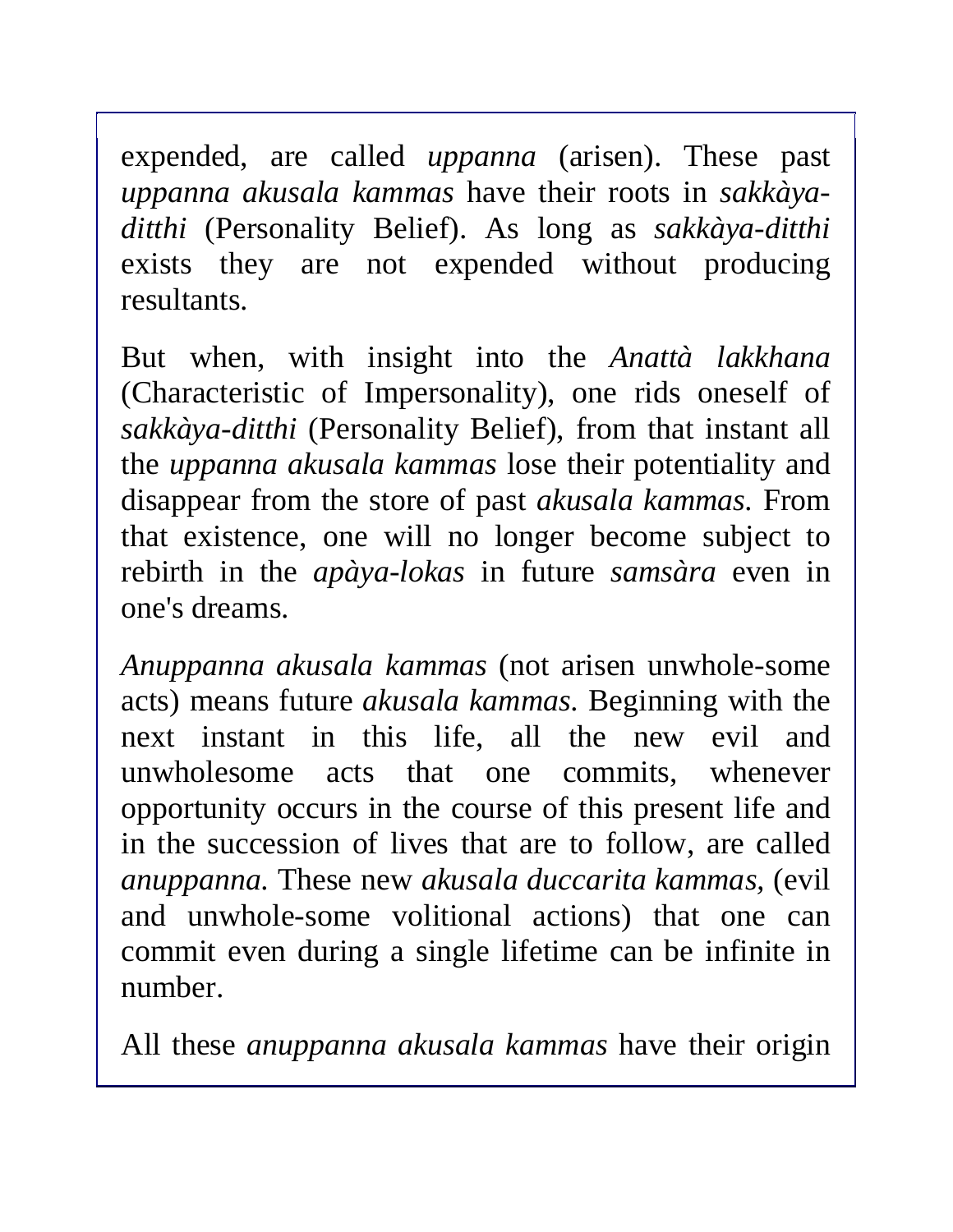in Personality Belief.

If at any time Personality Belief disappears, all the new *anuppanna akusala kammas* also disappear, even at that instant, from the personality of the beings concerned, leaving no residue.

Here, "disappear" means that there will be no occasion, starting from the next instant, in future succession of lives and future succession of world-cycles, when new *akusala kammas* are perpetrated. Throughout future *anamatagga samsàra* (beginningless round of rebirths), those beings will not commit, even in their dreams, any *akusala kamma* (unwholesome volitional action) such as *pànàtipàta* (killing any living being).

If Personality Belief remains, even though the being is a Universal Monarch, exercising sway over the whole universe, he is, as it were, sandwiched between hell-fires in front and hell-fires at the back, and is, thus, hedged-in between the two *akusala kammas* of *uppanna* and *anuppanna* (arisen and not-arisen).

He is thus purely a creature of hell-heat. Similarly, the kings of the *deva-lokas,* Sakka, the king of the *Tàvatimsa deva-loka,* the *Brahmàs* of the *Rùpa* and *Arùpa Brahma* [6] worlds*,* are all purely creatures of hell-heat. They are creatures that are hitched onto the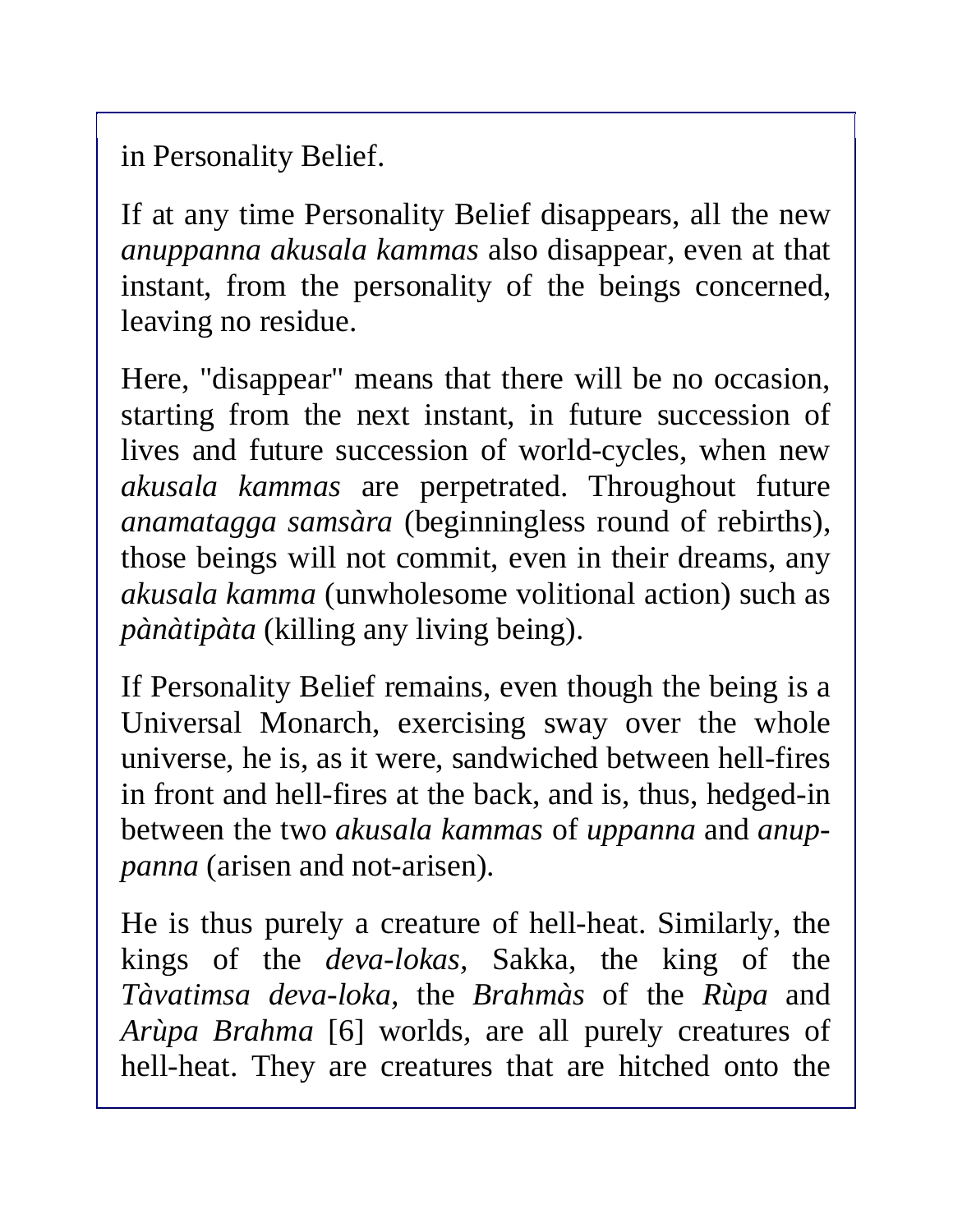chains of hell and the *apàya* regions. In the great whirlpool of *samsàra,* they are purely creatures who drift or sink in the infinitely long *samsàra,* beings have to cultivate the desire for encountering a Buddha Sàsana, which is an extremely difficult achievement.

Hedged in as they are, from before and behind, by the hell-fires of *uppanna* and *anuppanna akusala kammas,*  they have to cultivate earnestly the desire to extinguish those fires once and for all. Hence, those beings who do encounter Buddha Sàsanas have to make the extinguishing of the hell-fires of *uppanna* and *anuppanna* their sole task for their future welfare.

The task of extinguishing the unwholesome acts, arisen and not-arisen *(akusala kammas* of *uppanna* and *anuppanna)* consists of ridding oneself of Personality Belief *(sakkàya-ditthi)* and no more. If *sakkàya-ditthi* is uprooted, the two *akusala kammas* (unwholesome volitional actions) are entirely extinguished. *"Bon-sinsan" Sotàpannas* [7] like Visàkhà and Anàthapindika, who are infinitely numerous among humans, *devas,* and *brahmàs,* are beings who have obtained release from the state of sinking and drifting in the great whirlpool of *samsàra* (round of rebirths) from the moment Personality Belief *(sakkàya-ditthi)* was uprooted.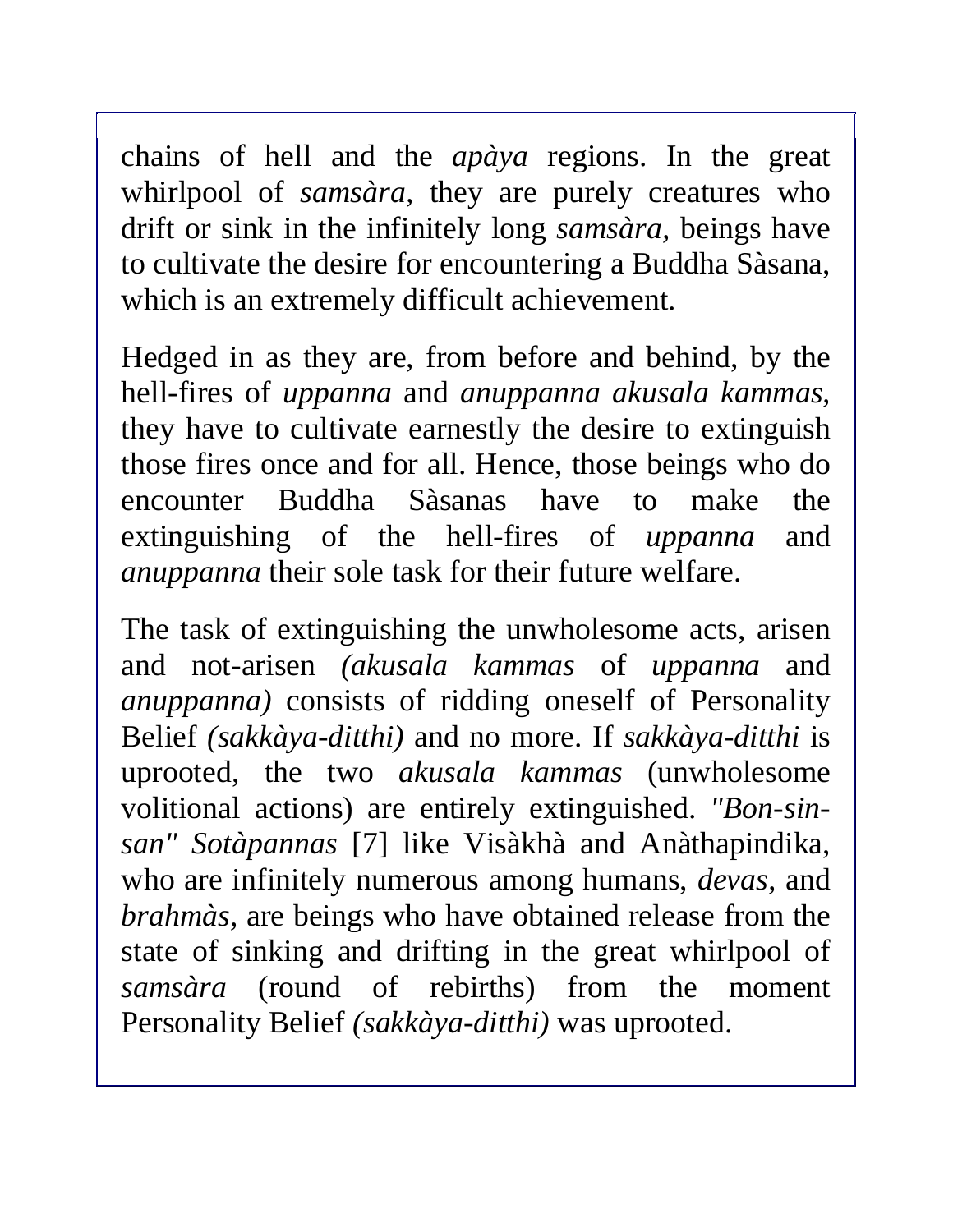They are beings who have attained the first stage of *Nibbàna* called *sa-upàdisesa nibbàna (Nibbàna* with the five constituent groups of existence remaining). Although they are liable to wander in the round of rebirths for many more lives and many more worldcycles, they are no longer worldly beings. Having become "Bon-sin-san" *Ariyas* (Noble Ones), they are beings of the *lokuttara* (Supramundane) sphere. Here ends the part showing *uppanna* and *anuppanna akusala kammas* from which *Sotàpannas* have obtained their release.

# **Arisen and Not-arisen Wholesome Acts**

# *(Uppanna and Anuppanna Kusala Kamma)*

I shall now show the division *of kusala kammas*  (wholesome volitional actions) into *uppanna* and *anuppanna,* first with reference to the three qualities of *sìla*  (Morality), *samàdhi* (Concentration), and *panna* (Wisdom), and second with reference to the seven Purifications *(satta visuddhi);* see p. 21.

# **Wrong View** *(ditthi)*

When it is said that *Samsàra,* the Round of Rebirths, is very terrifying, it is because of the Evil Deeds *(duccarita),* arisen *(uppanna:* past and present) and not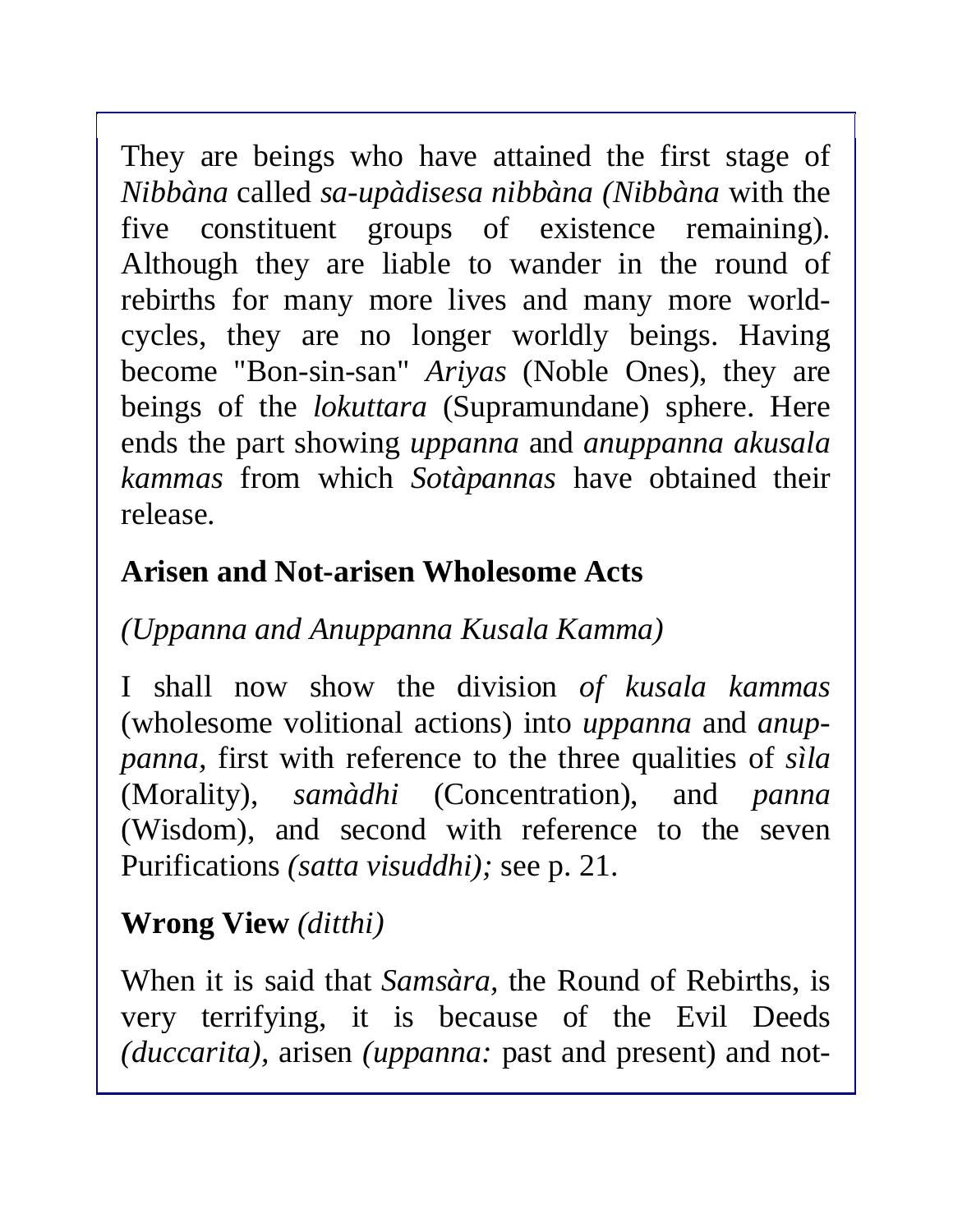arisen *(anuppanna:* future, i.e. potential) which have Wrong Views *(ditthi)* as their root.

When it is said that there is no hiding place, no haven, on which one can depend, it is because of the selfsame Evil Deeds and Wrong Views.

When Wrong Views are extinguished, both old and new Evil Deeds *(duccarita)* are also extinguished. When old and new Evil Deeds are extinguished, release from (rebirth in) the lower worlds *(apàya;* see Note 5, page 7) is attained and only exalted states of humans, *devas*  (celestials) and *Brahmàs* (higher divinities) remain.

Since beings have to cultivate a desire for an encounter with a Buddha-Sàsana, in order to secure release from rebirth in the Lower Worlds, together with the old and new Evil Deeds *(duccarita),* now that they have encountered the Teaching of the Buddha (Buddha Sàsana) in this very existence, it behoves them to make an attempt of extinguishing the great evil of Wrong Views *(ditthi).* 

Wrong View *(ditthi)* is established in beings in three planes or layers, viz,

- *Vìtikkama,* Transgression (in deeds or speech),
- *Pariyutthàna,* Obsession (of the mind by evil thoughts;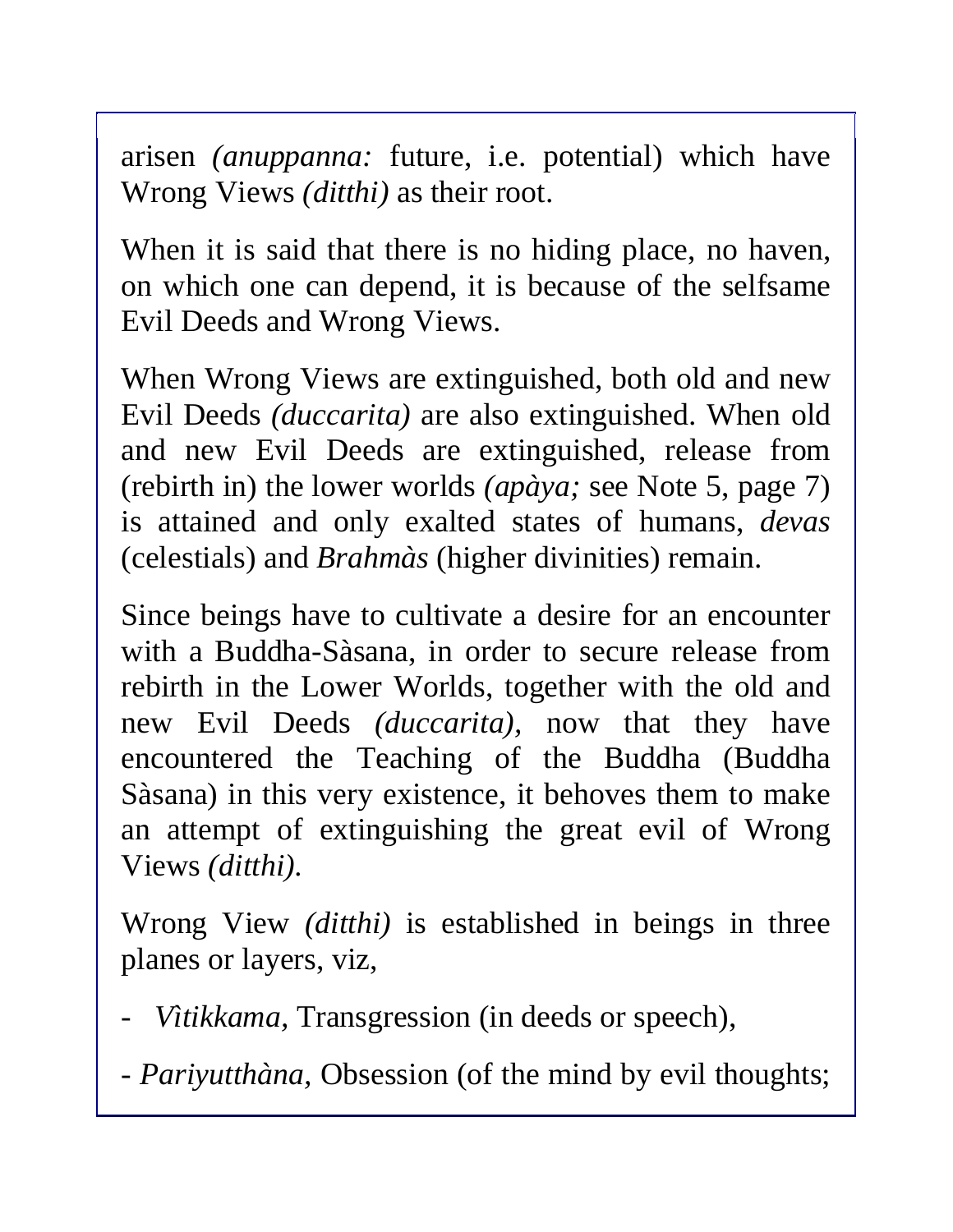mental involvement with the Stains or defilements, *kilesa),* 

*- Anusaya,* Proclivity, or latent disposition to the Stains [8].

These layers are the realm of Personality Belief *(sakkàya-ditthi).* They may be called coarse, middling and fine aspects of Wrong View.

I shall now discuss how the offsprings of *ditthi* (Wrong View), the ten Evil Deeds *(duccarita:* see Note 1. page 40), enter into these layers of *ditthi.* 

The coarse layer of Wrong View, "Transgression" *(vìtikkama)* comprises unwholesome kammic actions *(akusala kamma),* committed through overt deeds and speech. The middling layer of "Obsession" *(pariyutthàna)* comprises the evils that occur in thoughts. The finest layer, "Proclivity" *(anusaya)* is the evil that lies latent in the personalities of beings throughout the beginningless round of rebirths *(anamatagga-samsàra),* though it may not yet result in manifestations of act, speech or thoughts.

It may be said that there are three kinds of fire in a match-box. The first is the fire that lies latent in the whole box of matches. The second is the fire that ignites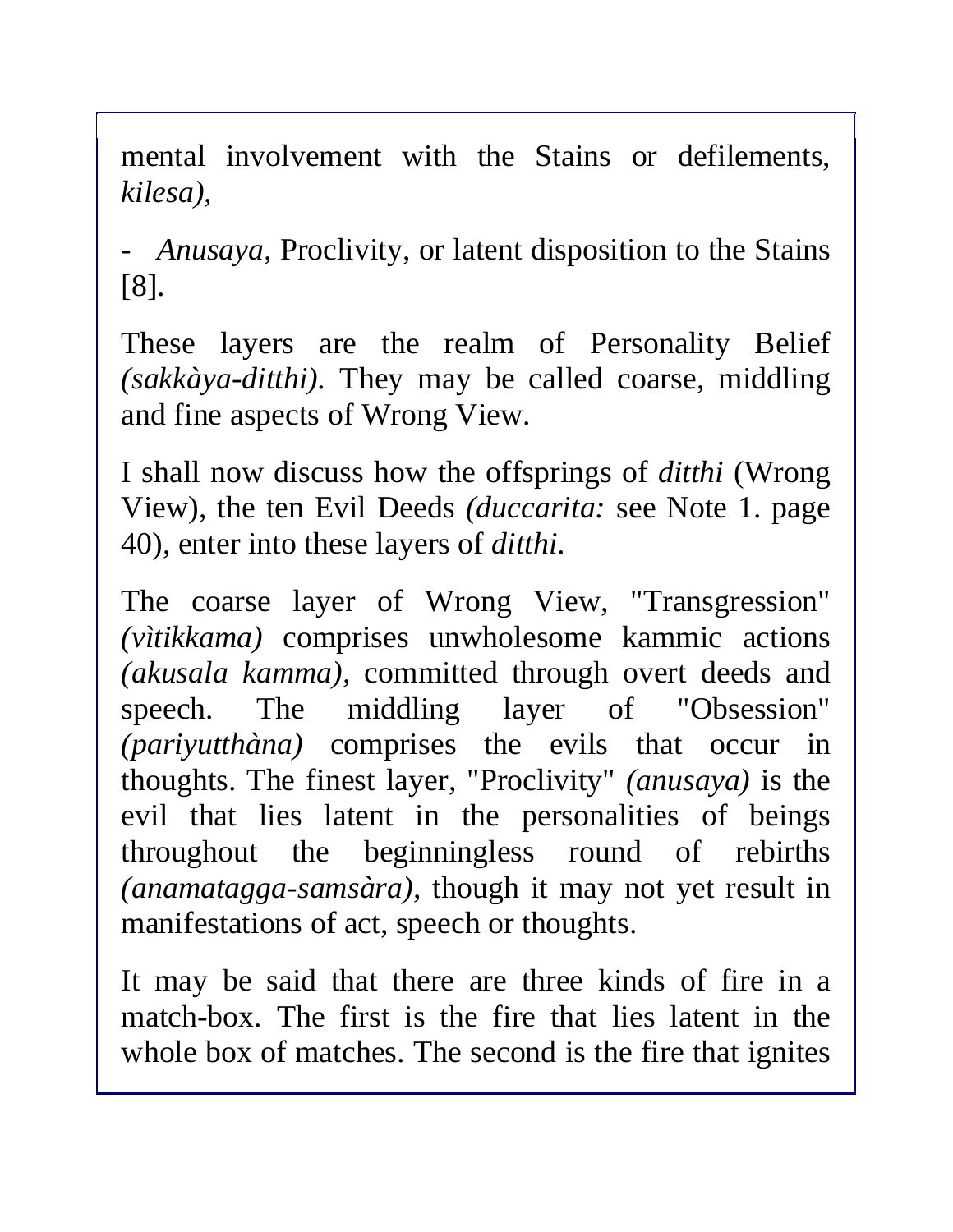the match stick when it is struck. The third is the fire that is transferred to another object when it is brought in contact with the flame of the match stick. Such a fire is that which burns rubbish heaps, clothes, houses, monasteries and villages.

This fire, the fire that is transferred to another object, resembles the coarse *vìtikkama ditthi,* manifested in transgressions by acts and speech. The fire that burns the match stick resembles the middling *pariyutthàna ditthi*  which is manifested in the mind every time it comes in contact with objects of thought. The fire that is latent in the box of matches resembles the *anusaya ditthi* that resides in the personalities of beings throughout the succession of lives in *anamatagga samsàra,* the unfathomable aeons of existence.

This fire that lies latent in the box of matches does not burst into flame so long as the match head is not rubbed with the nitrous surface of the match-box. It does not cause any harm even if it be kept in contact with highly inflammable articles such as gunpowder.

In the same way, the *anusaya ditthi* lies latent in the personality and does not manifest itself so long as it does not come into contact with evil objects of thought or other causes of evil. When, however, evil objects of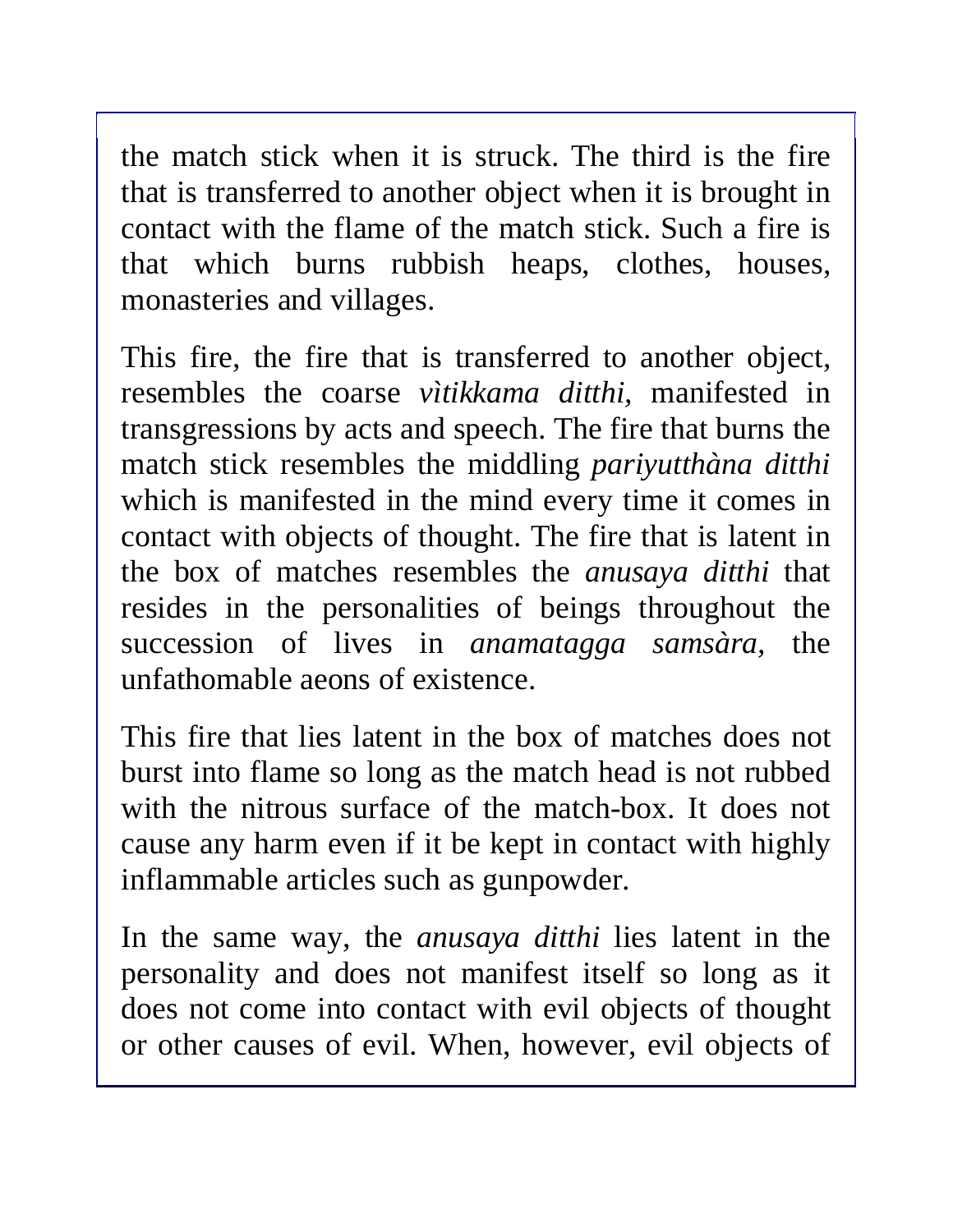thought or other causes impinge on the six sense doors, the *anusaya ditthi* is disturbed and begins to make itself manifest in the mind-door, or in the plane of the *pariyutthàna* through the function of volition.

If at that time the manifestations can be suppressed by good doctrines, they disappear from the *pariyutthàna*  plane and return to the *anusaya* plane and reside there as latent natural tendencies.

If they cannot be suppressed, they continue to manifest themselves developing volitions.

If they are further disturbed (in the *pariyutthàna* plane), they manifest themselves in the *vìtikkama* plane in the form of evil speech or evil acts.

In this world, if a person can control himself in the *vìtikkama* and *pariyutthàna* planes, and if, thereby, his acts, speech, and thoughts are, so to say, clean and unsoiled, he is called a good, pious, or moral man. But such a person is not aware of the *anusaya* plane. If the *anusaya* plane is not destroyed, even if perfect control is exercised over the *vìtikkama* and *pariyutthàna* planes, such control can only be of a temporary nature. If the person is strong in the observance of good principles, the control can last for the whole of this life. But there can be no certainty about the next life, when upheavals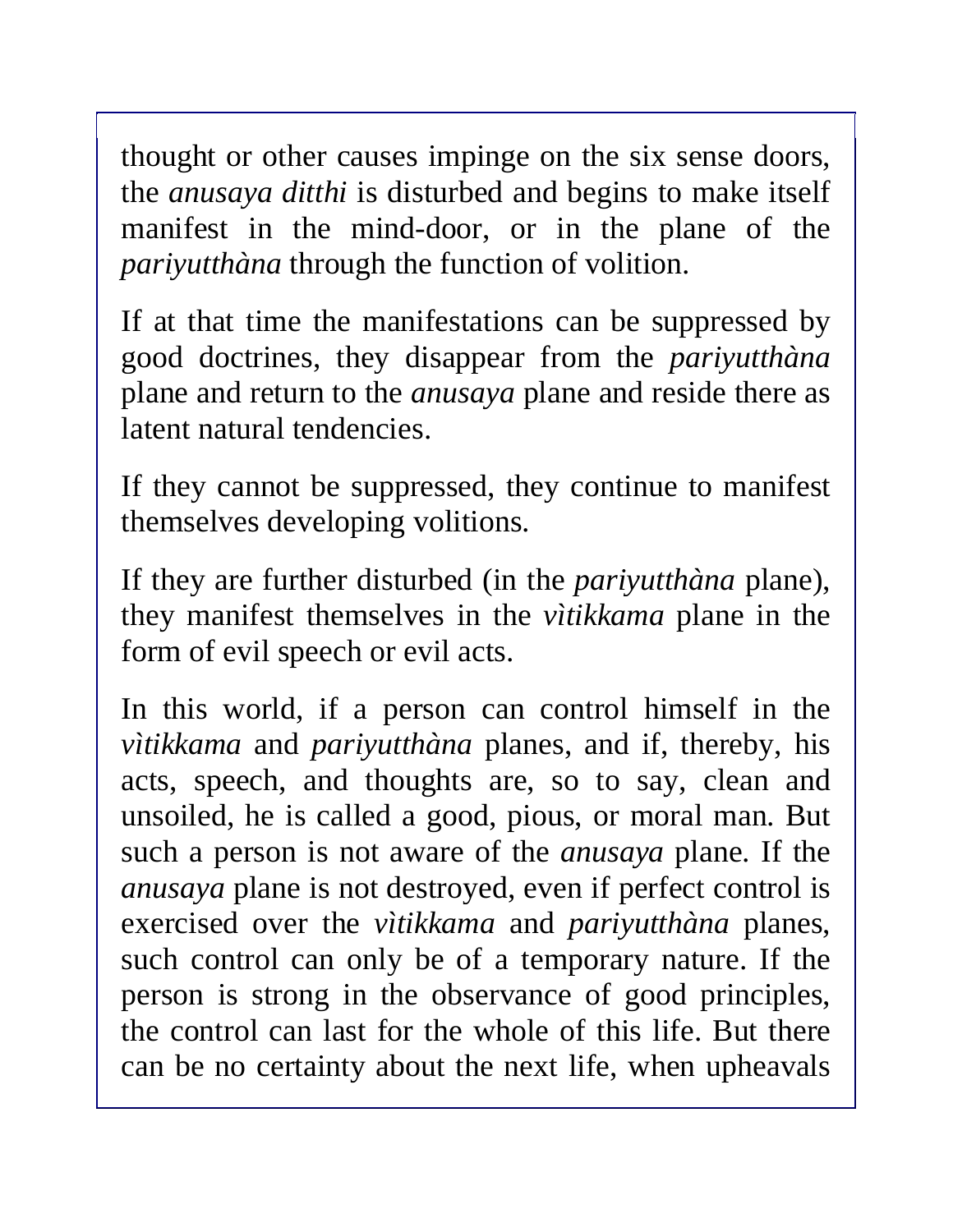in these two planes may recur.

*Lobha* (Greed), *dosa* (Hatred), and *moha* (Delusion) also have each of them three planes.

In order to destroy these three planes of *ditthi*  completely, men have to put forth effort in the three *sikkhàs* (Trainings) of *sìla* (Morality), *samàdhi*  (Concentration), and *pannà* (Wisdom). They have to practise the seven *visuddhis* (Purifications).

As far as lay folk are concerned, *sìla* means *Àjivatthamaka-sìla* which is *nicca-sìla* for them.

The *Atthànga-uposatha-sìla* and *Dasanga-sìla* add refinement to *nicca-sìla.* It is a good thing to be able to observe them; but it does not matter much if they cannot be observed. For those people who assume the yellow garb of *Isis* [10] the *Àjivatthamaka-sìla* and *Dasangasìla* constitute *sìla.* The *Atthanga-uposatha-sìla* is included in the *Dasanga-sìla.* For Bhikkhus, the *Catupàrisuddhi-sìla* constitutes Morality *(sìla).* [11]

Preliminary-, Access-, and Full-Concentration [12] which (e.g.) are obtained by mindful Body Contemplation (such as on out-and in-breath) or by meditating on the bones of the body (as one of the 32 Parts), these constitute Concentration *(samàdhi).*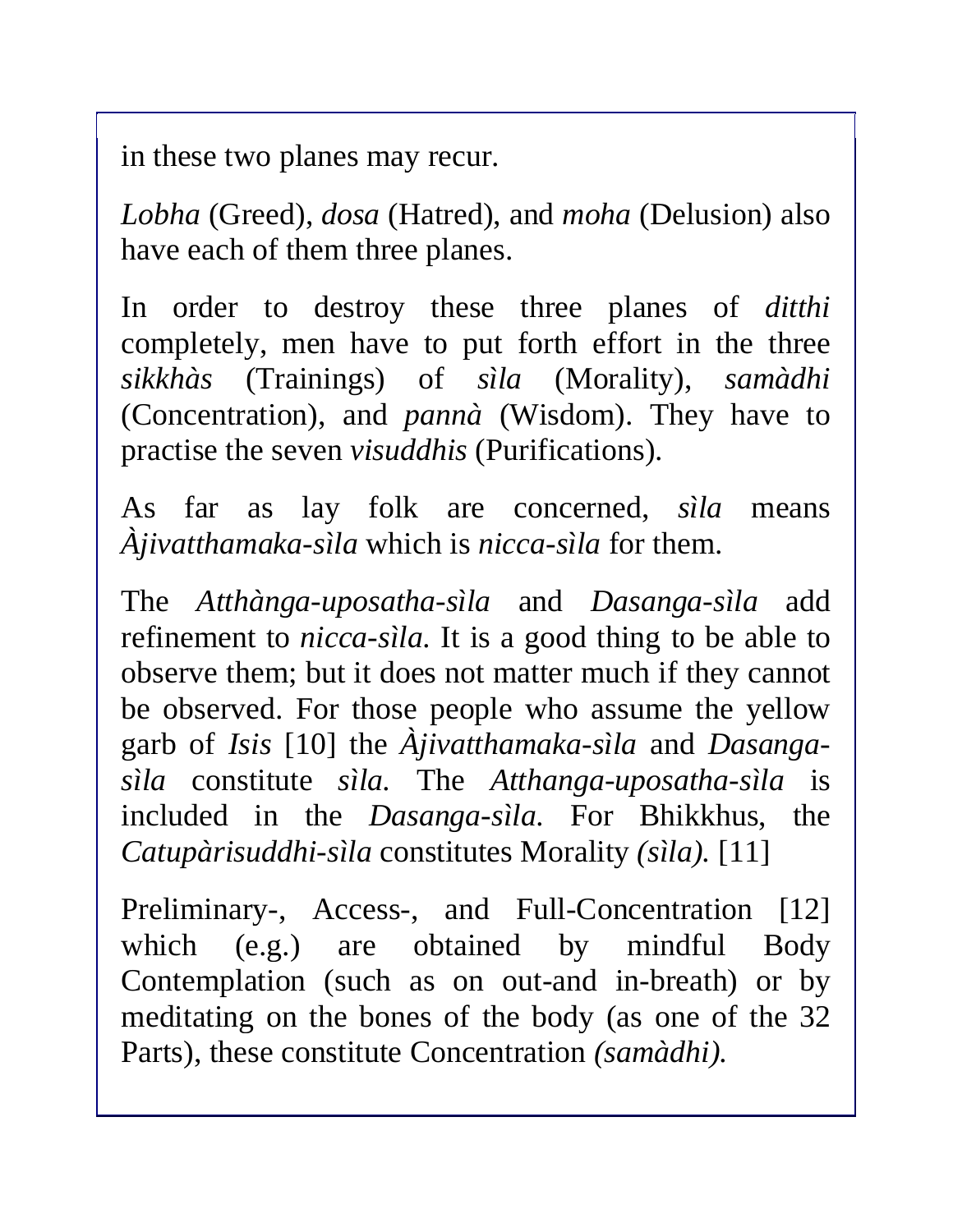The four mundane Purifications [13] together with Supramundane Purification by Knowledge and Vision *(lokuttara-nànadassana-visuddhi) --* these constitute Wisdom *(pannà).* 

Among the three planes of Wrong View *(ditthi),*  Morality *(sìla)* destroys the plane of Transgression *(vìtikkama).* This means that if one possesses the Purification of Morality *(sìla-visuddhi),* upheavals in deeds and speech cannot occur.

Concentration *(samàdhi)* can destroy Wrong View on the plane of mental involvement *(pariyutthàna).* This means that if attention to meditative practice *(bhàvanàmanasikàra)* is firmly established, upheavals in thought cannot occur. Wisdom *(pannà)* destroys Wrong View on the *anusaya* plane of Proclivity. This means that, if insight is obtained into the entire personality as a mere grouping of mental and bodily processes *(nàma* and *rùpa*) and as a grouping that is impermanent, painful and without a self, then the latent store of Wrong View that may manifest itself in the wrong notions of a person *(puggala),* living being *(satta),* permanency *(nicca),* pleasure *(sukha)* and self *(attà),* will disappear.

So long as this Proclivity to Wrong Views *(ditthianusaya)* exists, the destruction of the plane of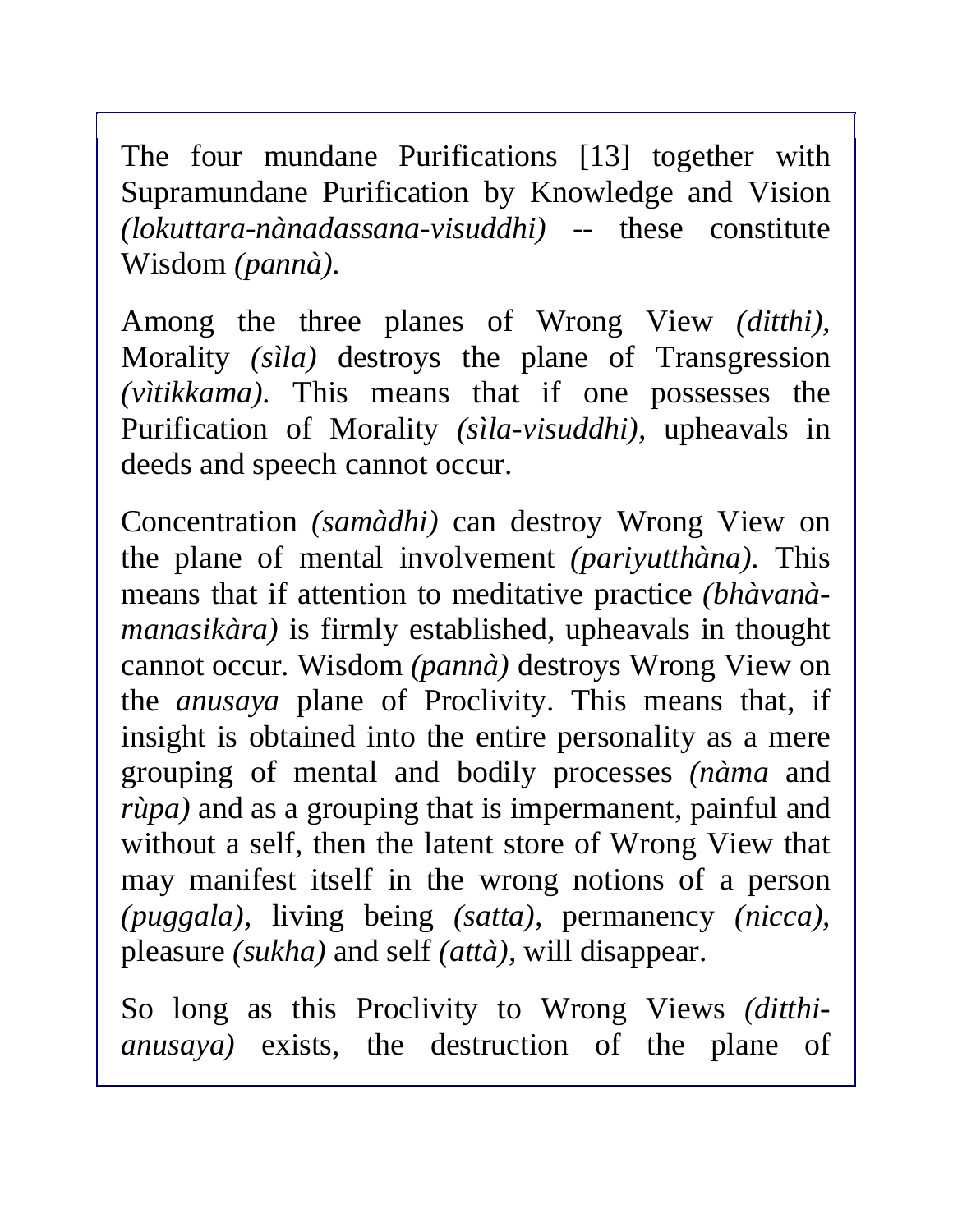Transgression *(vìtikkama)* by Morality *(sìla)* and of the plane of mental Obsession *(pariyutthàna)* by Concentration, can be no more than temporary.

In the division of acts as "arisen" and "not arisen" *(uppanna, anuppanna),* there are two methods, viz.

(1) division based on this life as the starting point, and (2) division based on the past infinite *Samsàra* as the starting point.

I shall now show the method based on this life as the starting point. In those who have never undertaken to keep moral precepts *(sìla)* in this life, there is no Arisen **Morality** 

*(uppanna-sìla).* In those who at one time or other in this life have undertaken to keep *sìla,* such Morality is "arisen" *(uppanna-sìla).* The same applies to Concentration and Wisdom: what was attained in this life is "arisen", and what was never attained in this life is "not arisen".

In the method based on the past *Samsàra* as the starting point, there are two kinds of Morality, mundane and supramundane *(lokiya* and *lokuttara-sìla).* Mundane Morality is "arisen" *(uppanna),* because there is no being who at one time or other in the past *Samsàra* has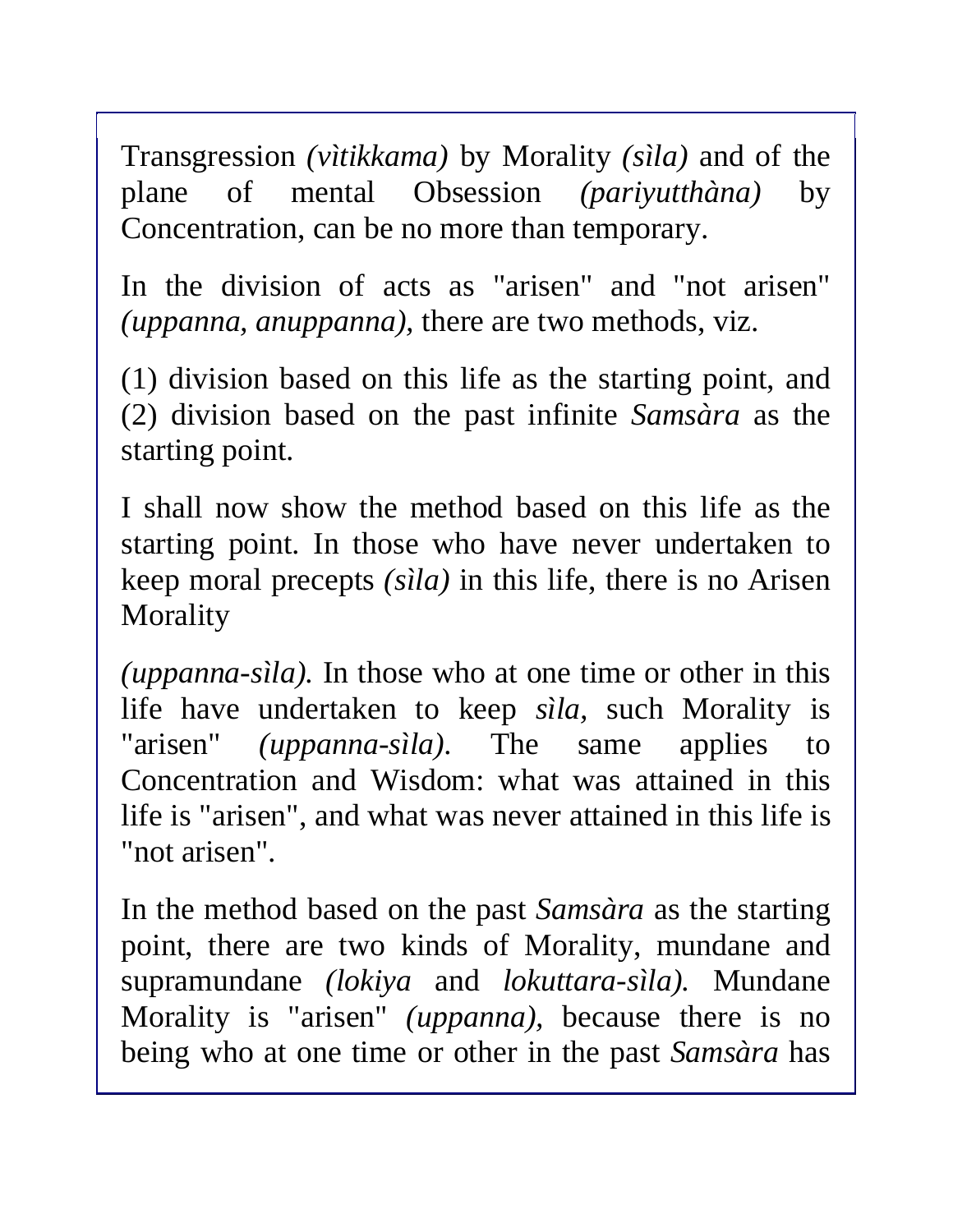not undertaken to keep the rules of Mundane Morality. But Supramundane Morality *(lokuttara-sìla),* as far as unliberated Worldlings *(puthujjana)* are concerned, is "not arisen" *(anuppanna).* 

Concentration *(samàdhi)* is also of two kinds, mundane and supramundane. Since mundane concentration had been attained on many occasions by beings in the past *Samsàra*, it is "arisen". Supramundane Concentration, in the case of Worldlings, is "not arisen".

Wisdom *(pannà)* is likewise of these two kinds, mundane and supramundane. The four mundane Purifications *(lokiya-visuddhi;* see Note 3, page 61) are Mundane Wisdom and are "arisen" *(uppanna)* for those who have encountered Buddha Sàsanas in the past and have practised these Purifications; they are "not arisen" *(anuppanna)* for those who have never encountered any Buddha Sàsana in past Samsàra. -- The Purification by Knowledge and Vision *(nànadassana-visuddhi)* is Supramundane Wisdom *(lokuttara-pannà).* As far as Worldlings are concerned, it is for them "not arisen" since it was never attained by them in the past Samsàra.

I shall now show the four modes of Effort *(padhàna).*

(1) The opportunity of ridding oneself completely of arisen, i.e. old unwholesome Kamma *(uppanna-akusala-*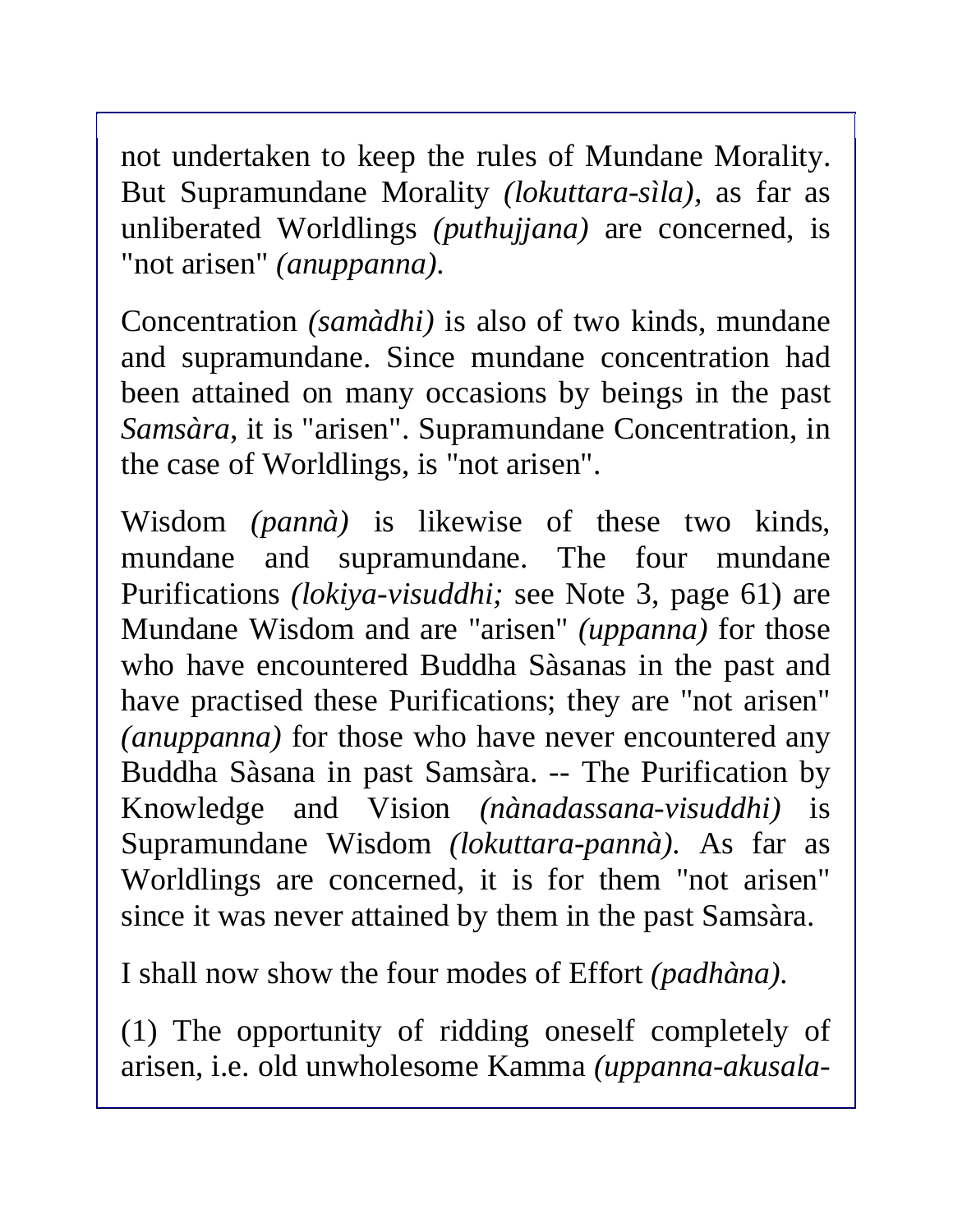*kamma)* obtains only when one encounters a Buddha Sàsana,

(2) The opportunity of preventing the appearance of arising new and unwholesome Kamma *(anuppannaakusalakamma)* in the series of existences that are to follow is also one that can arise only through encountering a Buddha Sàsana.

Even though one's journey through Samsàra be infinitely long, if one does not encounter a Buddha's Teaching, no opportunity of ridding oneself of these two classes of unwholesome Kamma can arise. This is because the task of ridding oneself of them is identical with the task of destroying the *anusaya* plane of Personality Belief *(sakkàyaditthi),* i.e. the latent disposition for such a wrong view. And the destruction of that *anusaya* plane is the work of *anattà-bhàvanà,* i.e., the meditation on Not-self, which appears only at the time of a Buddha Sàsana.

Those beings who are destined to be Solitary Buddhas (Pacceka-Buddha) had first acquired the seeds of *anattàbhàvanà* (meditation on Not-self) during their encounter with a Sàsana.

When there is no Buddha Sàsana in the world, even the mere sound of *anattà* is not heard. And by "the sound of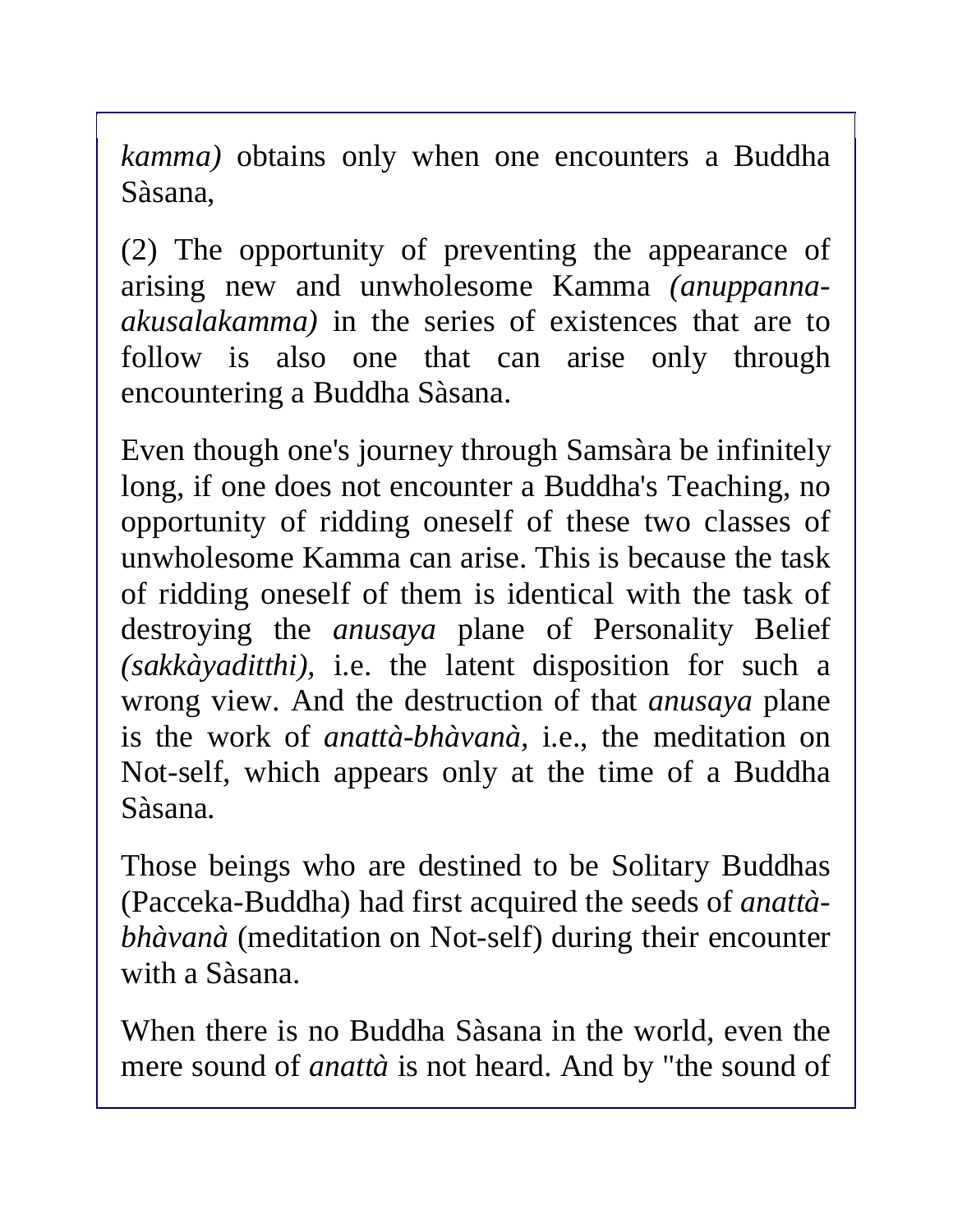*Anattà"* is meant the sound of such terms which formulate the impersonal nature of existence, as *rùpa, nàma, khandha*, *dhàtu, àyatana,* and *paticcasamuppàda.* 

The whole of the *Abhidhamma-Pitaka* is replete with the sound of *Anattà;* and so is the whole of its Compendium, the *Abhidhammattha-Sangaha***.** The work of *Anattà-bhàvanà* (the development of the thought of Egolessness) consists, first, of fulfilling Purification of Morality *(sìla-visuddhi),* then of setting up Body Contemplation *(kàyagatà-sati),* and after tranquillizing and controlling one's madly tempestuous and unstable mind, of putting forth effort in the work of *samatha* and *vipassanà* (Tranquillity and Insight meditation).

It is only when the plane of Proclivity to Wrong Views *(ditthi-anusaya)* is destroyed through such effort that all the Wrong Views, arisen and not arisen *(uppanna* and *anuppanna-micchà-ditthi)* and the Evil Deeds *(duccarita)* disappear.

(3) The effort to cause the appearance in one's personality of wholesome actions *(kusala kamma)* which have not appeared before, and

(4) The effort to preserve and maintain in one's personality the wholesome actions that have already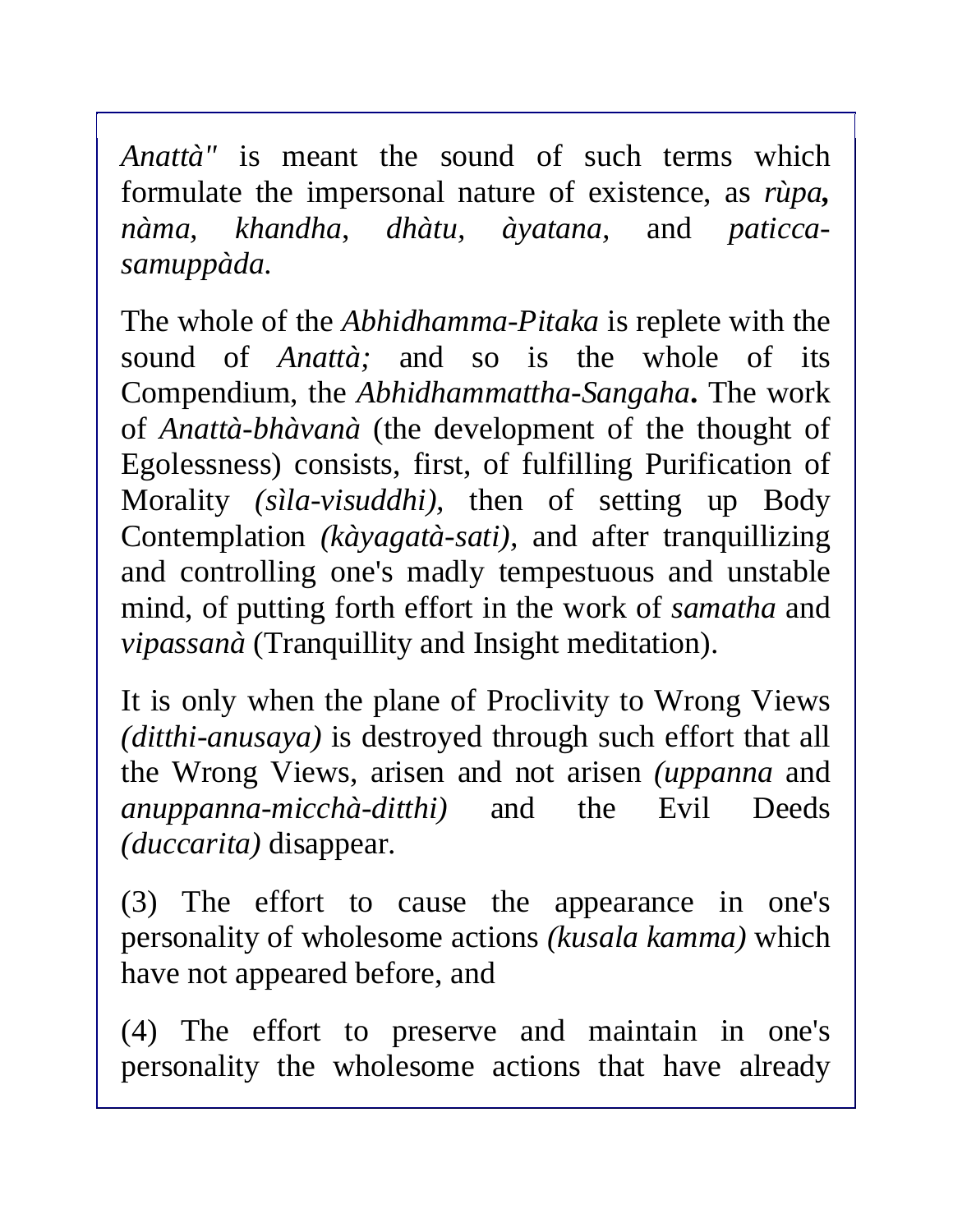appeared, -- these efforts should be undertaken for a successful completion of *Anattà-bhàvanà,* after the establishment of Body Contemplation.

# **Arisen and not-arisen Morality**

*(Uppanna- and Anuppanna-Sìla)* 

*Anuppanna-sìla,* i.e. Morality which has never occurred in the life of Worldlings *(puthujjana)* throughout the past infinite Samsàra, consists of the three factors of the Supramundane Eightfold Path, Right Speech, Right Action and Right Livelihood, which are comprised in the Path of Stream entry *(sotàpatti-magga)* and which have Nibbàna as their object.

This Morality destroys the evil acts manifesting themselves in action, speech and wrong modes of earning a living. From the moment that this destruction has taken place, the evils appearing in those three forms, do not appear again even for an instant throughout the succession of many lives and many world cycles that follow.

This class of Supramundane Morality is achieved only when *Anattà-bhàvanà* is successivelly practised. Beings must attempt to achieve this *anuppanna-sìla* while yet living at the time of a Buddha Sàsana. This means that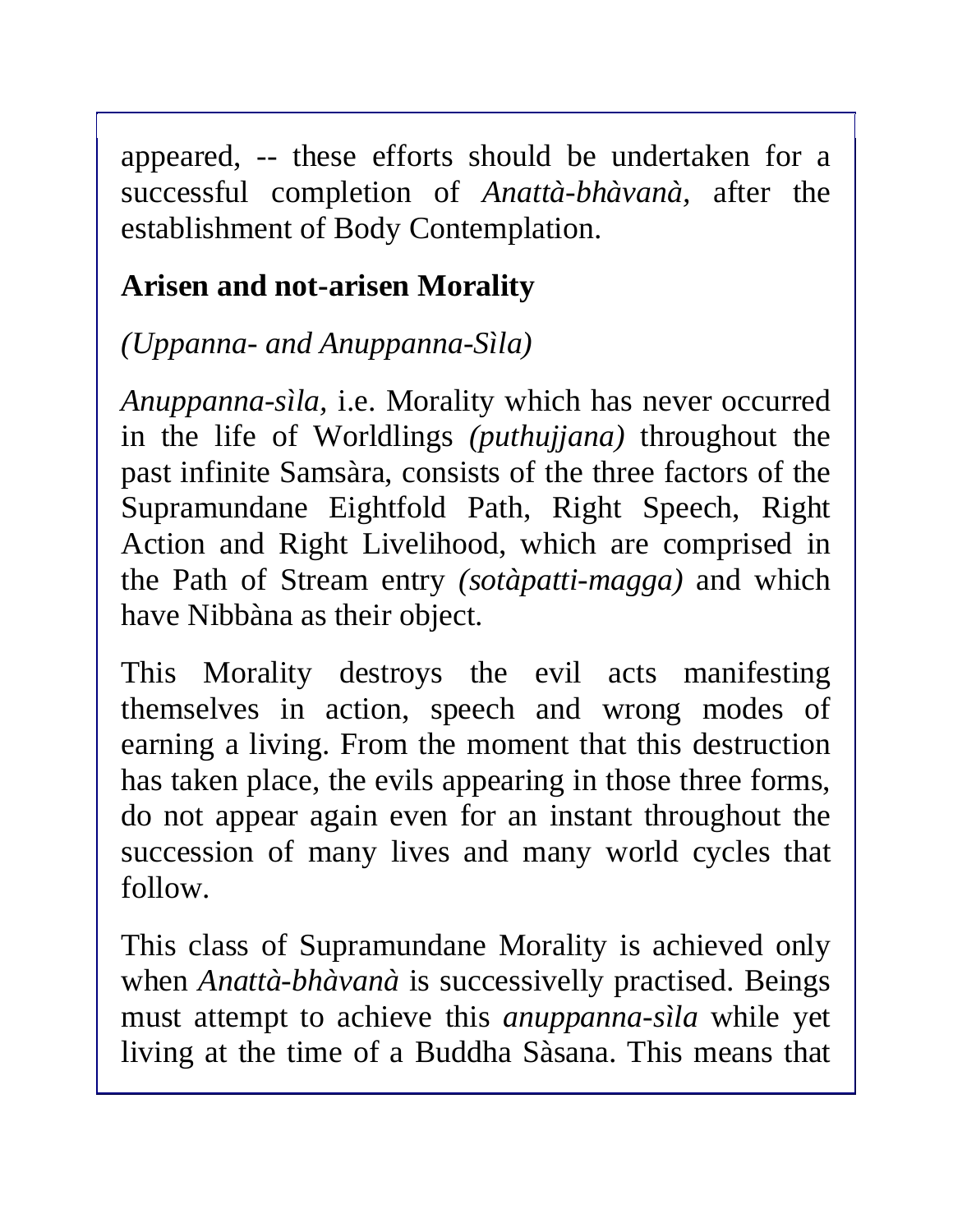from the moment of setting up Purification of Morality *(sìla-visuddhi),* simultaneously, together with Body Contemplation *(kàyagatà-sati),* up to the successful completion of *Anattà-bhàvanà,* beings must attempt without relaxation to practise the 37 *Bodhipakkhiyadhammà,* the Requisites of Enlightenment.

*Uppanna-sìla,* which has often occurred in past infinite Samsàra, means Mundane Morality *(lokiya-sìla)* or Sense-sphere Morality *(kàmàvacara-sìla).* When it is said that attempts must be made to attain a fixation of that *Sìla* (i.e., its firm preservation, being the fourth Right Effort), it must be understood that there are two planes of Mundane Morality, viz. *niyàma* (stable, unchangeable) and *aniyàma* (unstable, changeable). The state of an Ariya (saint) is that of stability *(niyàma),*  while the state of a Worldling *(puthujjana)* is that of unstability *(aniyàma).* 

The Mundane Morality of the Sense-sphere attains to the plane of Stability in the personalities of Stream-winners *(sotàpanna).* 

Saints who are Sotàpannas do not transgress the *Ajivatthamaka-sìla* [14] (the eightfold morality ending with Right Livelihood) even in their dreams throughout the series of lives and world-cycles that follow until the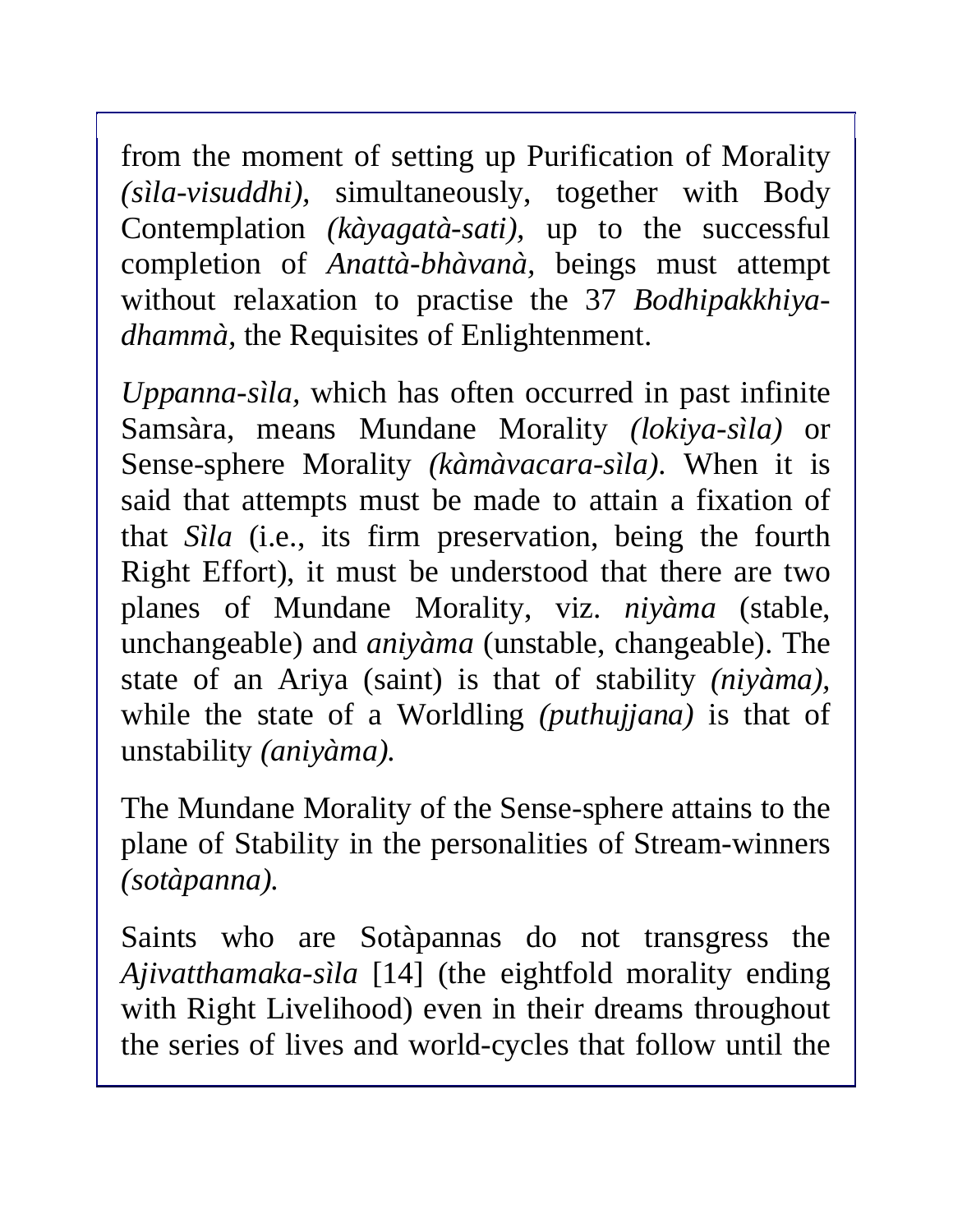final attainment of Parinibbàna.

In the case of unliberated Worldlings *(puthujjana),* however, the Mundane Morality of the Sense-sphere is still on the plane of Unstability *(aniyàma).* These persons have been virtuous lay individuals on an infinite number of occasions in the past. They have also suffered in the Lower Worlds of Misery *(apàya-loka)* countless numbers of times. They have been virtuous hermits and Bhikkhus on other infinite occasions. In all their past existences, however, they have never been free from the danger of being liable to rebirth in the Lower Worlds of Misery. Even now, the number of beings in these Lower Worlds is countless, and so is the number of humans, devas and Brahmas who are on the brink of being born in the Lower Worlds of Misery.

Hence, those beings who possess Mundane Morality of the Sense-sphere *(kàmàvacara-lokiya-sìla)* which is still unstable *(aniyàma),* and which, so to say, resides in them for just a temporary short moment, should attempt, while there is yet opportunity within a Buddha Sàsana, to transform it into the plane of stability *(niyàma).* 

They should set up Body Contemplation, and having done so, should practise the *Bodhipakkhiya-dhammas* until the function of *Anattà-bhàvanà* is successfully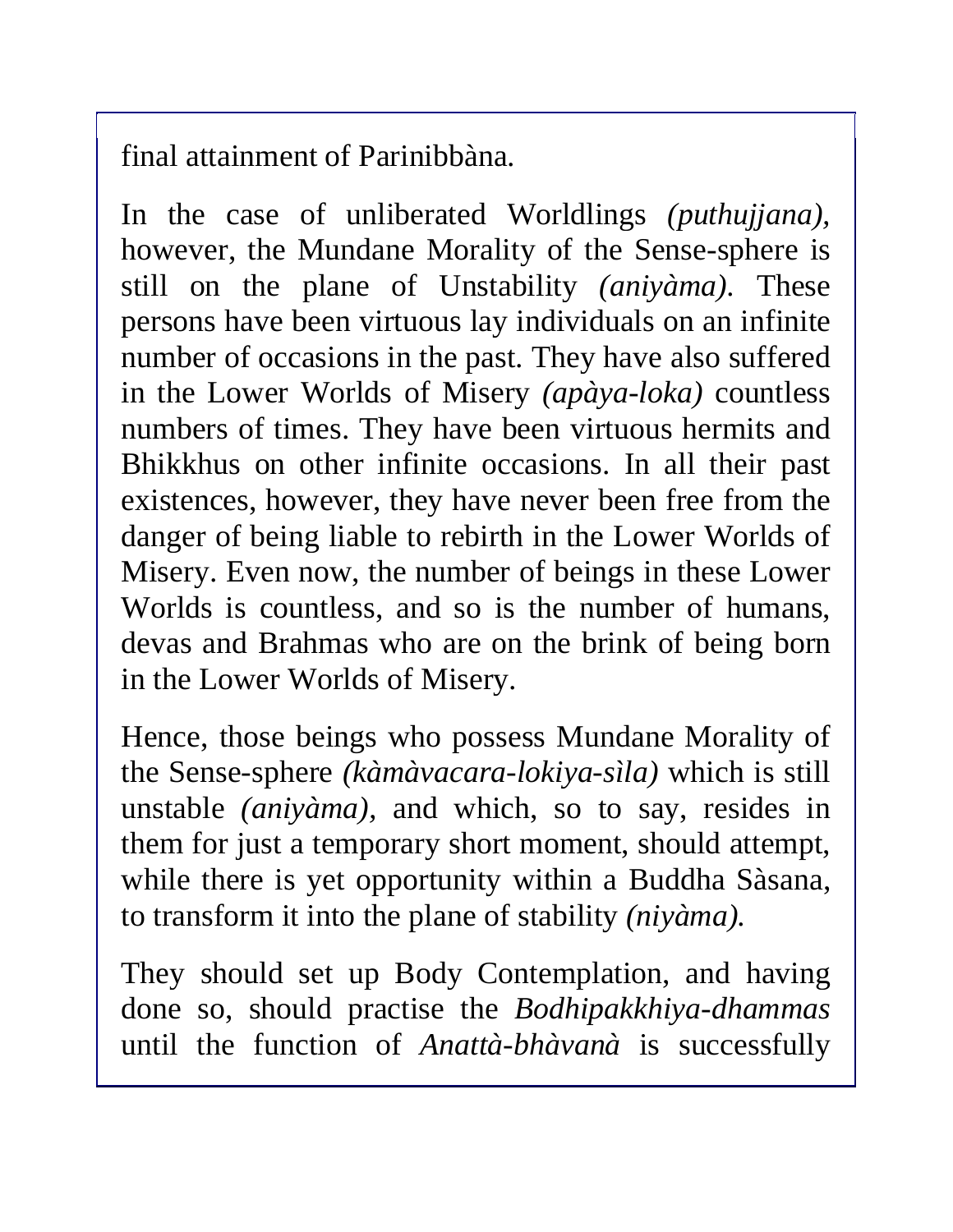completed.

#### **Arisen and not-Arisen Concentration**

*(Uppanna and Anuppanna Samàdhi)* 

Concentration *(samàdhi)* as well as Wisdom *(pannà),* have likewise two planes, i.e. Stability *(niyàma)* and Unstability *(aniyàma).* The Full Concentration (of the Jhànas; *appanà-samàdhi),* which is identical with the eight or nine Meditative Attainments *(samàpatti)* [15], becomes "stable" only on attainment of the stage of a Non-returner *(Anàgàmi).* The Wisdom *(pannà)* that carries the *tàdi* quality (of equability) [16] becomes "stable" only at the stage of an Arahant.

I shall now show the Concentration and Wisdom that Sotàpannas achieve.

In accordance with the Cùla-Vedalla Sutta [17], Right Effort, Right Mindfulness and Right Concentration which are comprised within Sotàpatti-magga (Path of Stream-entry), having Nibbàna as object, are called Supramundane Concentration *(lokuttara-samàdhi).* 

These three constituents of the Samàdhi group (within the supramundane Eightfold Path) can be extinguished, once and for all, that is through Overcoming by Eradication *(samuccheda-pahàna)* [18], the mental evils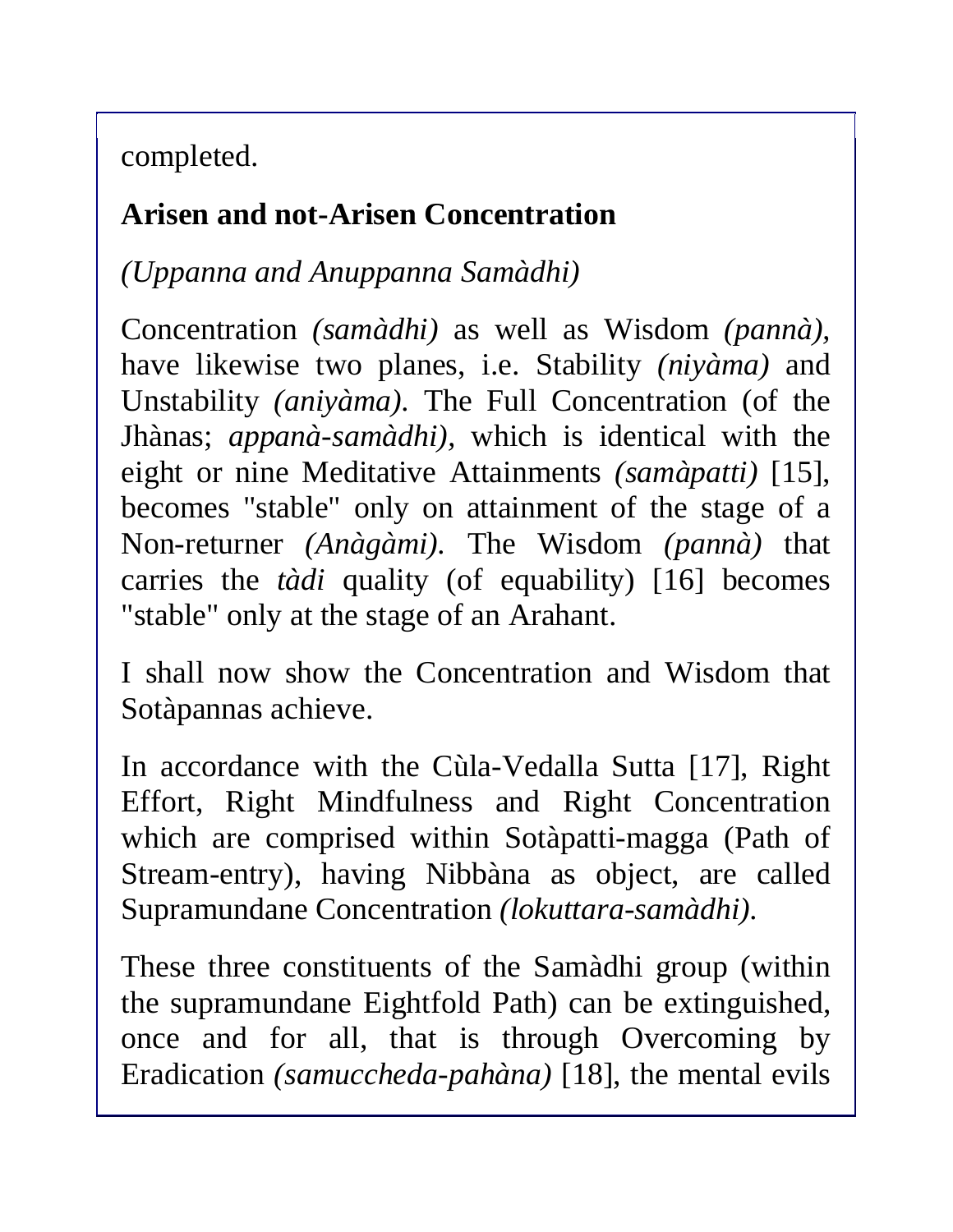of Covetousness *(abhijjhà)* and Ill-Will *(vyàpàda)* which have *micchà-vàyàma* (wrong effort), *micchà-sati* (wrong attention), and *micchà,samàdhi* (wrong concentration) as their roots.

From the instant they are eradicated, those mental evils of Covetousness and Ill-will do not arise again throughout the many lives and world-cycles that may follow. It is the kind of Concentration that can be achieved only within a Buddha-Sàsana, when meditative cultivation of the Anattà doctrine *(anattà-bhàvanà)*  appeals.

Hence, now that beings have encountered a Buddha Sàsana, they should endeavour to achieve that so far not arisen kind of Concentration *(anuppanna-samàdhi),* before they become severed from the Sàsana by the vicissitudes of wandering in Samsàra. This means, that, beginning with Body Contemplation, they should practise the *Bodhipakkhiya-dhammas,* until they attain the successful culmination of *Anattà-bhàvanà*.

*Uppanna-samàdhi,* which has occurred a countless number of times in infinite past Samsàra, consists of Concentration of the Sense-sphere *(kàmàvacarasamàdhi),* i.e. the Neighbourhood Concentration), of the fine-material *(rùpàvacara-s.)* and immaterial sphere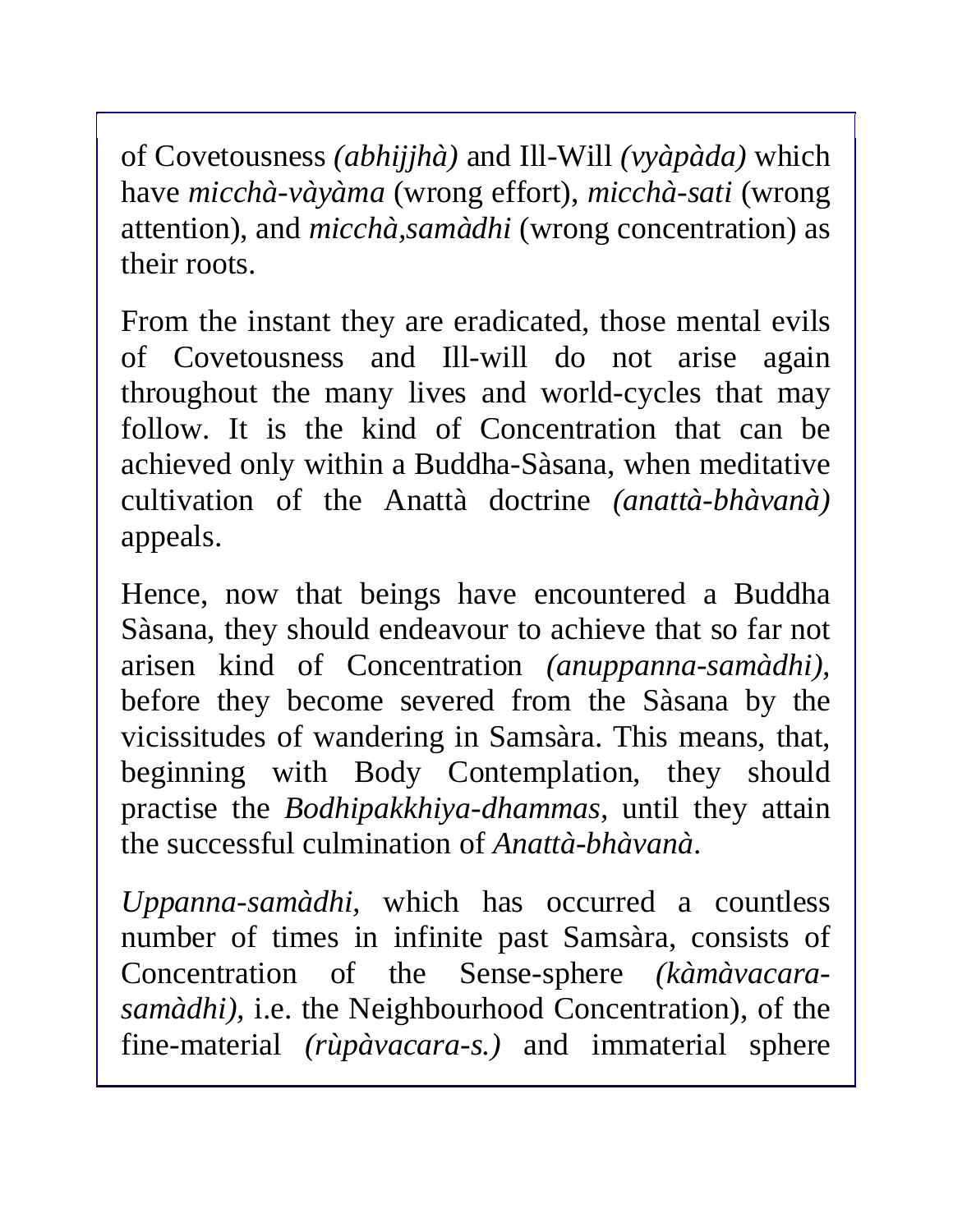*(arùpàvacara-s.).* 

When it was said that attempts must be made for the "stability" *(niyàma)* of Arisen Concentration it must be understood that this mundane Concentration has likewise two planes, viz. stability and unstability.

The Mundane Right Effort, Right Mindfulness and Right Concentration, with which Ariyas (Noble Ones) are endowed, are on the plane of "stability" *(niyàma).* 

The Evil Deeds *(duccarita)* of Covetousness and III-will do not arise in them, even in dreams, throughout the succession of lives and world-cycles that follow, until the final attainment of Parinibbàna.

The triple (Path-) group of Mundane Concentration with which Worldlings are endowed, is on the plane of "unstability" *(aniyàma).* In the infinite past Samsàra, these persons have been men of *samàdhi,* hermits (isis) of *samàdhi,* and Bhikkhus of *samàdhi,* endowed with jhànas and supernormal powers *(iddhi),* during countless existences. In the life-period of every world-system, there are four world-cycles *(kappa),* each of unfathomable duration. In three of these world-cycles, these Worldlings have been Brahmas in the Brahma worlds. In every one of these world-systems there have also appeared Apàya-worlds of Misery. And these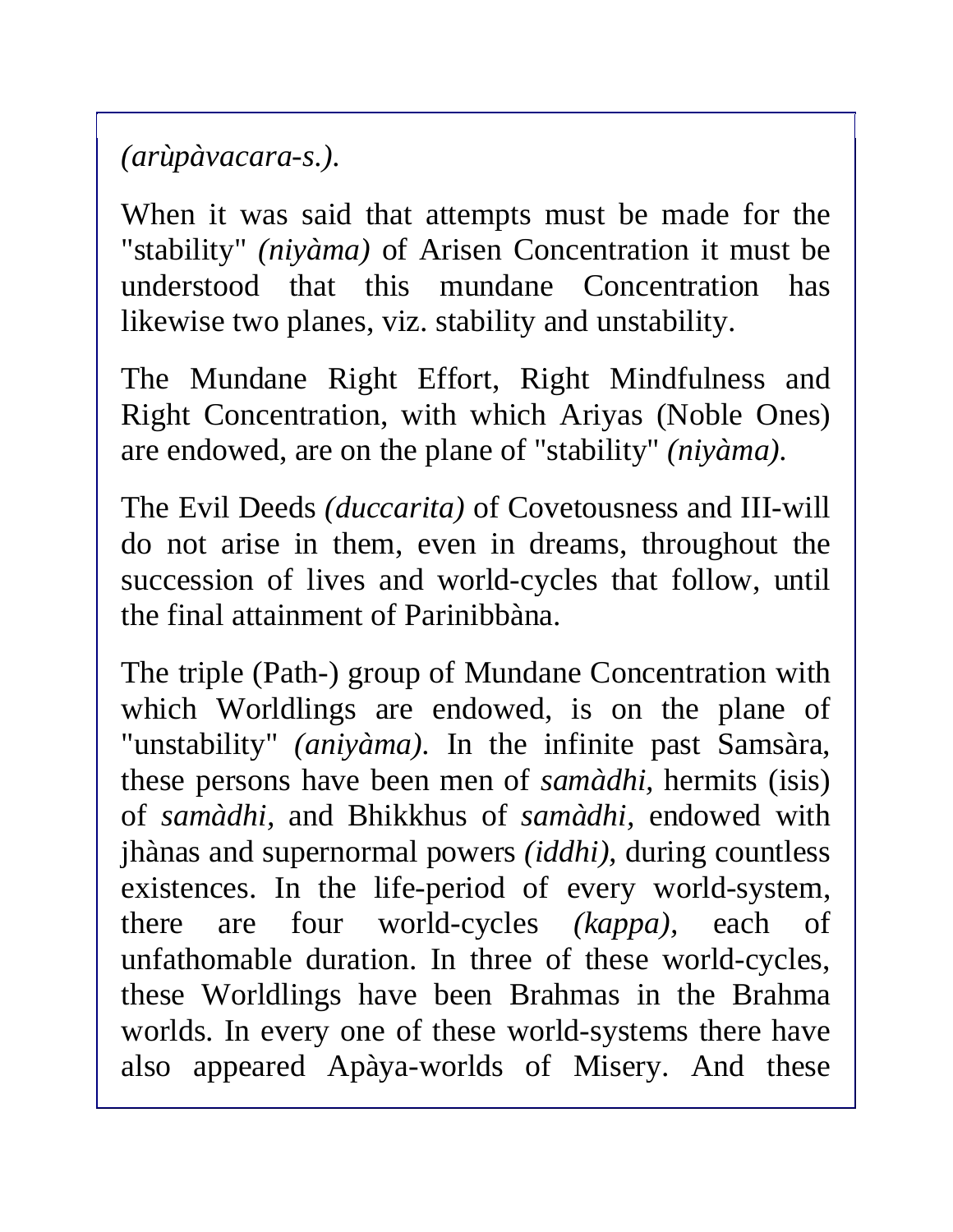worlds of misery have been filled by these self-same Brahmas and no others. These Worldlings have been Brahma Gods, Hungry Ghosts *(peta),* beings of hell, animals and Titans *(asura).* Compared with the infinitely long Samsàra, the life-period of each of these world-systems is just like the time of an eye-wink.

Thus, it behoves us all to attempt the transformation on the instability of the three constituents of the Samàdhi group (which we temporarily acquired in the past on many occasions) to the stage of stability *(niyàma),* while we still have the opportunity now in the midst of an age in which the Buddha Sàsana exists. Hence, we should, after first setting up Body Contemplation, practise the *Bodhipakkhiya-dhammas* until successful completion of *Anattà-bhàvanà.* 

### **Arisen and not-arisen Wisdom**

### *(Uppanna and Anuppanna-Pannà)*

In accordance with the Cùla Vedalla Sutta, Right Understanding *(sammà-ditthi)* and Right Thought *(sammà- sankappa),* which are comprised in Sotàpattimagga and have Nibbàna as their object, are called Supramundane Wisdom *(lokuttara-pannà).* This Wisdom destroys the *anusaya* plane of Personality Belief *(sakkàya-ditthi)* completely, and dispels, by way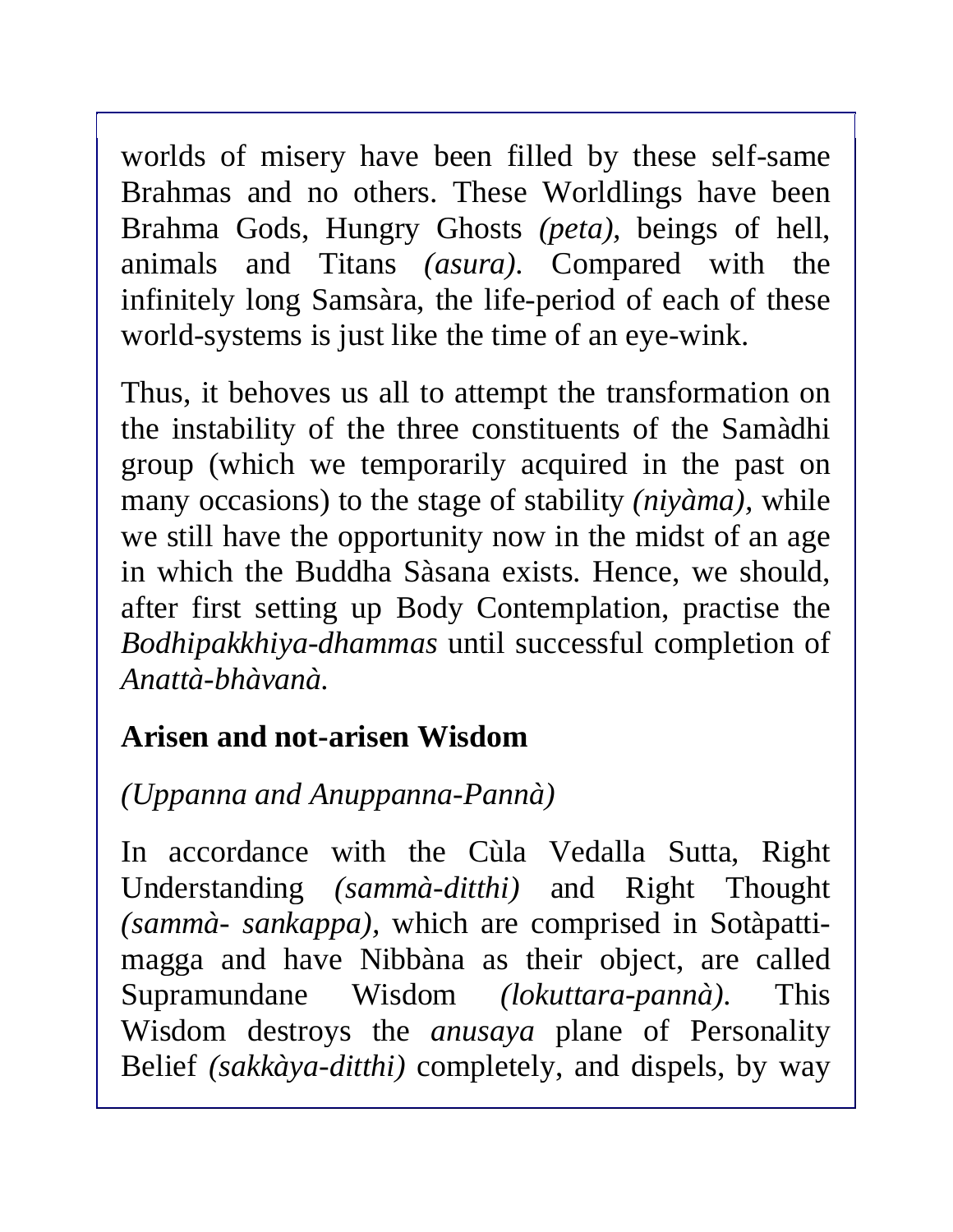of an Eradicating Abandonment *(samuccheda-pahàna),*  every vestige of Wrong Understanding *(micchà-ditthi)*  and Wrong Thought *(micchà-sankappa),* together with the Evil Deeds *(duccarita)* and Wrong Livelihood *(duràjiva),* once and for all. The old store accumulated by past kamma *(duccarita kamma)* also disappears completely. Release is obtained from the Apàya-Samsàra, i.e. rebirth in the Lower Worlds of Misery. From this instant, the evils of Wrong Views and Evil Deeds do not make an appearance throughout the series of future existence and future world-cycles.

This kind of Wisdom appears only during a Buddha Sàsana when Anattà-bhàvanà exists. Hence, as beings have now encountered a Buddha-Sàsana, they should endeavour to attain this Anuppanna-Pannà, a Wisdom so far not arisen to them, before they are bereft of this Sàsana (in future lives). This means that, starting with Body Contemplation, they should practise the *Bodhipakkhiya-dhammà* until they reach the successful culmination of *Anattà-bhàvanà*.

Those kinds of Wisdom that have often appeared *(uppanna)* in the past infinite Samsàra are: the Right Understanding that beings are owners of (or responsible for) their actions *(kammassakatà-sammà-ditthi);* all kinds of (mundane) knowledge and wisdom on the level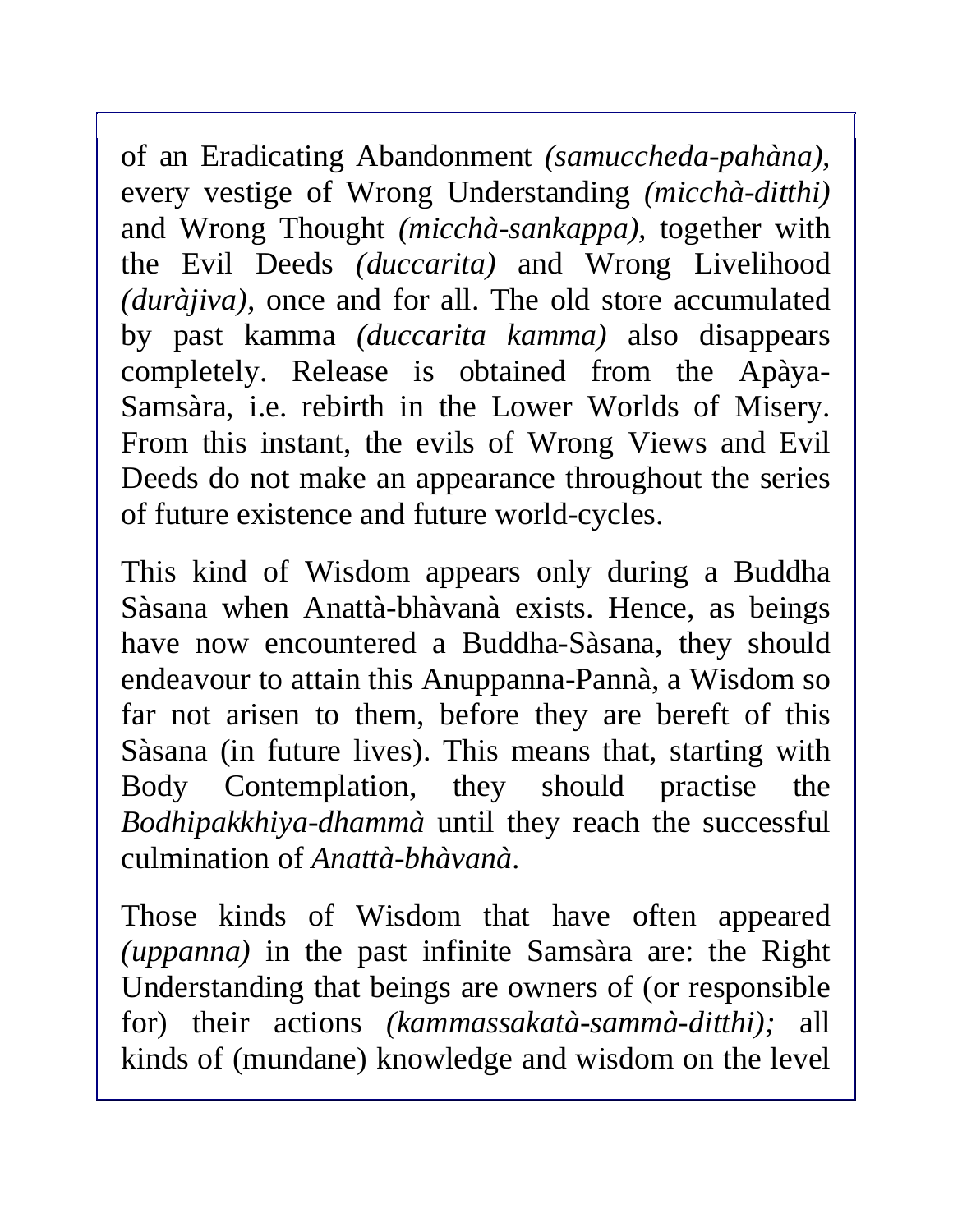of the Sense-sphere *(kàmàvacara),* and such Supernormal knowledges *(abhinnà)* as the Celestial Eye *(dibba-cakkhu)* and the Celestial Ear *(dibba-sota)* (i.e., Clairvoyance and Clair-audience).

When it was said that attempts must be made for the "stability" *(niyàma)* of Wisdom it must be understood that this mundane-Wisdom has likewise two planes, viz. stability and unstability. The mundane Right Understanding and Right Thoughts of Ariyas (Noble Ones) are established on the plane of stability *(niyàma).*  From the moment they are thus established in that stable Wisdom, and throughout the series of lives that follow until they attain Parinibbàna, they will always be in the possession of the Right Understanding of Ownership of Kamma *(kammas-sakatà-sammà-ditthi),* of Doctrinal Knowledge *(pariyatti-nàna),* Knowledge of Dhammapractice *(patipatti-nàna),* and Knowledge of the Four Truths *(catu-sacca-nànà).* 

The two-fold Mundane Wisdom, however, with which Worldlings *(puthujjana)* are endowed, is on the plane of Unstability *(aniyàma).* In their wanderings through Samsàra, these Worldlings have sometimes been learned in the Dhamma, sometimes acquired fame through their learning, sometimes they were great Theras or great physicians, while, at other times, they have also been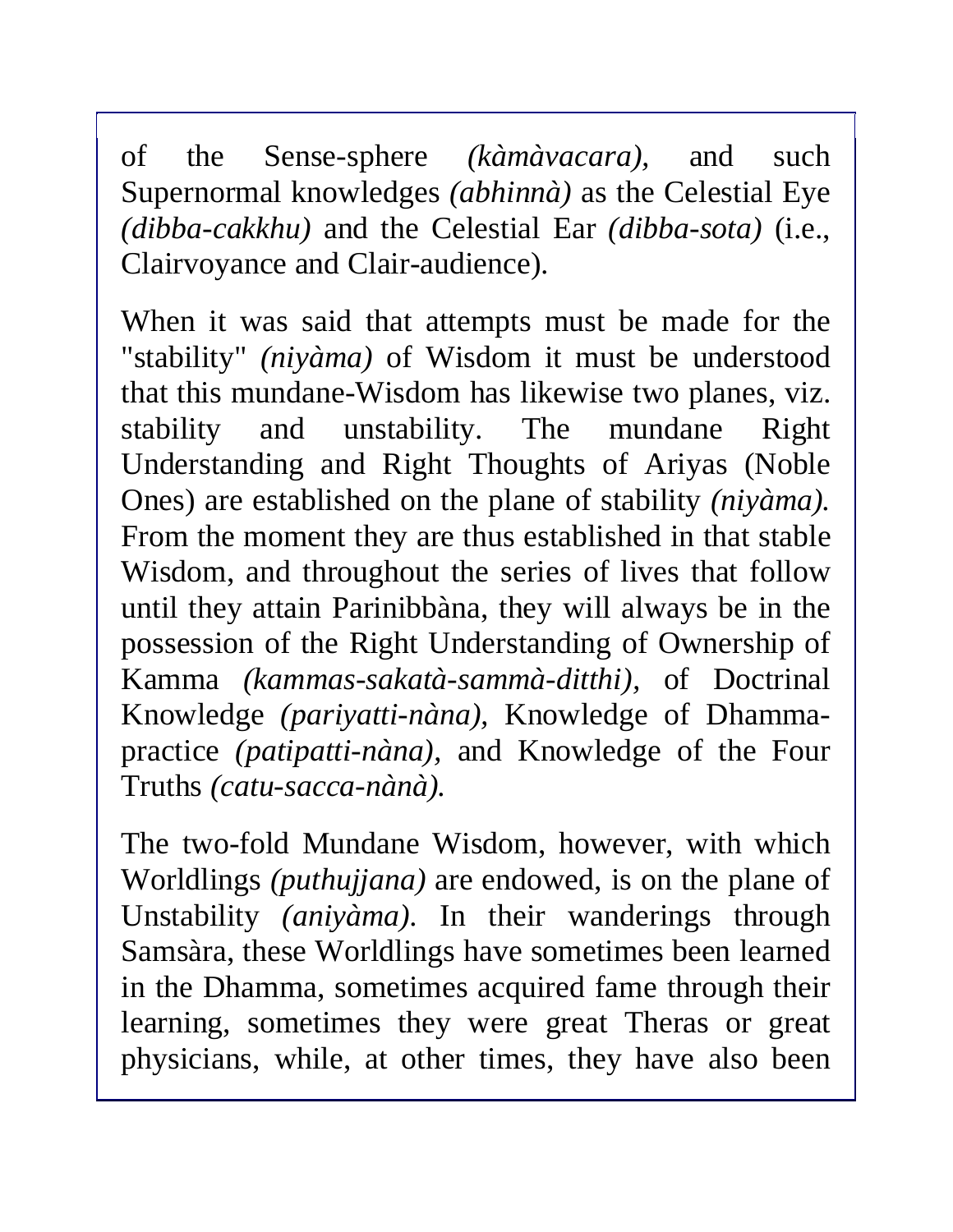cockles, snails, worms, leeches, lice, bugs, maggots, ticks, etc. -- creatures that could be said to be just alive.

Hence, while now the opportunity of an encounter with a Buddha-Sàsana offers itself, efforts must be made to transform unstable Wisdom (which is but a temporary acquisition) into stable Wisdom, in the way stated above.

This ends the exposition of the two types of Morality, Concentration and Wisdom, viz. as Arisen and Notarisen.

Hence, those laymen, hermits and Bhikkhus who have encountered a Buddha-Sàsana in this life, who desire to rid themselves of evils in their future existences, and who wish to consolidate in themselves permanently such Dhammas as Purification of Virtue, etc., should practise appropriately the Foundations of Mindfulness *(satipatthàna),* applying energy of the type of the Right Efforts *(sammappadhàna;* see above), in order thus to destroy the *anusaya* plane of Personality Belief.

If they desire to free themselves from the insane and wild mind such as is possessed by the madman, the incapable boatman, the man afflicted with hydrophobia, and the sick man who vomits his medicines (as described in Chapter II on *Satipatthàna)*, and desire to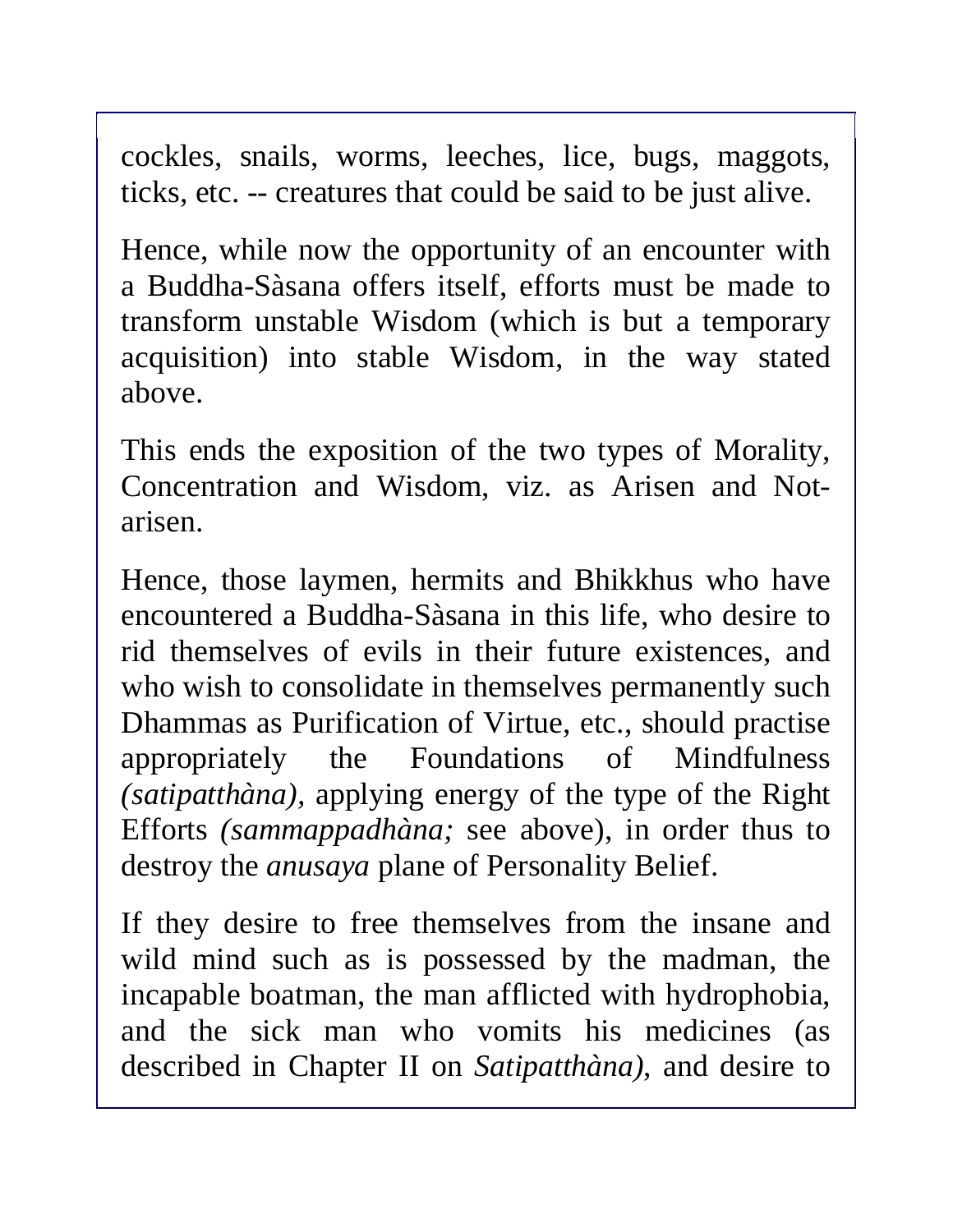consolidate their Concentration or transform it to a stable condition *(niyàma),* so as to enable them to keep their attention tranquil, steady and fixed at will on any subject of meditation *(kammatthàna),* they should practise appropriately the Foundations of Mindfulness, with *sammappadhàna* energy in order to destroy thereby the *anusaya* plane of Personality Belief.

If they desire to free themselves from doctrines and conditions of Delusion *(sammoha-dhamma)* which can cast them into the utter darkness of the absence of Wisdom; which can extirpate all feelings of respect and reverence that they have harboured towards the infinite and noble qualities of the Buddha, the Dhamma and the Ariya Sangha, as also of the establishments of the Sàsana, leaving no trace in the existences that follow; if they desire to rid themselves of the great Wrong Doctrines *(micchà-dhamma)* that have led them in the past beginningless Samsàra to approach, respect and pay reverence to all manners of spurious Buddhas (or religious teachers), because as Worldlings *(puthujjana)*  they were not in a position to know the true Buddha, the true Dhamma and the true Sangha; if they desire to attain, in the series of existences and world-cycles beginning with the present, that faith known as Firmly Established Faith, *(adhigama-saddhà)* and that wisdom known as Firmly Established Wisdom *(adhigama-*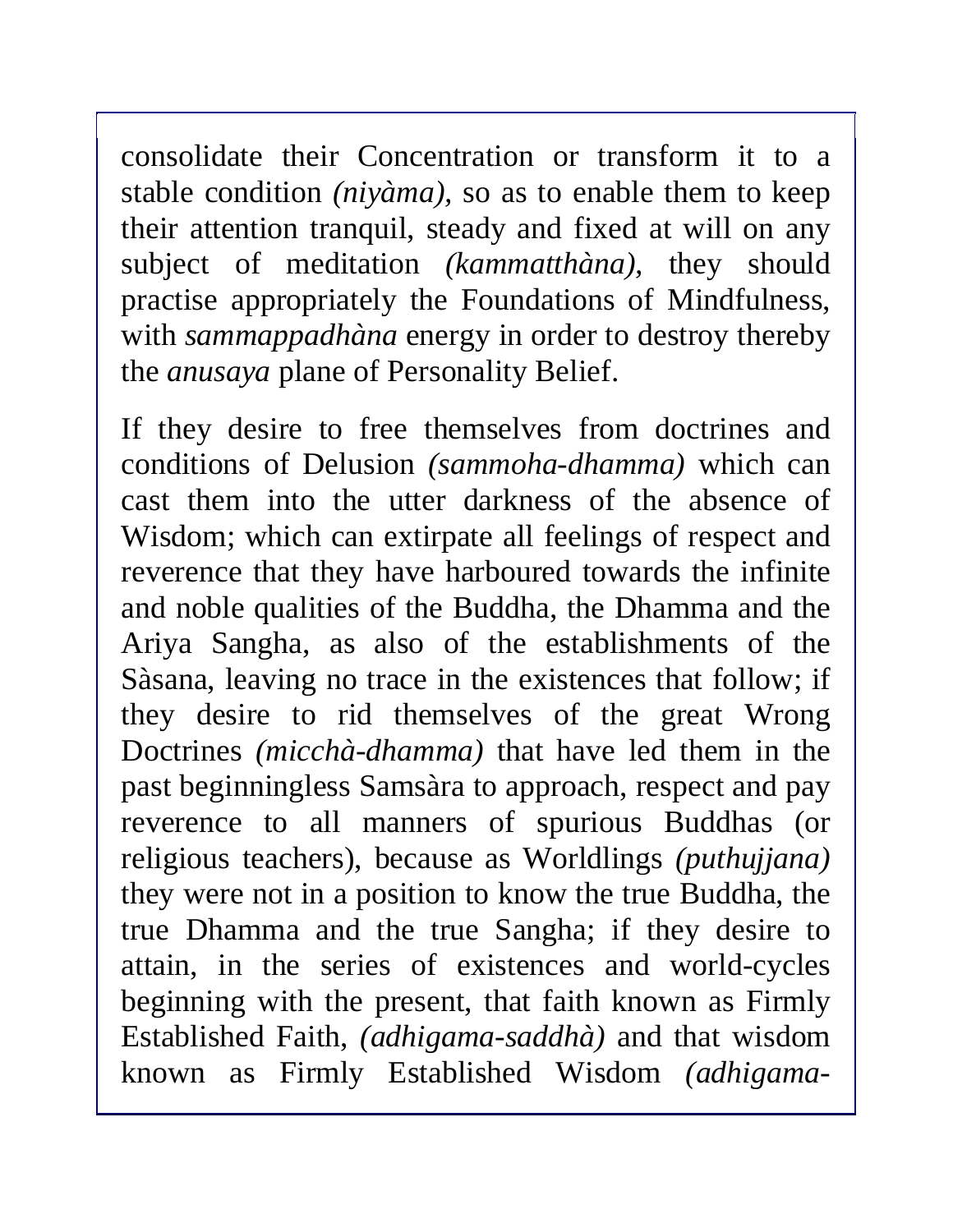*pannà*), by virtue of which they can continue to evoke within themselves, without let or hindrance, respect and reverence for the true Buddha, the true Dhamma and the true Sangha; and if they desire to transform them to the level of "stability" *(niyàma) --* then they must practise appropriately the Foundations of Mindfulness, with *sammappadhàna* effort, with a view of destroying Personality Belief on its plane of latent dispositions *(anusaya-bhùmi).* Here, the appropriate practice of Right Effort *(sammappadhàna)* means that energy which is accompanied by the determination:

*"Let only my skin, and sinews, and bones remain, and let my flesh and blood in the body dry up, I shall not permit the course of my effort to stop until I win that which may be won by human ability, human effort and human exertion."* 

#### **Notes:**

[1] *Vinaya Pitaka, Mahàvagga*, V. 13. - *Sammohavinodàni* (Com. to *Patisambhida Magga).* 

[2] *Dhammapada Commentary*, story relating to Verse 1.

[3] See Com. to *Satipatthàna Sutta* (The Way of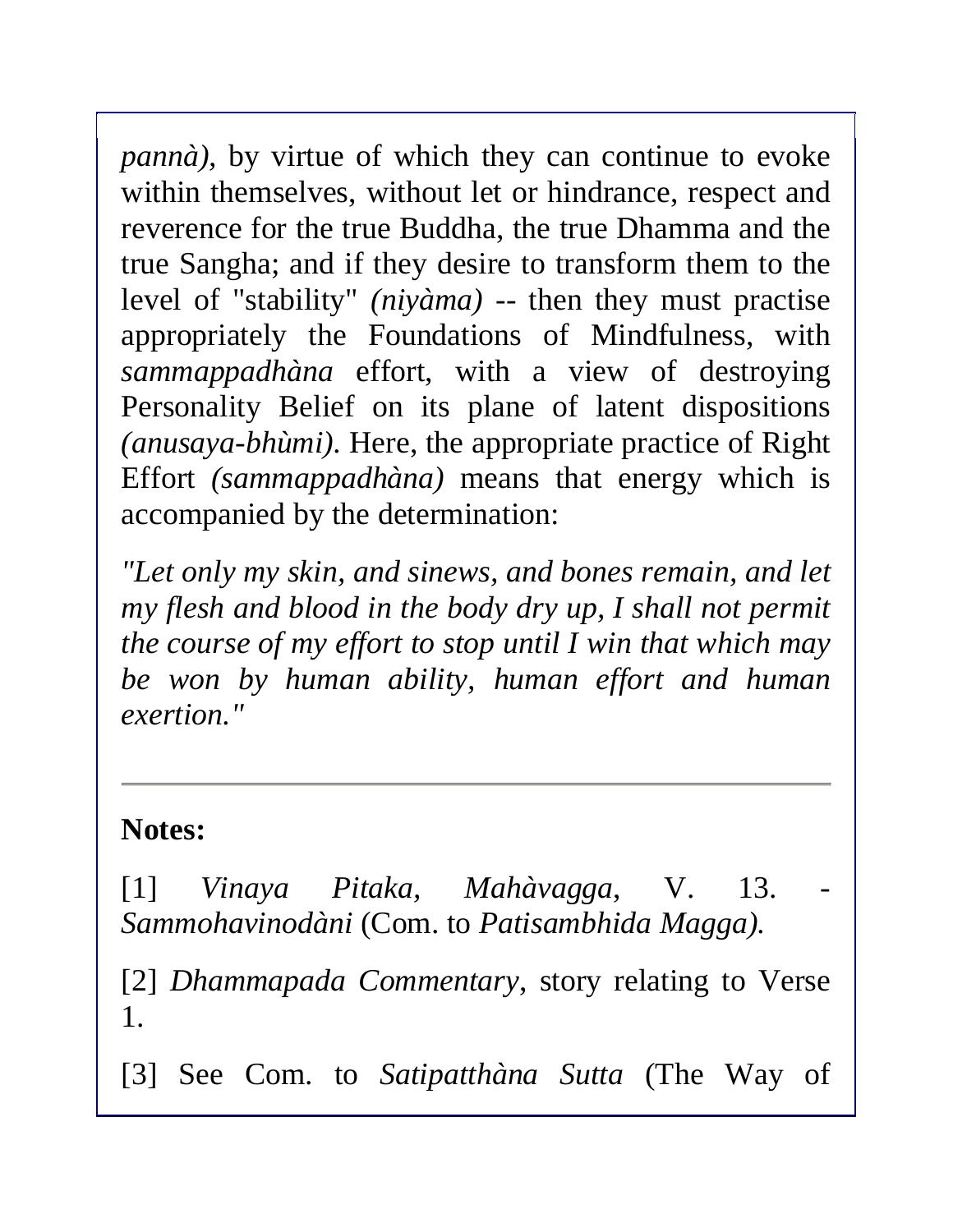Mindfulness, p**.** 68).

[4] See Com. to Sakkapanha Sutta (Dìgha Nik.).

[5] See *Anguttara Nikàya*., The Fours, No. 13L –"The Book of Analysis" *(Vibhanga),* tr. by U Thittila (Pali Text Society, London), p. 27lff.

[6] *Rùpa* and *Arùpa --* Fine-material and immaterial.

[7] **Bon-sin-san** is a term in the Burmese language, signifying a type of Stream-Winner *(sotàpanna)* that will reach final deliverance in Arahatship after numerous rebirths in successively higher stages of existences. This term has no equivalent in the *Sutta* texts where only those are called *Sotàpannas* who have, at the utmost, seven rebirths before them, among men and deities. **Bon-sin-san** is a concept familiar in Burmese doctrinal tradition, for which reference is made to the following commentarial passages which are said to imply the sense of the term:

- Comy. to *Indriya-Samyutta*, *Chalindriya Vagga*, *Ekabiji Sutta*, commenting on the word *sattakkhattuparamo.* 

- Comy. to *Dìgha Nikàya*, *Sakkapanha Sutta* (at the end), commenting on the words *so nivàso bhavissati.*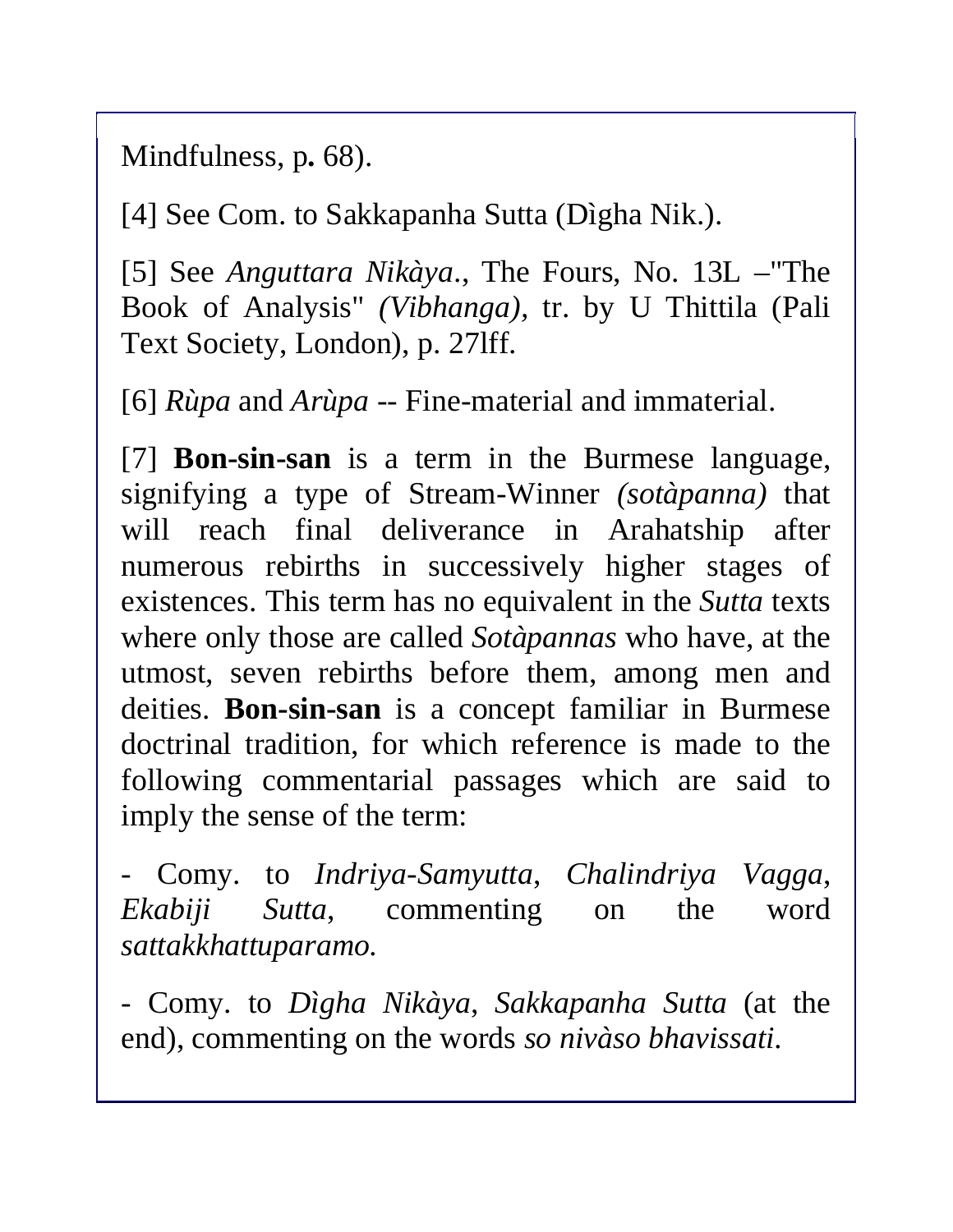- Comy. to *Puggala-pannatti (Pancappakarana Atthakatha), Ekaka-niddesa*, commenting on the word *ekabiji.* 

For these references, and the following comments, the Editor is obliged to the Venerable Mahasi Sayadaw, Agga-Maha-Pandita, of Rangoon.

"It may be noted that a **Bon-sin-san** is of two kinds:

1) One becomes a Sotàpanna in the Kàmabhùmi (Sensesphere) and achieves the higher three stages (Sakadàgàmi etc.) in Sàddhàvàsa (five planes) of Rùpaloka (fine material world), after sojourn in the higher realms of Kàmaloka and Rùpaloka.

2) One becomes a Sotàpanna, Sakadàgàmi and Anàgàmi in Kàmabhùmi, and a Arahant in Suddhàvàsa (five planes).

"Hence the word **Bon-sin-san**, which means that one goes up the stages of existence one after another.

"These two types are obviously different from those mentioned in the Suttas: (1) *Sattakkhattuparama Sotàpanna* ("One with 7 Births at the utmost"), (2) *Kolankola Sotàpanna* ("One passing from one Noble Family to another"), (3) *Ekabiji Sotàpanna* ("One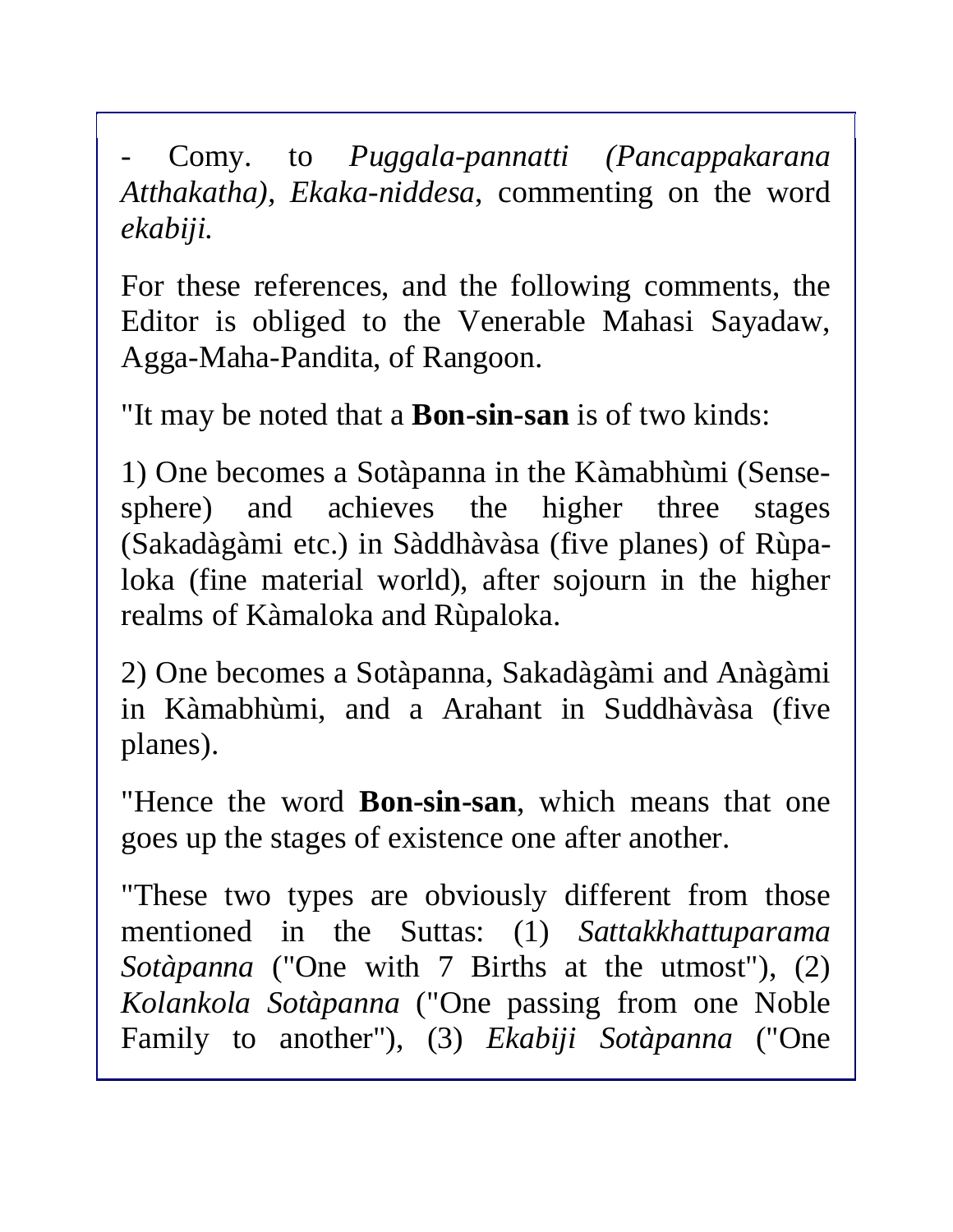germinating only once more").

"These three types become *Sotàpannas* in *Kàmabhùmi*  and either in this very existence or later, not more than seven, become arahat in the same *Bhùmi* (sphere) --

See also Chapter VIII of this treatise, section on "Stream entry" -- *(Editor, The Wheel)* 

[8] It is an individual usage of the author, the Ven. Ledi Sayadaw, to apply the term *sa-upadisesa-nibbàna* also to the *Sotàpanna* (and here to the "Bon-sin-san" type). In the canonical and commentarial Pali texts, it is applied only to the Arhant who has destroyed all ten Fetters *(samyojana),* while the *Sotàpanna* has abandoned only the first three. This divergent usage may have been caused by the facts that the *Sotàpanna* is said to have the "first glimpse" *(pathama-dassana)* of *Nibbàna* and that his supramundane Path-and-Fruitmoments have *Nibbàna* as object (and not conditioned phenomena as all mundane consciousness). Hence he can be said to have a first experience of *Nibbàna* though still imperfect and temporary. *(Editor, The Wheel) .* 

[9] See *"Manual of insight"* (The Wheel No. 31/32), p. 79ff.

[10] *Isis --* Hermits, recluses, rishis.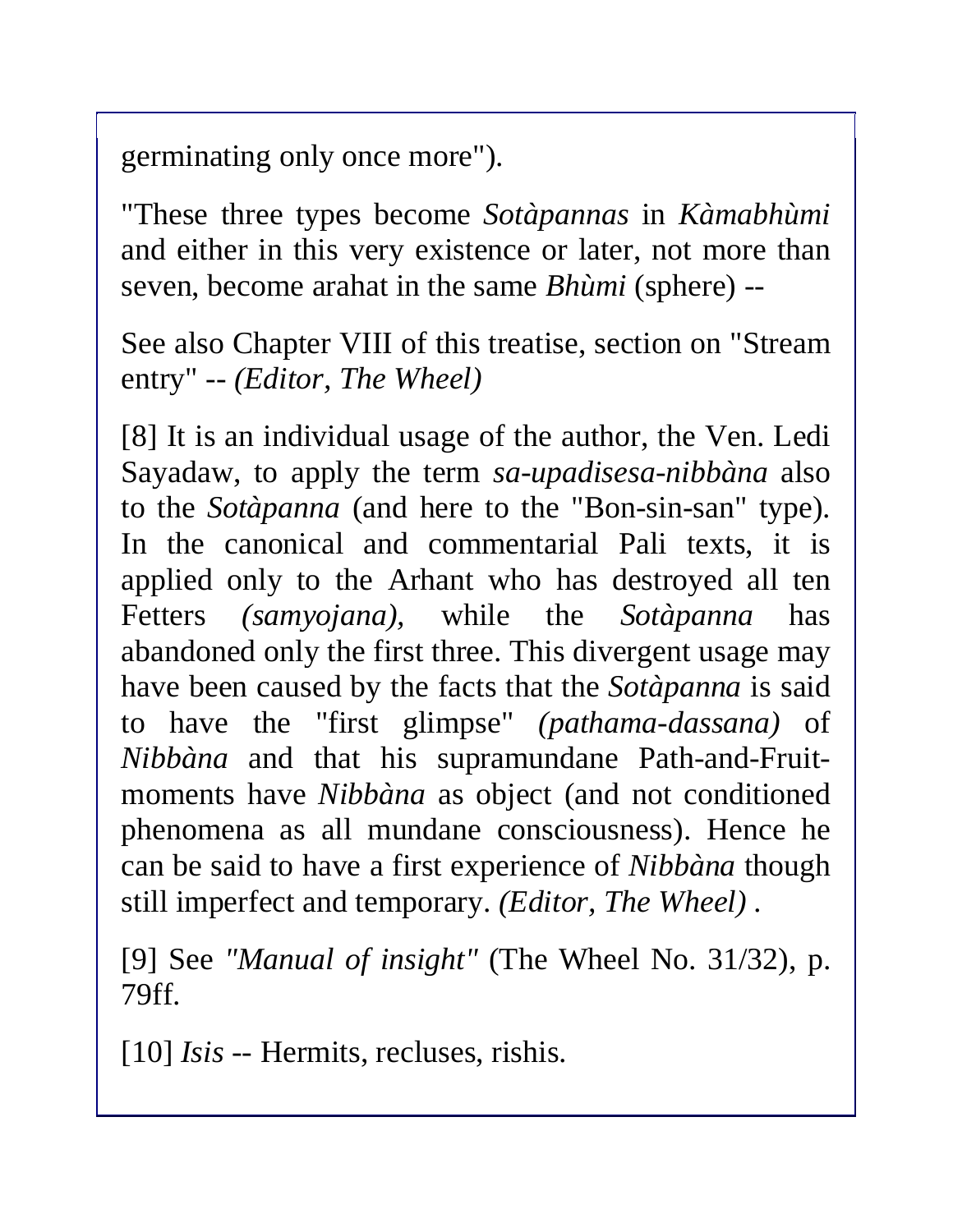[11] The Pali terms occurring in this para are explained in the Notes 1-4, pages 12-13.

[12] *parikamma-, upacàra-, appanà-samàdhi,--* See "Path of Purification", *(Visuddhi Magga),* Ch. 11,6, IV, 32.

[13] These are the 3rd, 4th, 5th and 6th Purification of the list on p. 21.

[14] See note 2, page 12.

[15] The eight Meditative Attainments *(attha-samàpatti)*  are the 4 meditative Absorptions of the Form Sphere *(rùpajjhàna)* and the 4 of the Formless Sphere *(arùpajjhàna).* The nine Attainments are these eight and *nirodha-samàpatti,* the temporary suspension of conscious mental activity.

[16] *Tàdi* (lit:. such-like, the same) is an equanimous state of mind that cannot be influenced by the ups and downs of life. It is also a designation of the Buddha and the Arahant.

[17] *Yo ca Visàkha sammà-vàyàmo yà ca sammà-sati yo ca sammà-samàdhi, ime dhamma samàdhikkhandhe sangahità.* – "And whatever there is of Right Effort, Right Mindfulness and Right Concentration, these things are comprised in the category of Concentration"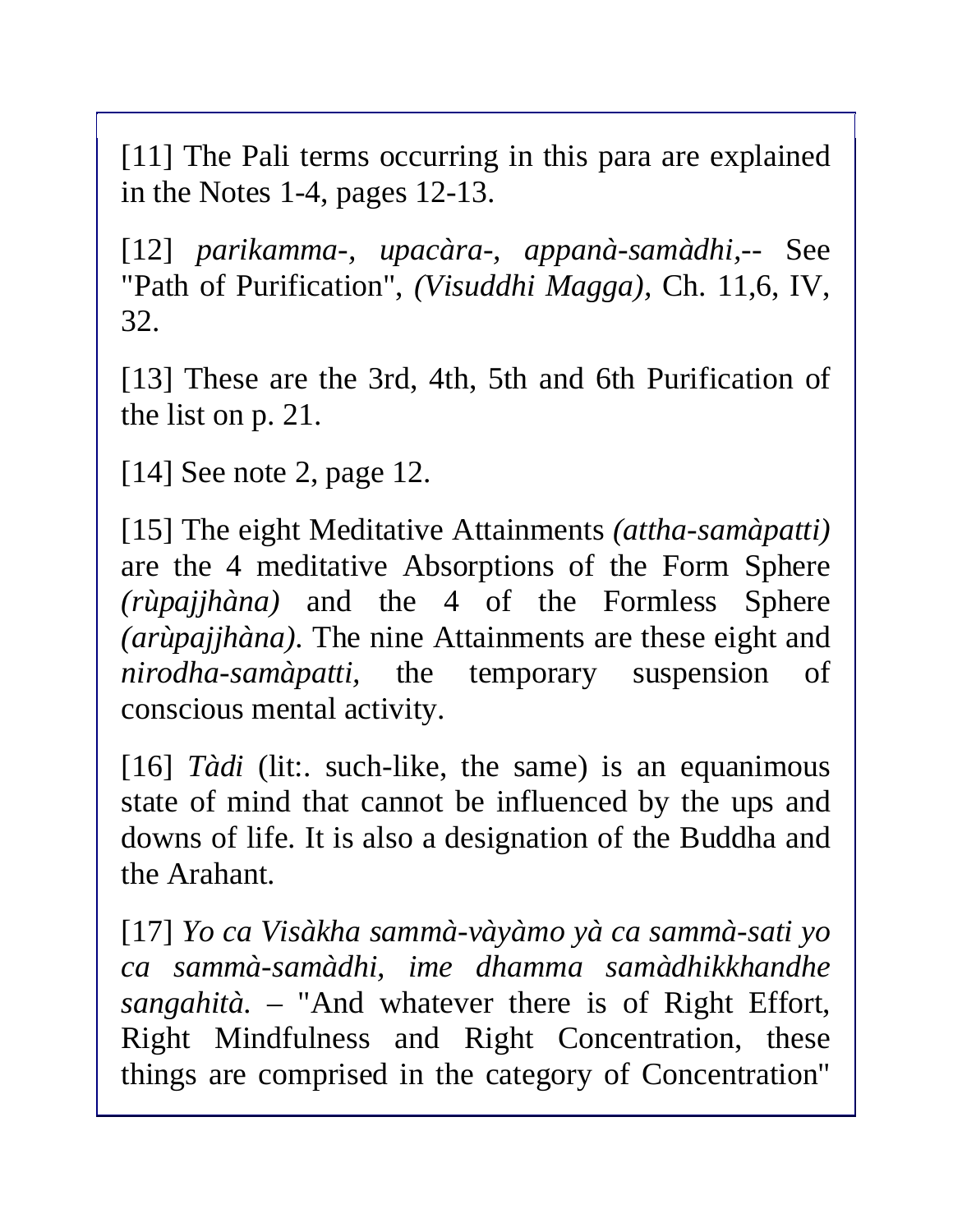(Majjh. Nik., No. 44).

[18] See "Manual of insight" ('The Wheel' No. 31/32), p. 79f.

-ooOoo-

#### **Chapter IV**

#### **The Bases Of Success**  *(Iddhipàda)*

I shall now give a brief description of the *iddhipàdas* the Bases of Success.

### **Iddhi**

The word-explanation is: *ijjhànam iddhi,* which means that *iddhi* signifies the fact of having succeeded, completed or perfected [1].

In the Buddha Sàsana there are five *iddhis.* They are:-

- 1. *Abhinneyyesu dhammesu abhinnà-siddhi,* [2]
- 2. *Parinneyyesu dhammesu parinnà-siddhi,*
- 3*. Pahàtabbesu dhammesu pahàna-siddhi,*
- 4. *Sacchikàtabbesu dhammesu sacchikiriya-siddhi,*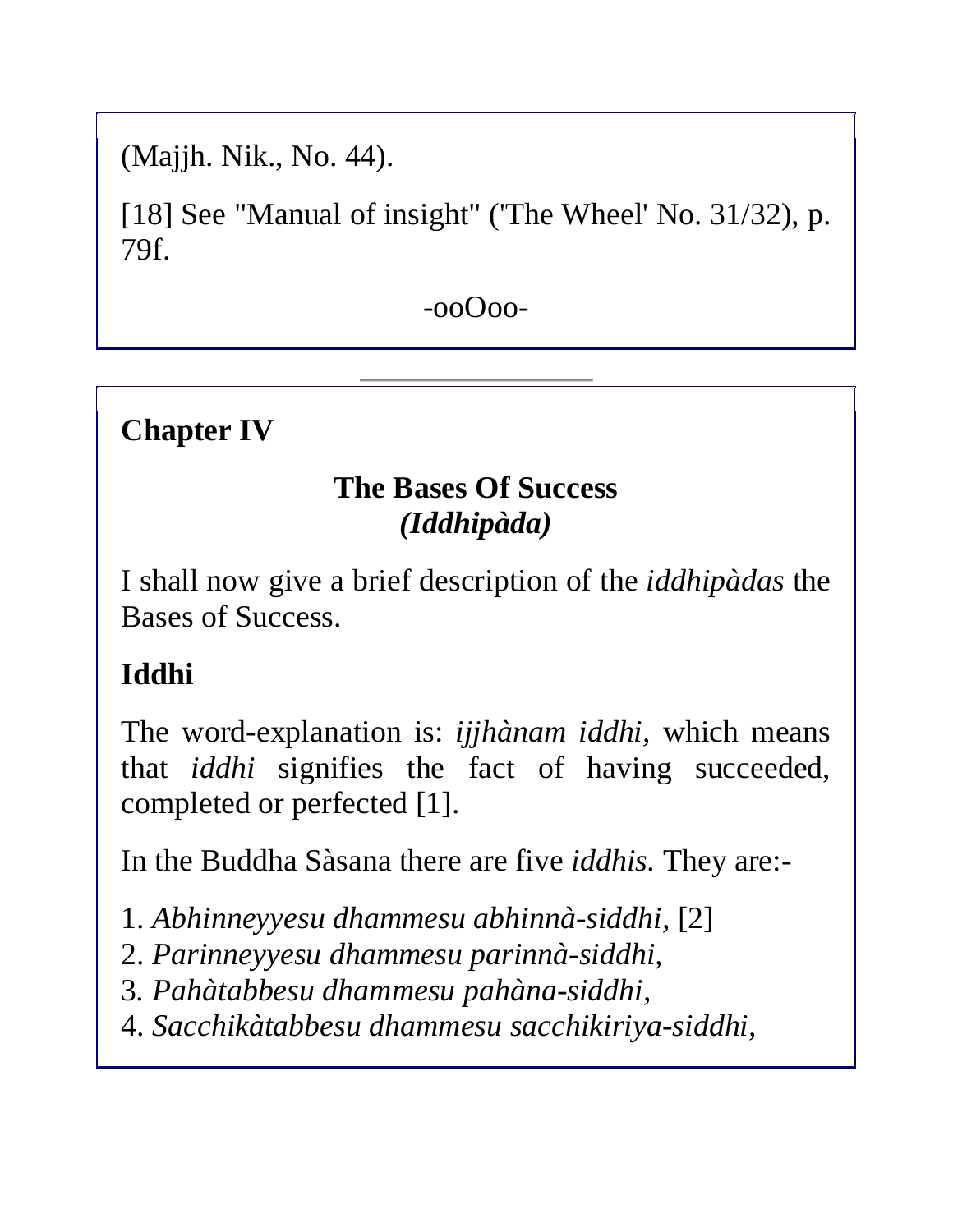5*. Bhàvetabbesu dhammesu bhàvanà-siddhi.* 

1.Completion of or success in acquiring special knowledge in those things in which special knowledge should be acquired, things such as *rùpa* (material phenomena), *nàma* (mental phenomena);

2.Completion of or success in acquiring full understanding in those things in which full understanding should be acquired, things such as *dukkha sacca* (the Noble Truth of Suffering);

3. Completion of or success attained in the task of abandonment of those things that should be abandoned, things such as *samudaya sacca* (the Noble Truth of the Cause of Suffering);

4.Completion of or success attained in the task of realization of those things that should be realized, things such as *nirodha sacca* (the Noble Truth of the Cessation of Suffering);

5.Completion of or success attained in the task of development or cultivation of those things that should be developed or cultivated, things such as *magga sacca* (the Noble Truth of the Path leading to the Cessation of Suffering)-

These are the five essential *iddhis* within a Buddha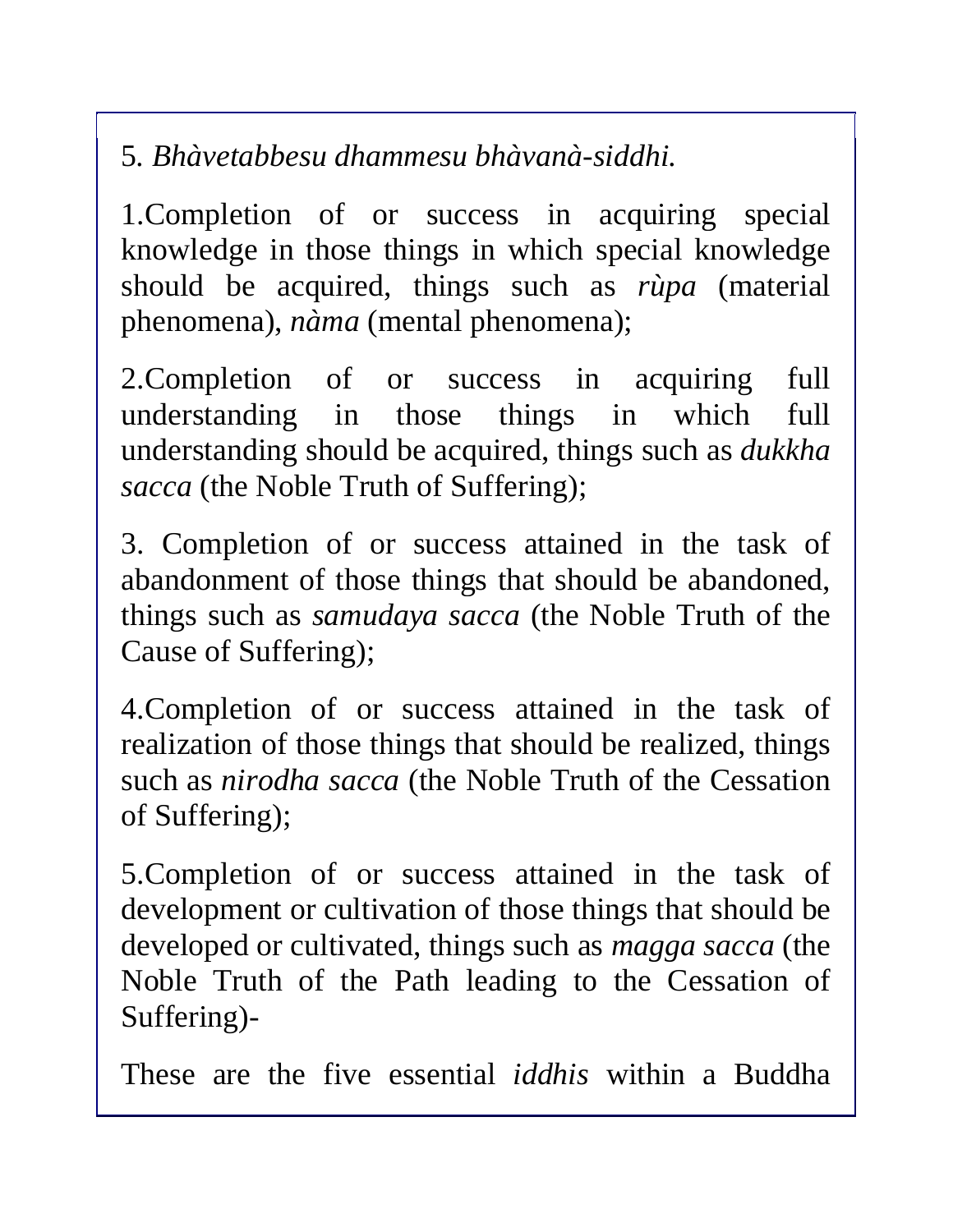Sàsana.

*Abhinnà-siddhi* means: the completion of the task of knowing of the *paramattha dhammas* (ultimate truths) which one had no knowledge of while one was beyond the pale of a Buddha Sàsana. A thorough knowledge of the *Abhidhammattha Sangaha* (a summary of all the essential doctrines of the *Abhidhamma* [3]) amounts to *Abhinnà-siddhi.* 

*Parinnà-siddhi* means: the completion of acquiring full understanding of *dukkha sacca* (the Noble Truth of Suffering) either through a knowledge of their *lakkhana*  (characteristics), *rasa (functions), paccupatthàna*  (manifesta-tions), and *padatthàna* (proximate causes), or through a knowledge of the three characteristics of *anicca* (impermanence), *dukkha* (suffering), and *anattà*  (impersonality), which they possess.

*Pahàna-siddhi* means: the completion of the task of abandoning *(pahàna),* i.e. destroying the *kilesas* (defilements) which are *samudaya sacca* (the Noble Truth of the Cause of Suffering). In this book, since the main emphasis is placed on the attainment of the lowest class of Sotapannas, namely the *"Bon-sin-san"* Sotàpannas, and not on the higher classes *of ariyas* (Noble Ones), the completion of the task of destroying *sakkàya-ditthi*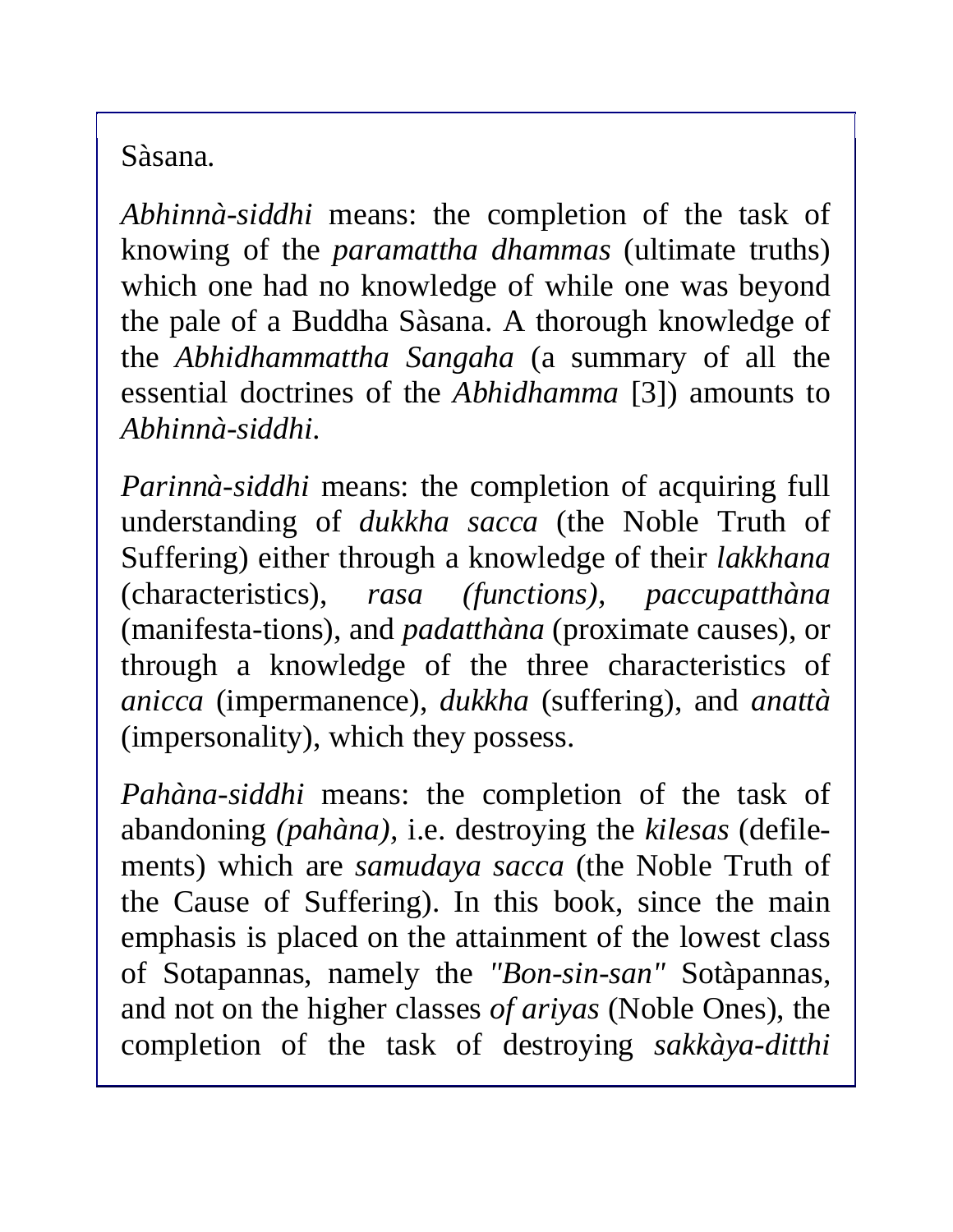(Personality-Belief) is *pahàna-siddhi*. The task of dispelling *vicikicchà* (sceptical doubt) is comprised within the task of destroying *sakkàya-ditthi.* 

*Sacchikiriya-siddhi* means: the completion of the task of realizing *nirodha sacca* (the Noble Truth of the Cessation of Suffering) both bodily and mentally. This task consists of the suppression and destruction of the *kilesas* (defilements).

*Bhàvanà-siddhi* means: the development of the three *sikkhàs* (Trainings) of *sìla* (Morality), *samàdhi* (Mental Concentration) and *pannà* (Wisdom), until the attainment of *lokuttara magga sacca* (Supramundane Path leading to the Cessation of Suffering).

Also the seven Purifications, beginning with Morality, and their sub-divisions, constitute as many kinds of *iddhi*, in the sense of potencies in their respective fields.

# **Iddhipàda**

The word-explanation is: *iddhiyà pàdo iddhipàdo,* i.e. root or basis of attaining completion or perfection (success or potency) [4].

There are four kinds of *iddhipàdas.* They are:-

*1. Chandiddhipàdo (chanda)*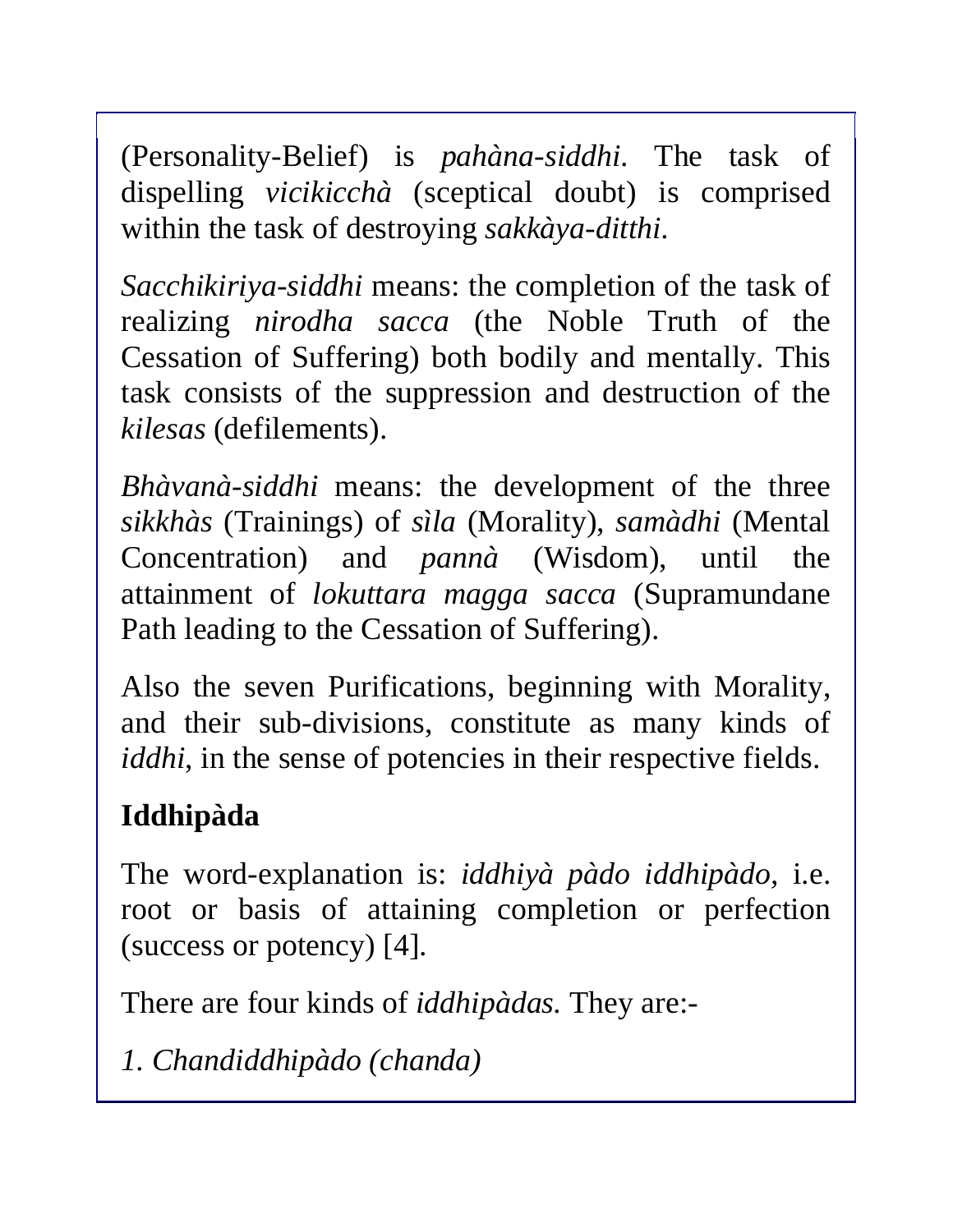*2. Viriyiddhipàdo (viriya)* 

*3. Cittiddhipàdo (citta)* 

*4. Vimamsiddhipàdo (vimamsa* or *pannà).* 

By *chanda* is meant (the zeal or) desire to obtain, desire to attain, desire to reach, desire to fulfil, desire to accomplish. The desire indicated here is extreme or excessive desire. There is nothing within or without one's personality that can obstruct that desire. It is the kind of desire that evokes the thought, "If I do not attain this accomplishment in this life, I shall not rest content. It is better that I die rather than that I shall not attain it."

It is the kind of desire nurtured by King Dhammasonda [5] of Benares during the time of the Kassapa Buddha [6], when the king said to himself, "What use is there in my being king of Benares if I do not get the opportunity of hearing a discourse of the Kassapa Buddha?" The king, therefore, relinquished his throne and went out in search of one who could repeat to him a discourse of the Kassapa Buddha, no matter though that discourse consisted of a short stanza only.

Such desire is appeased if it is fulfilled, as in the case of King Bimbisàra [7], Visàkha, and Anàthapindika [8]. See Dhammapada Com., story relating to Verse 1.

It is only when there are faint indications that the desire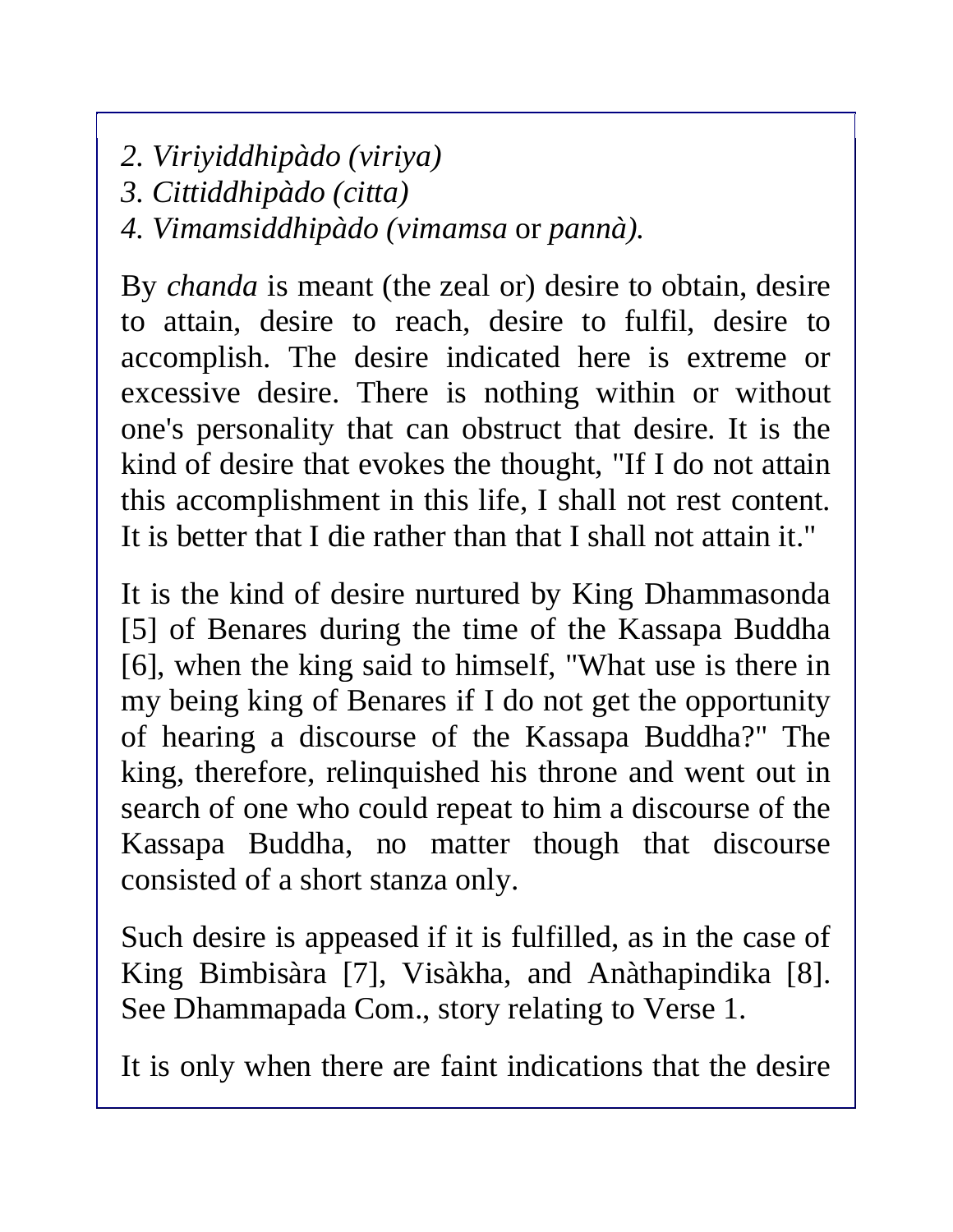can be attained but is not fulfilled, that the mind becomes troubled, and thoughts arise, that it is better to die than live without attaining the desire.

Examples of such desire existed also in King Temiya [9], King Hatthipàla [10], and kings, nobles, and rich men in the time of the Buddha who discarded their palaces, retinue and other luxuries to live the lives of Bhikkhus in the Buddha Sàsana.

*Viriya* (Energy) means *sammappadhàna viriya* together with its four characteristics (see Chapter II). A person with this *viriya* is infused with the thought that the aim can be attained by energy and effort. He is not discouraged, even though it is said to him that he must undergo great hardships. He is not discouraged even though he actually has to undergo great hardships. He is not discouraged even though it is said to him that he must put forth effort for many days, months, and years. He is not discouraged even though he actually has to put forth effort for such long periods.

Those who are weak in energy recoil from their task when confronted with work requiring great energy and effort. They shrink when told that they will have to stay apart from friends and associates. They shrink from the prospect of the necessity to be frugal in sleep and food.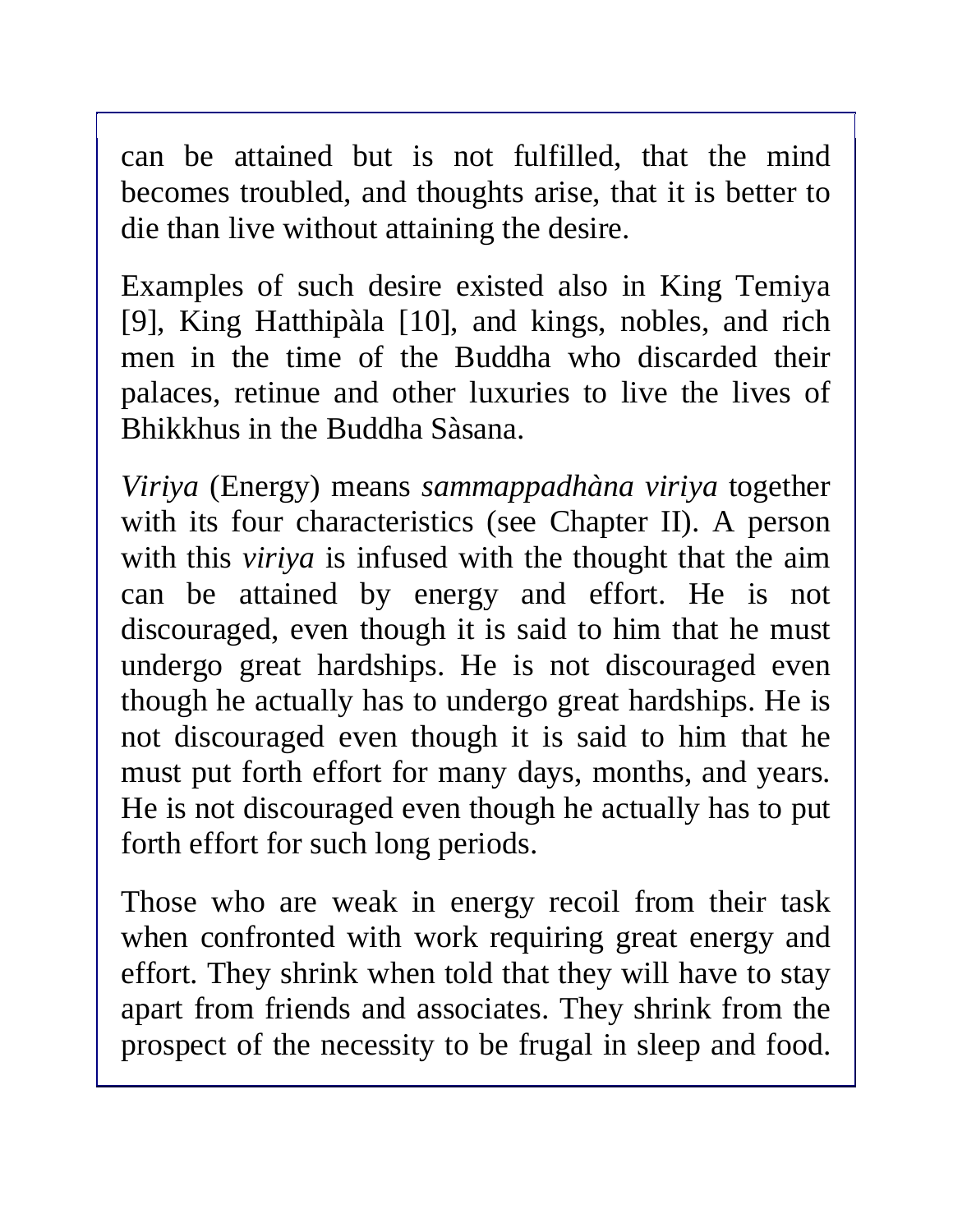They shrink from the prospect of long periods of concentration.

*Citta* (lit.: consciousness) means: attachment to *iddhis* when one comes in contact with the Sàsana and hears the Dhamma. It is attachment that is extremely ardent and strong.

Although one lives amidst the beauties and luxuries of the world, amidst acquired powers and fortunes, amidst the sacred books and the study of them, one is not allured, but one's mind is always turned towards the *iddhis.* One attains satisfaction and tranquillity only when one's mind is absorbed in matters connected with the *iddhis.* It is like the absorption of the alchemist engaged in the transmutation of the baser metals into gold or silver. Such an alchemist has no interest in anything else but his alchemy. He forgets to sleep or eat, or whether he had slept or eaten. He does not notice anything when out walking. *Citta* is great absorption, or attachment of this nature.

*Vimamsà* (investigation) means: knowledge or wisdom that can clearly perceive the greatness of the sufferings of hell, and of the sufferings attendant on the round of rebirths. It is knowledge that can clearly perceive the advantages and benefits of the *iddhis.* It is knowledge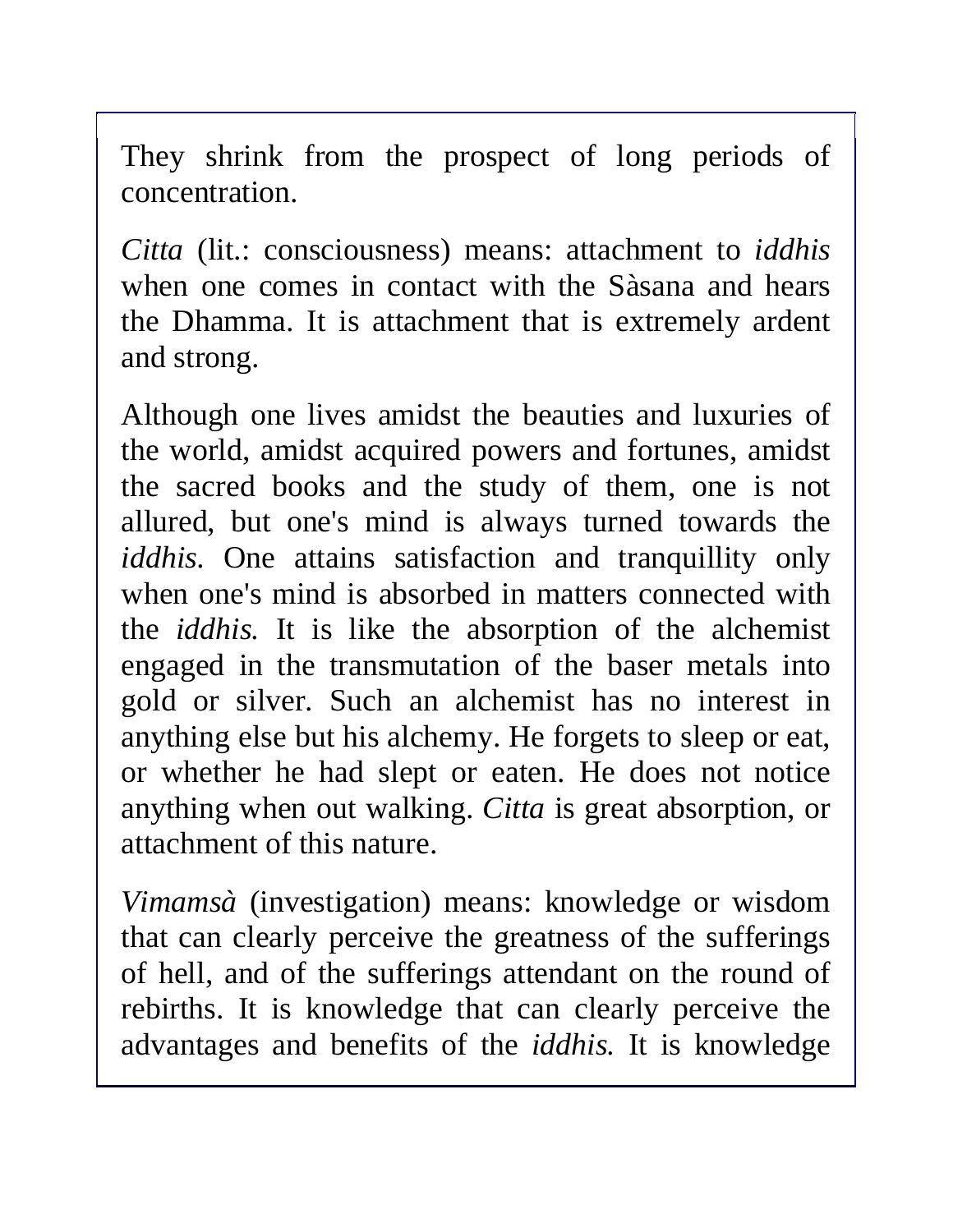that can dwell on the deep and difficult *dhammas,* and on their nature. A person who possesses such knowledge can no longer find pleasure in any worldly pursuit except the pursuit of the *iddhis.* He finds gratification only in the acquisition of deep and profound *iddhis.* The deeper and more profound the *dhammas,* the greater is his desire to attain them.

Those who are endowed with any one of these four Bases of Success *(iddhipàda)* can no longer, during this life, admit or plead inability and remain without putting forth effort in the establishment of Body Contemplation *(kàyagatàsati)* and the higher stages of the Sàsana such as, the seven Purifications *(visuddhi).* It is only those who have never possessed any one of these Bases of Success, and who cannot differentiate between the shallowness and profoundness of life, between superficiality and depth of the *dhamma,* who admit or plead inability and remain without making any endeavour.

A person endowed with any one of these four *iddhipàdas* can attain, according to his *pàrami,* the *iddhis* until he reaches *lokultara* (supramundane) *iddhi,*  either in this life or as a *deva* in the next life. The cases of those endowed with two, or three, or four *iddhipàdas*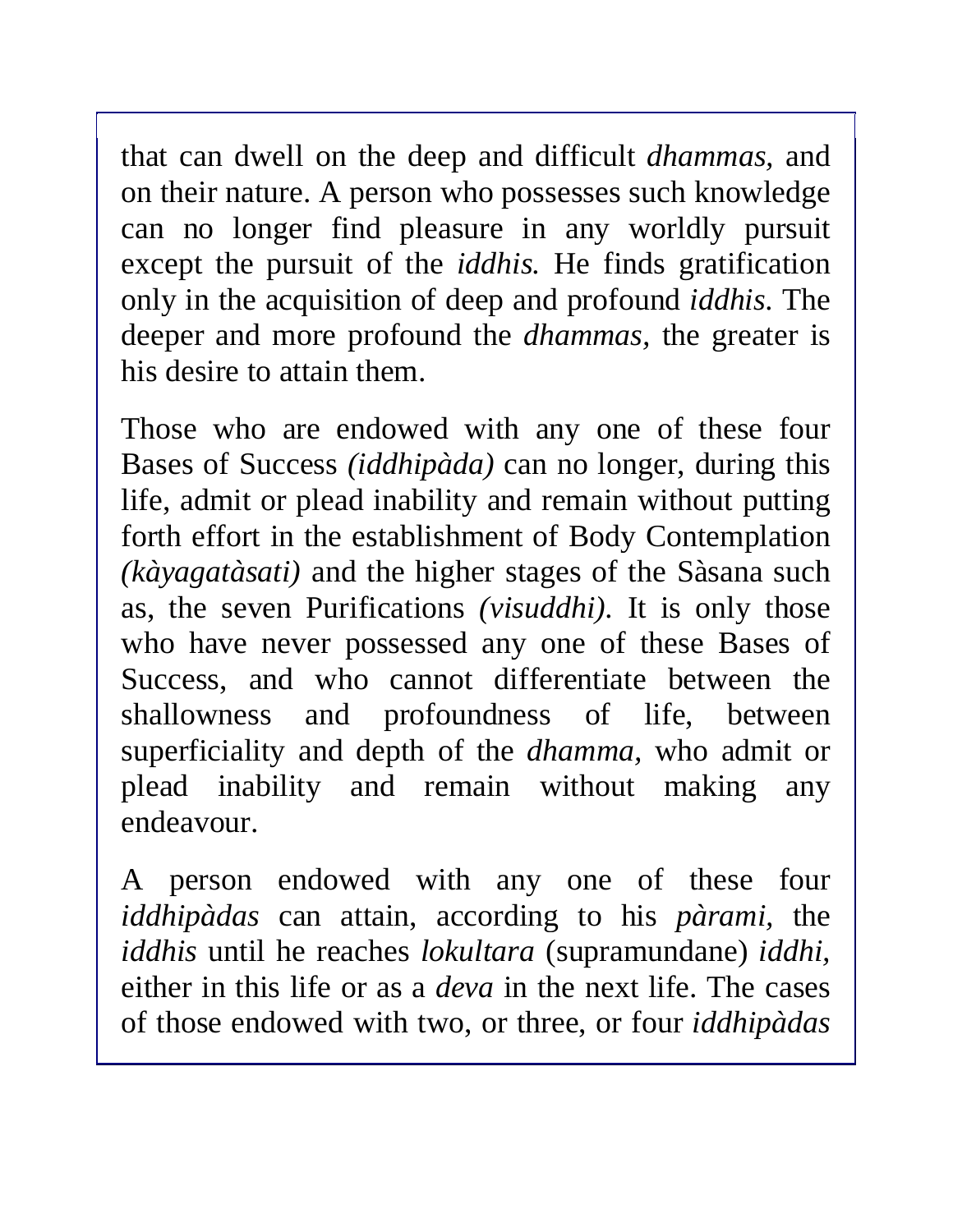need no lengthy explanation.

In the cases of those persons who (far from possessing any of the *iddhis)* do not even possess any of the *iddhipàdas,* they should attempt to acquire one or other of these Bases. They admit or plead inability only because they have not the desire to acquire the higher benefits of the Sàsana, such as the *satipatthànas.* They should regard this very admission of inability as a highway to the Lower Worlds of Misery *(Apàya-loka).*  Thus, they should study, think and ponder, over the Suttanta discourses that can arouse zeal *(chanda).* They should approach a teacher who can arouse zeal and rely on him.

Hence did the Buddha say:

*Chandiddhipàdam bhàveti, Viriyiddhipàdam bhàveti, Cittiddhipàdam bhàveti, Vimamsiddhipàdam bhàveti.* 

(He cultivates zeal, energy, consciousness and invegtigation as the Bases of Success.")

Some persons, far from attaining the *iddhis,* do not even try to attain the *iddhipàdas.* If they do not possess *chanda,* they do not even know that it is necessary to acquire such Zeal *(chanda).* They are persons who admit and plead inability and defeat. The same is true in the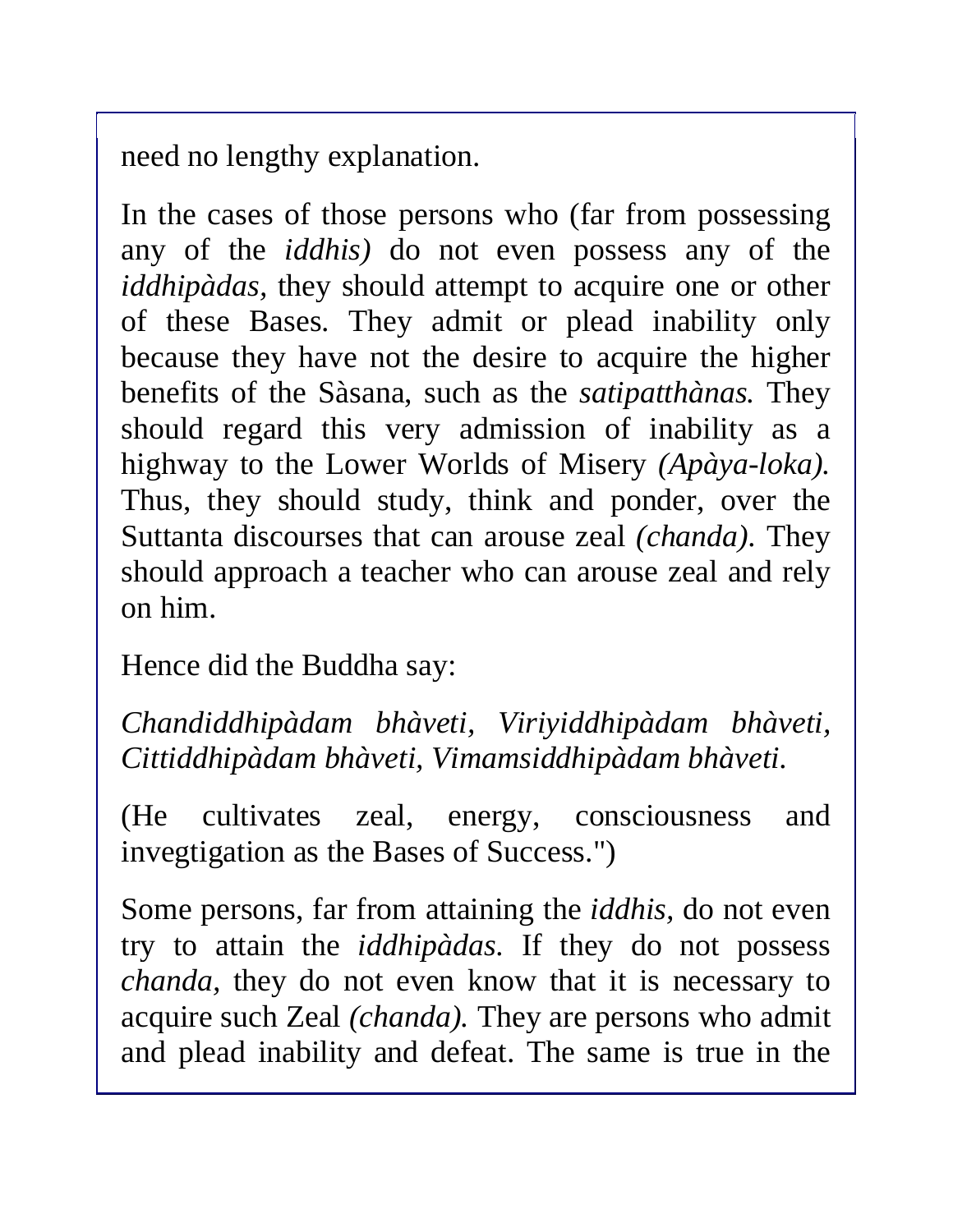cases of *viriya, citta,* and *vimamsa.* 

Steady application of the mind to *kàyagatàsati* amounts to setting up *pàda.* Studying the anecdotes conveying a sense of urgency *(samvega)* [11], applying oneself to the strict ascetic observances *(dhutanga)* and such other practices of the *dhamma,* is setting up of energy *(viriya).*  Applying oneself to profound subjects of Dhamma, such as the Four Great Primaries (or Elements; *mahà-bhùta)*  amounts to the setting up of *vimamsa* (Investigation).

If any one of the four Bases of Success is established, then, it is certain that the respective *iddhis* [12] will be attained according to one's Pàrami. Hence, it is stated in the Commentaries that persons who do not possess any of the Bases of Success, resemble the sons of a Candàla (a man of low class), while persons possessing one of the Bases of Success resemble the sons of an Emperor. The sons of a Candàla never even aim at becoming an Emperor because they have no basis, no *pàda,* for such an attainment. Sons of Emperors, however, always aim at becoming Emperors because they are endowed with the bases for attaining such an aim.

Hence, wise persons of the present day should attempt to acquire the four *Iddhipàdas,* the Bases of Success, so that they can destroy the great realm of Personality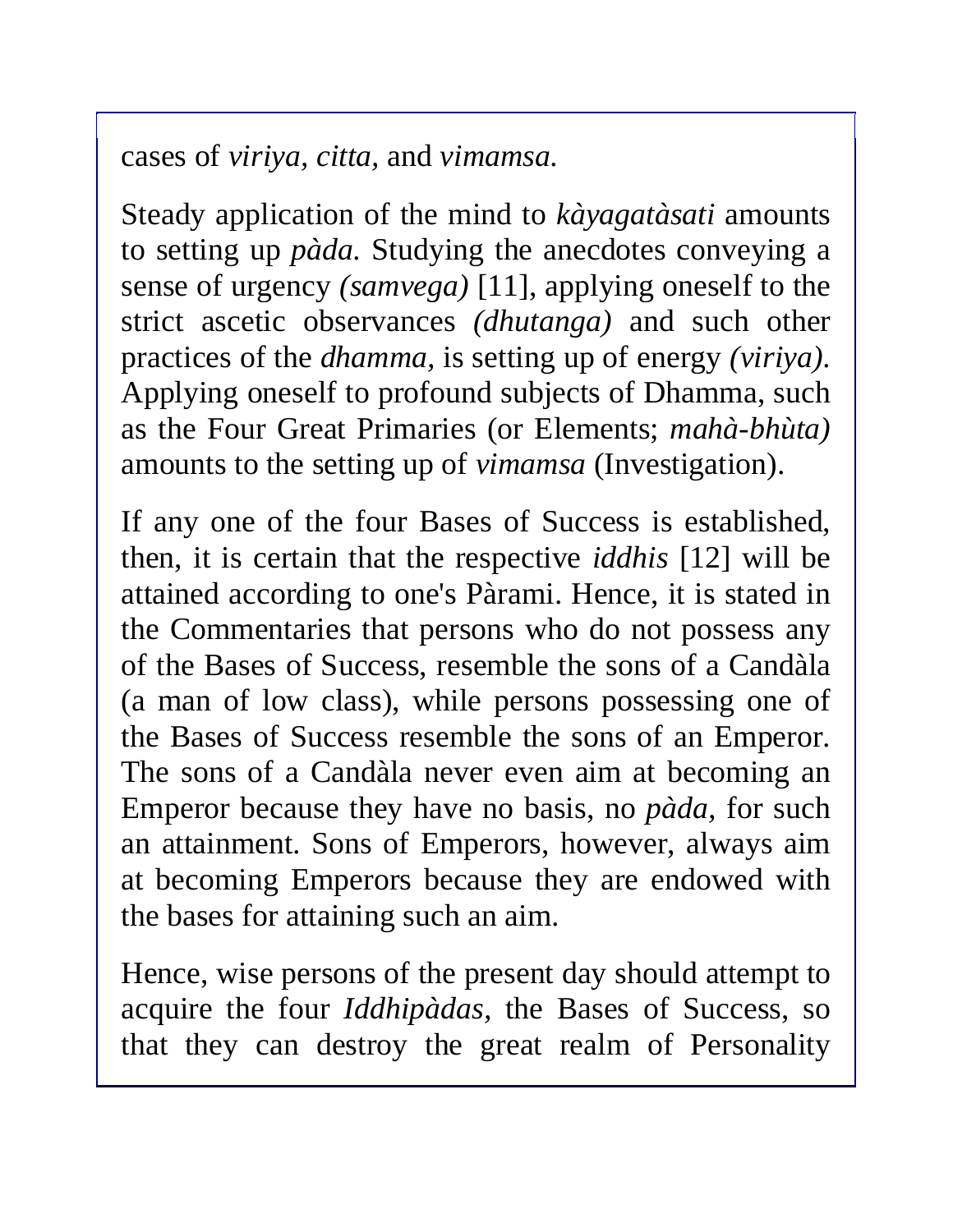Belief *(sakkàya-ditthi),* and acquire, within the Sàsana, the benefits of the higher attainments that can be obtained according to one's Pàramis.

#### **Notes:**

[1] See further 'The Path of Purification' (*Visuddhi Magga*), tr. by Nanamoli Thera (2nd ed., Colombo 1964), Ch. XII, §§ 20-22, 44-- As will be seen from the following, the terms *iddhi* and *iddhipàda* do not exclusively refer to Supernormal (Magical) Powers, as it is sometimes assumed. In the present context, they signify "success" in Dhamma-practice and the four basic conditions of such success. -- In the following first part of this chapter, the Translator's rendering of *iddhi* by "completion" has been retained while, for purposes of nomenclature, the preferable translation by "success" has been used. - The PTS Dictionary suggests "potency". - (Editor)

[2] *siddhi* is identical with *iddhi.* 

[3] See note 1, page 64.

[4] See "The Path of Purification", ch. XII, 50-53; XXII, 36.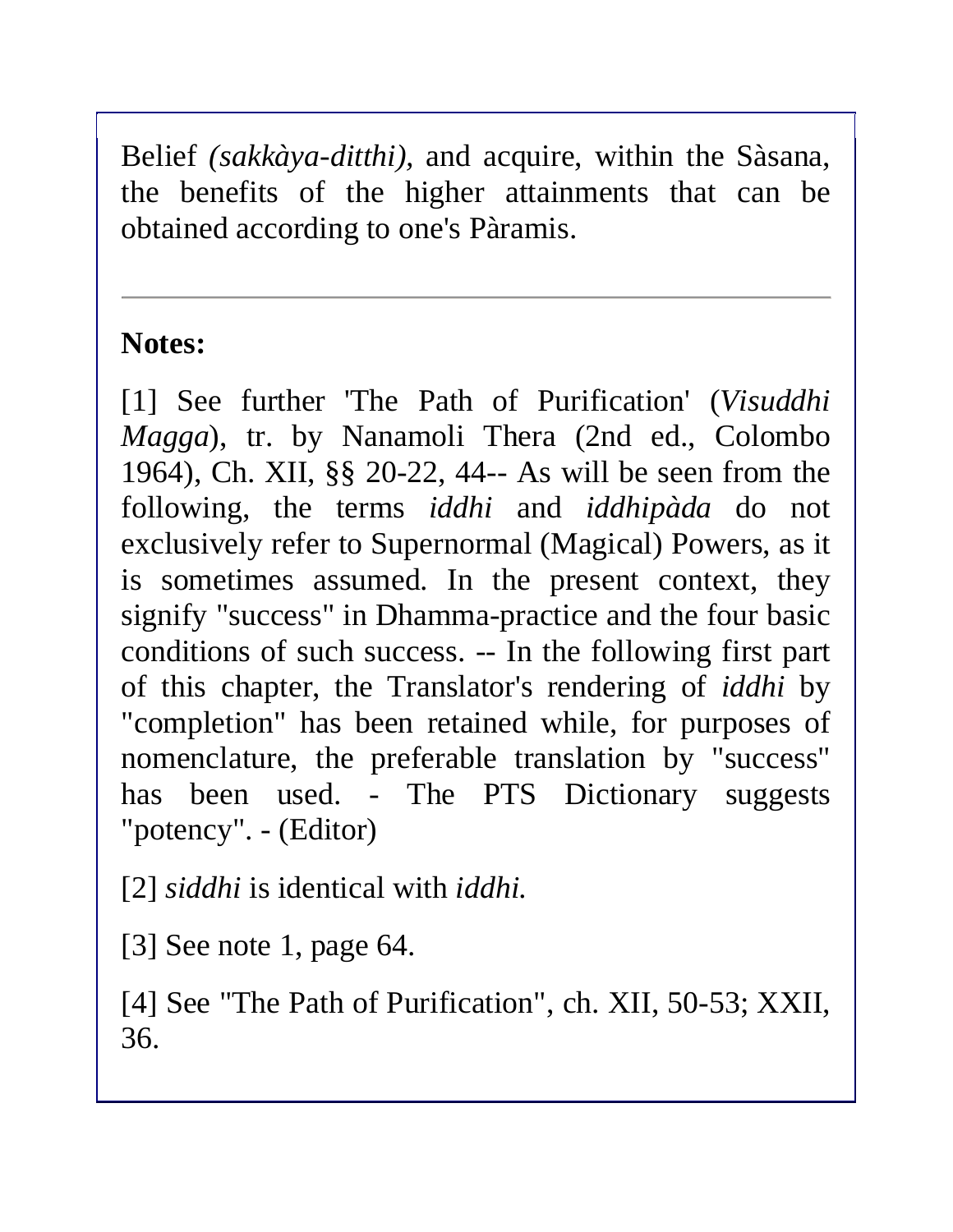[5] *Rasavàhini (Jambudipuppatti-kathà).* 

[6] A Buddha of a former age, preceding Gotama Buddha.

[7] See Com. to *Tirokudda Sutta*, in "Minor Readings" (*Khuddakapatha*), tr. by Nanamoli (PTS), p. 223ff.

[8] See Dhammapada Com., story relating to Verse 1.

[9] *Mùgapakkha Jàtaka* 

[10] *Hatthipàla Jàtaka*.

[11] *Samvega* is a stirring up of the mind, caused by contemplating the dangers and miseries of *Samsàra.* 

[12] i.e. one of the five *iddhis* or *siddhis,* mentioned at the beginning of this chapter.

-ooOoo-

**Chapter V**

### **The Five Controlling Faculties**  *(Indriya)*

The word-explanation of the term *indriya* is: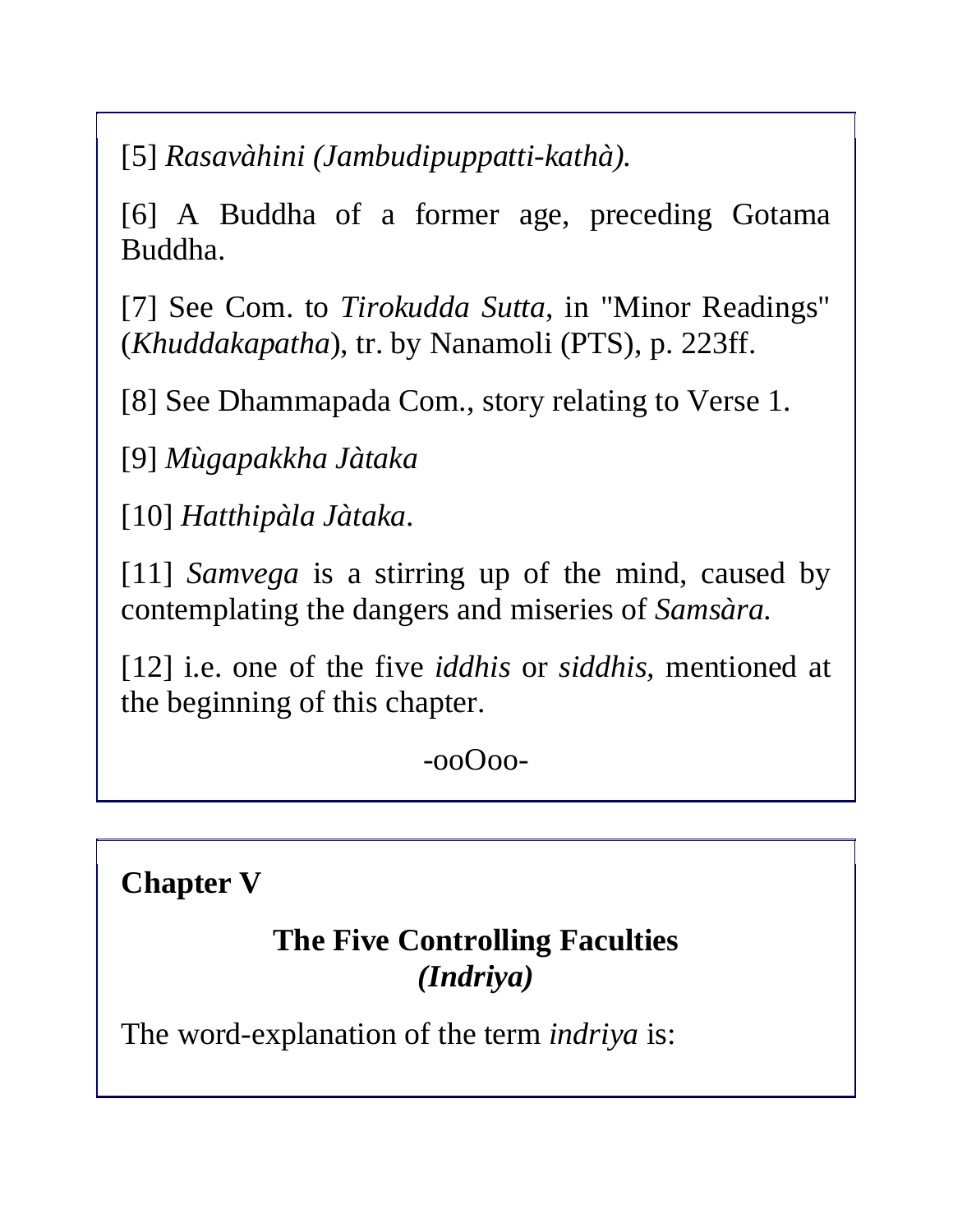*Indassa kammam indriyam,* 

which means that *indriya* signifies the act of ruling or of controlling, by rulers. "The act of ruling by rulers" means that wherever the ruler rules, nobody can go against him.

In the present context, the control or rule that one exercises over one's mind is the essential point in these Controlling Faculties.

There are five such Faculties [1]:

- 1. *Saddhindriya*(faith),
- 2. *Viriyindriya*(energy),
- 3. *Satindriya*(mindfulness),
- 4. *Samàdhindriya(concentration),*
- 5. *Pannindriya*(wisdom).

# **Faith**

*Saddhindriya* is (to some extent,) synonymous with *saddhà.* But there are two kinds of *saddhà,* namely:

*1. Pakati-saddhà,* Ordinary Faith, and *2. Bhàvanà-saddhà,* Faith Developed (or matured) by Meditation [2].

The Faith and Confidence *(saddhà)* that leads ordinary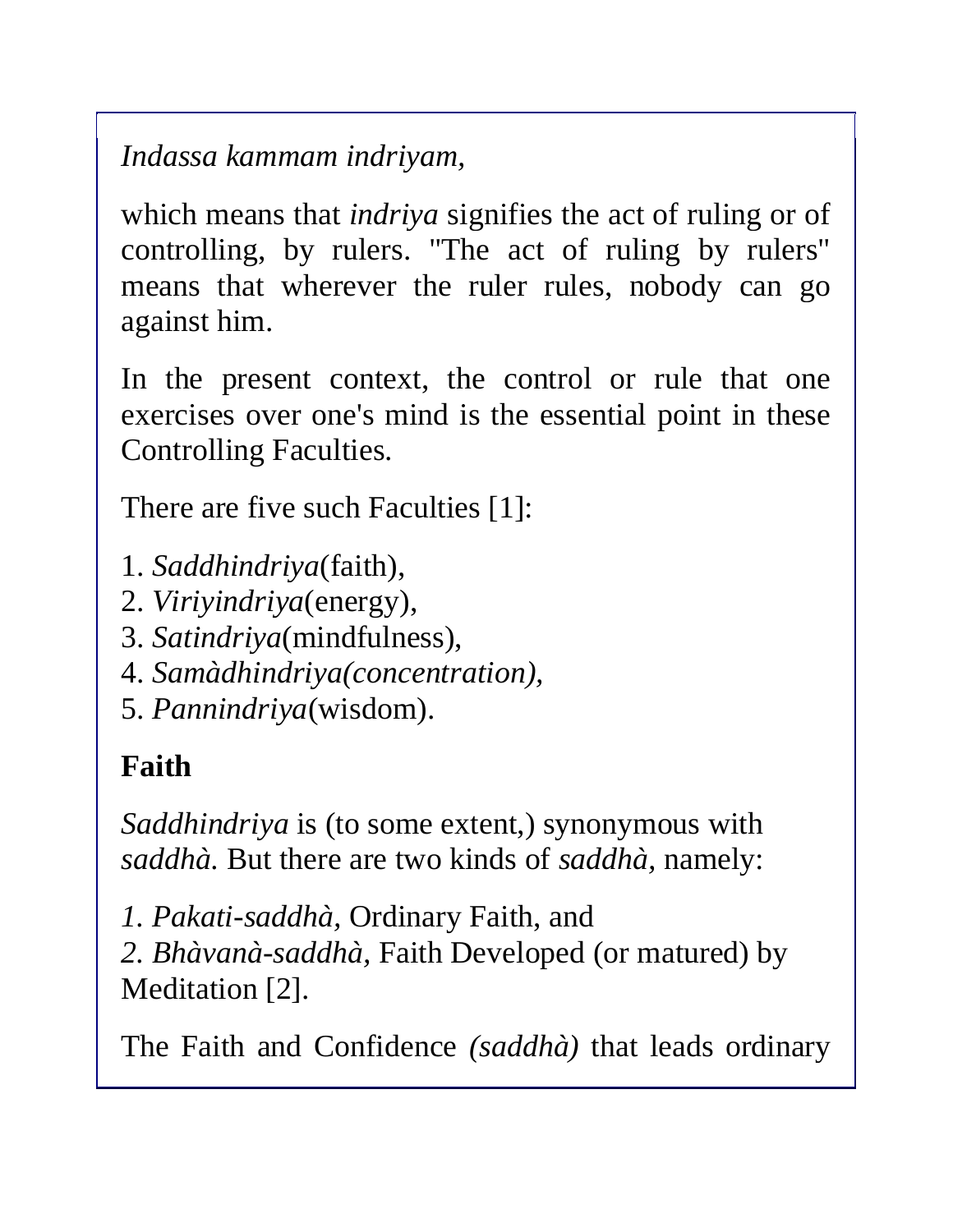men and women to perform acts of Almsgiving *(dàna)*, Morality *(sìla)* and "surrogate" (or rudimentary) Meditation *(bhàvanà)* [3], *--* is called Ordinary Faith *(pakati-saddhà).* Here, as was shown in the simile of the madman (Chapter 11), although such *saddhà* is to some extent a Controlling Faculty, its control does not extend to the capacity of controlling the unstable minds of ordinary folk in the work of meditation *(bhàvanà).*  Control is exercised over the instability only to the extent of leading to acts of Almsgiving, Morality and rudimentary Meditation.

Without Faith and Confidence *(saddhà),* the mind never inclines to *kusala-kamma* (wholesome volitional actions), for ordinarily it takes delight only in evil acts. This holds true also for the effort to attain to the Purification of Virtue *(sìla-visuddhi)* or to engage in the study of the sacred texts. This is how ordinary wholesome acts *(pakati-kusala-kamna)* are produced by the control of Ordinary Faith *(pakati saddhà),* which is undeveloped (by genuine meditation: *abhàvita).* 

In the work of attending to a subject of meditation *(kammatthàna)* for the practice of Tranquillity and Insight, Ordinary Faith has not sufficient control over the mind as the mind is apt to recoil and rebound from that Faith and to turn elsewhere. In meditative work,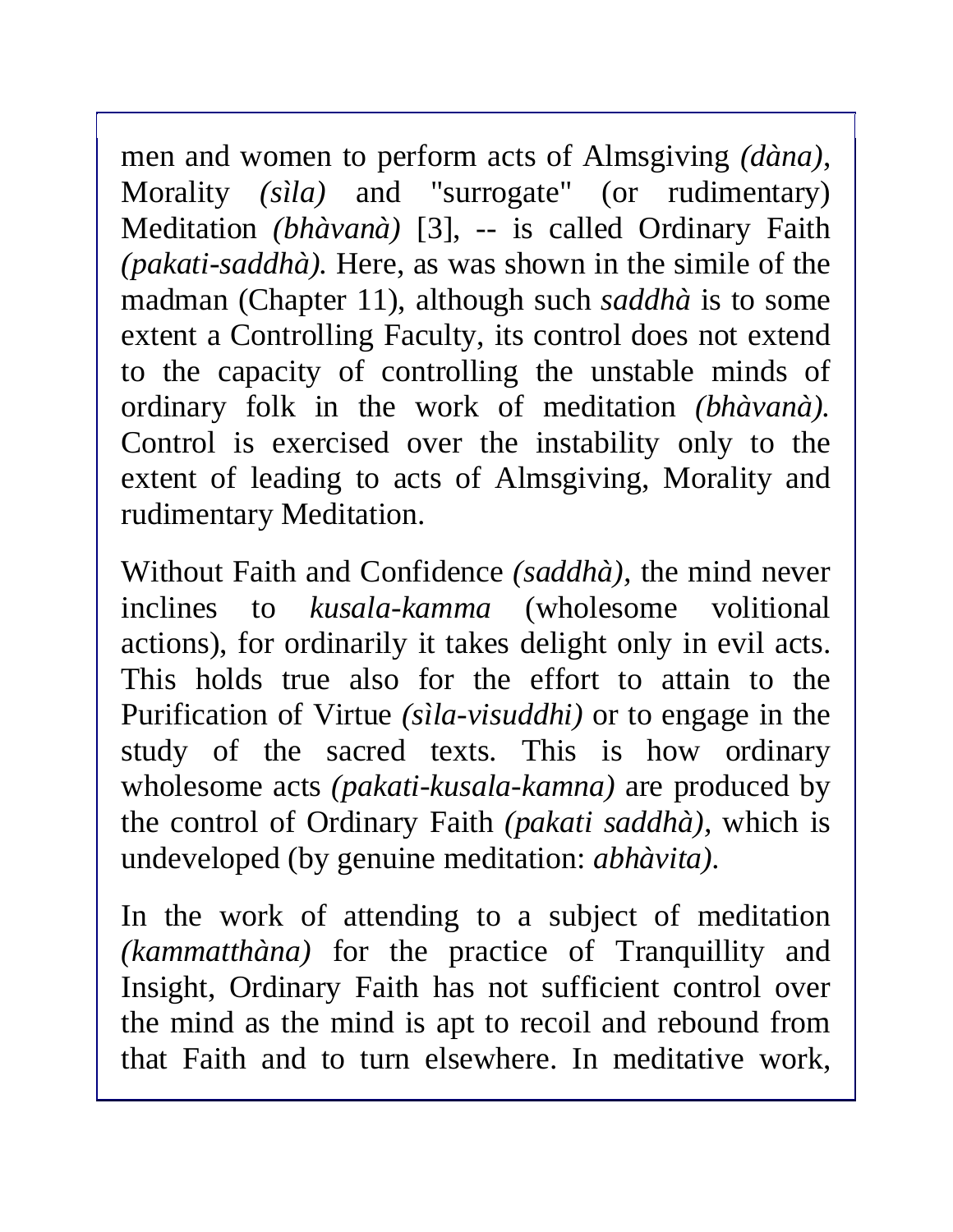Ordinary Faith is not sufficient.

It is Developed Faith that prepares the seed bed, so to say, for the acquisition of great strength and power through the practice of meditation, such as Mindfulness of Breathing.

In the context of the "Requisites of Enlightenment" *(bodhipakkhiya-dhamma),* it is Developed Faith *(bhàvanà-saddhà)* that is called *saddhindriya,* the Controlling Faculty of Faith. In the field of meditative exercises, it represents the disappearance of unstable and oscillating attention and the appearance of a clear and steady mind [4]. The mind's attention can be steadily fixed only on those objects which it finds clear and unbefogged. The practice of Body Contemplation *(kàyagatà-sati),* such as Mindfulness of Breathing, is the preparation of the seed-bed for *bhàvanà-saddhà,* i.e. Faith and Confidence, developed and matured by meditation. If the mind is fixed on the Contemplation of the Body, such as the out-and in-breaths, it amounts to the attainment of Developed Faith. If then the work is continued in the fields of Tranquillity *(samatha)* and Insight *(vipassanà),* the ability to destroy the three planes of Personality Belief *(sakkàya*-*ditthi)* can be acquired even within this life. The work of *samatha* and *vipassanà* needs for their proper performance, the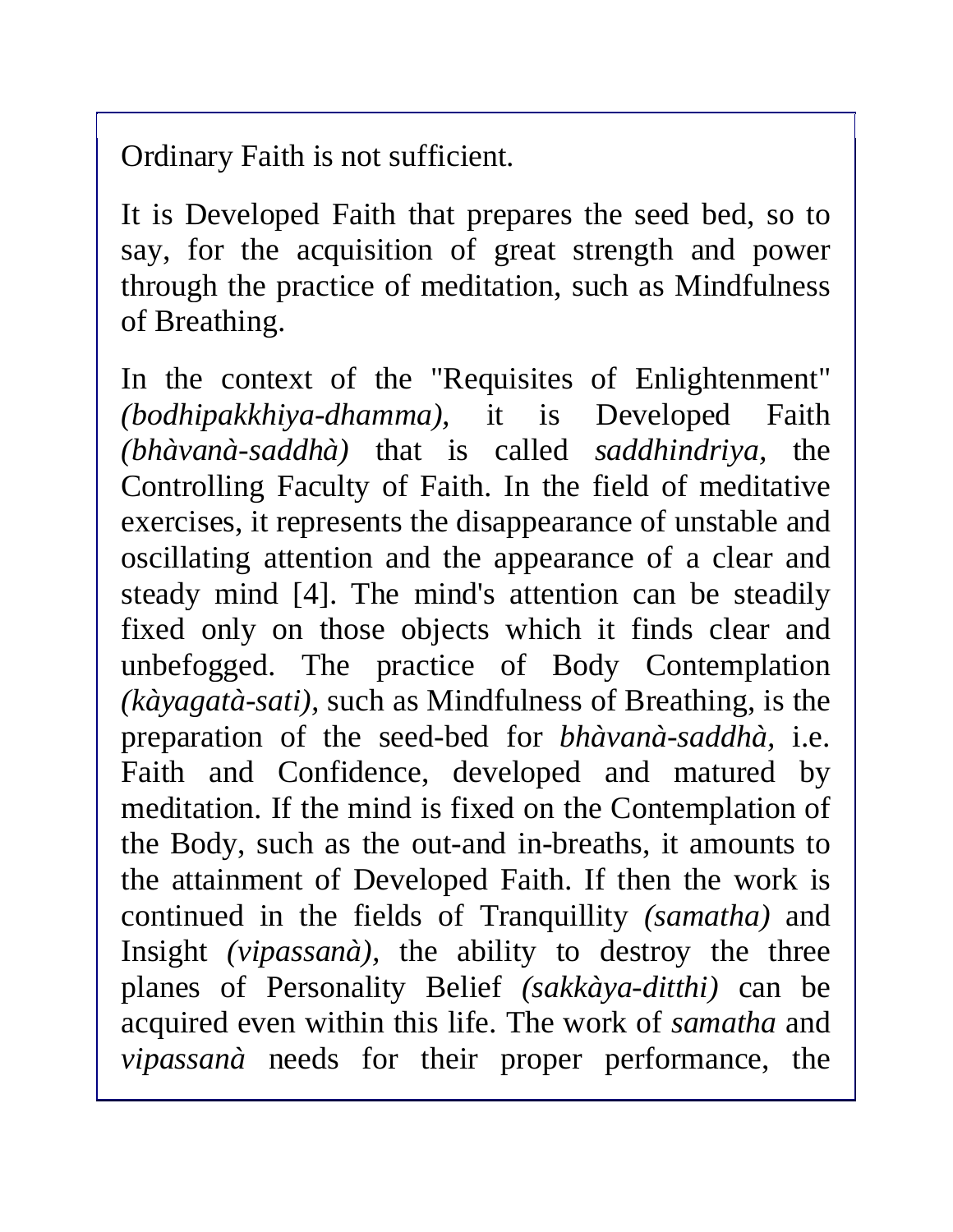reliance on a teacher who is very learned in the Dhamma.

# **Energy**

*Viriyindriya* is, to some extent, synonymous with *viriya.*  But there are two kinds, or degrees, of *viriya,* namely:

*1. Pakati-viriya,* Ordinary Energy, and

*2. Bhàvanà-viriya,* Energy developed by meditation.

Another classification is:

*1. Kàyika-viriya,* bodily energy, and

2. *Cetasika-viriya,* mental energy.

Ordinary Energy *(pakati-viriya)* can be easily recognized. Persons who possess much Ordinary Energy in worldly matters can easily attain Developed Energy *(bhàvanà-viriya).* The strict ascetic observances *(dhutanga)* of a monk are instances of Bodily Energy of a developed nature *(kàyika-bhàvanà-viriya).* 

If, after setting-up Developed Bodily Energy such as reducing sleep and being alert and energetic, there is still no Mental Energy *(cetasika-viriya),* such as enthusiasm in keen attention to meditation *(bhàvanà-manasikàra),*  steady application to, or concentration on the objects of meditation *(kammatthàna),* such as Mindfulness on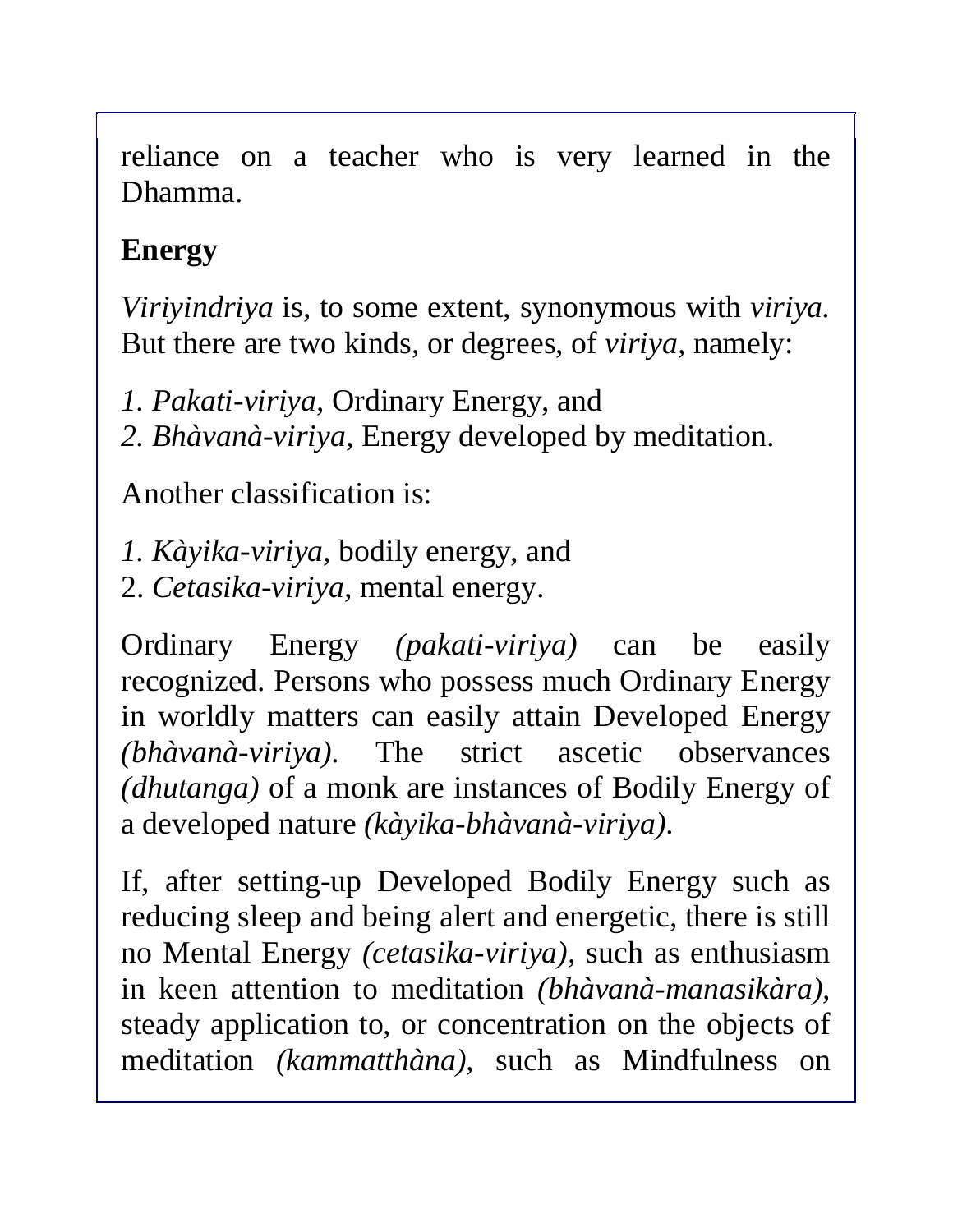Breathing, cannot be attained, and the period of work is unduly lengthened without achieving clarity of mind and perception.

Any kind of work will be properly and appropriately done only if the person performing it obtains quick mastery over it. It will be improperly done if the work obtains mastery over the person. By "the work obtaining mastery over the person" is meant that the work is done without real energy, as a result of which no concrete results appear, and as days and months drag on, distaste (in meditation) and tedium ill body postures appear, leading to sloth. With the appearance of sloth, progress in the work glows down, and with the slowing down of progress, further sloth develops. The idea then appears that it would be better to change the form of the work. Thus, constant changes in forms of work occur, and in that way the work obtains mastery over the person lacking energy.

In meditative work, quick success is obtained only by one endowed with both bodily and mental energy. From the moment when Body Contemplation is set up, the energy that develops day by day is *bhàvanà-viriya,*  energy developed by meditation, and it is this energy that, in the *bodhipakkhiya-dhammas,* is called the Faculty of Energy, *viriyindriya.* It represents the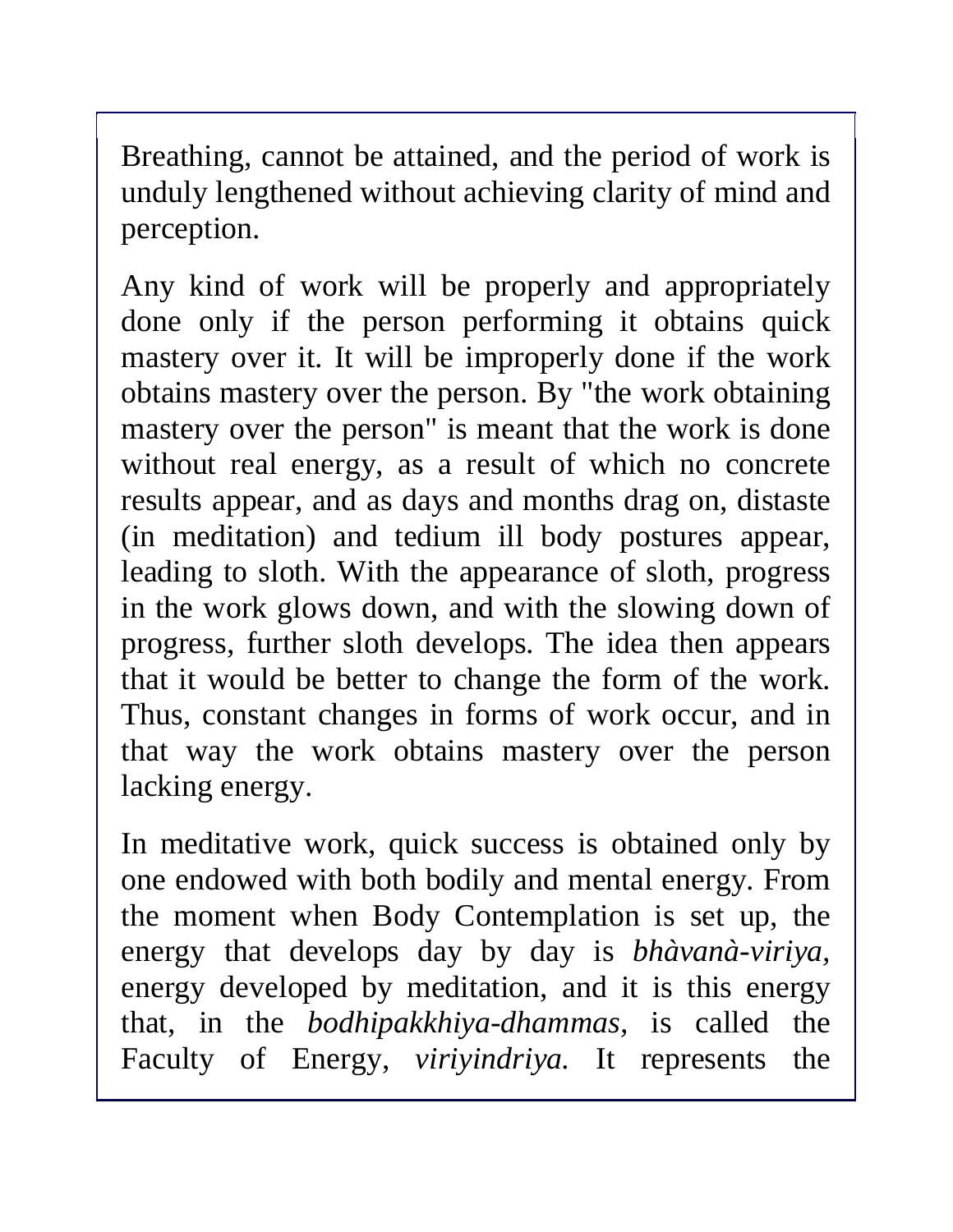disappearance of sloth and laziness in meditative work and the appearance of enthusiasm and vigor. The mind takes delight in dwelling on objects on which its attention is strong. Thence, the task of setting up Developed Energy, and graded development, is identical with that of the Faculty of Faith *(saddhindriya).* 

The Faculty of Mindfulness *(satindriya),* in the context of the *bodhipakkhiya-dhamma,* means the setting up of mindful Body-Contemplation *(kàyagatà-sati),* e.g. on Out-and In-breath, and the development of *bhàvanà-sati*  (meditative mindfulness), called Satipatthàna, until Supramundane Right Mindfulness *(lokuttara-sammàsati),* as a supramundane Path-factor, is reached.

[And] the Faculties of Concentration and Wisdom *(samàdhindriya* and *pannindriya)* may be defined and described similarly.

The Faculty of Concentration dispels the distraction of mind when it is applied in the work of Satipatthàna on such an object as the Mindfulness on Breathing. The Faculty of Wisdom dispels confusion and haziness.

The Faculties of Faith, Energy and Mindfulness, which precede those of Concentration and Wisdom, are like those who raise a king to kingship. They raise the latter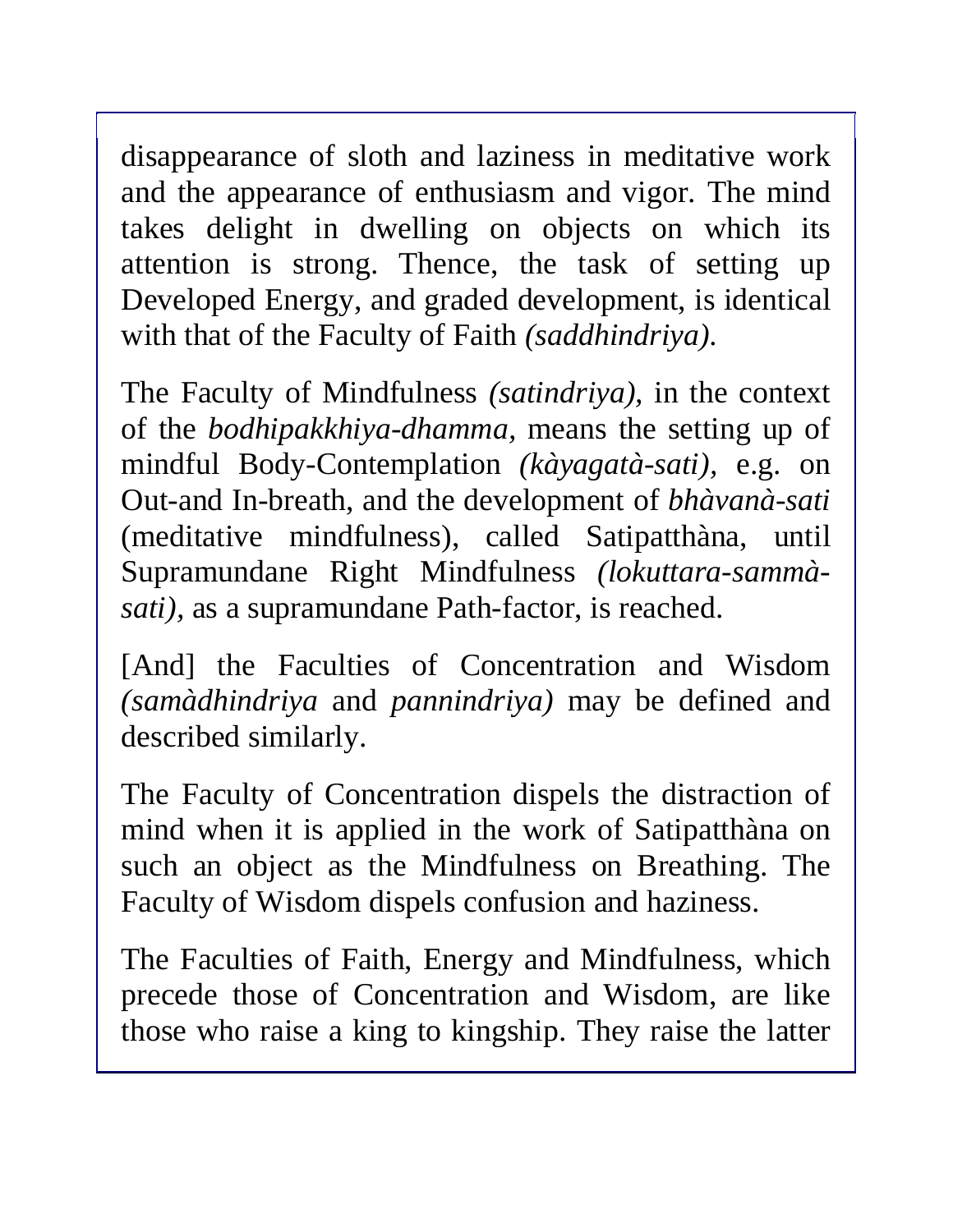two Facuties until the topmost excellence is attained.

After the setting-up of Body Contemplation and the attainment of mastery over one's mind, if the *Samatha*  road is taken, the Faculty of Concentration becomes the eight meditative attainments *(samàpatti* or *jhàna),* while the Faculty of Wisdom becomes the five Higher Spiritual knowledges *(abhinna)* [5], such as the Supernormal Powers etc. If the *Vipassanà* road be taken, the Faculty of Concentration becomes the Voidness Concentration *(sunnatà-samàdhi),* Conditionless Concentration *(animitta-samàdhi)* or Desireless Concentration *(appanihita-samàdhi),* while the Faculty of Wisdom becomes the five Purifications *(visuddhi)*  pertaining to Wisdom [6], the Knowledge of the three Contemplations *(anupassanà-nàna)* [7] the ten Insight knowledges *(vipassanà-nàna)* [8] the Knowledges pertaining to the four Paths and the four Fruitions and the nineteen of Reviewing *(paccavekkhana-nàna)* [9].

This shows how the five Faculties occur together.

## **The Predominance of the Faculties**

It is now proposed to show where each of these Faculties forms a predominant factor.

The Sutta text says: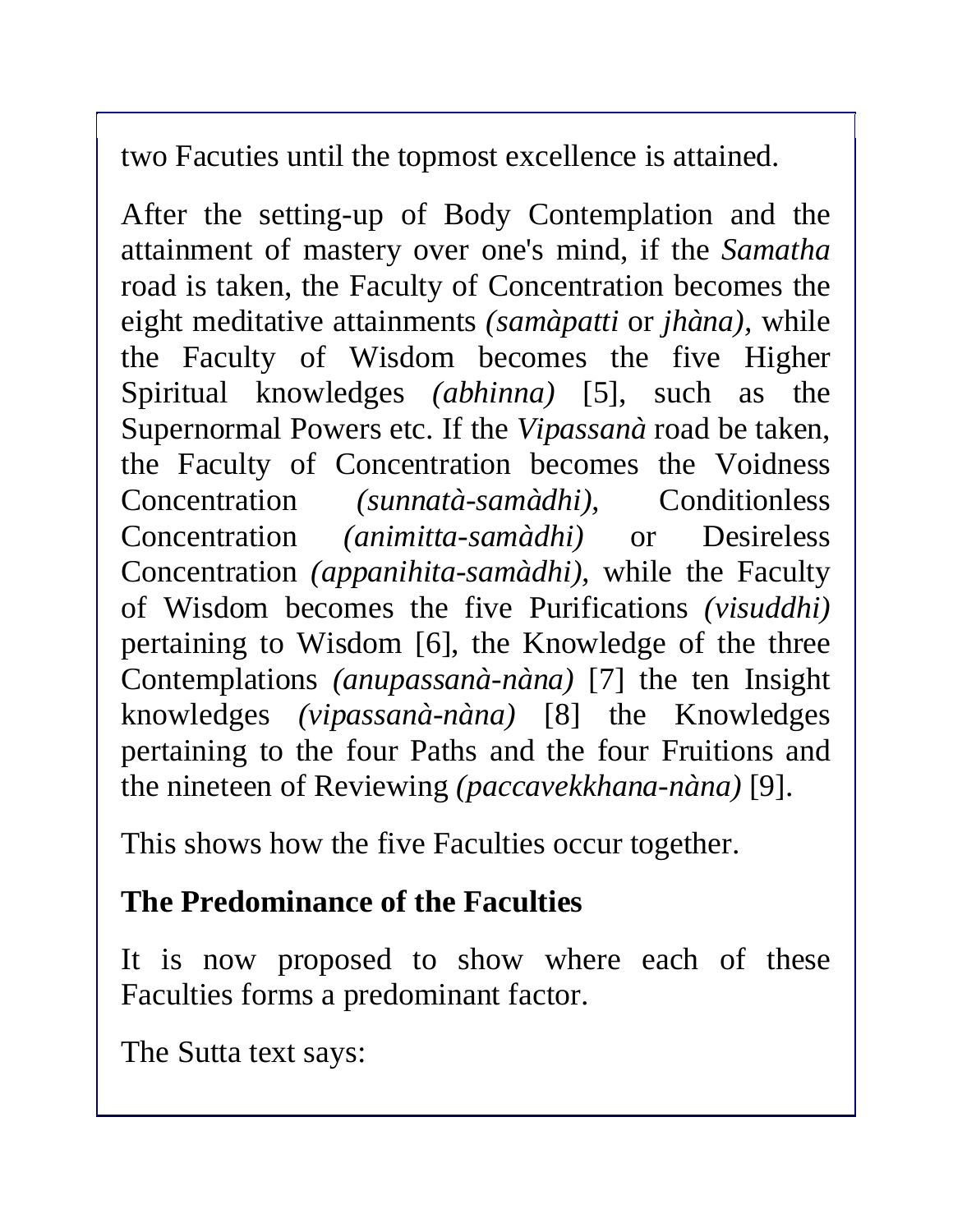*Kattha saddhindriyam datthabbam? Catùsu sotàpattiyangesu ettha saddhindriyam datthabbam.* 

"Where should one look for the Faculty of Faith? One should look for it in the four constituents of Streamentry." [10]

This means that the Faculty of Faith predominates in the four constituents of Stream-entry. These four are:

1. Unshakeable faith in the noble qualities of the Buddha, such as *Araham, sammà-sambuddho, etc.* 

2. Unshakeable faith in the noble qualities of the Dhamma, such as "Well proclaimed" *(svàkkhàto),* etc.

3. Unshakeable faith in the noble qualities of the Sangha, such as "Of good conduct" *(supatipanno),* etc.

4. Completely or perfectly endowed with the Foundation (or proximate cause; *padatthàna)* of Supramundane Concentration *(lokuttara-samàdhi),* which is "Purification of Morality" *(sìla-visuddhi)* [11].

These are the four factors that ensure the attainment of *Sotàpatti-magga-nàna* (Knowledge pertaining to the Path of Stream-entry), within the compass of this life.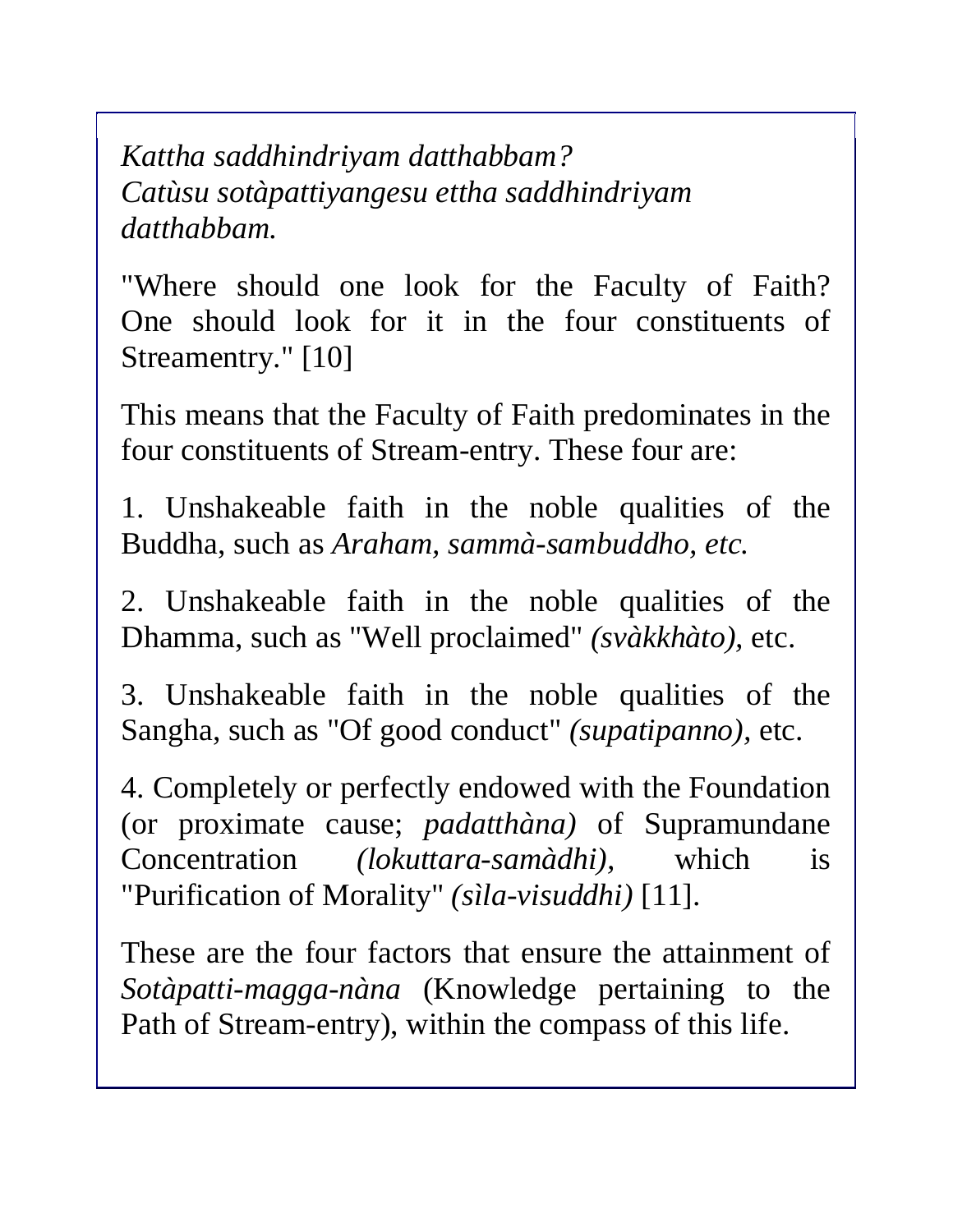In the Sutta passage *"Buddhe aveccappasàdena samannàgato"* [12], *aveccappasàdo* means "unshakeable faith". It is the faith *(saddhà)* of those who have attained Access Concentration *(upacàra-samàdhi)* while reflecting on the noble qualities of the Buddha. *Upacàra-samàdhi,* here, means steady and fixed attention achieved while reflecting on the noble qualities of the Buddha.

When one encounters such steady and fixed attention, one must know that the control by Faith is predominant. Such a person is one who attains mastery over his mind in the matter of Faith in the noble qualities of the Buddha. The same holds true in regard to the noble qualities of the Dhamma and Sangha.

"Foundation of Supramundane Concentration" (the fourth constituent; see above) means the "Permanent Morality ending with Right Livelihood as the Eighth Precept" *(àjivatthamaka-nicca-sìla)* which can enable one to attain Supramundane Concentration in this very life.

When that *sìla* is unbroken and pure, it is free from the defilements of *tanhà* (craving), *màna* (conceit), and ditthi (wrong view), and in such case one must understand that *saddhà* is prominent in that *sìla.*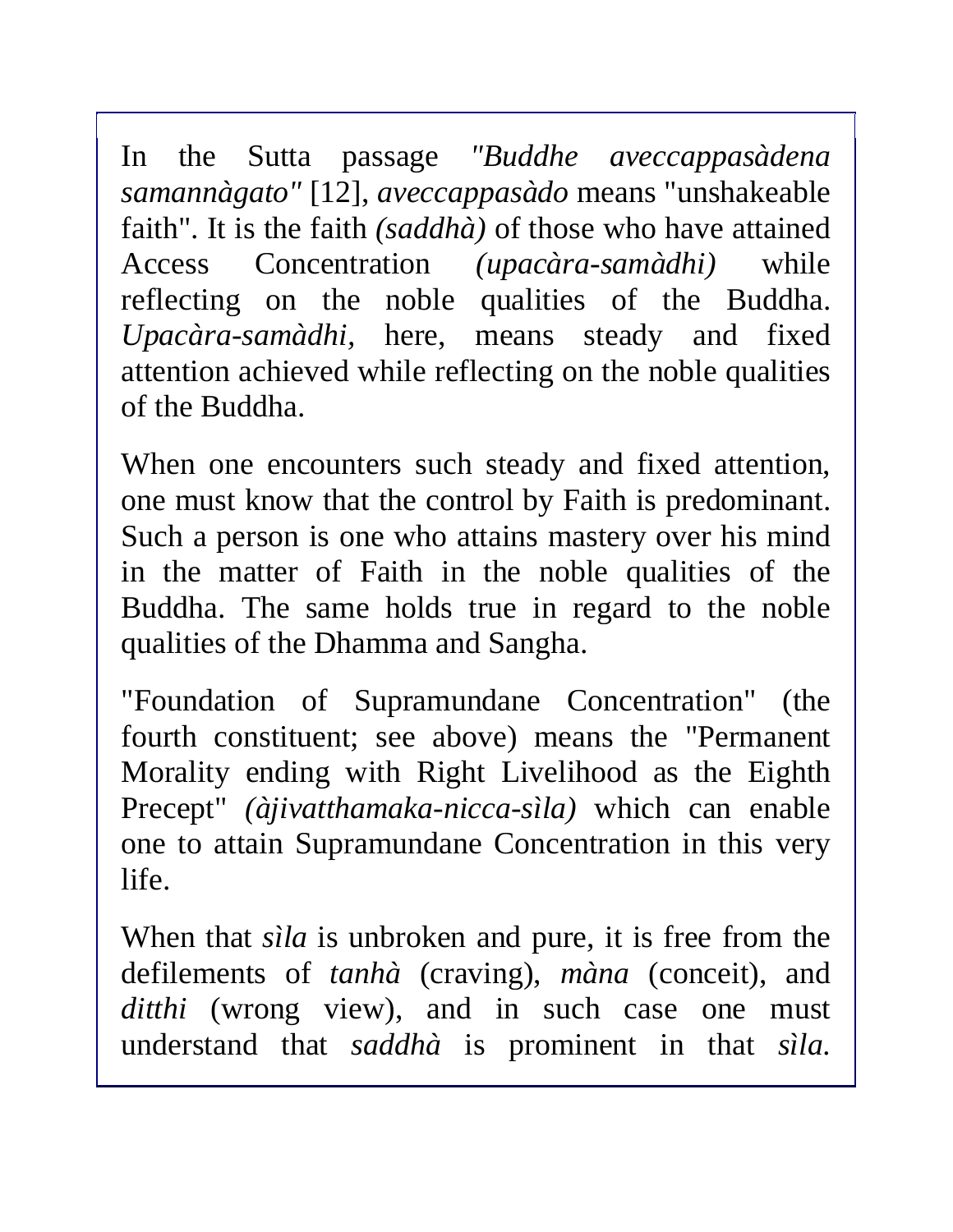Inability to observe the requirements of the *sìla* is called "breaking" it. Although the *sìla* may be technically unbroken, if it is observed amidst ordinary worldly conditions, it is said to be "impure." In accordance with the saying "the worth of a bull can be known only on the ascent from the bed of a stream to the banks," lay persons and Bhikkhus who profess to be followers of the Buddha can know whether or not the turbulence and distractions latent in their minds have disappeared, i.e. whether or not they have obtained mastery over their minds, only when they arrive at these four constituents.

*Kattha viriyindiryam datthabbam? Catùsu sammappadhànesu ettha viriyindriyam datthabbam.*

(Where should one look for *viriyindriya?* One should look for it in the four constituents of Right Effort *(sammappadhàna).* 

Lay persons and Bhikkhus who profess to be followers of the Buddha can know whether or not the unsettledness and turbulence of their minds in the matter of *viriya* have disappeared and whether or not they are, thus, persons who have obtained mastery over their minds, only when they come to the four constituents of *sammappadhàna.*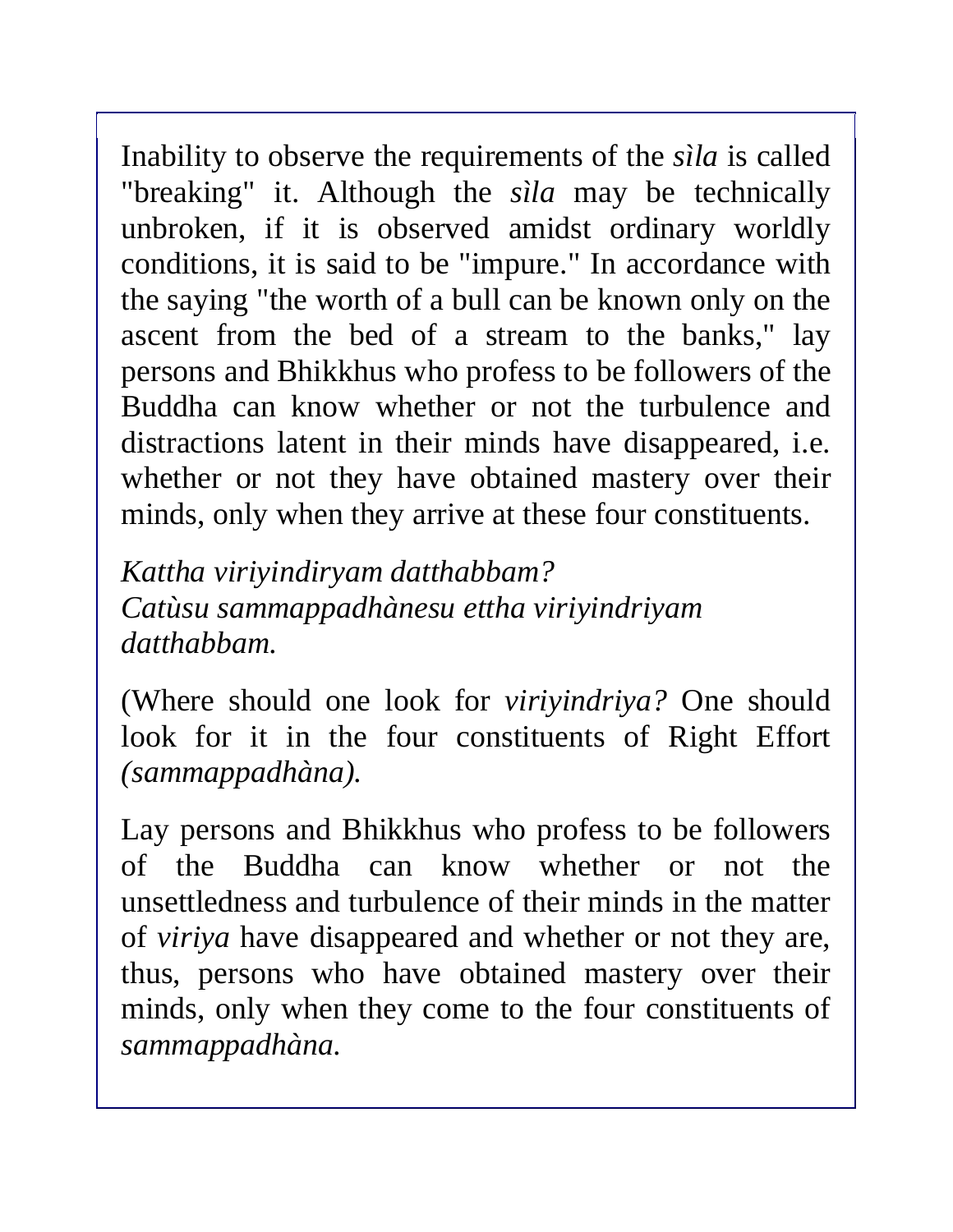"Let my skin remain, let my sinews remain, let my bones remain, let my blood dry up, I shall not rest until the realm of Personality Belief *(sakkàya-ditthi),* the realm of the *duccaritas,* and the *apàya-samsàra,* that are in my personality, are destroyed in this life."

This is the singleness of determination and effort in *sammappadhàna.* It is the effort of the same order as the Venerable Cakkhupàla's [13]. When one encounters such determination and effort, one must recognise in it the predominating control of *viriya* over the mind. In the matter of *viriya,* the unsettledness and turbulence of the mind have disappeared in such a person, and he is one within the Buddha Sàsana who has obtained mastery over his mind.

*Kattha satindriyam datthabbam? Catùsu satipatthànesu ettha satindriyam datthabbam.* 

(Where should one look for *satindriya?* One should look for it in the four Foundations of Mindfulness, *satipatthàna).* 

Lay persons and Bhikkhus who profess to be followers of the Buddha can know whether or not the unsettledness and turbulence of their minds in the matter of *sati* (mindfulness) have disappeared, and whether or not they are thus persons who have obtained mastery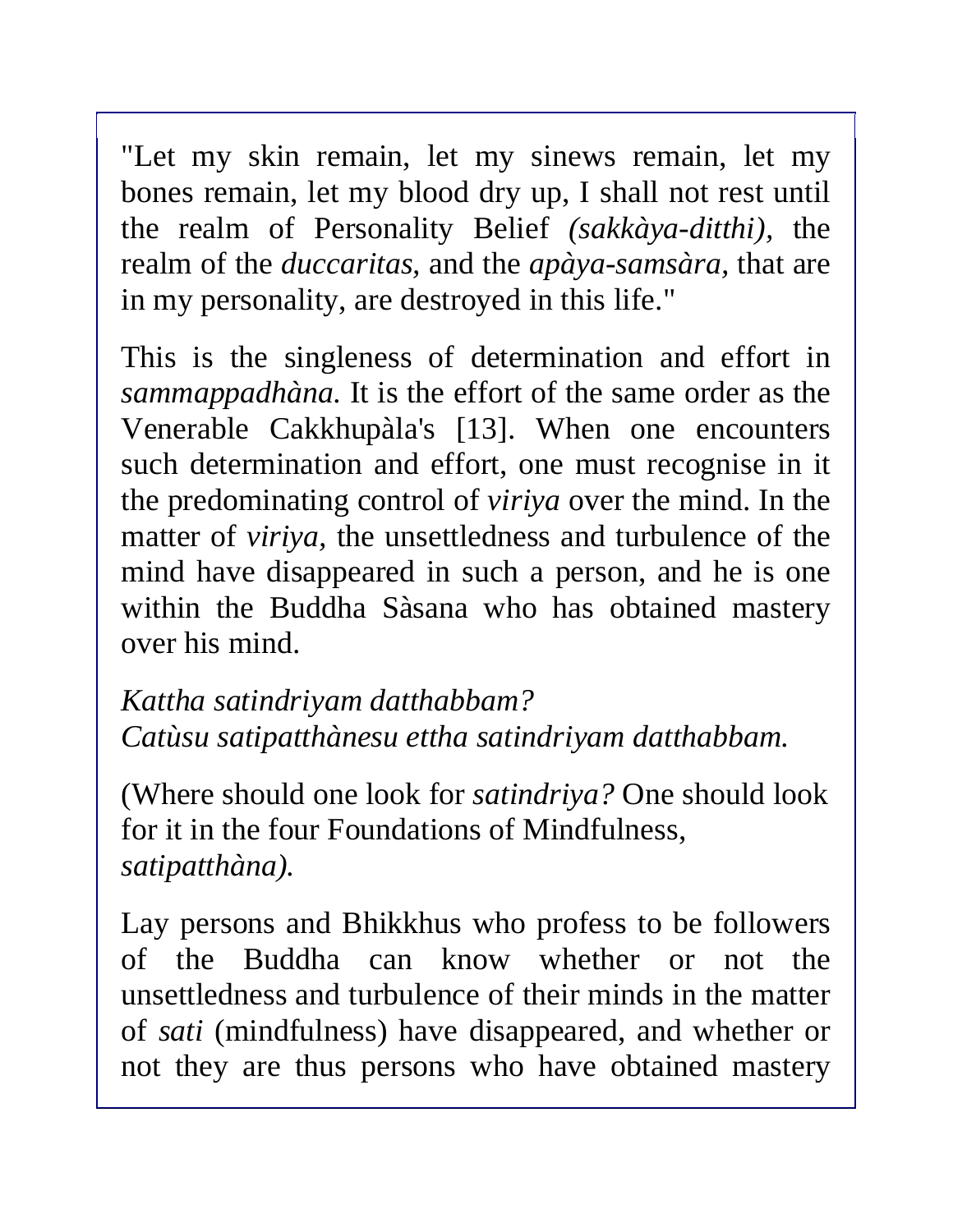over their minds, only when they arrive at the four constituents of the *satipatthàna.* 

If the attention can be kept fixed on any part of the body, such as out-breath and in-breath, by the successful practice of mindful Body Contemplation *(kàyagatàsati)*  for as long as is desired, then it must be recognised as the control exercised by Mindfulness *(sati).* The unsettledness and turbulence of the mind of such a person have disappeared. He is one who has obtained mastery over his mind.

*Kattha samàdhindriyam datthabbam? Catùsu jhànesu ettha samàdhindriyam datthabbam.* 

(Where should one look for *samàdhindriya?*  One should look for it in the four *jhànas).* 

If in the work of *samatha,* such as out-breath and inbreath, the successful accomplishment in the least of *upacàra samàdhi bhàvanà* (contemplation of accessconcentration) is attained, and, if thereby the *nivaranas*  (Hindrances) such as *kàmacchanda* (Sensuous Desire), *byàpàda* (Ill-will), etc. which in the past *samsàra* have continuously been running-riot in the mind, are removed, the attention of the mind on the objects of *samatha* becomes specially steady and tranquil. This must be recognised as arising out of the function of the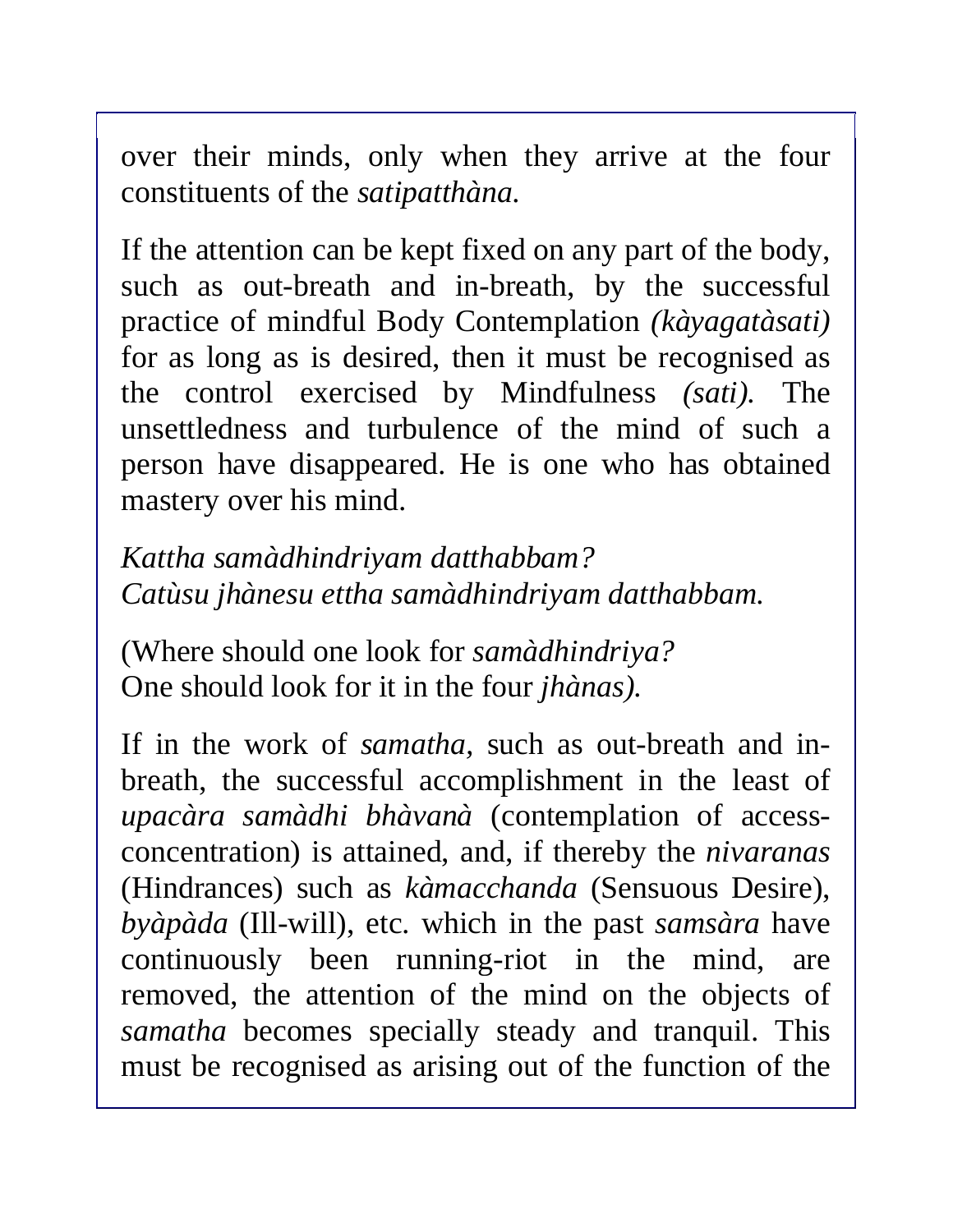predominant control exercised by *samàdhi.* The unsettledness and disturbances of the mind in the matter of *samàdhi* have disappeared from such an individual. He is one who has obtained mastery over big mind.

*Kattha pannindriyam datthabbam?* 

*Catùsu ariyasaccesu ettha pannindriyam datthabbam.* 

*"*(Where should one look for *pannindrniya?*  One should look for it in the Four Noble Truths.)"

Among persons who encounter a Buddha Sàsana, knowledge of the Four Noble Truths is of supreme value. Only when this knowledge is acquired, can they obtain release from the realm of *sakkàyaditthi,* and that of the *duccaritas,* and from the *apàya samsàra.* 

Hence, in order to acquire a knowledge of the Four Noble Truths, they should attempt at least to obtain insight into the six *dhàtus* (or basic constituent elements) of *pathavi, àpo, tejo, vàyo, àkàsa* and *vinnàna*  [14] or insight into their fleeting and unstable nature how they do not last for more than the twinkling of an eye at a time (so to say) and how they are continually being destroyed. They should attain to such insight through such methods of practice as studying, memorising, reciting, cogitating, listening, discussing,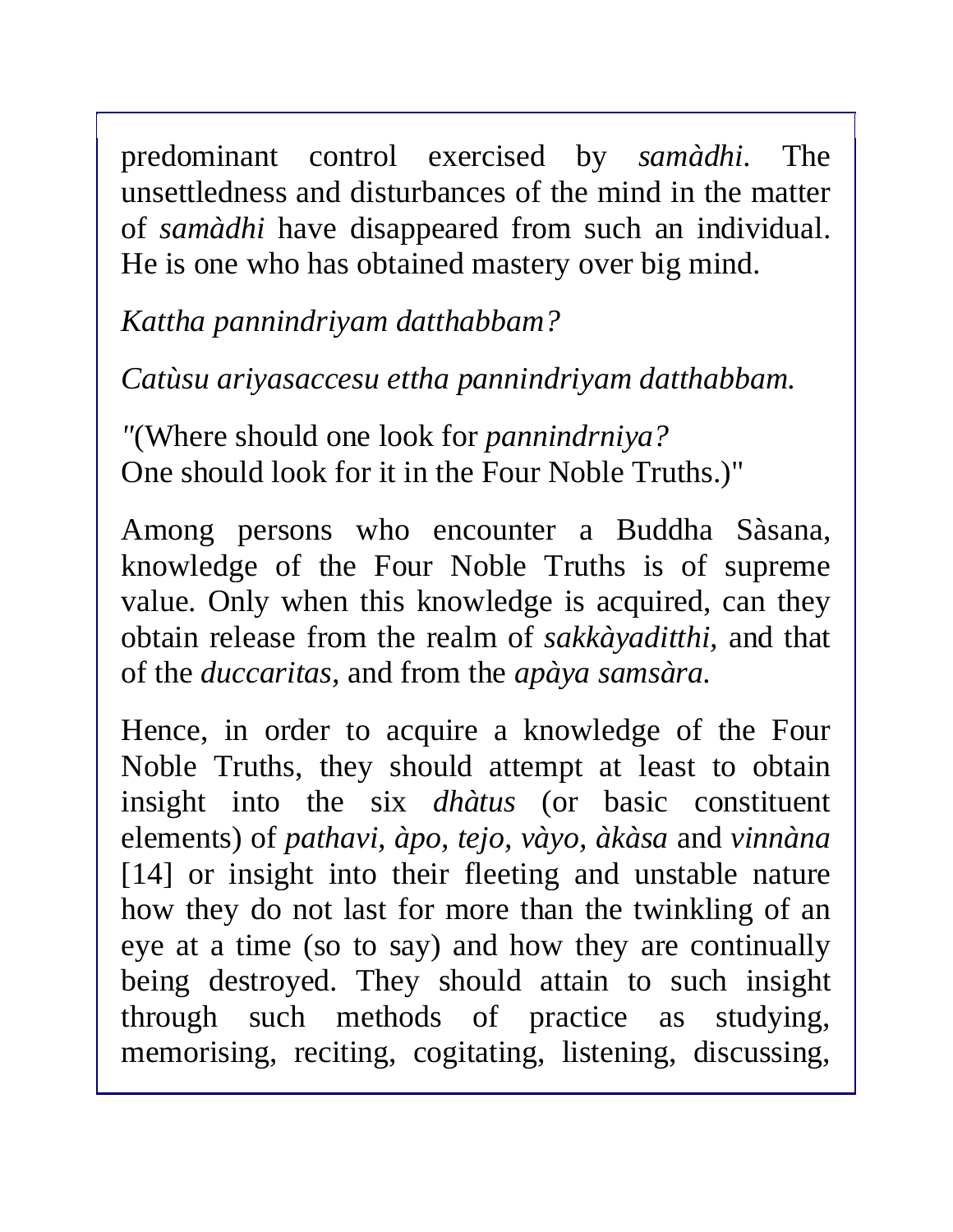questioning, practising insight exercises, and contemplating. If a clear insight is obtained into these six elements, there is no necessity for special practice with regard to the remaining *dhammas* [15]. If the nature of *anicca,* (Impermanence) can be clearly realised, the realisation of *anattà* (Impersonality) follows as a matter of course [16].

The realisation of the nature of *dukkha* (Suffering) can be accomplished in its entirety only when one attains the stage of *arahatta phala* (Fruition of Holiness).

Thus, after putting forth effort for lengthy periods, when insight is obtained into the nature of the six elements both within and without oneself, as well as into the nature of their Impermanency, fixity of attention on them is achieved. This must be recognised as arising out of the predominant control exercised by *pannà.* The unreliability that had been a feature of one's mind throughout past infinite *samsàra* gradually disappears.

Here, "unreliability of one's mind" means the perception of permanency in things that are impermanent, of happiness in suffering, of pleasantness in loathsomeness, of self in non-self, of individuals in non-individuals, of beings in non-beings, of humans in non-humans, of *devas, Sakka* and *Brahmàs* in *non-devas, non-Sakka,* and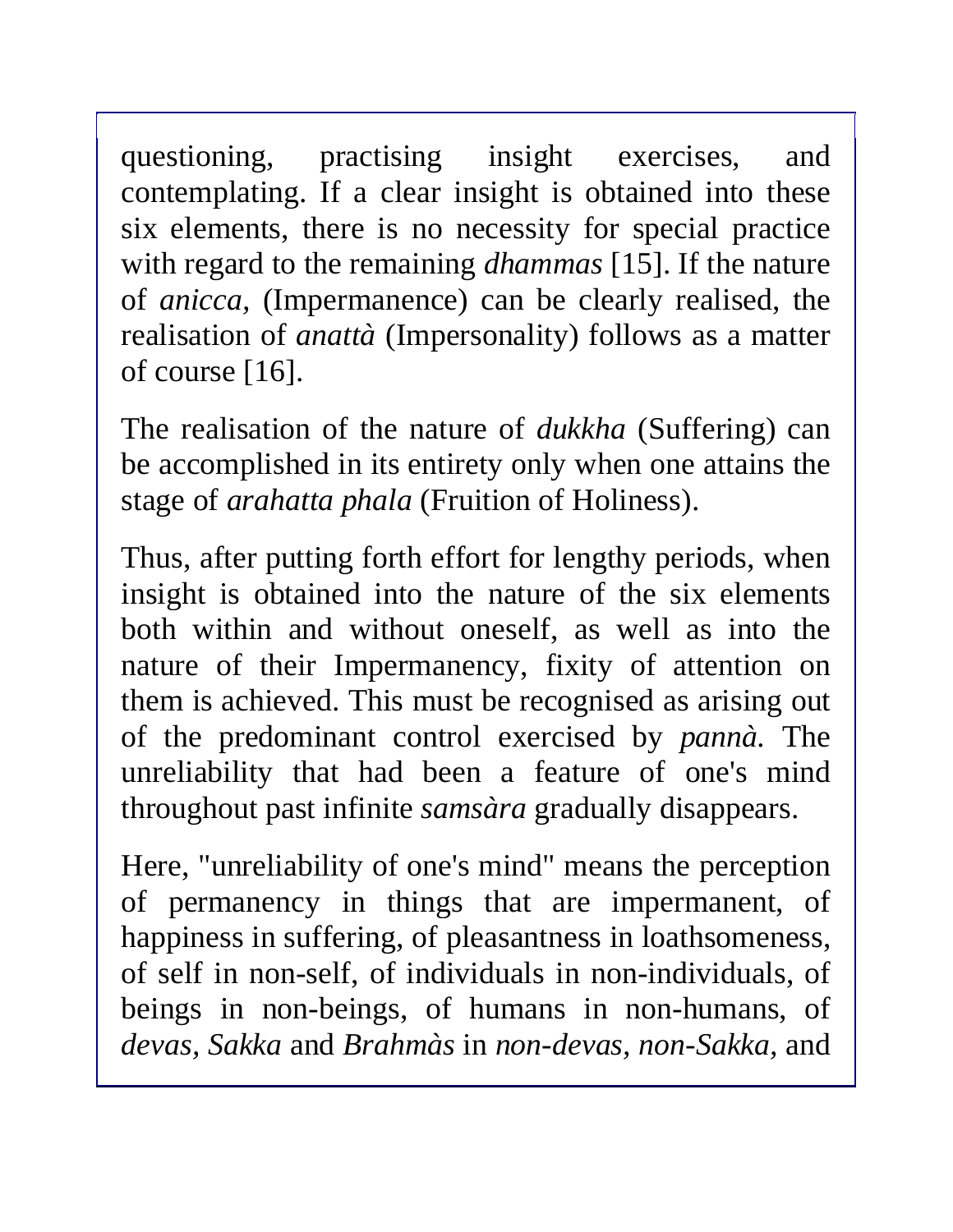*non-Brahmàs,* of women, men, bullocks, buffaloes, elephants, horses in non-women, non-men, nonbullocks, non-buffaloes, non-elephants, and non-horses. Freedom from unreliability means perceiving the true reality after having obtained mastery over the mind within the Buddha Sàsana.

If *dukkha-sacca,* or the Noble Truth of Suffering, be clearly perceived, it follows as a matter of course that the other three Truths can also be clearly perceived. In the perception of these four Truths, the way that Worldlings *(puthujjana)* perceive them is known as "theoretical knowledge" *(anubodha),* while the way of the Noble *(ariya,* i.e. Stream-winners, etc.) is known as "penetrative understanding" *(pativedha).* 

*"*Theoretical knowledge" is like seeing a light at night but not the fire from which it originates. Although the fire cannot be directly seen, by seeing the reflected light one can know without doubt that there is a fire. Seeing the fire directly is like *pativedha,* the "penetrative understanding".

*Saddhindriyam bhàveti, Viriyindriyam bhàveti, Satindriyam bhàveti, Samàdhindriyam bhàveti, Pannindriyam bhàveti* [17].

The meaning of this Pàli passage uttered by the Buddha,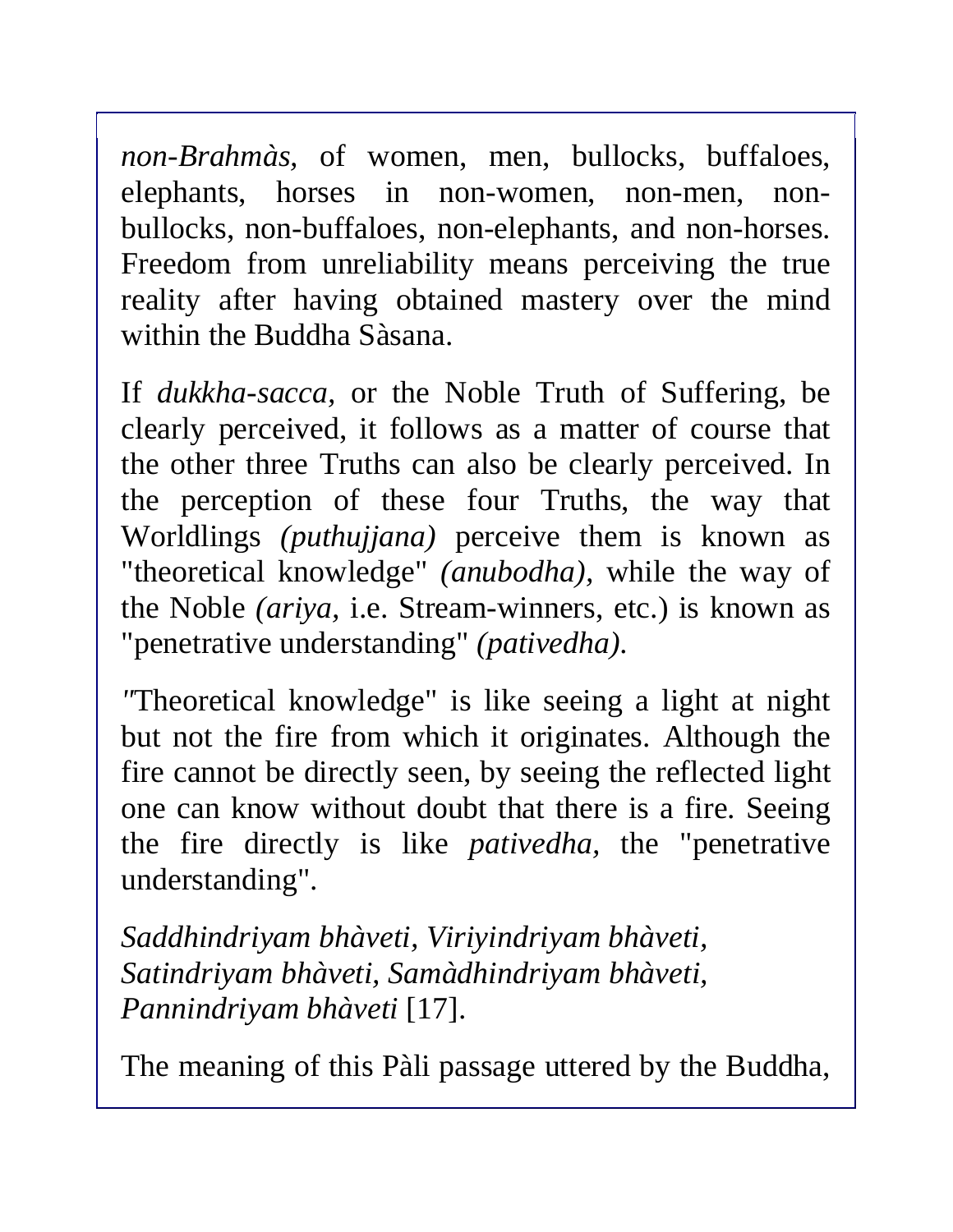is that the five *indriyas* (mental faculties) should be practised and developed in order to facilitate the great work of *samatha* and *vipassanà.* 

A person, who has not developed these five *indriyas,* is like a country without a ruler or king. It is like the forests and mountains inhabited by wild tribes where no administration exists. In a rulerless country there is no law. There the people are unrestrained. Like animals, the strong prey on the weak. In the same way, the mind of a person who has not developed the five *indriyas* is distracted and runs riot with defilements. Just as a person possessed by evil spirits cannot bear to hear the sound of such recitations as *"iti pi so"* or *"hetu paccayo",* when persons without developed *indriyas* hear talks connected with the cause of contentment *(paccaya santosa)* or with the practice of mental development *(bhàvanà-rambha),* they quickly discover antagonistic criticisms. In them, the desire to exert themselves in the work of *samatha* and *vipassanà* never arises.

On the other hand, a person who develops the five *indriyas* resembles a country ruled by a just and lawful king. It resembles the towns and hamlets of the *majjhima desa* (mid-country) where governmental administration exists. Such a person is not disturbed by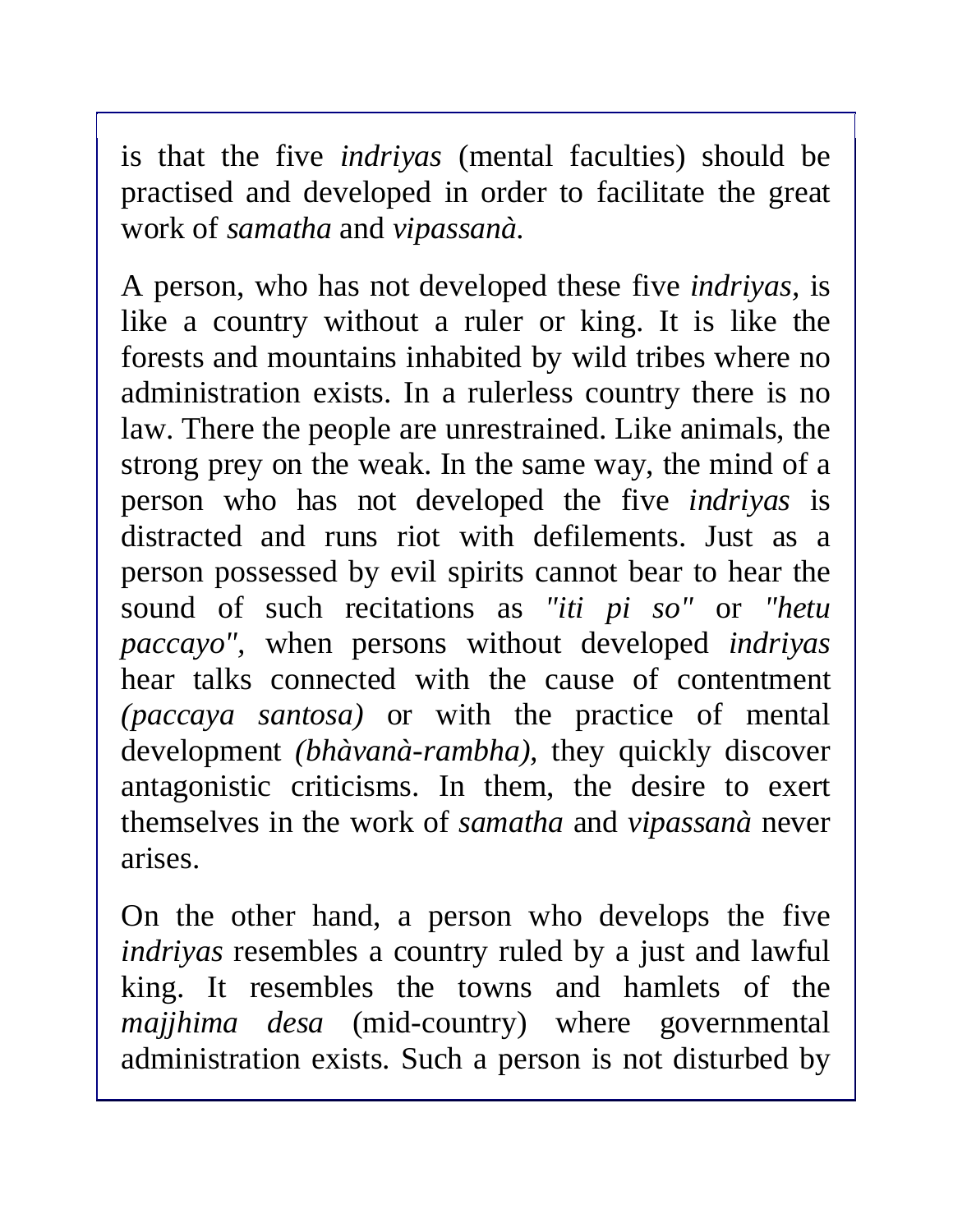the variegated theories of various persons. He is confirmed in the sole way of the Buddha's teachings. When such a person hears talk connected with the cause of contentment, or the practice of mental development, his mind is clear and cool. He is confirmed in the desire to exert himself in the work of *samatha* and *vipassanà.* 

In this way, the arising of the two kinds of desires in this world is not the work of beings or individuals, but depends on the existence or otherwise of development of the five *indriyas.* 

If there is no development of the *indriyas,* one kind of desire arises*.* If there is development of the *indriyas,* that desire disappears and a new kind of desire invariably appears.

The more the development of the *indriyas* proceeds, the more does this new desire increase and gather strength.

When all the five *indriyas* are set up, the desire for the Paths and the Fruits will immediately appear. Thus, must beings develop the five *indriyas* in order to raise them from their Ordinary level *(pakati-saddhà,* etc.) to the great heights of their Developed (or meditative) plane *(bhàvanà-saddhà, etc.).*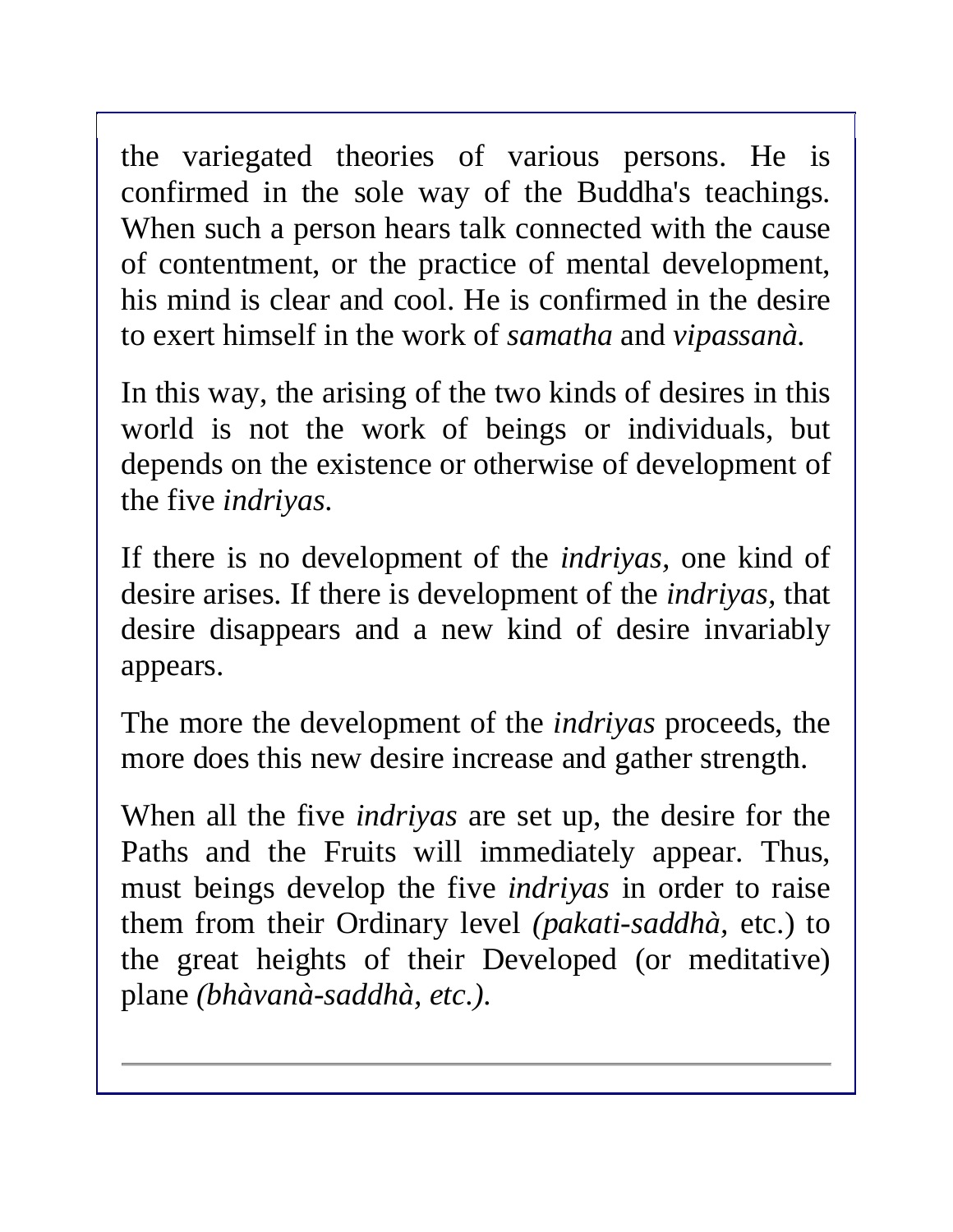## **Notes:**

[1] On the Five Faculties, see "The Way of Wisdom", by Edward Conze (The Wheel No. 65/66).

[2] In the following, called, for short, "Developed Faith", similarly, "Developed Energy".

[3] **'Surrogate' meditation. --** The original text of the translation has here "*imitation" bhàvanà,* which sounds more deprecatory than the Author may have intended in this context. What is probably meant is a kind of very rudimentary meditation or contemplation that is not much more than a devotional or pensive mood maintained for some time, which, being of a discursive nature, does not reach, by itself, any marked degree of concentration. Being, in this context, one of the three "items of merit-making" *(punna-kiriya-vatthu),* it is nevertheless a beneficial practice that may well lead to concentration and meditation proper. *- Editor.* 

[4] The aspect of *saddhà* that is especially active here is Confidence, i.e., confidence in the method (and the Dhamma in general) and self-confidence. - *Editor* 

[5] The five Higher Spiritual Knowledges *(abhinnà)* are:

1. *Iddhividha,* Super-normal Powers,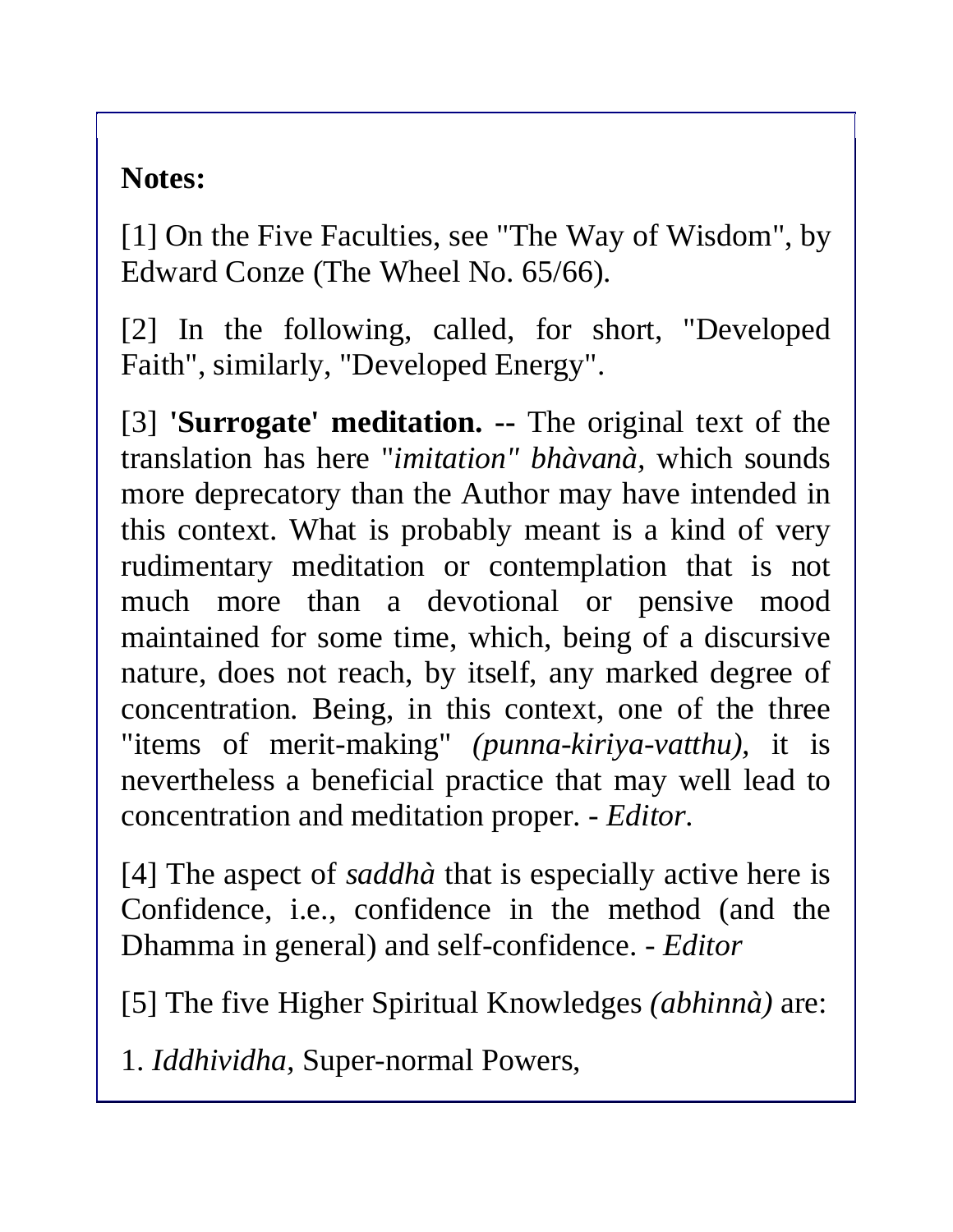2. *Dibba-sota,* Celestial Ear (clair-audience),

3. *Parassa ceto-pariyanàna,* Knowledge of the minds of others,

4. *Pubbe Nivàsànussati,* Recollection of Former Lives.

5. *Dibba-cakkhu,* Celestial Eye (clairvoyance).

[6] These are the last five of the seven Purifications: see list on p. 21.

[7] These are the Contemplations on Impermanence, Suffering and Not-self.

[8] These are: Comprehension knowledge *(sammasananàna),* and the nine Insight-knowledges dealt with in Chapter XXI of "The Path of Purification".

[9] These nineteen are enumerated in "The Path of Purification", Chapter XXII, 20, 21.

[10] *Sotàpannassa angàni;* see Indriya Samyutta, Sutta 8, Datthabbasutta.

[11] In the Suttas, this fourth constituent of Stream-entry is usually formulated as "unbroken morality".

[12] For instance, in *Majjhima-Nikàya* No. 9, The Discourse on Right Understanding.

[13] See *Dhammapada Com. Story* to verse 1.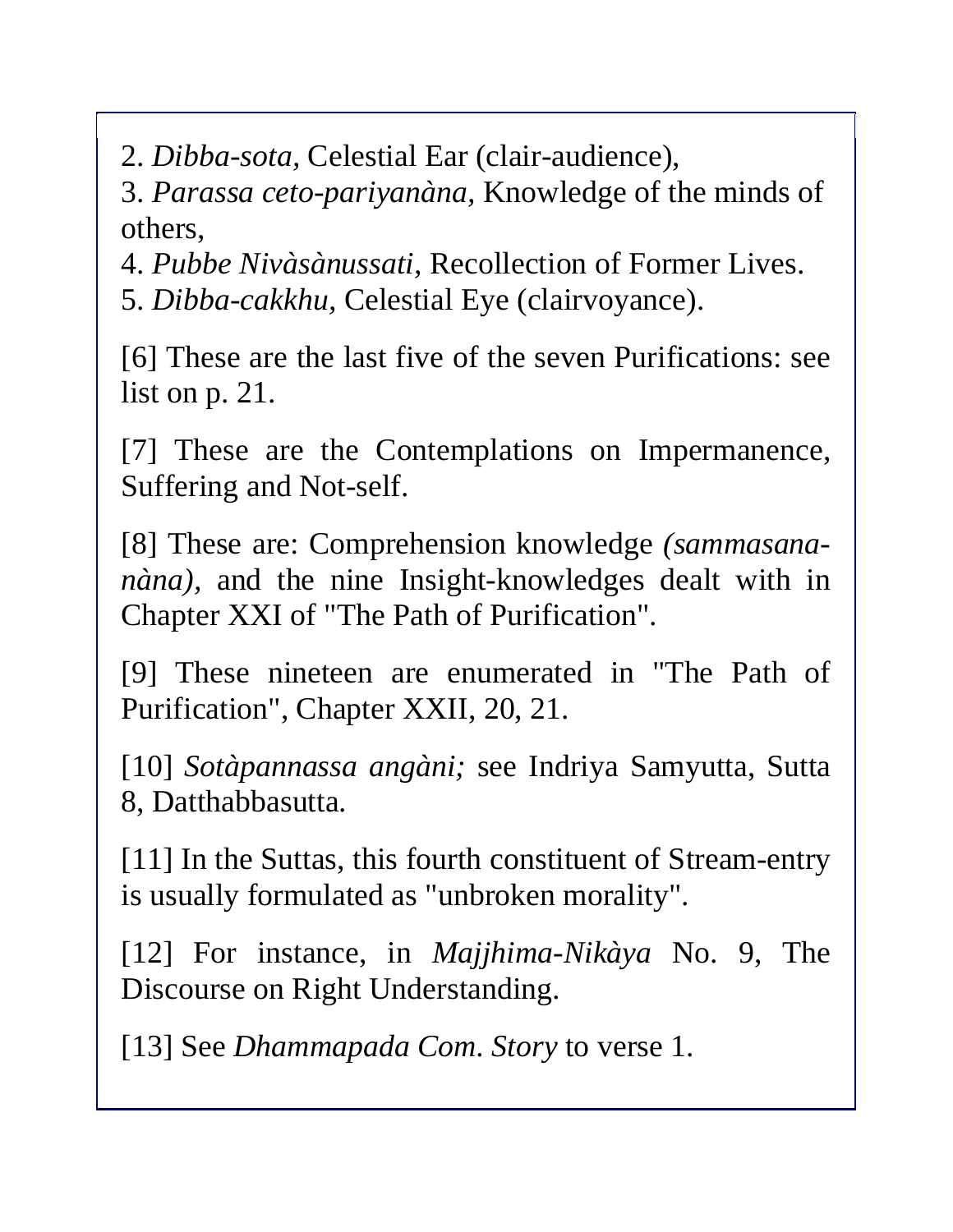[14] (1) Element of Extension, (2) Element of Liquidity or Cohesion (3) Element of Kinetic Energy (Fire), (4) Element of Motion or Support (Wind), (5) Element of Space, (6) Element of Consciousness. -- On the meditation on the first four, see Ledi Sayadaw, *Magga Dipani*, in the section "How to establish the Wisdom Group".

[15] Such classifications as Aggregates *(khandha)* or Sense-bases *(àyatana).* 

[16] See *Udàna, Meghiya Vagga, Sutta 1*: "In him who perceives impermanence the perception of Not-self manifests itself. And he who perceives Not-self obtains the elimination of the conceit "I am" and reaches Nibbàna in this very life."

[17] *Samyutta Nikàya, Mahà Vagga, Indriya Samy., Vagga 6, Sutta 8*.

-ooOoo-

**Chapter VI**

**The Five Mental Powers**  *(Bala)*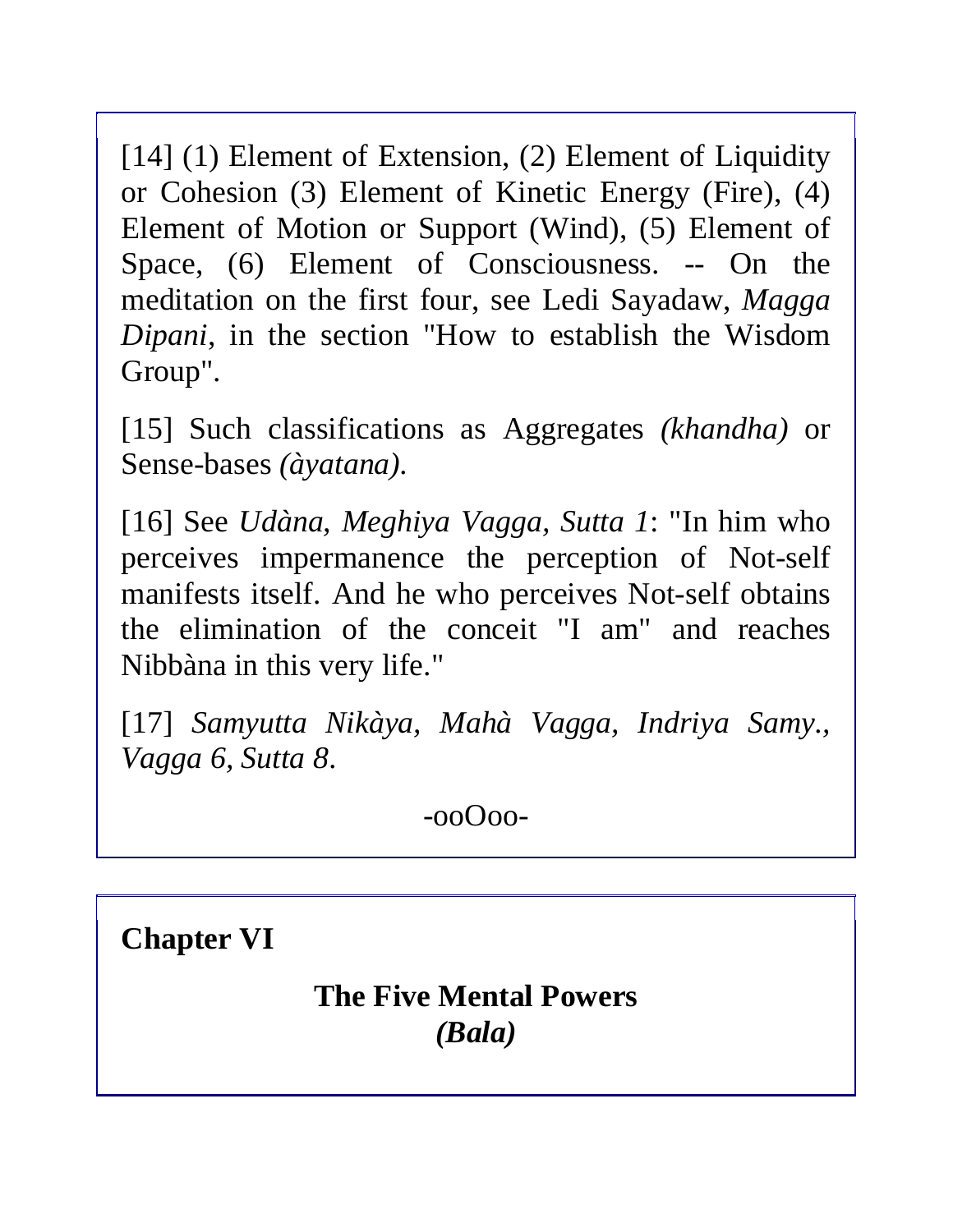The Mental Powers *(balàni)* are thus called because "they overpower opposing mental states" [1]. Or, as the commentaries explain: they are powerful in the sense of being unshaken *(akampanatthena)* by opposition [2].

Parallel to the Faculties, there are five Powers *(bala):* 

- 1. *Saddhà* (Faith)
- 2. *Viriya* (Energy)
- 3. *Sati* (Mindfulness)
- 4. *Samàdhi* (Concentration)
- *5. Pannà* (Wisdom).

They are like five generals or commanders engaged in destroying the hostile kingdom of Personality Belief. They are the fivefold strength on which Bhikkhus and layfolk can place their reliance.

As in the case of the Faculties, the Power of Faith *(saddhà-bala)* is of two kinds: 1. The Power of Ordinary Faith *(pakati-saddhà),* 2. The Power of Developed Faith *(bhàvanà-saddhà).* 

"Ordinary Faith", which has no development through specific practice, associates with Craving *(tanhà)* according to circumstances, and can thus produce only the ordinary good actions *(pakati-kusala-kamma)* of Almsgiving (Liberality; *dàna),* Morality *(sìla),* etc. The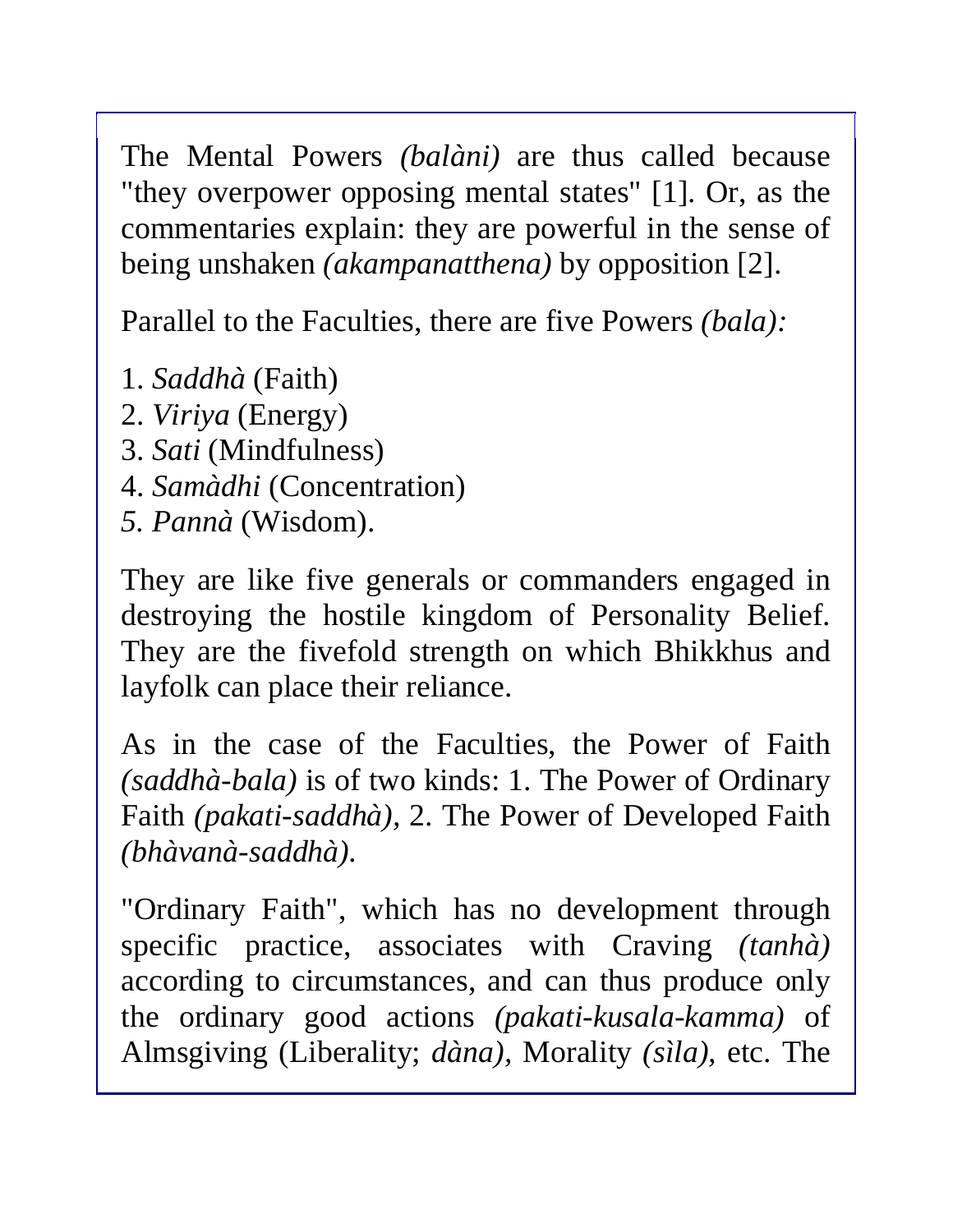limited measure of strength it possesses, cannot overcome Craving. On the contrary, Craving *(tanhà)*  keeps "Ordinary Faith" under its power.

This is how Craving keeps Ordinary Faith under its power:-

The Pàli texts mention, with the greatest clarity, four "Traditional Practices of the Noble Ones" *(ariya-vamsa*) [3]. They are:

1. Being easily satisfied with food;

2. Being easily satisfied with clothing;

3*.* Being easily satisfied with any dwelling place;

4. Finding pleasure and enjoyment in the work of *bhàvanà* (meditation).

They constitute the realm of *saddhà* [4]. In the presentday world, this great kingdom of *saddhà* lies hidden and submerged. Today, beings take pleasure and enjoyment in material things *(paccayàmisa):* they take pleasure and enjoyment in worldly rank, dignity, and honour *(lokàmisa);* they take pleasure and enjoyment in the attainment of the pleasant life, in worldly riches, and in power and dominion *(vattàmisa);* and thus is the great kingdom of *tanhà* established as clearly as the great ocean round the island. This shows the weakness of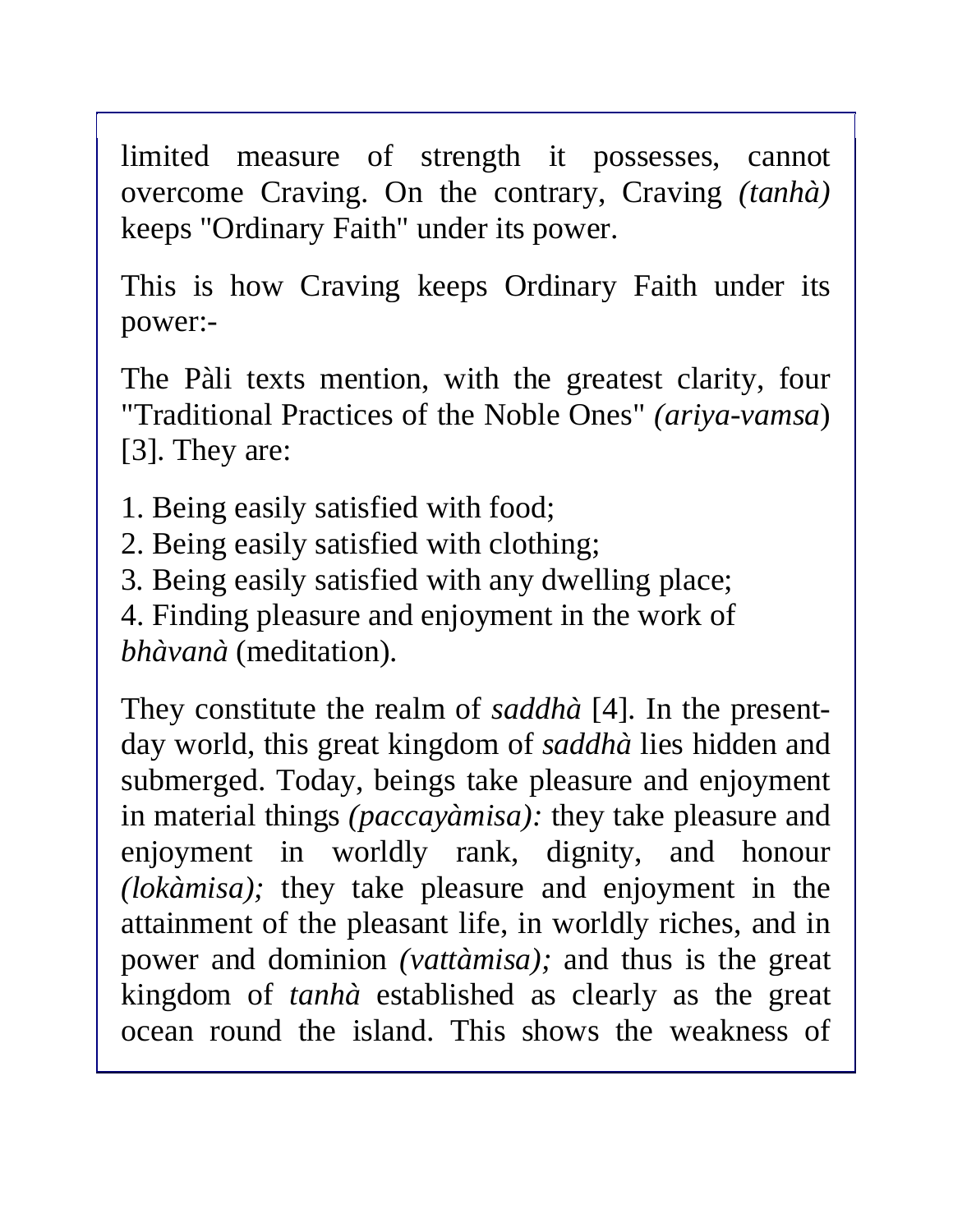Ordinary Faith *(pakati-saddhà)* in this world.

It is Developed Faith which has its genesis in the successful practice of Body Contemplation (such as Mindfulness on Breathing) -- being pursued until disappearance of the distraction and unsettled condition of the mind -- that can dispel Craving *(tanhà)* which takes pleasure and enjoyment in the afore-mentioned three kinds of worldliness *(àmisa).* It is this Developed Faith *(bhàvanà saddhà)* that can save Bhikkhus and layfolk who are in the course of being drowned and submerged in the ocean of the three Cravings [5], and that enables them to reach the island haven of the kingdom of *saddhà,* as manifested (e.g.) in the four Traditional Practices of the Noble *(ariya-vamsadhamma).* In the context of the *Bodhipakkhiya-dhamma* it is this Developed Faith that should be acquired.

Of the two kinds of Energy *(viriya),* Ordinary Energy, which is without development practice, associates with laziness *(kosajja),* according to the occasion and produces the ordinary good acts *(pakati-kusala-kamma)*  of Liberality (Almsgiving), Morality, the study of the sacred texts, etc. This Ordinary Energy cannot dispel laziness. On the contrary, it is laziness which controls Ordinary Energy and keeps it under subjection.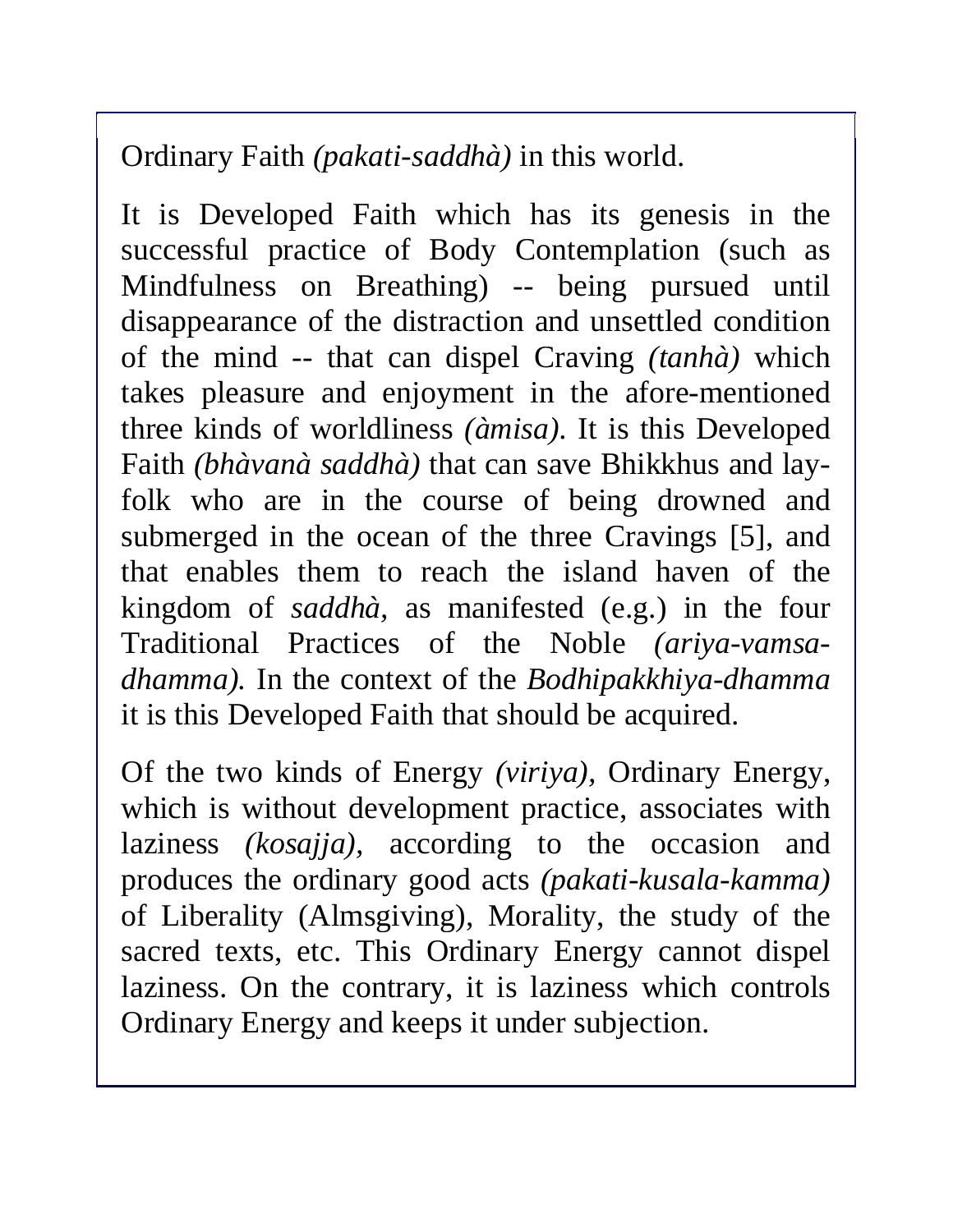When beings encounter a Buddha Sàsana, they acquire the knowledge that in the past unfathomable Samsàra they have been the kinsfolk of Personality Belief *(sakkàya-ditthi),* of Evil Deeds *(duccarita)* and the inhabitants of the Lower Worlds of Misery *(apàyaloka).* The Pàli texts clearly prescribe the method of the Ariya-vamsa, the Traditional Practice of the Noble, as a way of dispelling laziness; and the fourth of them, delight in meditation, should be practised until release from such a state of laziness (being Energy's opposite) is attained.

The way of dispelling laziness may be, thus, described (in the case of a monk) [6]. Having equipped himself with the *Sikkhàs* (the Training Rules -- which are the Buddha's heritage) and which the monk undertakes in the Ordination Hall at the time of his becoming a Bhikkhu, he, in accordance with these Training Rules [7],

\* makes the trees and bushes of the forest his dwellingplace,

\* lives only on alms-food gathered on his alms-round, avoids company,

\* observes the Dhutanga (strict ascetic practices),

and applies himself scrupulously to mindful Body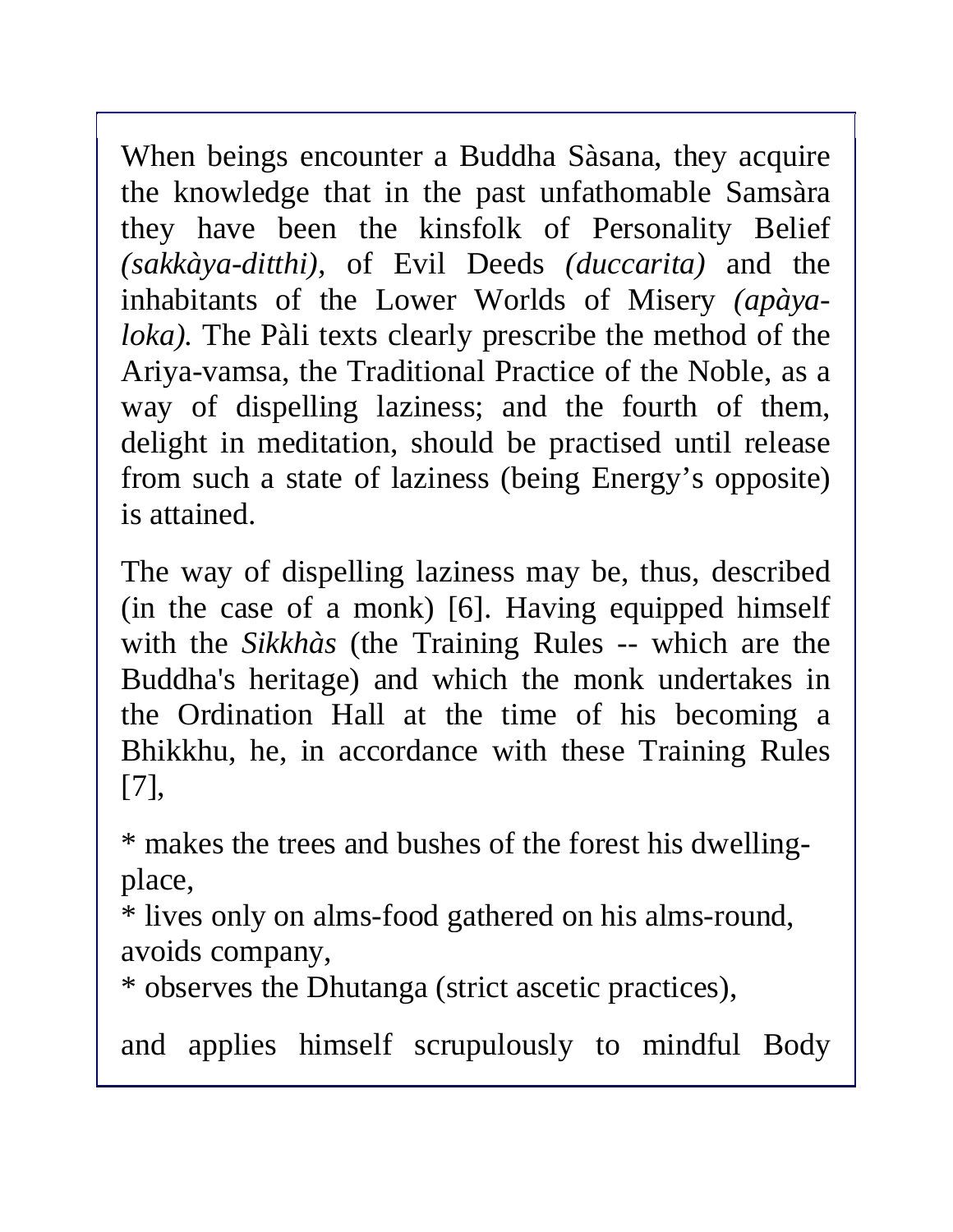Contemplation, -- these are the acts of Energy that dispel the unwholesome volitional actions *(akusala kamma)*  arising out of laziness *(kosajja).* They are acts comprised in the realm of *viriya* (energy).

This realm of Energy remains obscure and is unknown in the present-day world. Today, although Bhikkhus are aware that they belong to that class of beings still possessed of Personality Belief and evil deeds and liable to rebirth in lower worlds of misery, yet they live permanently in dwellings constructed in towns and villages by their donors; they take pleasure in the receipt of large gifts and benefits, they are unable to dispense with the company of other people, etc., all of which acts are comprised within the realm of Laziness *(kosajja)* and this realm of Laziness is as conspicuous as the sea that inundates an island. This shows the weakness of Ordinary Energy *(pakati-viriya).* 

It is only Developed Energy *(bhàvanà-viriya) --* such as being satisfied with a minimum of sleep, being always alert and active, being fearless, being bold and firm in living alone, being steadfast in meditative practice -- that can dispel Laziness. In the context of the *Bodhipakkhiya-dhammà* (Requisites of Englihtenment) it is this Developed Energy that should be acquired.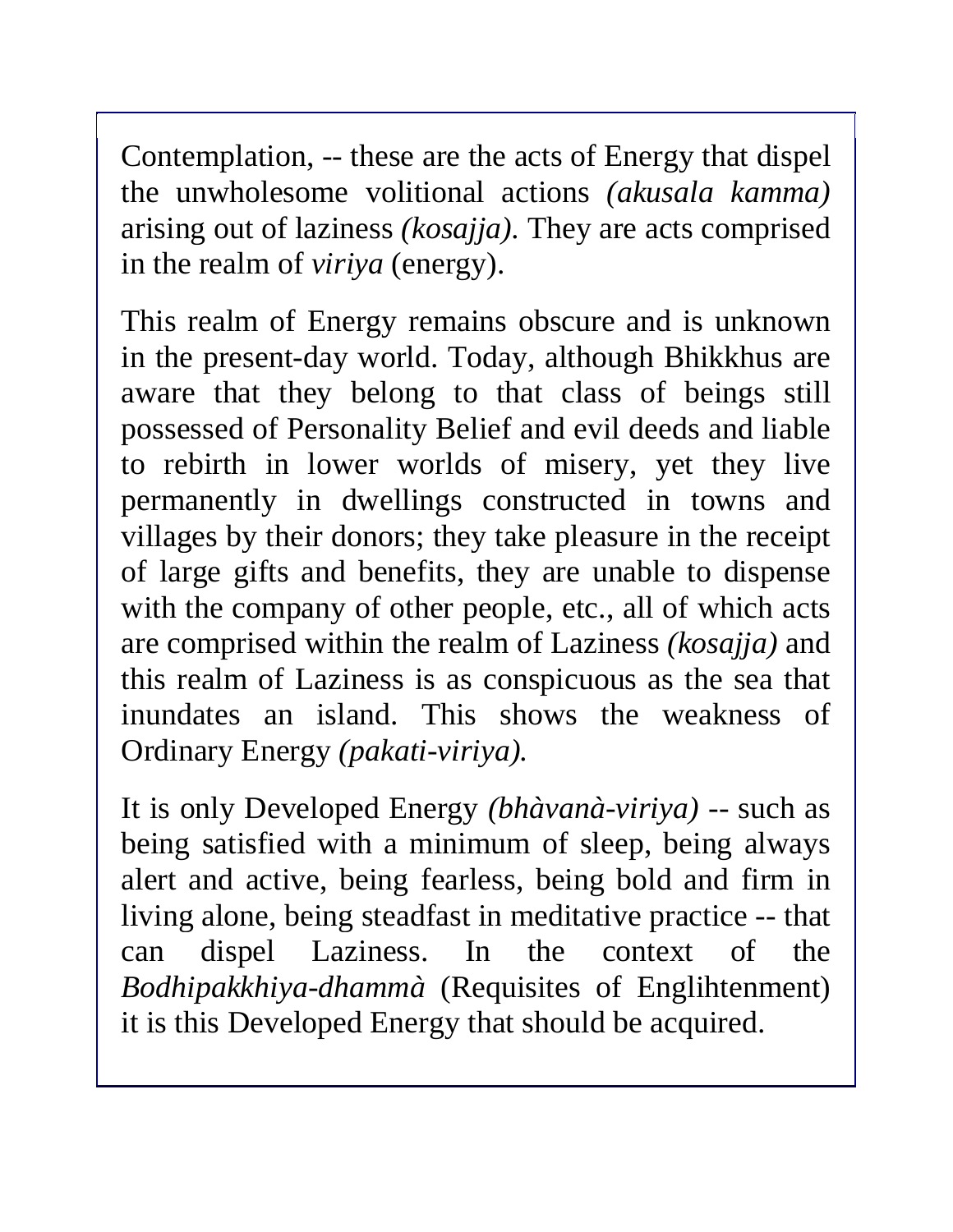The detailed meaning of the Powers of Mindfulness, Concentration and Wisdom may be known by following the lines of the explanation given above. Here I shall just give a concise explanation.

The antithesis of Mindfulness *(sati)* is *mutthasacca,* confused Mindfulness or absentmindedness. It means inability to become absorbed in the work of Tranquillity Meditation *(samatha bhàvanà)* or of Insight Meditation *(vipassanà-bhàvanà);* inability to concentrate and to control one's mind; the wandering of thoughts to objects other than the object of concentration. Ordinary Mindfulness that one possesses in a rudimentary state from birth cannot dispel that absentmindedness. Only Developed Mindfulness can do it.

The antithesis of Concentration *(samàdhi)* is Distraction *(vikkhepa)* of mind (i.e. wandering thoughts and idle fancies). It is the inability to concentrate, to control the mind and keep its attention fixed on one object. It is the arising of thoughts on objects other than the object of concentration. It is the unquiet and restless state of mind when applying itself to the work of meditation. Ordinary Concentration cannot dispel the unwholesome state of Distraction. Only Developed Concentration *(bhàvanàsamàdhi)* can do it.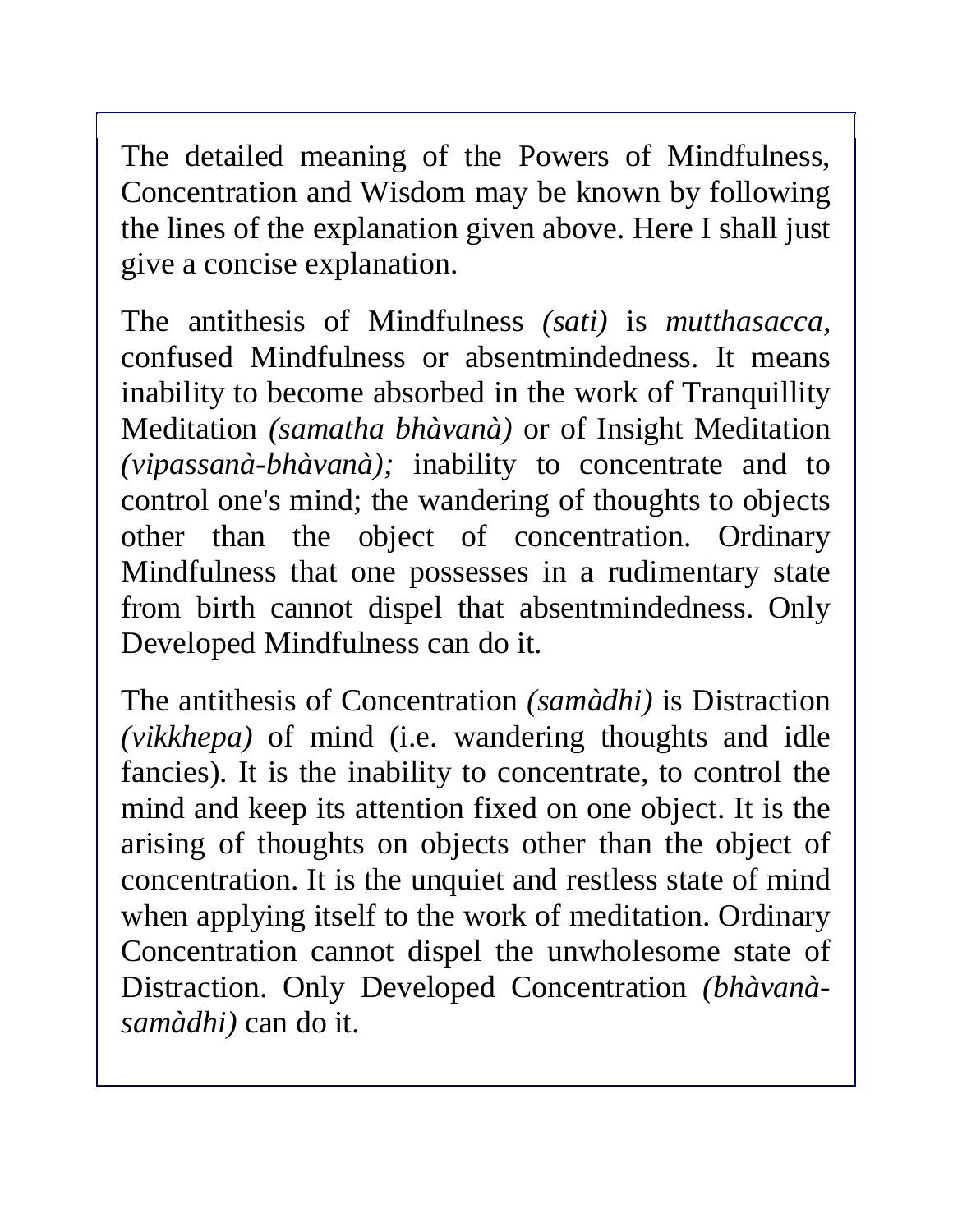The antithesis of Wisdom *(pannà)* is Delusion *(sammoha).* It is ignorance, lack of clarity, mistiness and absence of lucidity of mind. It is the darkness shrouding the mind. This Delusion cannot be removed by Ordinary Wisdom *(pakati-pannà),* nor by erudition *(pariyattipannà),* which may comprise knowledge of the whole Ti-Pitaka. It is only Wisdom Developed by Meditation *(bhàvanà-pannà)* that has set up mindful Body Contemplation, which can gradually dispel Delusion.

This shows the meaning of the five unwholesome opposites *(patipakkha-akusala-dhamma)* coupled with the respective Powers *(bala).* 

These five unwholesome opposing forces are:

(1) Craving *(tanhà),* 

(2) Laziness *(kosajja),* or inability to take pains (lassitude), or lack of fearlessness in Dhamma practice *(patipatti),* 

(3) Absent-mindedness *(mutthasacca),* 

(4) Distraction *(vikkhepa),* and

(5) Delusion *(sammoha).* 

The five things that can counteract and dispel them are called Powers *(bala).* If any one of these Powers is weak and unable to dispel the respective opposite, meditation, be it Tranquillity or Insight, cannot be very successful as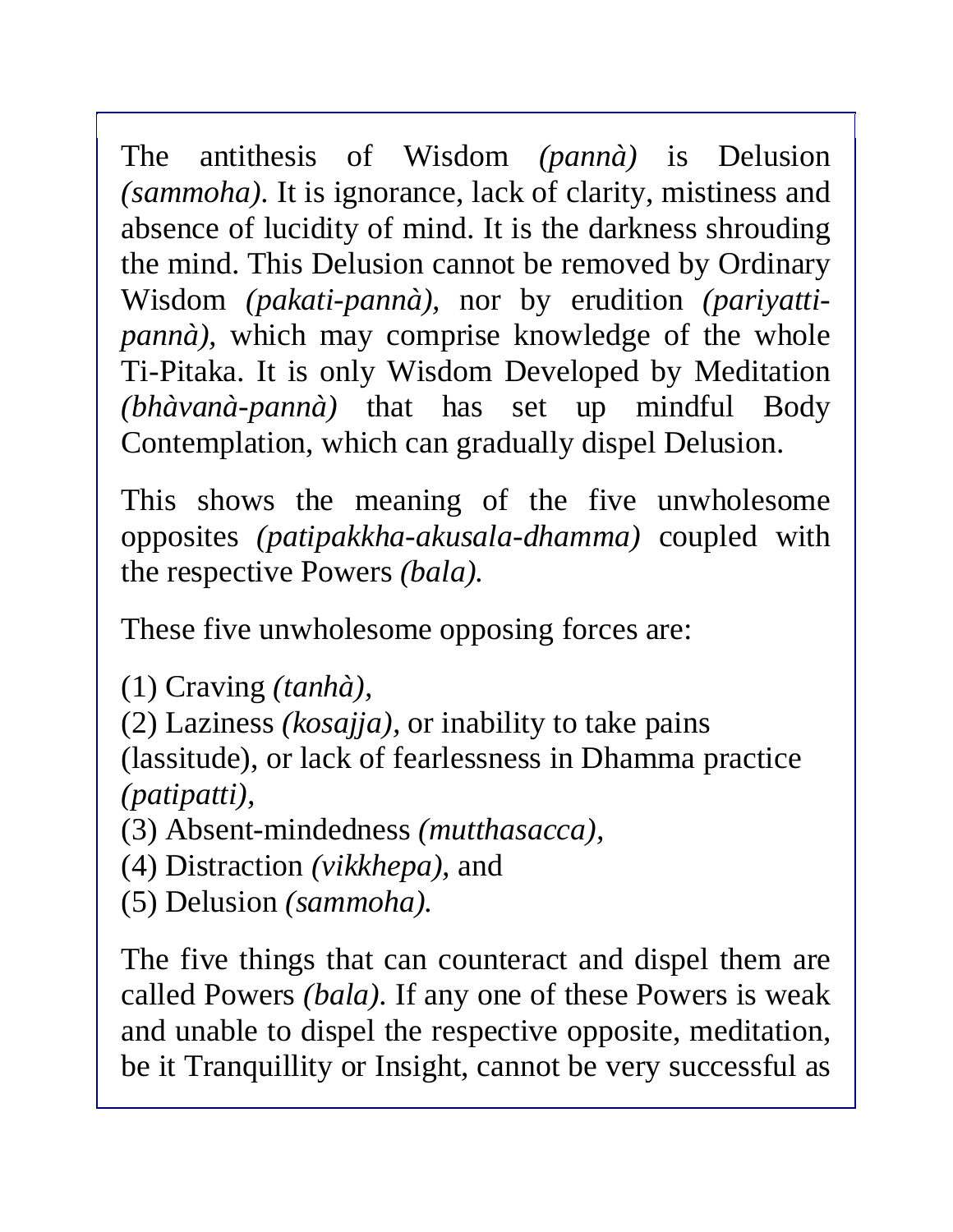far as *Neyya* individuals are concerned, i.e. those in need of guidance.

Hence, at the present day, some persons can emerge out of the realm of Craving *(tanhà)* because of the strength of their Power of Faith *(saddhà-bala).* They are rid of attachment to material things and to worldly dignities and honours. But as they are deficient in the other four Powers, they are unable to rise above the stage of contentment *(santuttthi)* with their living conditions.

Some persons can emerge out of the realm of Craving and Laziness because they are strong in the Powers of Faith and Energy. They are constant in keeping to a life of contentment, and (if monks) firm in keeping to forest -- and hill dwellings and in the observance of the strict ascetic practices *(dhutanga;* as exemplifying their energy). But as they are weak in the other three Powers, they are unable to practise mindful Body Contemplation or do the work of Tranquillity and Insight meditation.

Some persons, again, are strong in the first three Powers and, thus, can rise up to the work of mindful Body Contemplation *(kàyagatà sati),* [thereby] achieving concentration, e.g., on out-and in-breath or in contemplating the bones of the body. But being deficient in the other two Powers, they cannot rise up to the task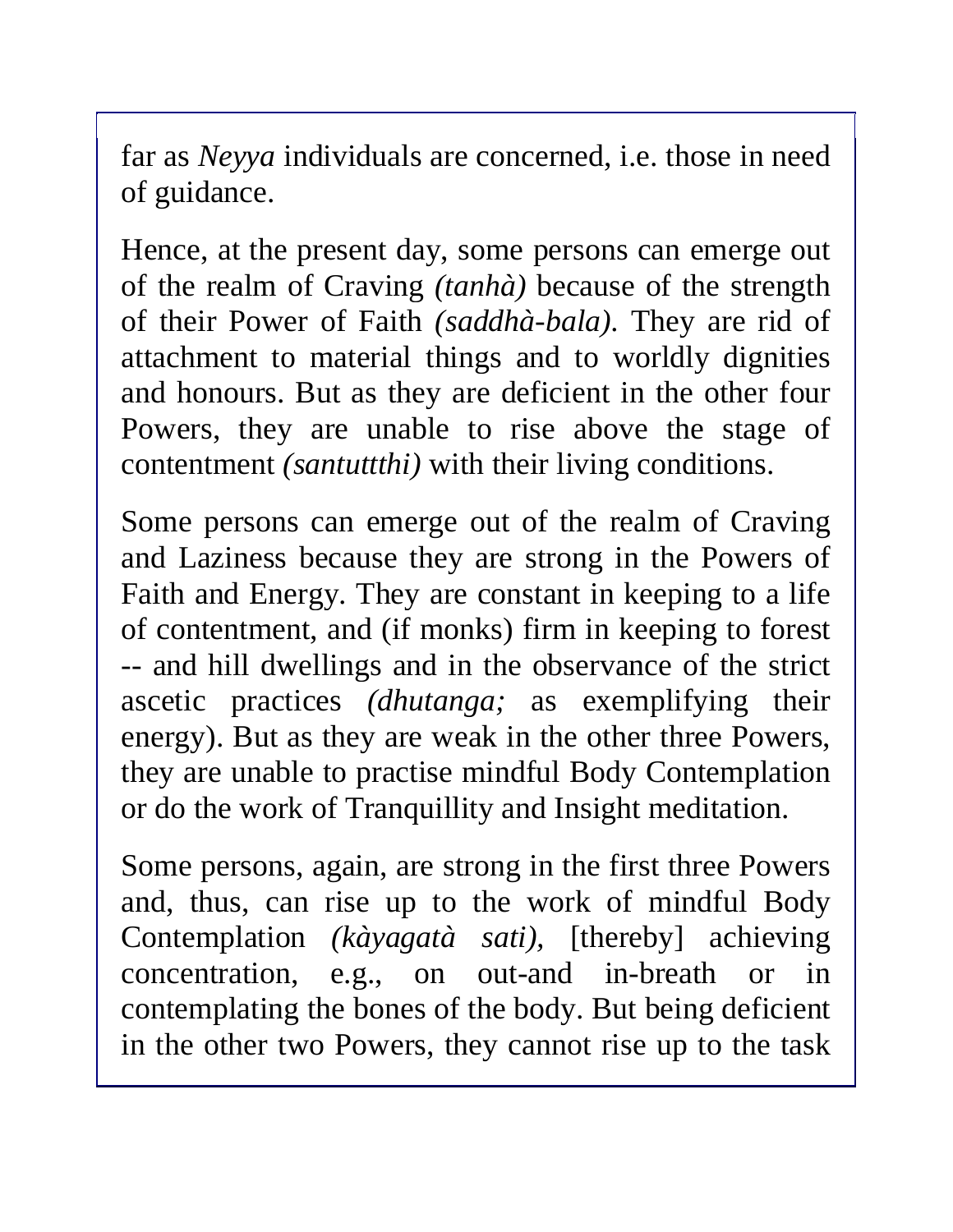of *Jhàna* and Insight.

Other persons can achieve the attainment of *Jhàna*  because they are strong in the first four Powers, but as the Power of Wisdom is weak in them, they cannot rise to the work of Insight *(vipassanà).* Some persons are strong in the Power of Wisdom as far as their learning in Dhamma and Ti-Pitaka is concerned. They are also wise in understanding the teachings on the ultimate realities *(paramattha dhamma).* But because they lack the backing of the other four Powers they cannot emerge from the realm of Craving, Lassitude, Absentmindedness and Distraction. They live and die within the confines of these unwholesome states. In this way, whenever one is deficient in any one of the Powers, one cannot rise above the realm of the respective opposite force.

Of the five Powers, those of Energy and Wisdom are also *Iddhipàdas,* "Bases of (Spiritual) Success". Hence, if these two Powers are strong and coordinated, it does not happen that one cannot rise up to the work of Insight *(vipassanà)* because of the weakness of the other three Powers.

People who do not know the functions of the Bases of Success *(iddhipàda),* the Controlling Faculties *(indriya)*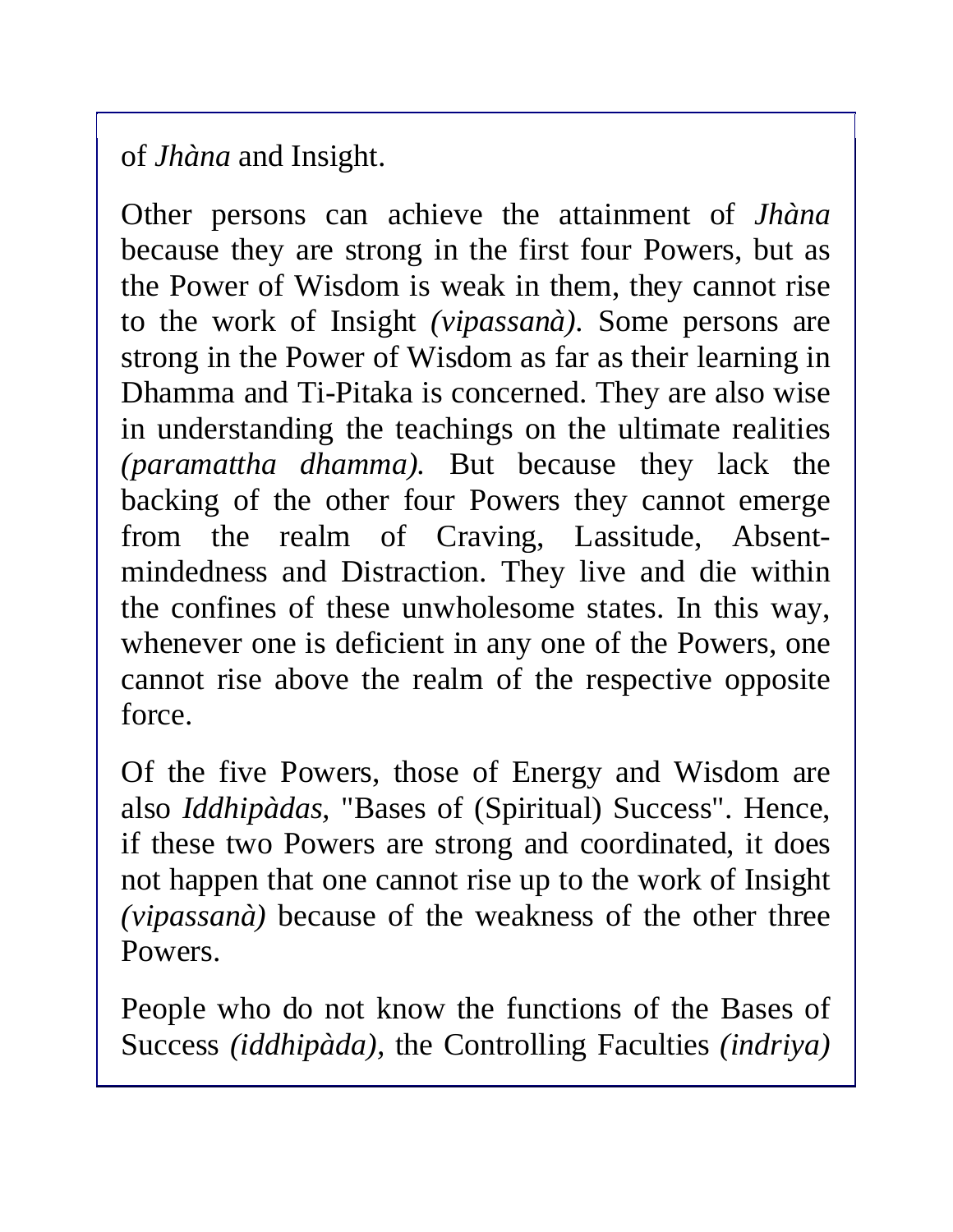and the Powers *(bala),* do not know why their zeal is weak and which are the opposing forces *(patipakkha)*  that assail them. They do not know the qualities of mind which they have to cultivate, and, hence, the desire to cultivate them never arises. It is thus that the Traditional Practices of the Noble *(ariya-vamsa)* are on the verge of disappearing at the present day.

I shall give an illustration. There is a species of bull called *usabha.* It is a bull worth more than a thousand ordinary bulls. If the characteristics and distinctive signs of that bull be recognised, and it be reared and nurtured properly, its limbs and marks will develop, and its strength and powers will increase. It can, then, guard even a hundred cattle pens from the incursions of lions and leopards.

If the owner of such a bull is ignorant of all these, and if thus he does not rear and nurture it properly but keeps and tends it just as he would any other ordinary bull; if he employs it in ploughing and drawing carts in company with other bulls; its distinctive marks and limbs will fail to develop, and its strength and powers will remain dormant. It will thus live and die just like any other bull.

A knowing owner, however, will separate such a bull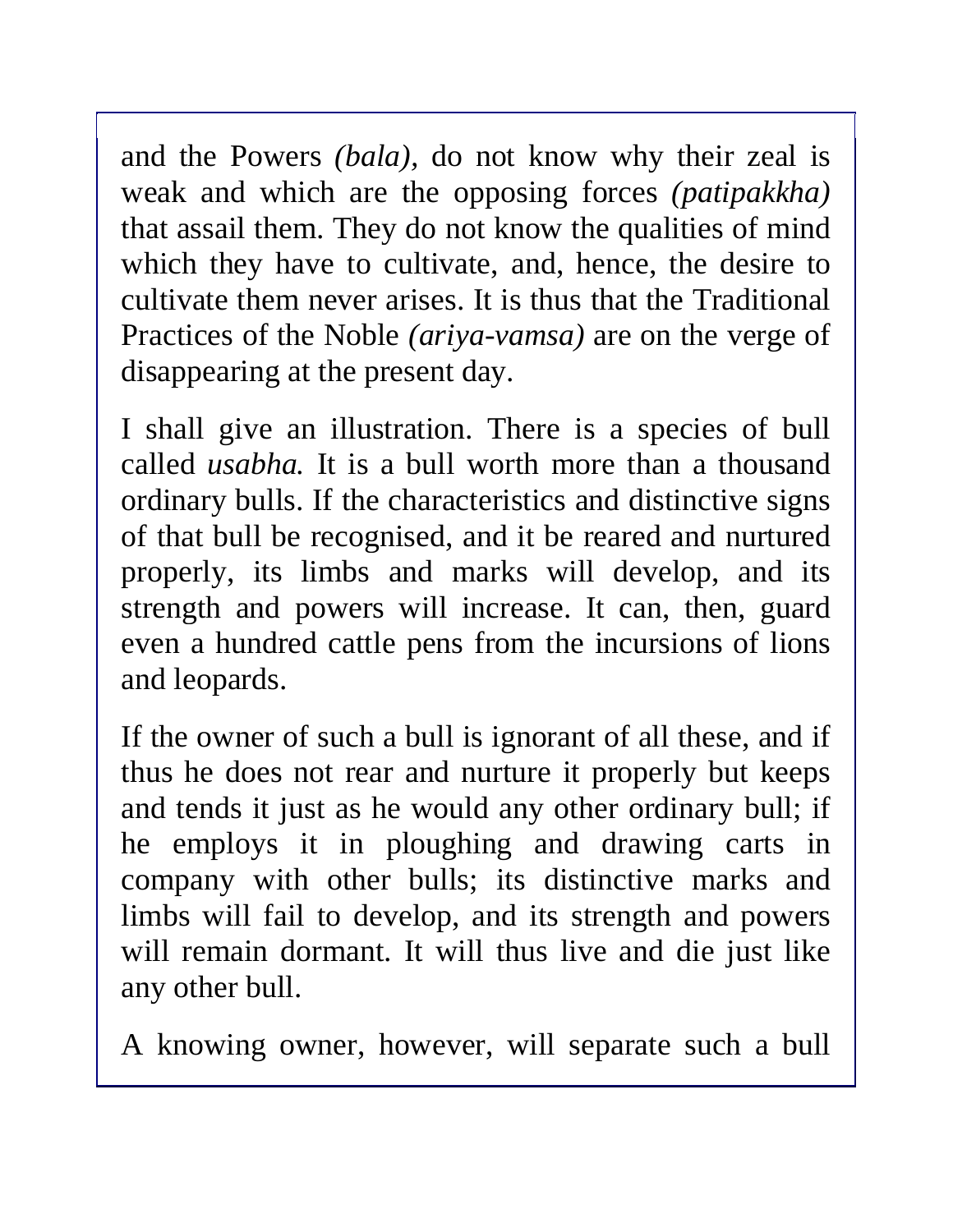from the rest and keep it in a specially constructed shed. He will cover the floor of the shed with clean sand and will fix a ceiling to the roof. He will keep the shed clean and will feed the bull with paddy and pulses fit for human consumption. He will wash and bathe it. In such a case, the distinctive marks and limbs will develop, and its strength and powers will increase enormously.

In this Buddha Sàsana, *Neyya* individuals (requiring guidance) resemble the owner of the bull. The five Powers of these *Neyya* individuals resemble the *usabha*  bull. The Satipatthàna Vibhanga, Sammappadhàna Vibhanga, Iddhipàda Vibhanga, Indriya Vibhanga, Bojjhanga Vibhanga, and Magganga Vibhanga, of the Abhidhamma Pitaka, and the Mahà-satipatthàna Sutta, Satipatthàna Samyutta, Sammappam dhàna Samyutta, Iddhipàda Samyutta, Indriya Samyutta, Balam Samyutta, and Bojjhanga Samyutta of the Sutta Pitaka, resemble the expository books which expound the distinctive signs, marks and characteristics, of *usabha*  bulls, the methods how such bulls are to be reared and taken care of, and the strength and powers that such bulls can attain if reared and nurtured properly.

Those *Neyya* individuals, who through ignorance do not attempt to develop the five Powers through the work of meditation and who, thus, remain satisfied with the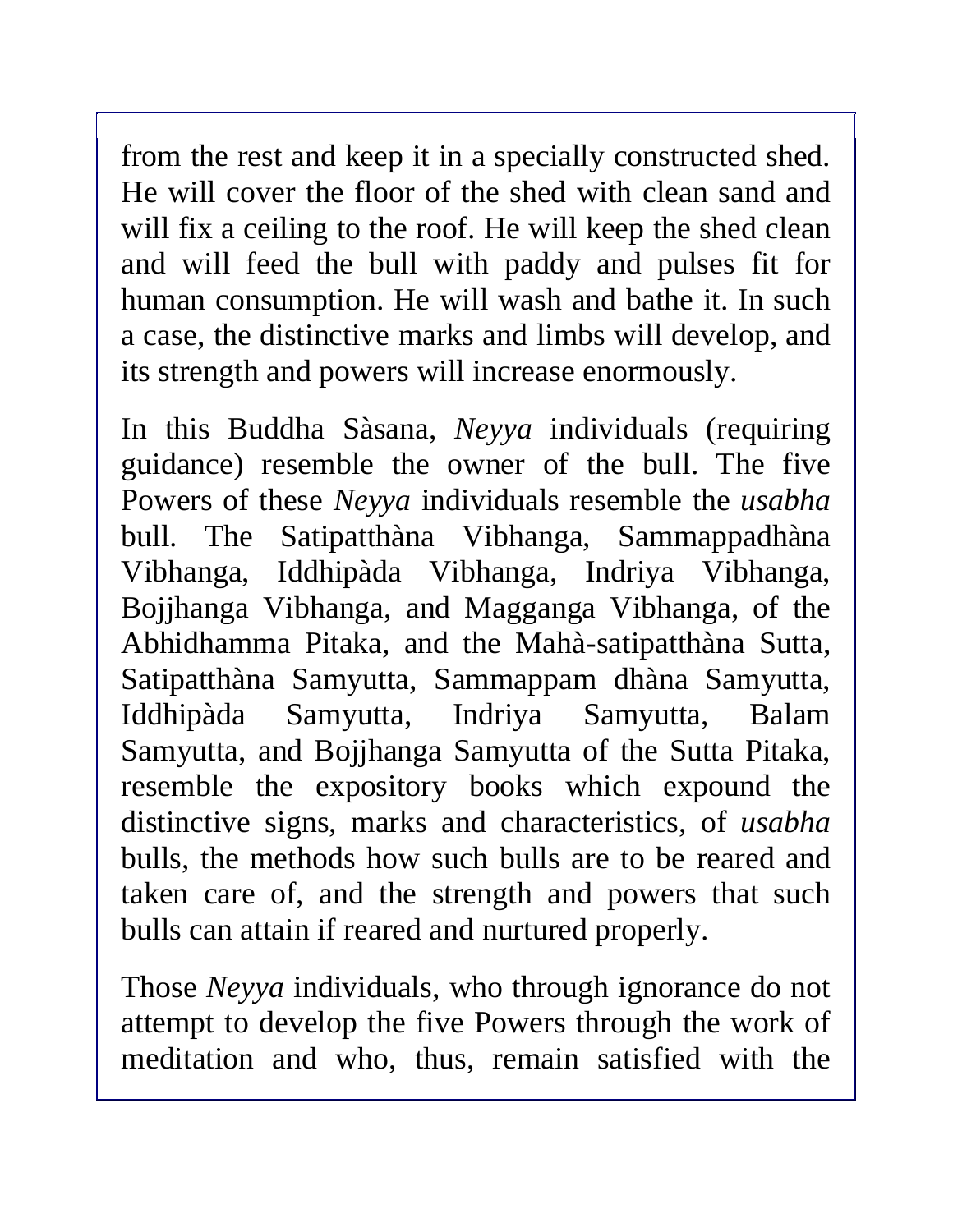lower attainments within the Sàsana, such as *dàna, sìla,*  and the study of scriptures, resemble the ignorant owner of an *usabha* bull who does not rear and nurture it properly.

In this world, there are many kinds of worldly undertakings. There are undertakings that can be accomplished by the strength of wealth, and there are undertakings that can be accomplished by the strength of knowledge. Even in the case of the cultivation of land, several kinds of strength are needed for its accomplishment. Sometimes the strength of wealth has to be garnered first, and at other times the strength of knowledge. Preparatory education and study constitute the garnering of the strength of knowledge.

Similarly, in the Buddha Sàsana, there are five Powers needed for the work of *samatha, vipassanà,* and the attainment of the Holy Paths and Fruits and Nibbàna. It is only when these Powers are first accumulated that the great works mentioned can be undertaken. Those persons who do not possess even one of the five Powers cannot evoke a desire to undertake these great tasks. It does not occur to them that those great tasks can be accomplished in this life. They live forgetfully and without determination. If it is pointed out to them that the tasks can be accomplished, they do not wish to hear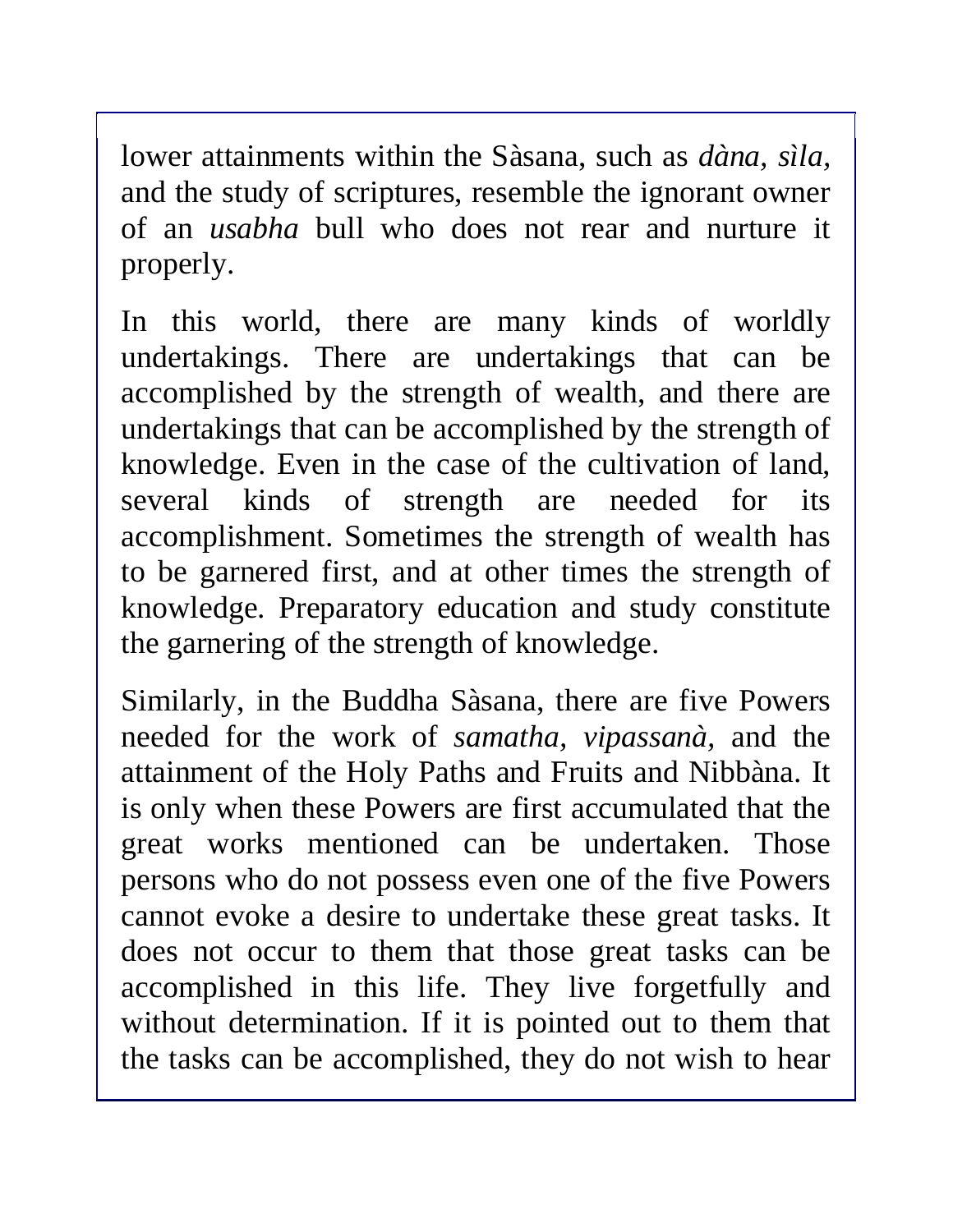it. They do not know that such untoward thoughts occur to them because they are utterly impoverished in their spiritual Powers. They lay the blame at the door of *pàrami,* or *dvihetuka,* or at the unfavourable times [8].

If, however, these people set up work in one of the *satipatthàna,* such as in *ànàpàna sati,* and if thereby they set up the three Powers of *saddhà, viriya,* and *sati,*  such untoward thoughts will certainly disappear. It is inevitable that new wholesome thoughts must arise. This is because they have developed their strength.

This is how the strength is developed. Although such a person cannot as yet attain an insight into Body and Mind, the weak Faith grows through the control exercised over Craving *(tanhà)* for material wants *(paccayàmisa)* and worldly achievements *(lokàmisa).*  The weak Energy grows through control of lassitude. Weak Mindfulness grows through control of absentmindedness. Concentration and Wisdom, too, gather strength through control of distraction and delusion. When these Powers grow, it is inevitable that there must be a change in the mind of the meditator.

A person who is afflicted with a major disease has no desire to take an interest in the ordinary affairs and activities of the world. But if, after taking proper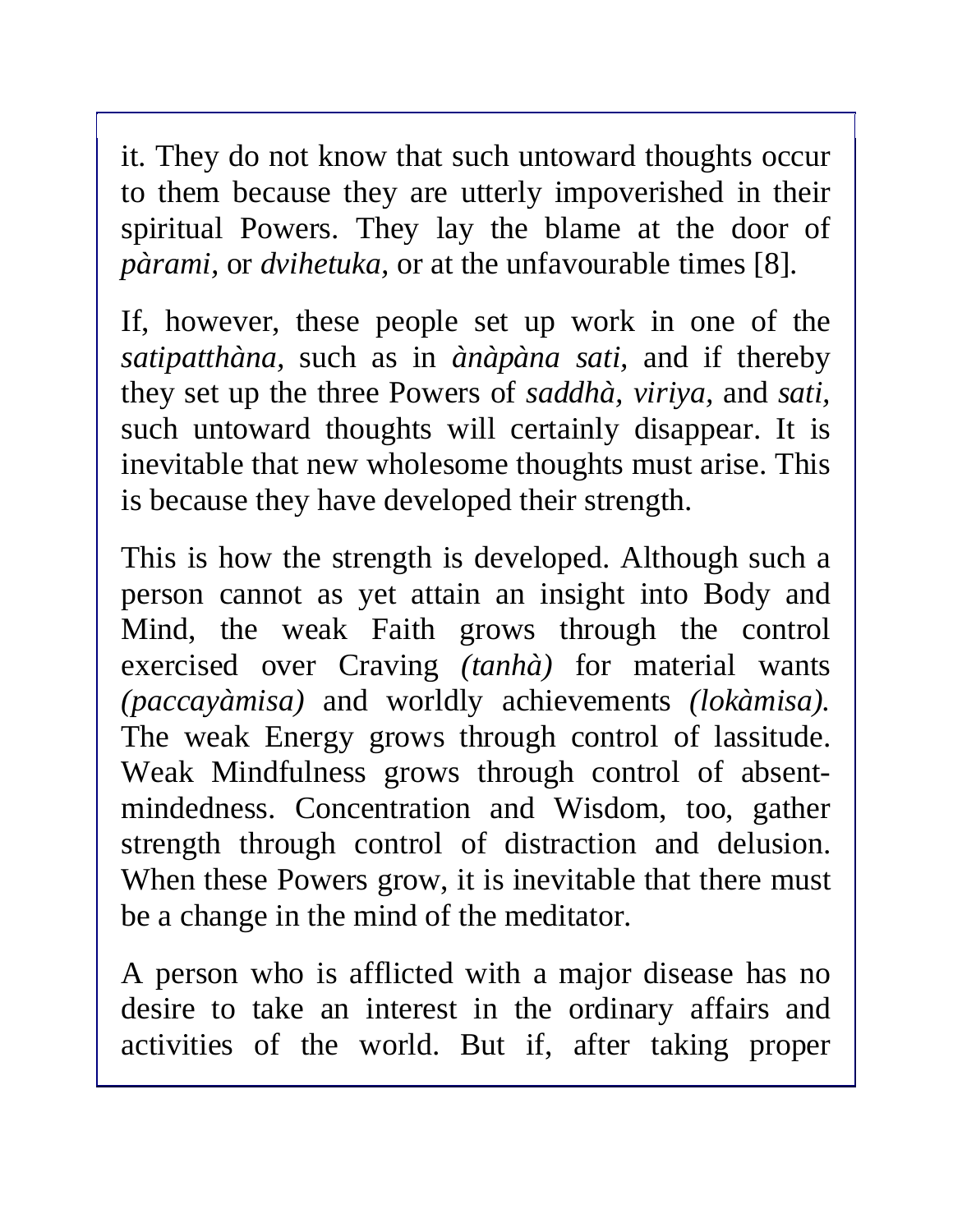medicine and treatment, his grave illness is gradually cured and he is aroused from his apathy, it is inevitable that he will again take interest in normal activities. Here, the five unwholesome opposing forces, i.e. craving, lasssitude, etc., resemble major diseases. The work of Tranquillity and Insight meditation resembles the affairs and activities of the world. Work in the field of Satipatthàna, such as Mindfulness of Breathing, resembles the proper medicines and treatment taken. The rest of this comparison can be easily understood.

Hence, did the Buddha say: "He develops the Powers of Faith, Energy, Mindfulness, Concentration and Wisdom" *(saddhàbalam bhàveti ...).* 

In this world, the strength of builders lies in good tools, such as awls, chisels, axes, knives, saws, etc. Only when equipped with such tools can they undertake to build. Similarly, in the Sàsana, the tools of Tranquillity and Insight meditation *(samatha* and *vipassanà)* for achieving the knowledge of the Paths and Fruitions of Sainthood *(magga*-and *phala-nàna)* consist of Developed Faith, Developed Energy, Developed Mindfulness, Developed Concentration and Developed Wisdom *(bhàvanà-saddhà,* etc.), which are developed through one of the Satipatthànas, such as Mindfulness of Breathing. These five Powers are the strength of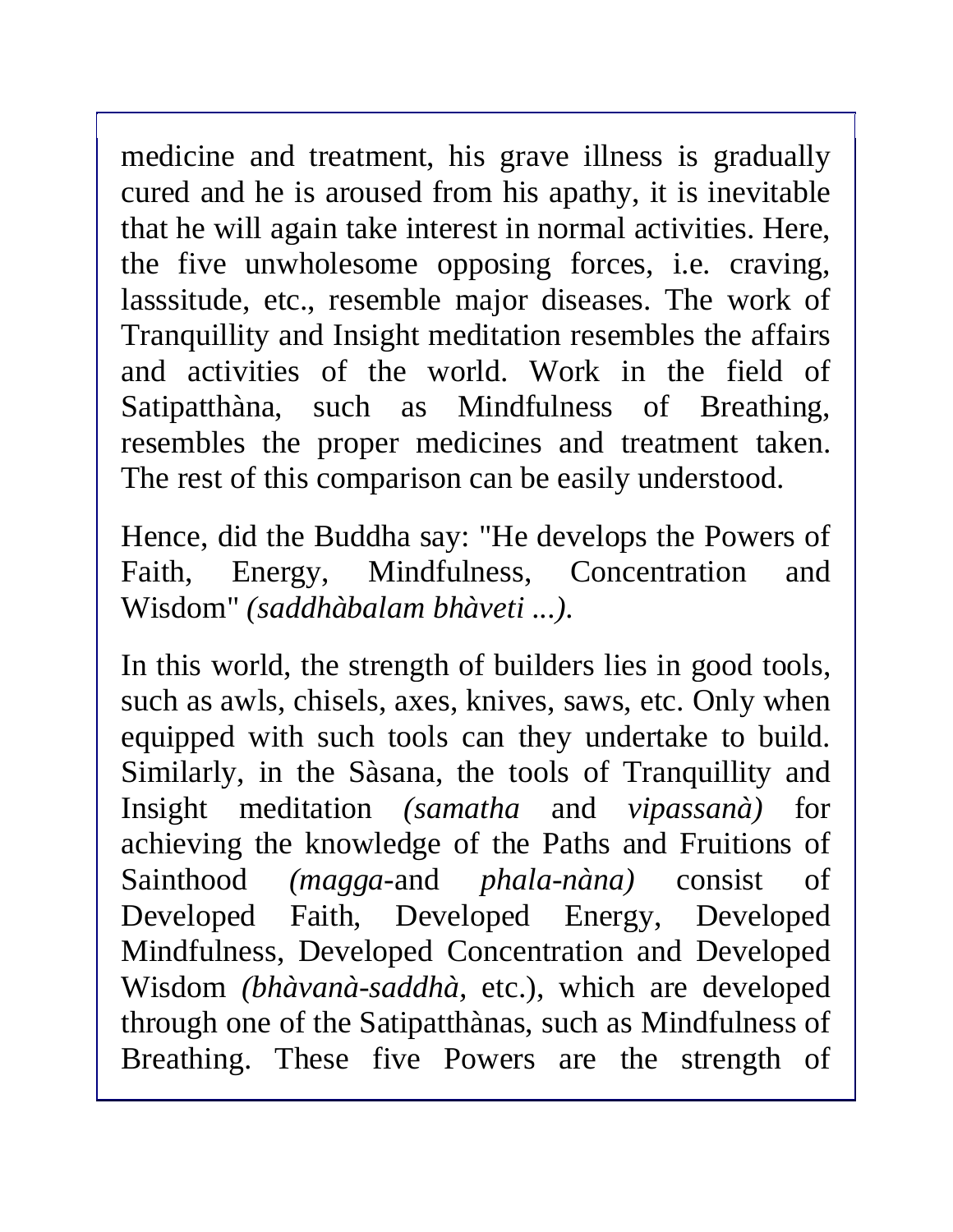meditators *(yogàvacara).* Hence, these five Powers must be developed in order to undertake successfully the work of Tranquillity and Insight meditation within the Buddha Sàsana. This is the meaning of the word *bhàveti*  (he develops) in the text quoted above.

## **Notes:**

[1] *Paramattha Dipani*, by Ledi Sayadaw

[2] *Com. to Anguttara-Nikàya, Ekaka-nipàta.* 

[3] *Anguttara-Nikàya, Catukka Nipata* (The Fours), *Ariyavamsa-Sutta*. Translated in "With Robes and Bowl", by Bhikkhu Khantipàlo (The Wheel No. 83/84), p. 70.

[4] This in the sense of confidence in these traditional values of simple living and mental culture, which, in such a general formulation, apply also to lay followers. *- Editor.*

[5] The 3 Cravings are: Sensual Craving, Craving for Existence and Craving for self-annihilation.

[6] In the case of layfolk, the principles underlying the four "Traditional Practices" *(ariya-vamsa)* should be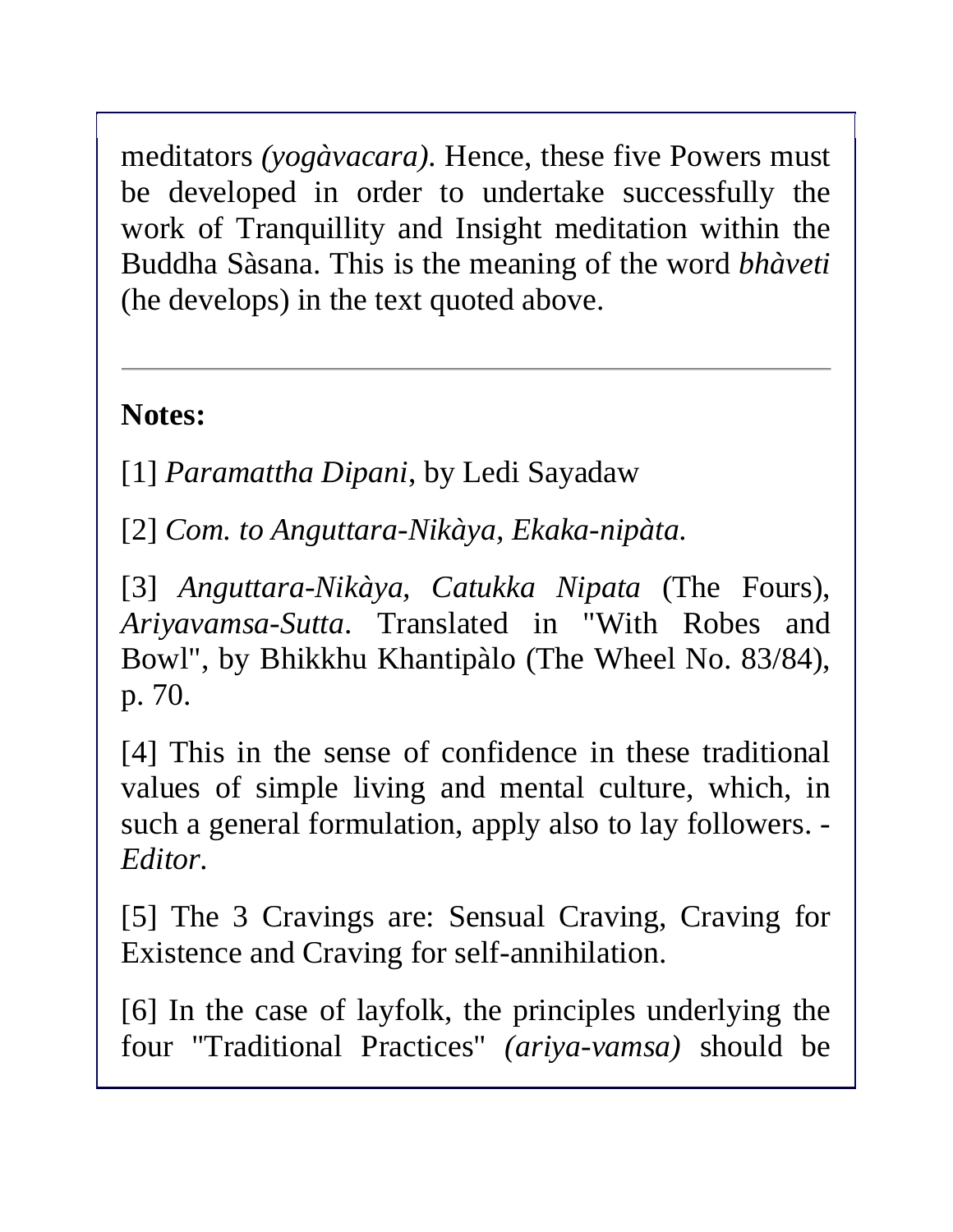applied to their circumstances of life as strictly as possible. These principles may be summarized in a popular phrase as "simple living and high (meditative) thinking". *-* Editor.

[7] For instance, the 'Four Supports' *(nissaya)* of a monk's life, among which is the undertaking to live "at the foot of a tree" (though, in the same formula, also monasteries, hermitages, etc., are said to be permissible, i.e. for those unable to live the stricter life). *- (Ed.)* 

[8] Some believe that these are times when the Holy Paths and the Fruits thereof can no longer be attained, and tend to defer effort till the pàramis ripen. Some believe that persons of the present day are *dvi-hetuka*  (i.e. beings reborn with two root-conditions, namely Detachment and Amity), and as such they cannot attain the Holy Paths and the Fruits thereof in the present life.

-ooOoo-

**Chapter VII**

**The Seven Factors Of Enlightenment**  *(Bojjhanga)*

*Catusaccadhamme sutthu bujjhatì'ti sambodhi;*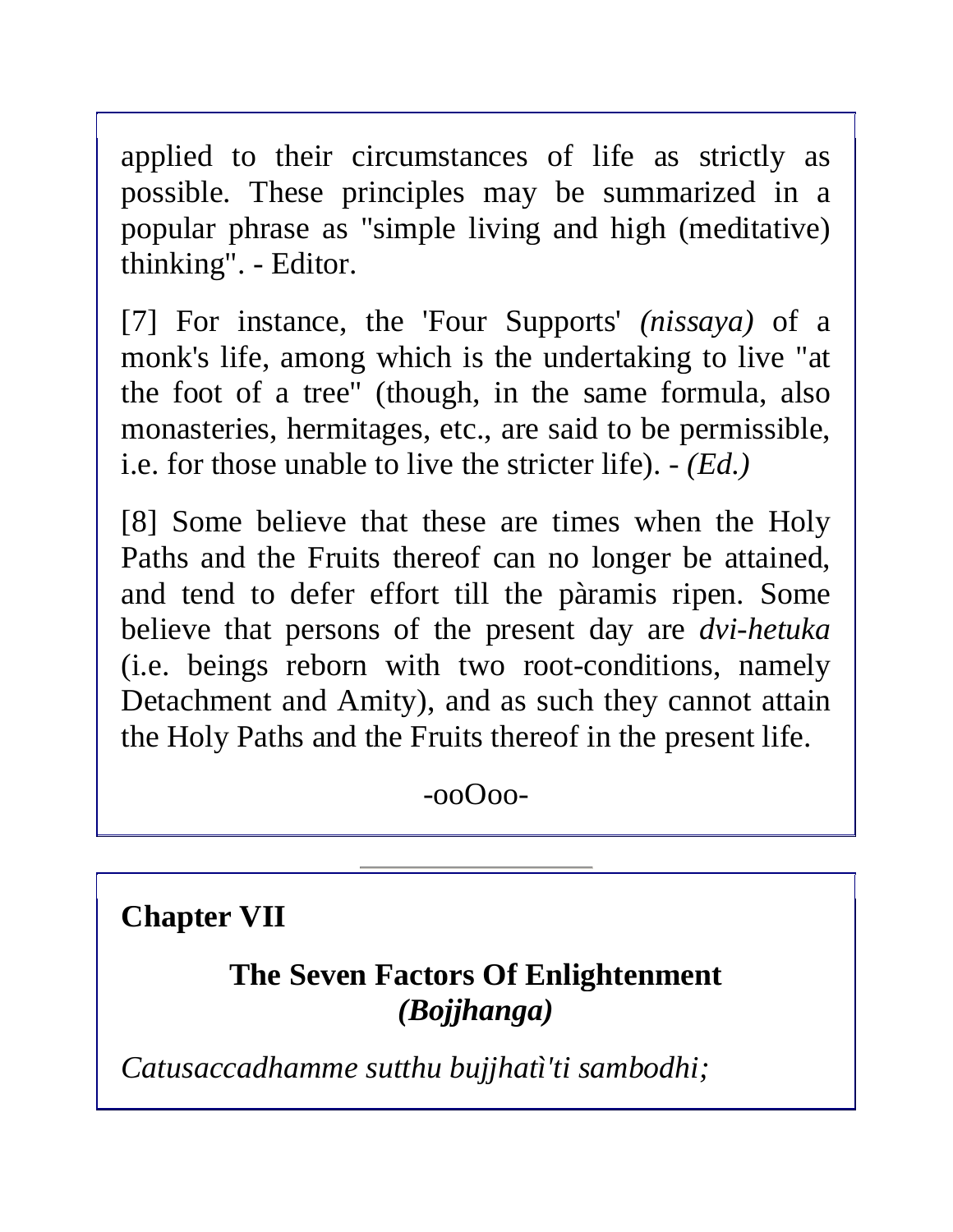*sambodhiyà ango sambojjhango.* 

The word-explanation as above, means: because *sambodhi* fully awakens to the Four Truths, therefore, it is called "Awakenment" (or Enlightenment). *Sambodhi*  signifies here the Knowledge of the Supramundane Path *(lokuttara-magga-nàna).* A constituent of such Path Knowledge is called a Factor of Enlightenment.

Birds are first delivered from their mothers' wombs in the form of eggs. By breaking through the eggs, they are then delivered for a second time. Finally, when they become fully fledged with feathers and wings, they are delivered from their nests and can fly wherever they please. Similarly in the case of meditators, they are first delivered from the distractions of mind which have accompanied them throughout the beginningless Samsàra, through successfully setting-up mindful Body Contemplation or by accomplishing the work of Tranquillity meditation. Secondly, when they attain Insight *(vipassanà)* into Body, Mind, Aggregates *(rùpa, nàma, khandhà)* etc., they are free from coarse forms of ignorance. Finally, when the seven Factors of Enlightenment *(bojjhanga)* develop and mature, they become fully fledged by attaining the Knowledge of the Supramundane Path *(lokuttara-magga-nàna)* called *sambodhi,* and, thus, they are delivered from the state of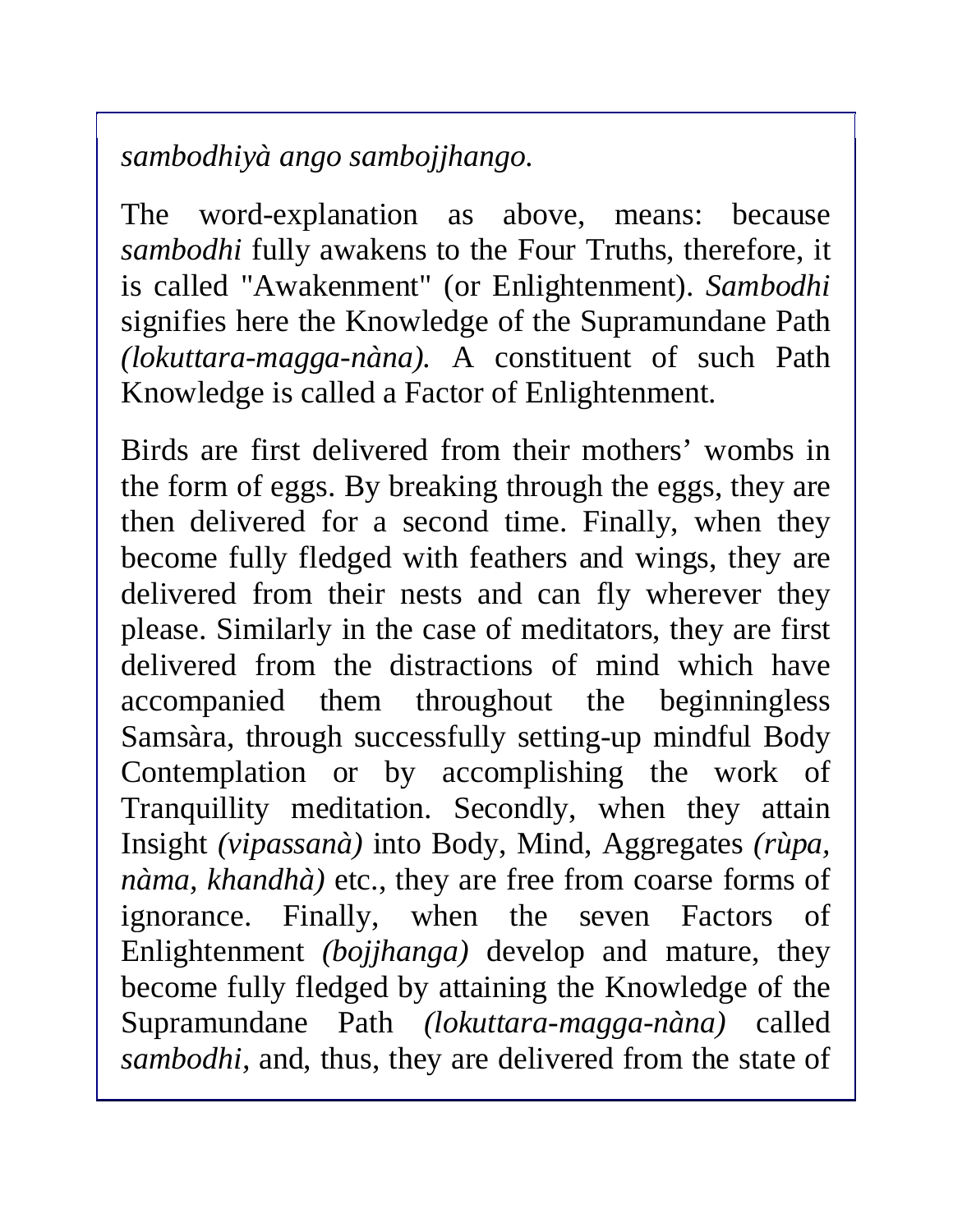Worldlings *(puthujjana),* attaining the state of Noble Ones *(ariya) --* of the Supramundane *(lokuttara)* or Nibbàna.

There are seven *Bojjhangas*, viz. the Factors of Enlightenment:

1. Mindfulness *(sati-sambojjhanga),* 

2. Investigation of Dhamma *(dhammavicaya-sambojjhanga),* 

- 3. Energy *(viriya-sambojjhanga),*
- 4. Joy *(pìti-sambojjhanga),*
- 5. Tranquillity *(passaddhi-sambojjhanga),*
- 6. Concentration *(samàdhi-sambojjhanga),*
- 7. Equanimity *(upekkhà-sambojjhanga).*

The mental factor "mindfulness" *(sati-cetasika),* called diversely *satipatthàna, satindriya, sati-bala, sammà-sati magganga,* this is *Sati-sambojjhanga,* the Enlightenment-factor "Mindfulness".

The mental factor "wisdom" *(pannà-cetasika),* diversely called *vimamsiddhipàda, pannindriya, pannà-bala, sammà-ditthi magganga,* all are *dhammavicayasambojjhanga,* the Enlightenment-factor "Investigation of Dhamma". -- Alternatively, the five Purifications pertaining to Wisdom, the Knowledge of the three Contemplations, the ten Insight knowledges [1], are also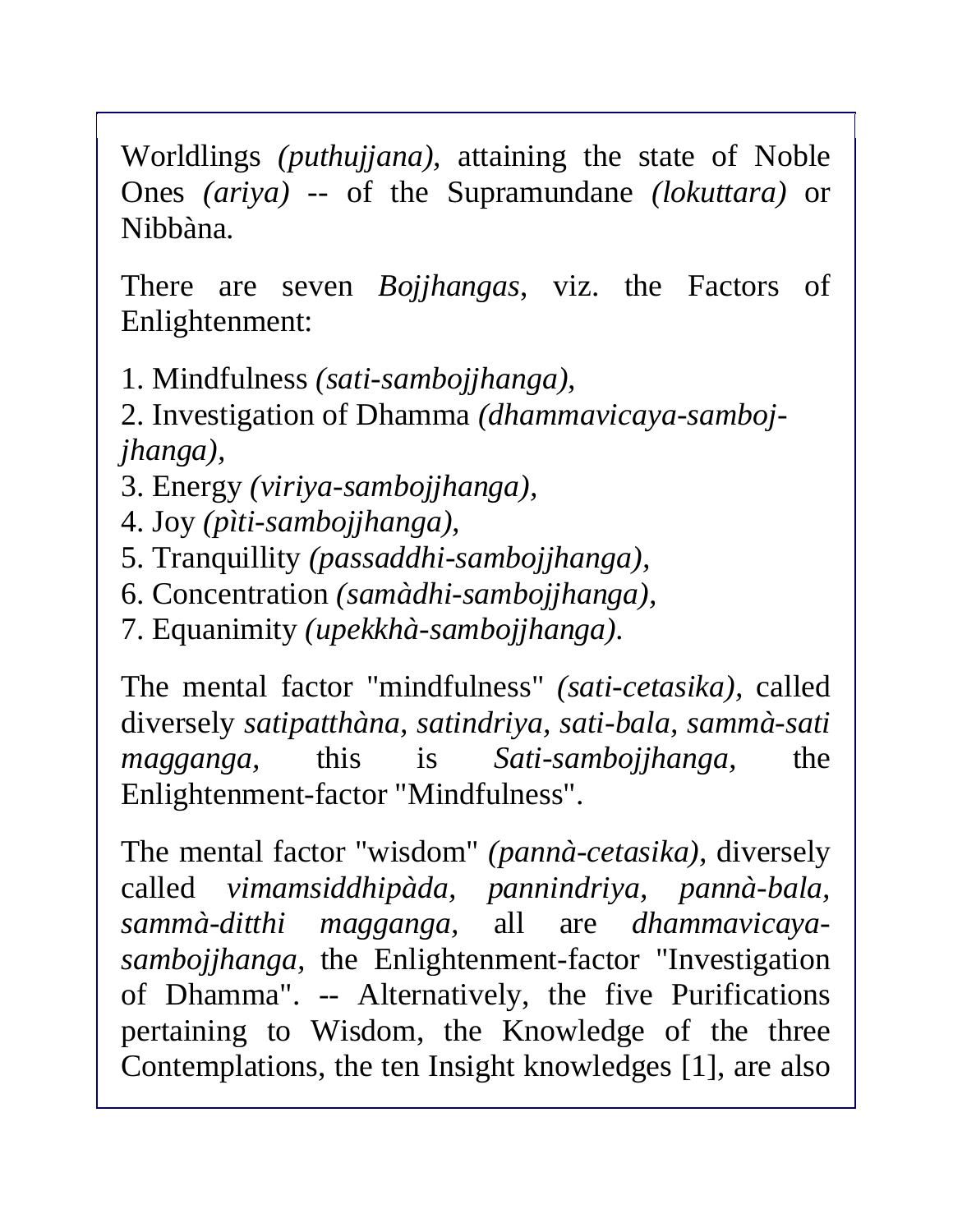called *dhammavicaya-sambojjhanga.* Just as cotton seeds are milled, carded, etc., so as to produce cotton wool, the process of repeatedly viewing the five Aggregates *(khandha)* in the light of *Vipassanà-nàna*  (Insight knowledge) is called *Dhamma-vicayasambojjhanga,* the Enlightenment-factor "Dhammainvestigation".

The mental factor "energy" *(viriya-cetasika),* called diversely *sammappadhàna, viriyiddhipàda, viriyindriya, viriya-bala,* and *sammà-vàyàma magganga,* these are *Viriya-sambojjhanga,* the Enlightenment-factor "Energy".

The joy and happiness that appears when the process of (truly) seeing and knowing increases by the practice of Satipatthàna, e.g., mindful Body Contemplation, is called *Pìti-sambojjhanga,* the Enlightenment-factor "Joy".

The process of becoming calm and tranquil in both body and mind when the mental distractions, reflections and thoughts abate, is called *Passaddhi-sambojjhanga,* the Enlighterunent-factor "Tranquillity". It is the mental factor *(cetasika)* of Tranquillity of Body and of Mind *(kàya-passaddhi, citta-passadhi).* 

The factors pertaining to "Concentration", called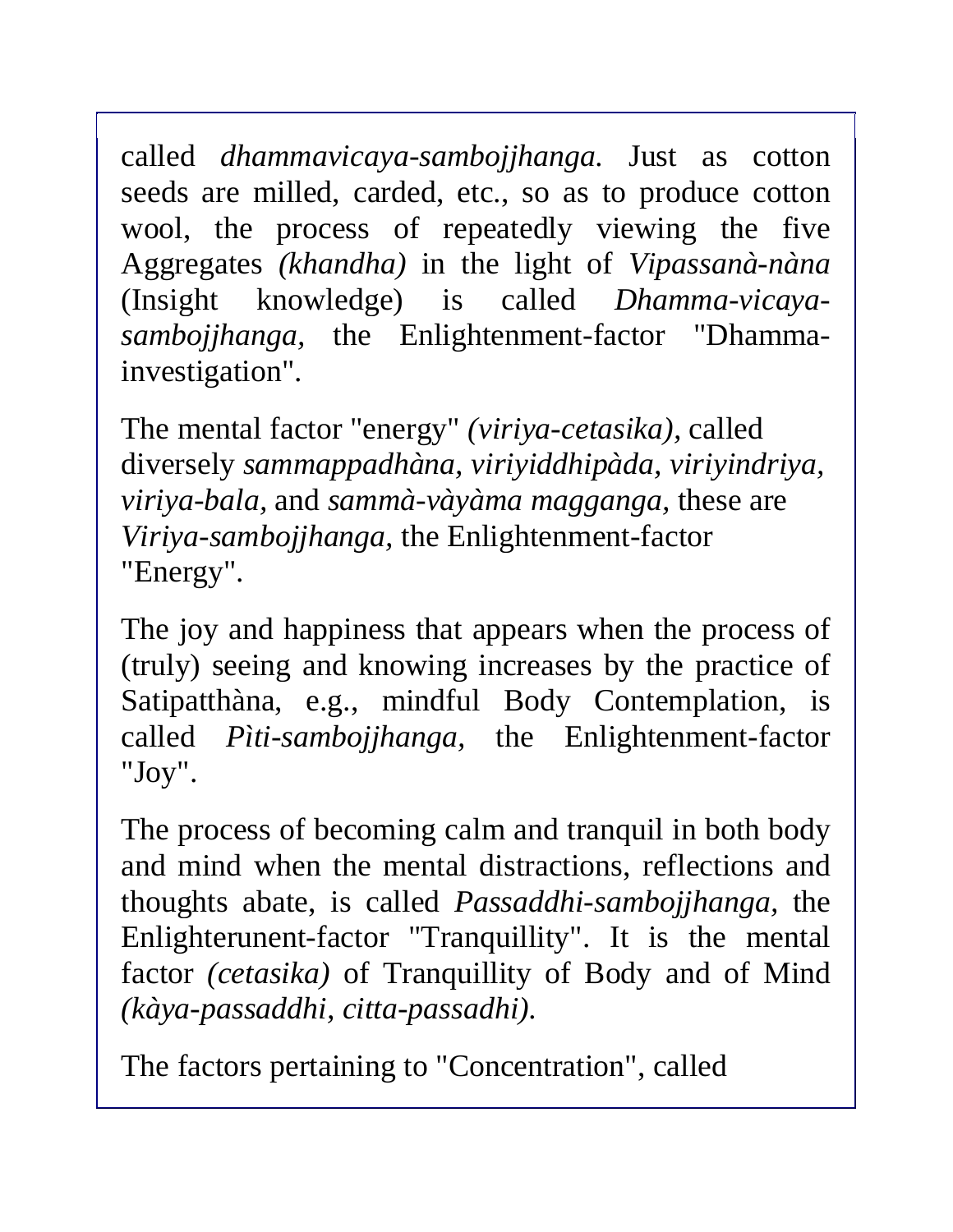*samàdhindriya, samàdhi-bala,* and *sammà-samàdhi mag-ganga*, are *samàdhi-sambojjhanga,* the Enlightenment-factor "Concentration".

Alternatively, Preliminary, Access and Full Concentration, or the eight Jhànas, associated with the work of Tranquillity *(samatha)* and Purification of Mind *(citta-visuddhi)* and Voidness Concentration *(sunnatàsamàdhi)* etc., associated with the Purifications pertaining to Wisdom, are also called *samàdhisambojjhanga.* The Concentration that accompanies Insight knowledge *(vipassanà nàna),* or the knowledge of the Paths and Fruitions is called Voidness Concentration *(sunnatà-samàdhi),* Conditionless Concentration *(animitta-samàdhi)* and Desireless Concentration *(appanihita-samàdhi).* 

When work on the subject of meditation *(kamma-tthàna)* is not yet methodical or systematic, much effort has to be exercised both bodily and mentally. But when the work becomes methodical and systematic, one is freed from such effort. This freedom is called *tatramajjhattatà cetasika,* the mental factor of equipoise. And this is *upekkhà-sambojjhanga,* the Enlightenment-factor of Equanimity.

When a meditator becomes endowed with these seven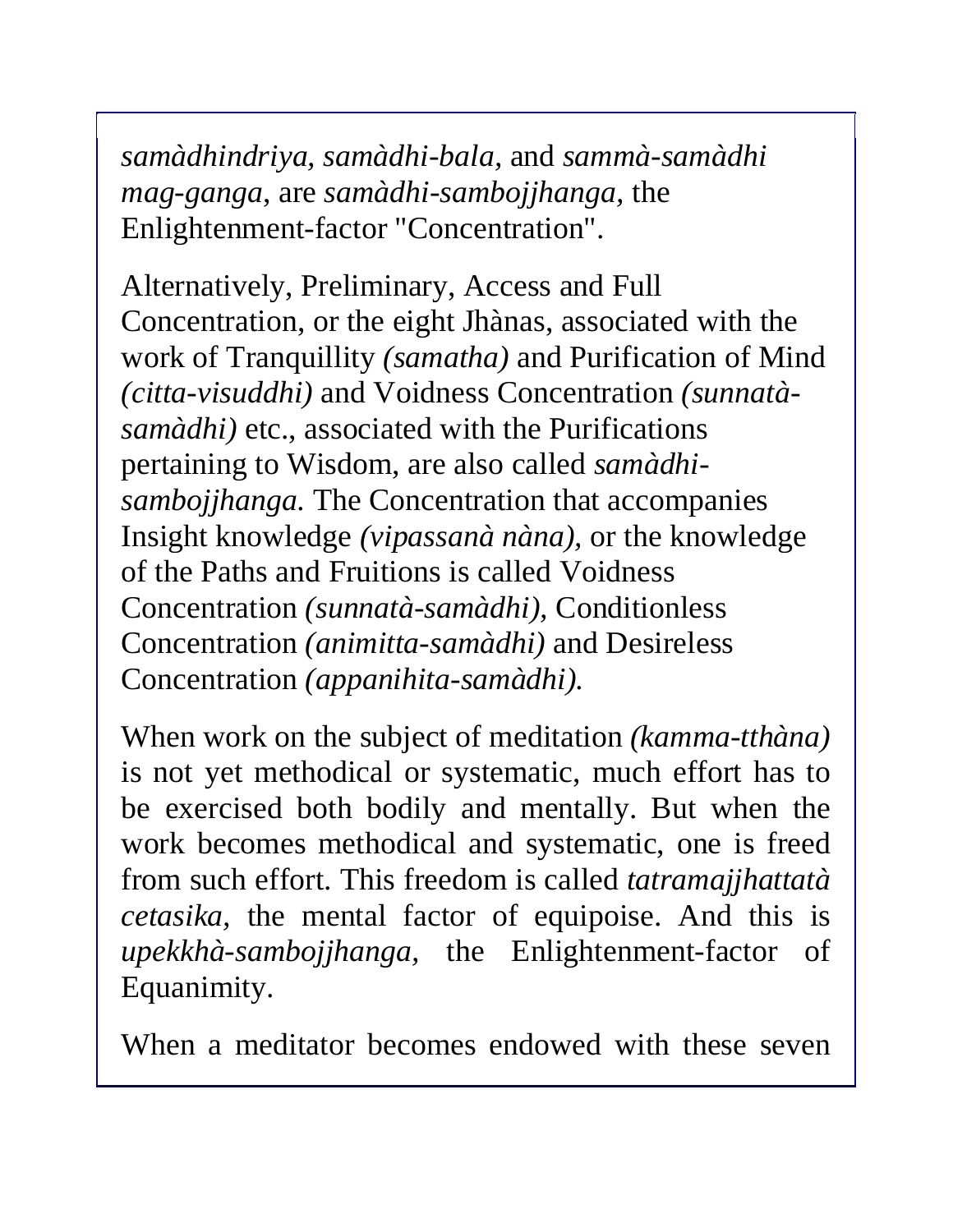characteristics of *sambodhi* equally, he enjoys the happiness and joy of a monk *(samana)* in the Buddha Sàsana -- a happiness and joy unequalled and unparallelled by any worldly pleasure.Thus, it is said in the Dhammapada:

"The Bhikkhu who has retired to a lonely abode and has calmed his mind, experiences joy transcending that of men, as he clearly perceives Dhamma.

"Whenever he reflects on the rise and fall of the Aggregates, he experiences joy and happiness. To "those who know", that (reflection) is the Deathless." (Verses 373, 374.)

There are texts and stories wherein it is related that ailments and major diseases have been cured by the mere listening to the recitation of these seven Factors of Enlightenment (See *Bojjhanga Samyutta)*. But these ailments and diseases can be cured only when the listeners are fully aware of the meaning of these factors; and great and clear *Saddhà* (Faith) arises in them.

When these seven Factors of Enlightenment are acquired in a balanced manner, the meditator can rest assured that there will be no deficiency in his Mindfulness directed to the Body *(kàyagatà sati);* no deficiency in his perception of Impermanence and Not-self *(anicca* and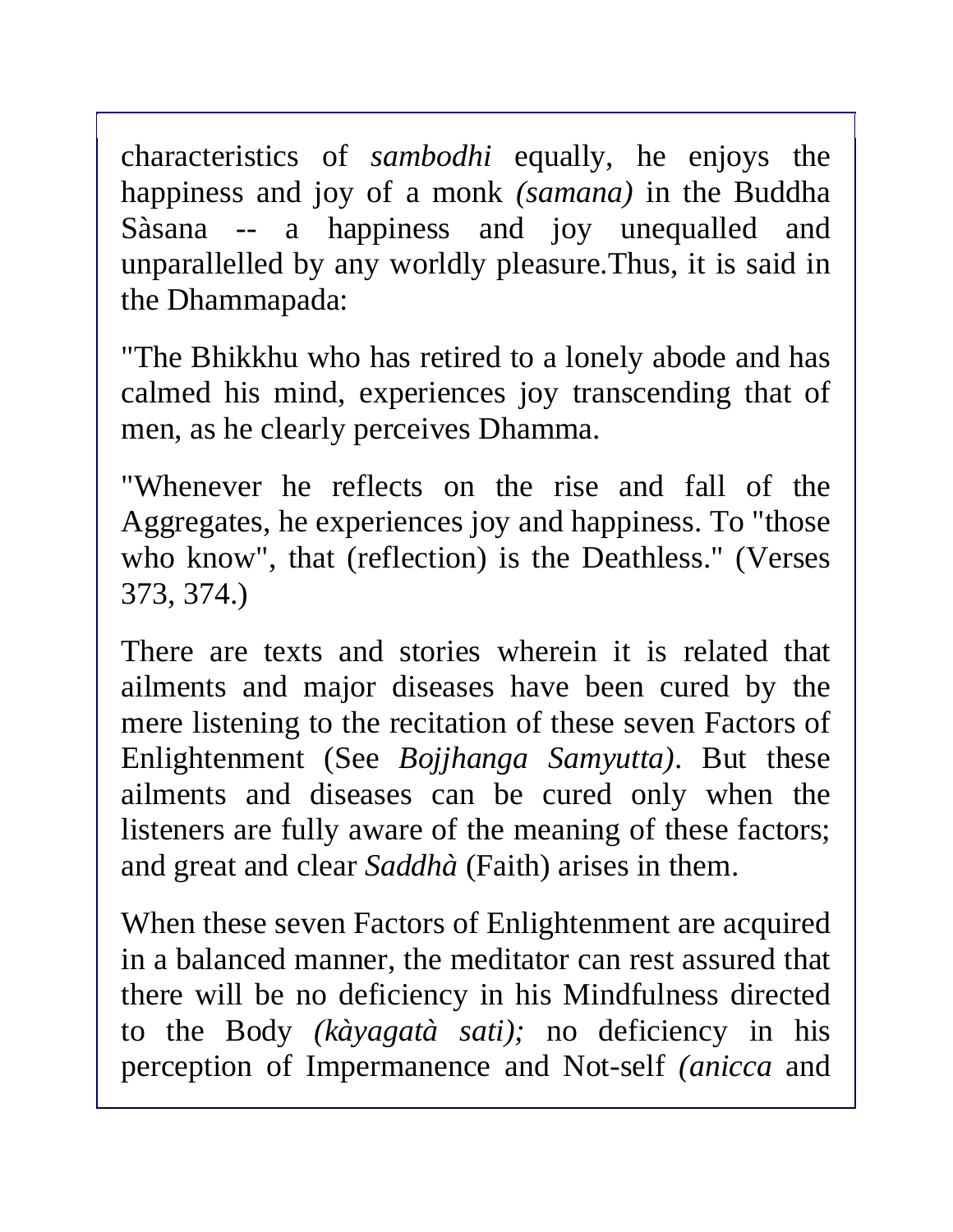*anattà-sannà),* nor in his mental and bodily energy *(viriya).* Because his mind is set at rest in regard to these three factors *(sati, dhammavicaya, viriya),* he experiences joy *(pìti)* in the knowledge that he can now perceive the light of Nibbàna which had never appeared to him in the beginningless past Samsàra, not even in his dreams. Because of that joy and ease *(sukha)* of mind, his application to the Kammatthàna objects *(samàdhi)*  becomes calm and steady *(passaddhi),* and equanimity *(upekkhà)* arises, which is free from the anxieties and efforts for mindfulness *(sati),* perception of *anicca* and *anattà (dhammavicaya)* and the necessity to rouse energy *(viriya).* 

All the above statements are made with reference to the stage at which the Factors of Enlightenment are in unison with one another and their respective functions are well performed. But even at the stage of ordinary practice, from the moment "Mindfulness directed to the Body" is set up qualities such as mindfulness are known as Bojjhangas (Factors of Enlightenment). The Enlightened One has said (in the *Bojjhanga Samyutta*):

*Satisambojjangam bhàveti, vivekanissitam, viràganissitam, nirodhanissitam, vossaggaparinàmim; dhammavicayasambojjhangam...upekkhàsambojjhangam bhàveti, vivekanissitam viràganissitam*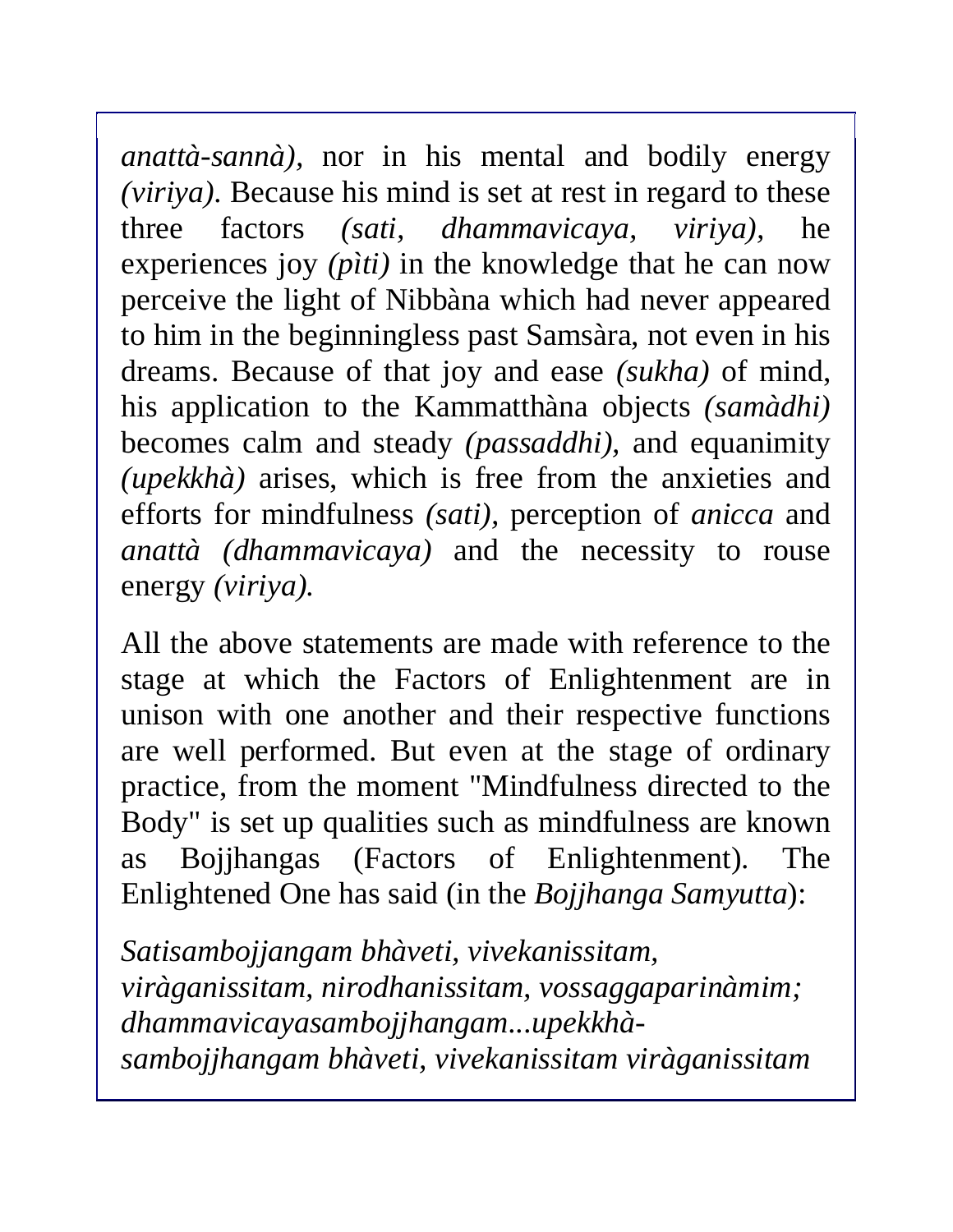*nirodha-nissitam vossaggaparinàmim.* 

"He develops the Enlightemnent-factors "Mindfulness" ...."Equanimity", dependent (based) on detachment, dependent on absence of lust, dependent on cessation, culminating in relinquishment."

This means that, in the ordinary course (referred to by the words "He develops ..."), the process of setting up Mindful Body Contemplation amounts to the setting-up of the seven Factors of Enlightenment. The distinctive and higher cultivation of them is indicated by the words "dependent on detachment ..." [2]

The meaning of the Pàli passage quoted above, is: One should practice the Enlightenment-factor "Mindful-ness" (etc.), which is dependent on absence of all kinds of activities and anxieties, absence of lust and greed, of the suffering attendant upon the round of rebirths and on the relinquishment of the four substrata of existence *(upadhi)* [3].

#### **Notes:**

[1] See footnotes 1, 2 and 3, page 91.

[2] Explained in the Commentary to the *Bojjhanga*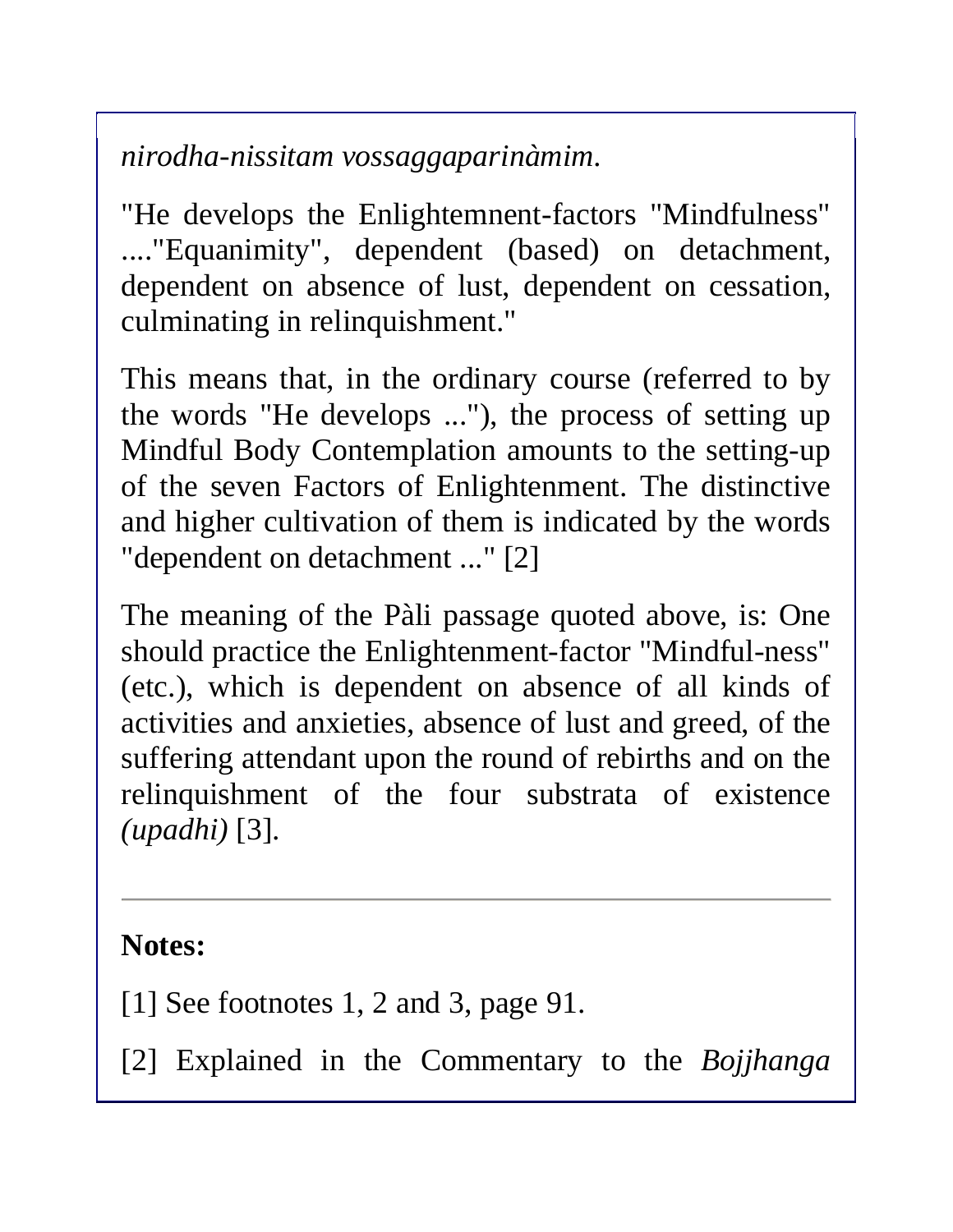*Vibhanga*.

[3] The 4 Substrata *(upadhi)* are*:* 1) Sense-pleasures *(Kàmàpadhi),* 2) mental defilements *(Kilesùpadhi),* 3) Kamma (Kammùpadhi), and 4) the 5 Aggregates *(Khandhùpadhi).* 

-ooOoo-

#### **Chapter VIII**

#### **The Eight Path Factors**  *(Magganga)*

The eight factors or constituents of the Path are:

| 1. Right View<br>(sammà-ditthi)<br>2. Right Thought<br>(sammà-sankappa)                                                  | Wisdom<br>(pannà)         |
|--------------------------------------------------------------------------------------------------------------------------|---------------------------|
| 4. Right Action<br>(sammà-kammanta)<br>3. Right Speech<br>(sammà-vàcà)<br>5. Right Livelihood<br>$(samm\`{a}-\`{a}jiva)$ | <b>Morality</b><br>(sìla) |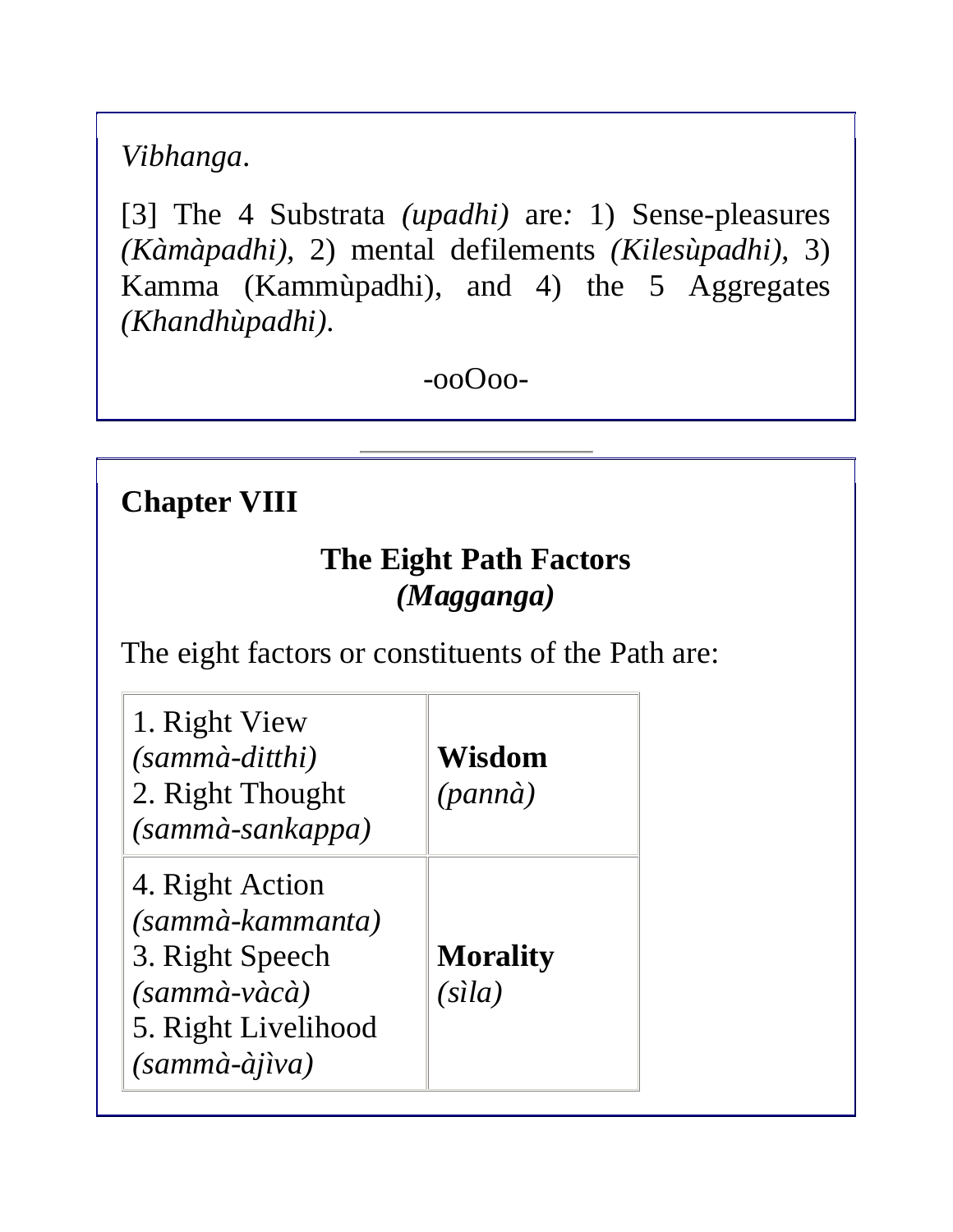| 6. Right Effort<br>(sammà-vàyàma)<br>7. Right Mindfulness<br>(sammà-sati)<br>8. Right<br>Concentration (sammà-<br>samàdhi) | <b>Concentration</b><br><i>(samàdhi</i> |
|----------------------------------------------------------------------------------------------------------------------------|-----------------------------------------|
|----------------------------------------------------------------------------------------------------------------------------|-----------------------------------------|

All these eight Path Factors are present in the "Supramundane Purification by Knowledge and Vision" *(lokuttara-nànadassana-visuddhi).* In the preceding mundane Purifications, Right Speech, Right Action and Right Livelihood are present only in the Purification of Virtue *(sìla-visuddhi).* They are not present in Purification of Mind *(citta-visuddhi)* and the rest.

Hence, within the context of the Requisites of Enlightenment *(bodhipakkhiya-dhamma),* Purification of Virtue *(sìla-visuddhi)* is of the nature "dependent on detachment" *(viveka-nissita),* etc., in accordance with the following text (from the Magganga Vibhanga):

"He develops Right Speech, dependent on detachment, dependent on absence of lust, dependent on cessation, culminating in relinquishment. He develops Right Action ... Right Livelihood, dependent on detachment..."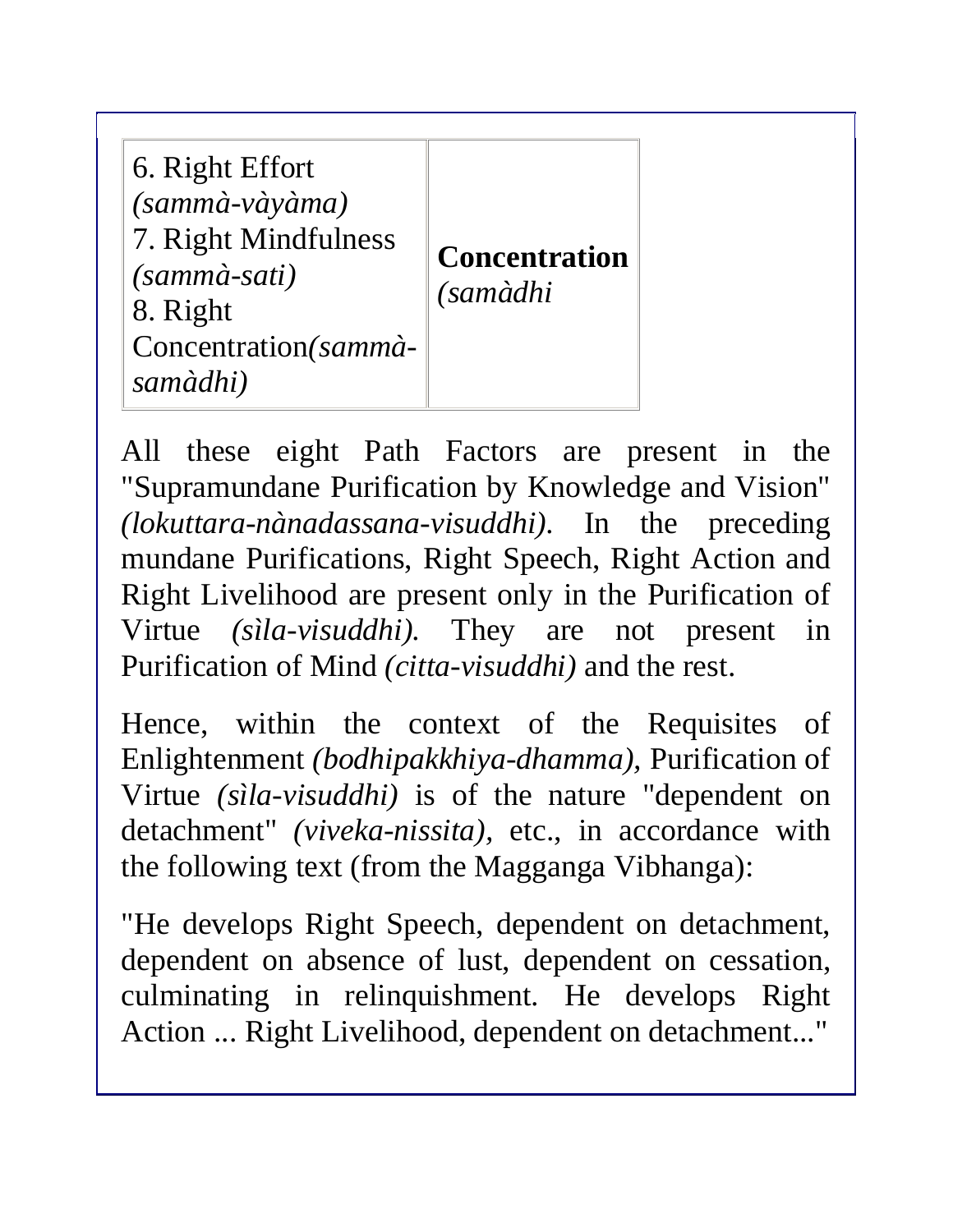It does not refer to virtue *(sìla)* that has leanings towards happy forms of existence *(bhava-sampatti)* and depends on the round of rebirths *(vatta-nissita).* The *sìla-visuddhi*  of those who have consciously given-up attempts at attaining the Holy Paths and Fruits in this life, is not genuine *àdibrahmacariyaka-sìla, "*'Virtue belonging to the essence of the Holy Life", and thus is not of the genuine *bodhipakkhiya* class. If effort be made, however, towards the attainment of Nibbàna in the next life, it can be *pàrami-sìla,* which is part of *vivattanissita sìla "*Virtue tending towards the ending of the round of rebirths".

The Path factors of Right Speech, Right Action and Right Livelihood are purely of the class of Morality *(sìlakkhandha)* and, hence, constitute genuine Perfection of Virtue. They are also called the three *virati-cetasikà,*  mental factors of (vocal and bodily) abstention.

Right Thought *(sammà-sankappa)* is the mental factor "Thought-conception" *(vitakka cetasika).* As it is the harbinger of Wisdom, it is included in the Wisdom category *(pannàkkhandha)* of the Eightfold Path. It is threefold, namely: thoughts of renunciation, of non-hate and non-harming *(nekkhamma-, abyàpàda-,* and *avihimsà-sankappa).* Just as a person incarcerated in prison or besieged by enemy troops or encircled by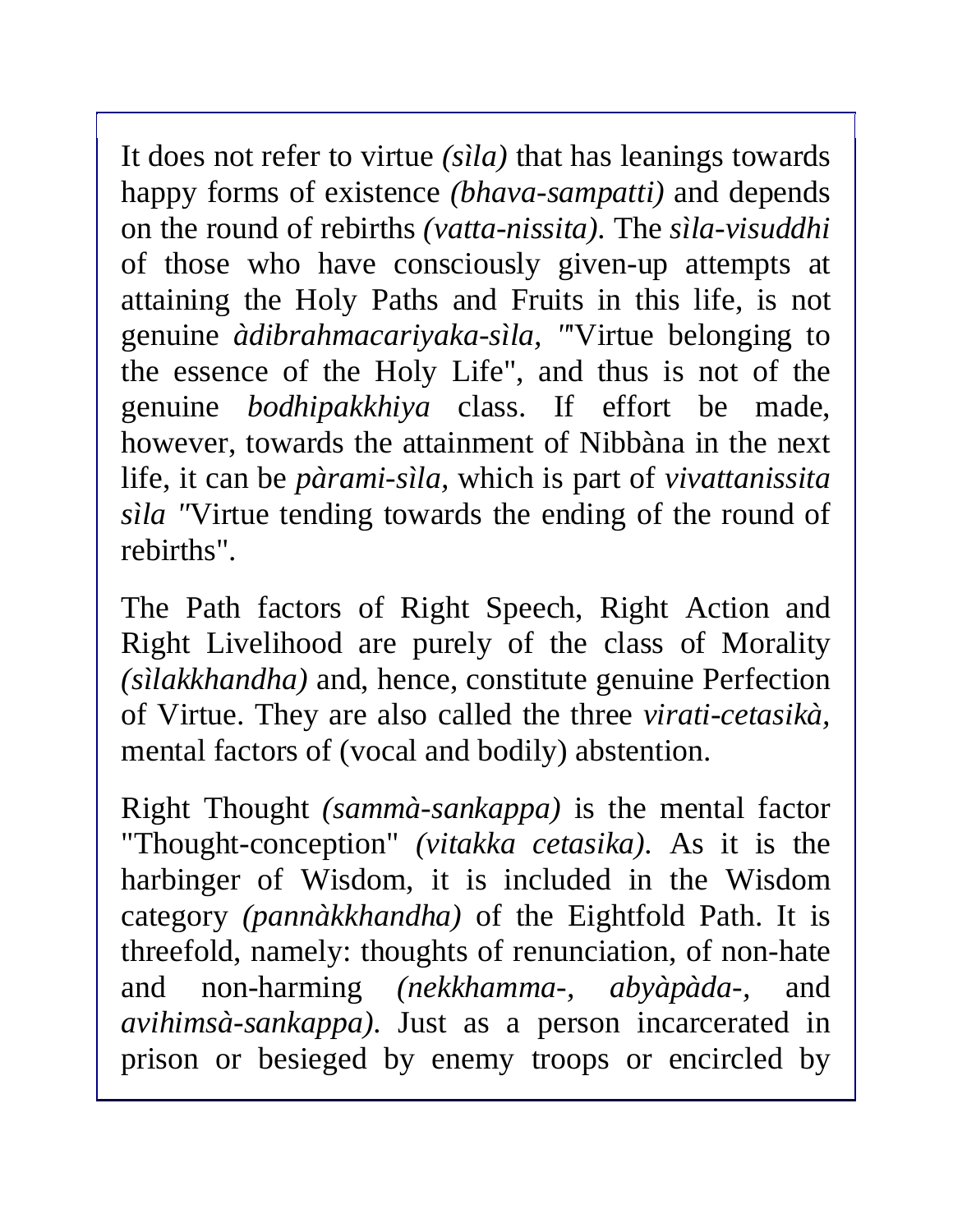forest fire, or as a fish caught in a net, tank or trap, or a bird caught in a cage, will be absorbed (without being able to sleep or eat) in the one thought how to escape from these confinements, so are the attempts of persons who contrive with energy of the *sammappadhàna-*type to escape from the confinement of the old and infinitely numerous, unwholesome kamma arisen in the past, *(uppanna akusala kamma)* and the new infinitely numerous "unwholesome kamma not yet arisen", *(anuppanna akusala kamma)* that is bound to arise in the future. The thoughts of such a person are the Path factor "Thoughts of Renunciation" *(nekkhamma sankappa magganga).* It is the sort of Thought *(sankappa)* which looks for the way to escape from the sufferings of the round of rebirths *(vatta-dukkha).* 

The Thought that associates with Mettà Jhàna is called *abyàpàda-sankappa,"*'the thought of non-hate"; if associated with Karunà Jhàna it is called *avihimsàsankappa,* "the thought of non-harming". The thought that associates with the remaining Jhànas is called "Thought of Renunciation".

The four Path Factors of Right View, Right Effort, Right Mindfulness and Right Concentration have been dealt with in the Chapter on the Enlightenment Factors.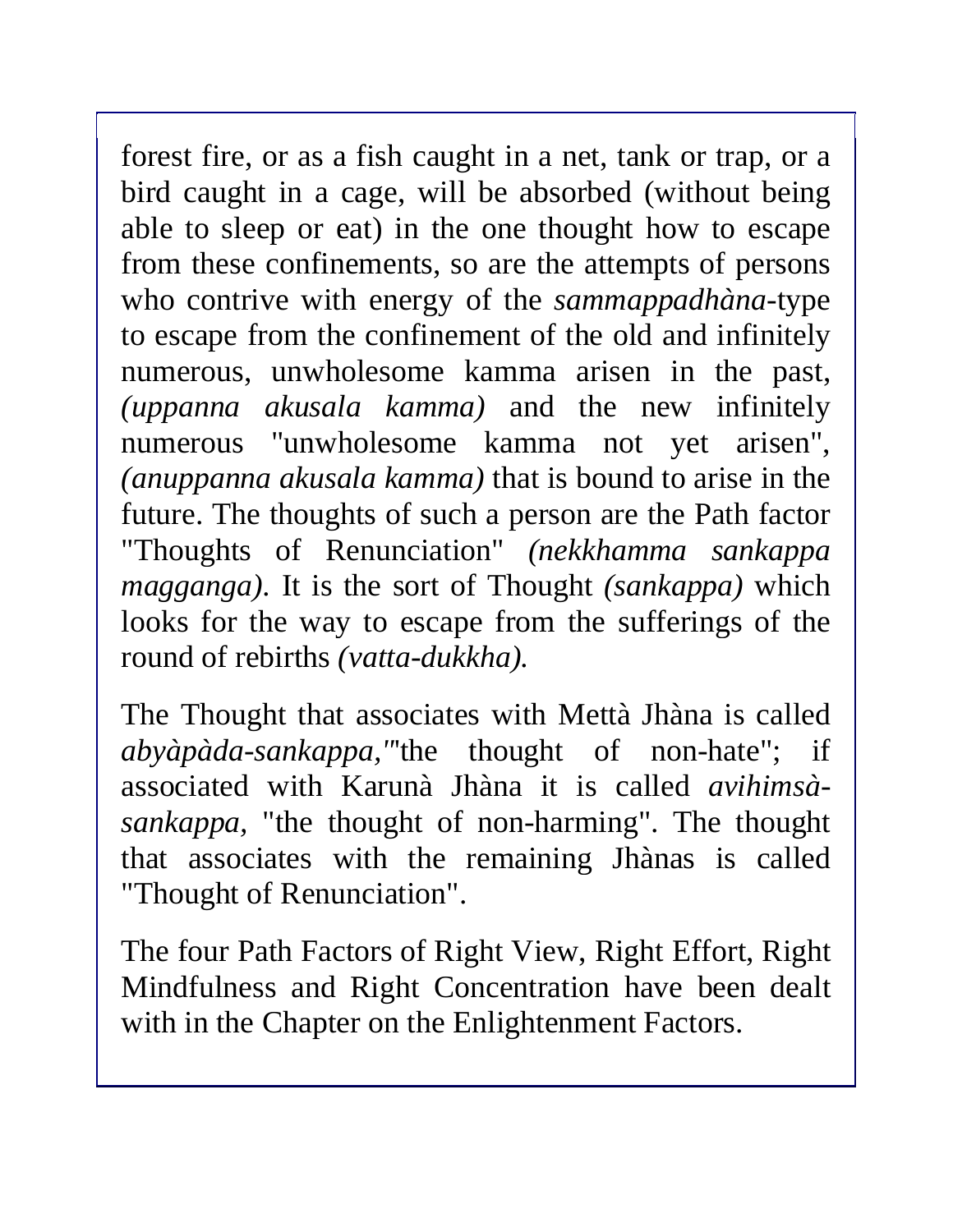The *àjìvatthamaka-sìla* (see Note 2, page 12) that is taken and observed with the purpose of destroying the great kingdom of *ditthi anusaya* (proclivity to wrong views) belongs to the Path factors of the mundane Morality category *(lokiya sìlakkhandha magganga).* It is also Purification of Virtue.

That eightfold virtue ending with Right Livelihood *(àjivatthamaka-sìla)* is twofold: for layfolk and for monks. Abstention from the threefold evil conduct in deeds *(kàya-duccarita)* and fourfold in words *(vacìduccarita)* comprise that virtue for layfolk. The eight or ten Precepts [1] are refinements of that virtue.

For monks, that Virtue is constituted by the observance of the 227 Vinaya rules, which cover bodily and vocal Kamma. The remaining rules laid down in the Vinaya Pitaka are refinements of it.

Just as trees grow in the soil, so the last six Purifications beginning with Purification of Mind, develop in the soil of the first, the Purification of Virtue *(sìla-visuddhi).* In particular, the Purification of Virtue does not mix with the five middle (Mundane) Purifications but supports them by securing antecedent purity. In the case of the seventh Purification, the supramundane Purification of Knowledge and Vision, the Purification of Virtue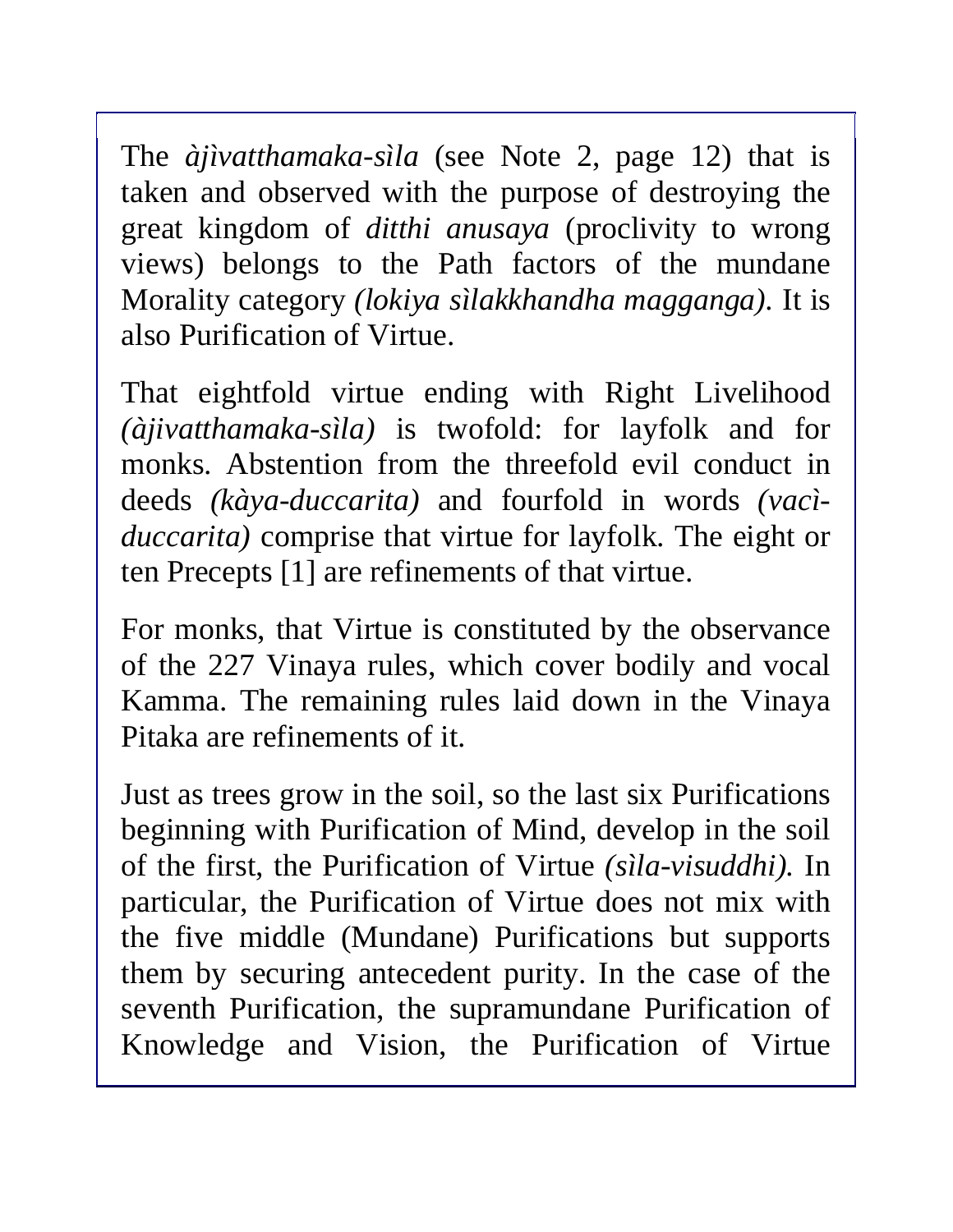operates in conjunction with it, being identical with the three constituents of the Morality Group *(sìlakkhandha)*  of the (supramundane) Eightfold Path. The reason is that, in the case of the Purification of Virtue, the objects of attention are different from those of the five middle Purifications; but they are identical with those of the supramundane Purification, operating together with it as co-existent *(saha-jàta).* 

This ends the explanation of the *Sìla* category of the Path Factors.

With reference to the Samàdhi category of the Path, there are two courses of action. Firstly, the way of one who practises pure Insight only *(suddha-vipassanàyànika).* He, after fulfilling Purity of Virtue and settingup mindful Body Contemplation, does not follow the way of Tranquillity *(samatha)* but the way of Pure Insight such as Purification of View, etc. Secondly, there is the course of one who practises both Tranquillity and Insight *(samatha-vipassanà-yànika).* He, after attaining the first Jhàna etc., takes up the practice of Insight, by way of Purification of View, etc.

Of these two,

(1) in the practice of Pure Insight, the three Path Factors of the Concentration category *(samàdhikkhandha)* fulfill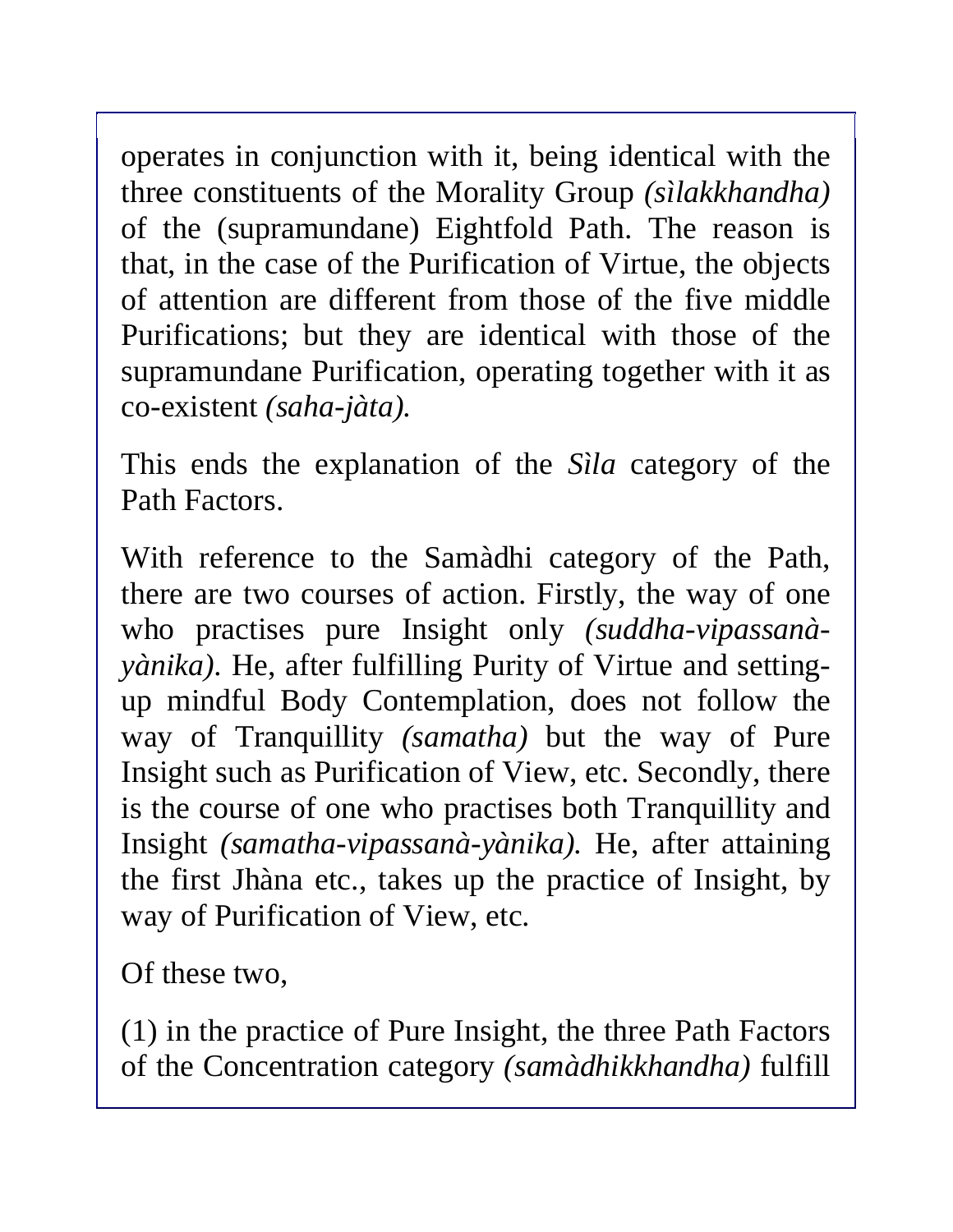the functions of Tranquillity and Purification of Mind *(citta-visuddhi),* through the three kinds of Concentration known as Emptiness Concentration, Conditionless and Desireless Concentration.

(2) In the practice of Tranquillity followed by Insight, the three Path Factors of the Concentration category fulfill the functions of Tranquillity and Purification of Mind, by way of the three stages of Concentration, namely Preparatory Concentration *(parikamma samàdhi),* Access Concentration *(upacàra-samàdhi)* and Full Concentration *(appanà-samàdhi);* and thereafter, at the Insight stage, the above two functions are fulfilled by Emptiness Concentration, etc.

During the period of the preceding practice of Purity of Virtue and of mindful Body Contemplation, however, the three constituents of the Concentration category fulfil the functions of Momentary Concentration *(khanika-samàdhi).* 

This ends the explanation of the Samàdhi category.

The two constituents of the Wisdom category fulfil the functions of Wisdom in the ways of both the practice of Pure Insight and that preceded by Tranquillity, after the setting-up of the Purification of Virtue and of mindful Body Contemplation. These remarks apply to both the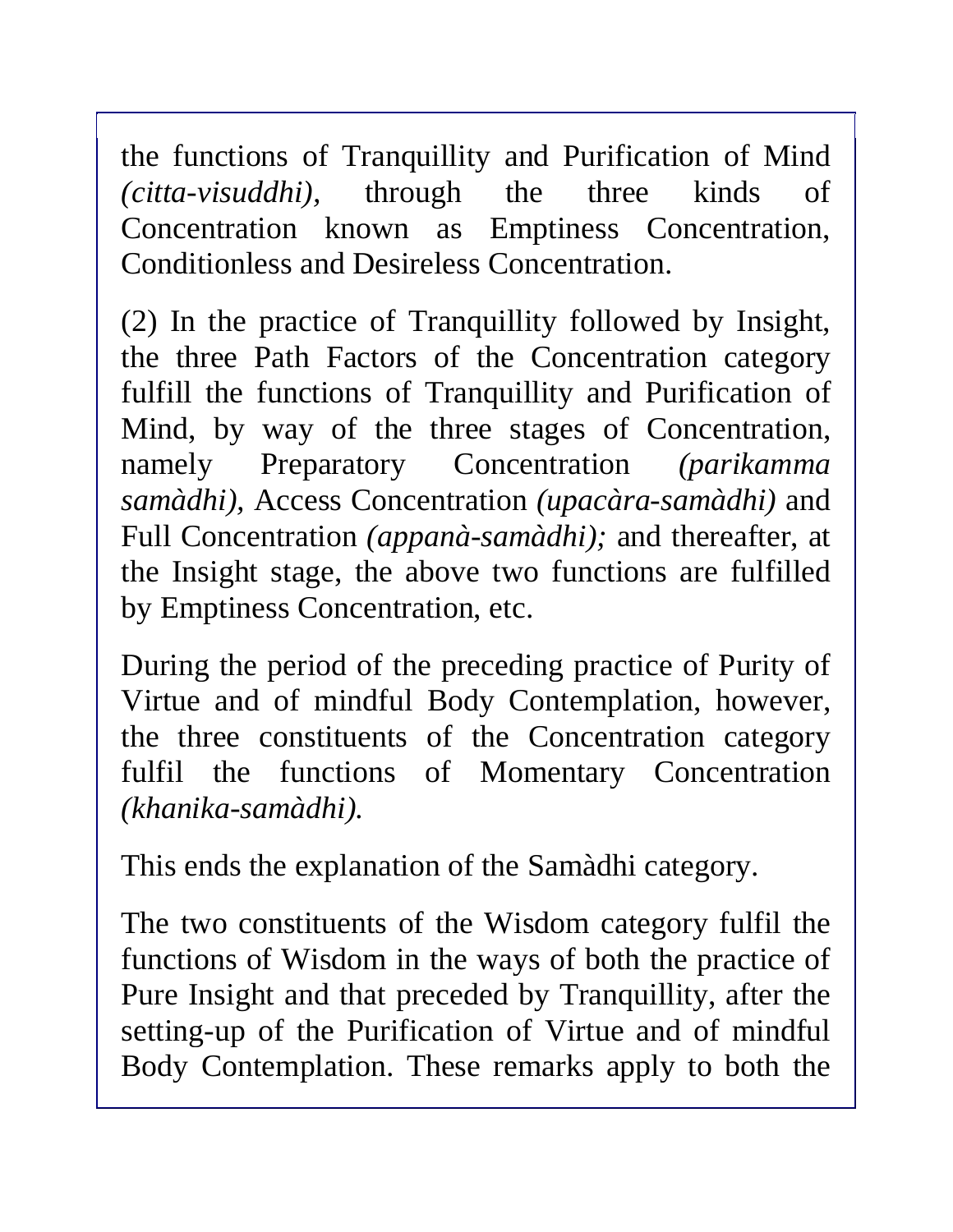mundane and the supramundane Path Factors.

### **Stream-entry** *(sotàpatti)*

I shall now show the Path of Stream-entry *(sotàpattimagga)* in the Supramundane Path Factors. It should be remembered that this book is aimed at the lowest of the stages of Sanctity, namely the *"Bon-sin-san" sukkhavipassaka sotàpanna* (see Note 1, page 55). At the present time there are countless numbers of beings such as Visàkhà, Anàthapindika, Sakka the Ruler of Devas, the four Divine Great Kings *(càtummahàràjika-deva)*  etc., who still continue to derive pleasure and ease within the round of rebirths, inhabiting their respective celestial abodes. They are beings who have before them seven more rebirths in the Sense-desire worlds (including the lower celestial worlds of the Sense Sphere) and one rebirth each in the six worlds on the level of the Fourth Jhàna or the Vehapphala Brahma worlds. The number of births in the Brahma worlds of the first, second and third Jhàna is undetermined.

Why are they called Stream-enterer *(sotàpanna)?* The five great rivers and the five hundred lesser ones that have their source in the Himalayas, do not flow up, but flow continuously down to the great ocean. Hence, they are called *sota* (stream or current). Similarly, Noble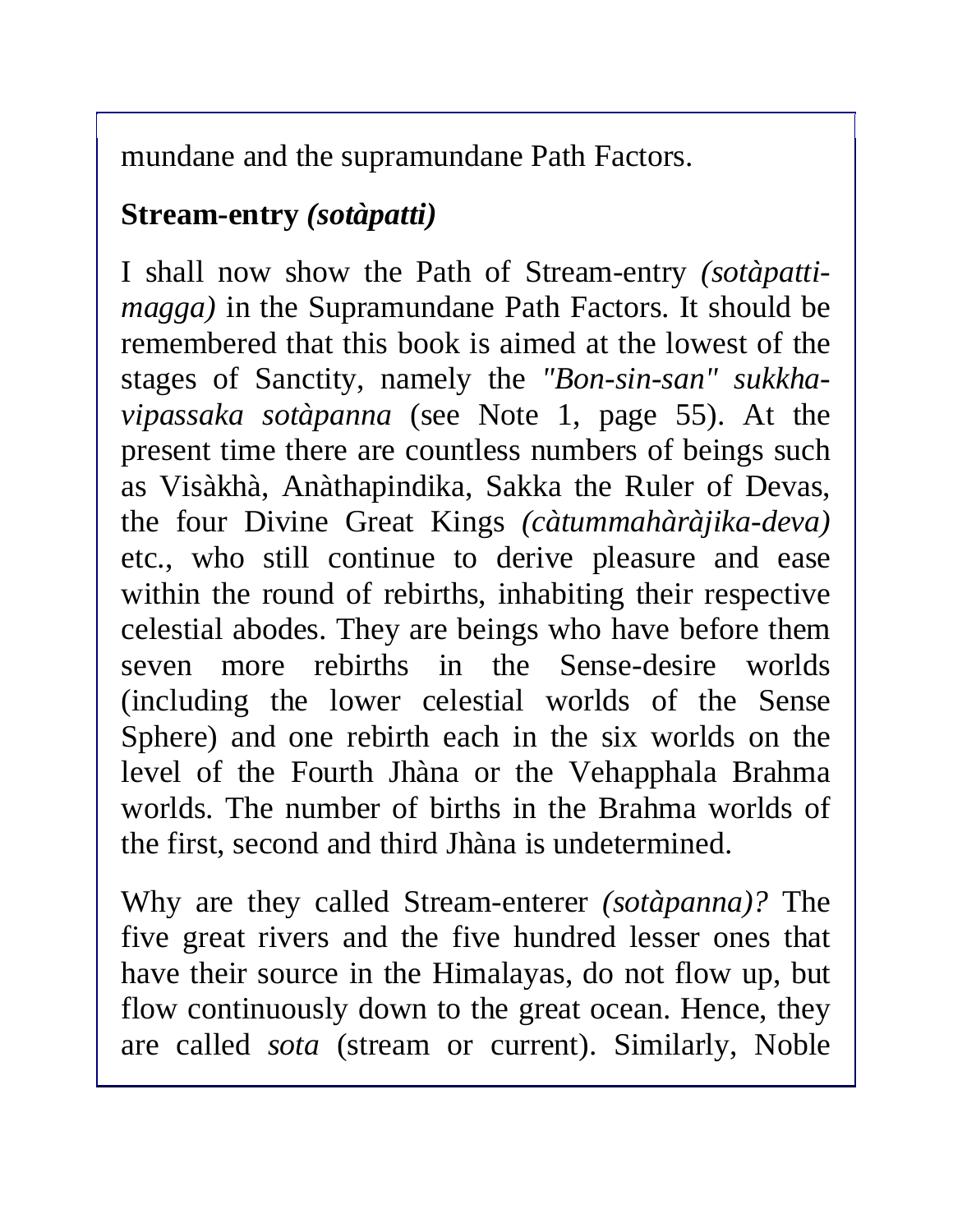Ones *(ariya)* do not fall back to the state of Worldlings *(puthujjana)* but proceed continuously (as *ariyas)* until they attain Anupàdisesa Nibbàna (where there is no remainder of the Aggregates of existence).

In the case of the *puthujjanas,* although they may attain rebirth in the highest celestial worlds, they possess still the liability to be reborn in the lowest *avìci* hell. But in the case of *Ariyas,* wherever they may be reborn, they do not fall into the lower worlds of misery, but possess a continuous tendency of being reborn in a higher world. Though Worldlings may attain the state of *tihetuka brahmas* [2] in the fine-material *(rùpa)* or non-material *(arùpa)* worlds, they still possess the liability of being reborn in an unhappy form of existence *(duggati)* as *ahetuka* [3] creatures such as dogs or pigs.

Whether it be the place of rebirth or the status attained in each rebirth, Noble Ones *(ariya)* do not regress, but proceed higher and higher from one world to the next, or from one status to another, until after many rebirths and many worlds have passed, they reach the highest worlds and the highest status, when they discard the five Aggregates entirely and attain to Anupàdisesa-Nibbàna. The process by which this straight path of ascent is traversed is called *dhammasota,* the Stream of Dhamma. It comprises the Stream of Right View *(sammà-ditthi-*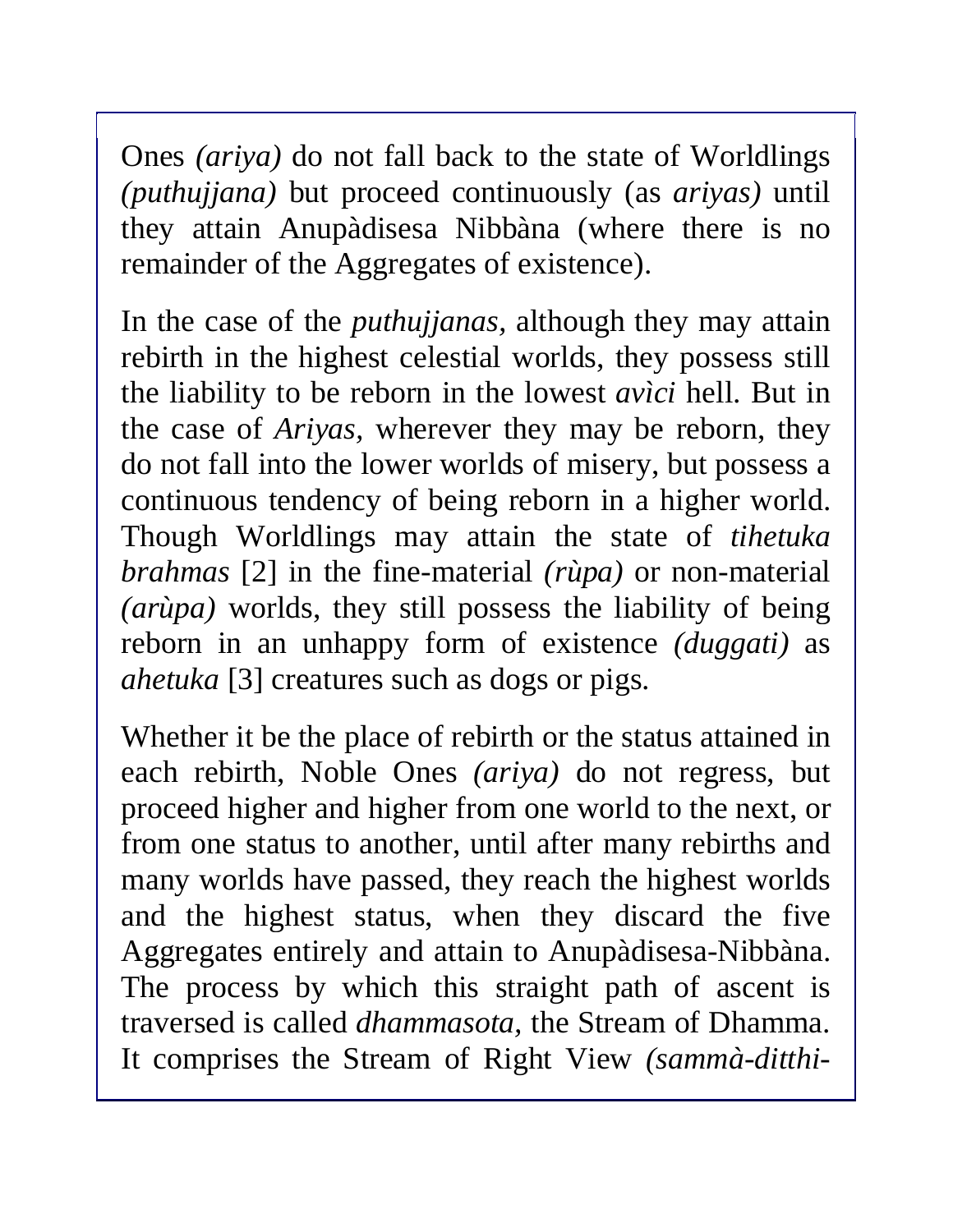*sota),* the Stream of Right Thought *(sammà-sankappasota)* and so forth up to the Stream of Right Concentration *(sammà-samàdhi-sota).* 

The "Stream of Right View" means the establishment of the great realm of Right View *(sammà-ditthi*) where the light of the Four Noble Truths can be clearly perceived. This great realm of Right View is established by replacing the great *anusaya* plane of *Sakkàya-ditthi,* the proclivity for Personality-belief.

This resembles the rising of the sun after the night is over, when darkness is dispelled and light is established. In the same way, the great kingdom of light of Right View remains established throughout many lives and many world-cycles until the attainment of Anupàdisesa-Nibbàna. [And] this light increases and becomes more and more firmly established from one rebirth to another.

It also resembles a person born blind due to cataracts covering both his eyes, who, on receiving good treatment, is cured of the cataract and gains sight. From the moment the cataract disappears, the view of the earth, the mountains, the sky with sun, moon and stars, etc., is opened to him and remains so throughout his life. Similarly, the Noble Stream-winners *(sotàpanna ariya)*  gain the view of the three characteristics of existence *(ti-*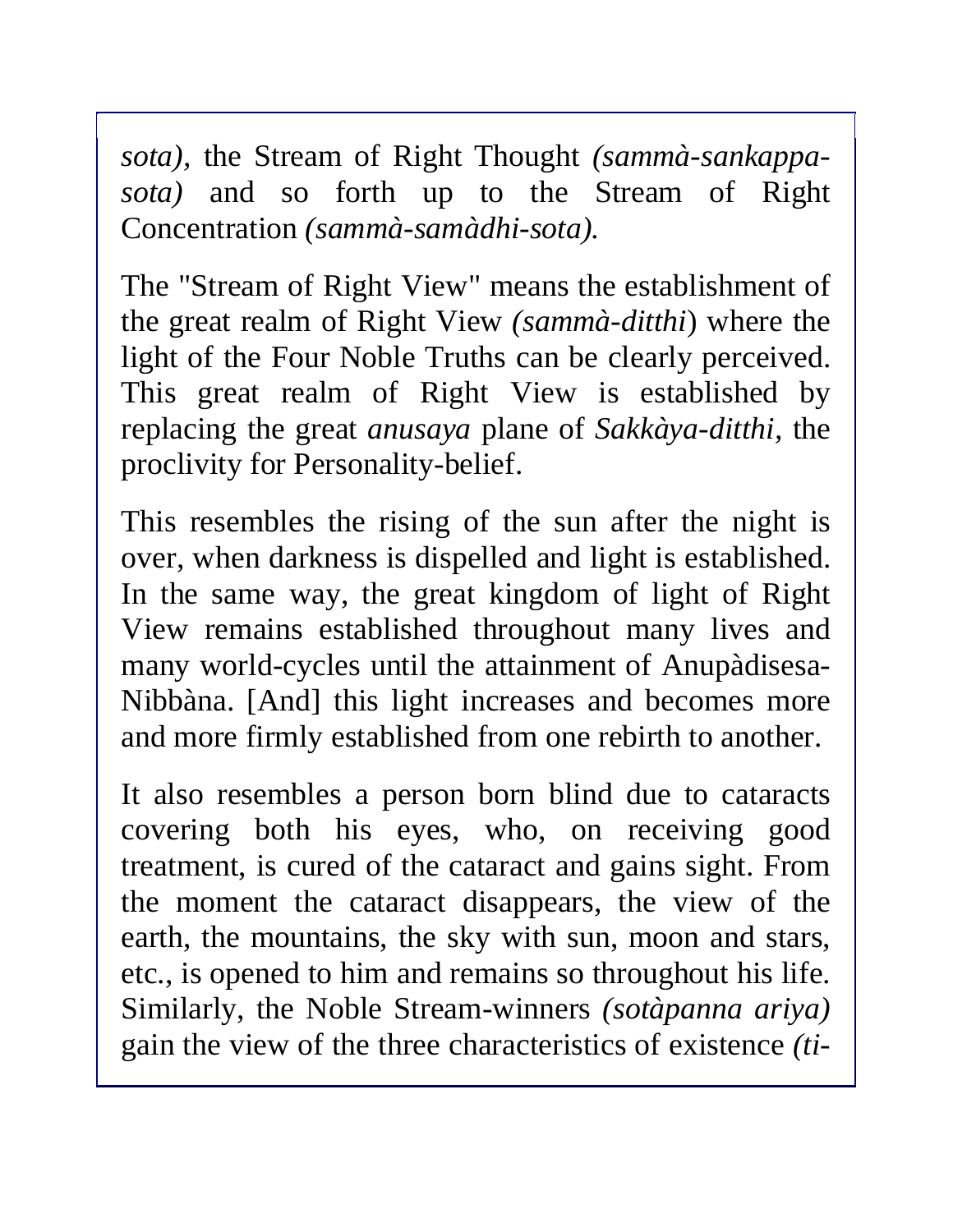*lakkhana)* and of the Four Noble Truths (and do not lose it).

This is how the Path Factor "Right View" is firmly established.

The canonical text says: [4]

*Sammà-ditthassa sammà-sankappo pahoti.* [5] "In him who has Right View, Right Thought progresses."

According to this, if Right View is established, also Right Thought, which consists of intention and plan to escape from worldly ills *(nekkhamma)* and to protect others from harm and suffering, becomes established and thrives from one rebirth to another, until the attainment of the final goal. This is how Right Thought is established.

*Sammà-sankappassa sammà vacà pahoti.* 

If the intention and plan to escape from worldly ills and to see others happy and unharmed, is established, there will be Right Speech free from the four faults (the *vacìduccarita)* and this will become progressively established. This is how Right Speech is established.

*Sammà-vàcassa sammà-kammanto pahoti.*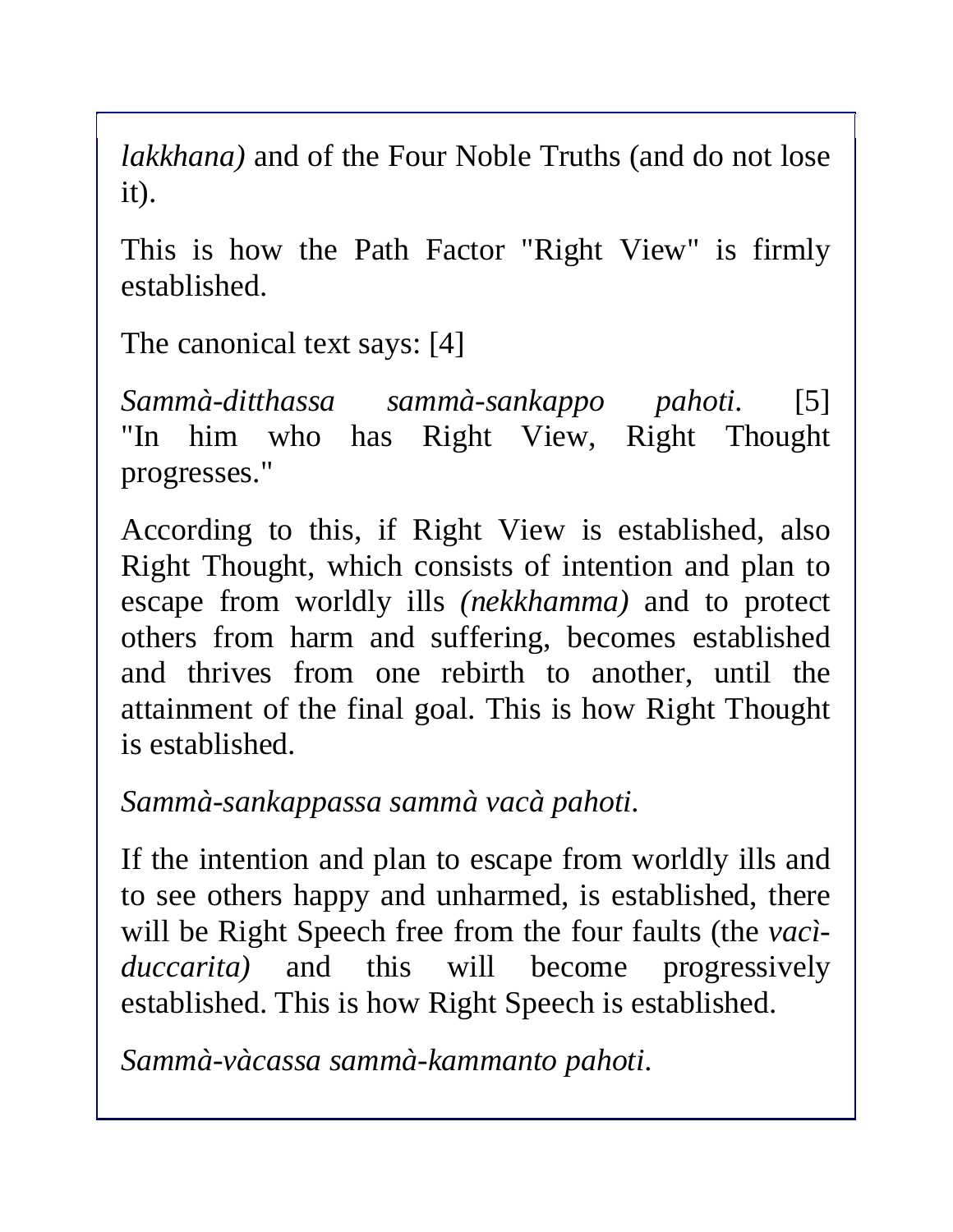If speech from verbal misconduct is established, the acts will be free from the threefold bodily misconduct *(kàyaduccarita),* and this will become progressively established. This is how Right Action is established.

*Sammà-kammantassa sammà-àjìvo pahoti.* 

When views, intentions, speech and acts become pure, the forms of livelihood will also be pure and one will never resort to low and base forms of livelihood. This is how Right Livelihood is established.

*Sammà-àjìvassa sammà-vàyàmo pahoti.* 

When views, intentions, speech, acts and livelihood become pure, energy and effort of a kind that is never devoted to misconduct or wrong livelihood becomes permanently established. This is how Right Effort is established.

*Sammà-vàyàmassa sammà-sati pahoti.* 

Similarly, Right Mindfulness that has its root in the efforts for Morality, Concentration and Wisdom, becomes firmly established from one rebirth to another. This is how Right Mindfulness is established.

*Sammà-satissa sammà-samàdhi pahoti.*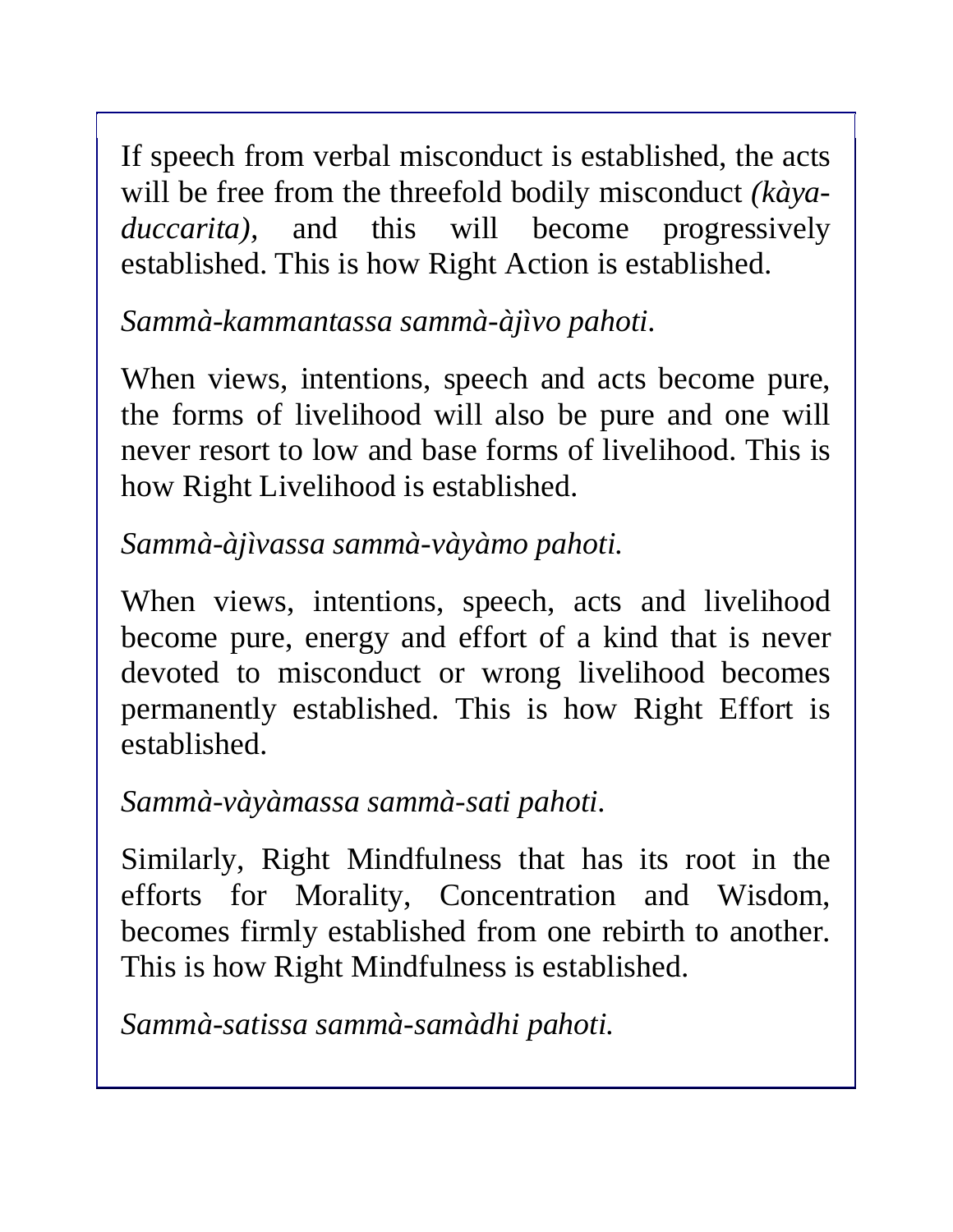In the same way also Right Concentration becomes permanently established, which is rooted in mindful attention to the work of Morality, Concentration and Wisdom, and, thus, becomes endowed with a great control over the mind. This is how Right Concentration is established.

It is in this way that the eight Path Factors *(magganga),* called Dhamma streams *(dhamma-sota),* become progressively established throughout many lives and many worlds, from the moment a being attains the stage of a Stream-winner *(sotàpanna)* until he finally attains Anupàdisesa-Nibbàna.

Although, from the moment when Body Contemplation is set up, there is such progress as has been shown earlier, yet so long as the state of Stability (or constancy of progress; *niyàma)* is not reached, that being is not as yet a Noble One *(ariya).* 

It is the Path of Stream-entry *(sotàpatti magga)* that is the starting point of the *ariya-sota,* the Holy Stream. As soon as beings reach the Path of Stream-entry, they enter the domain of the Noble Ones. Hence it is said:

*Sotam àdito Pajjimsu pàpunimsù' ti sotàpannà.* 

"They are called Stream-enterers as they enter or reach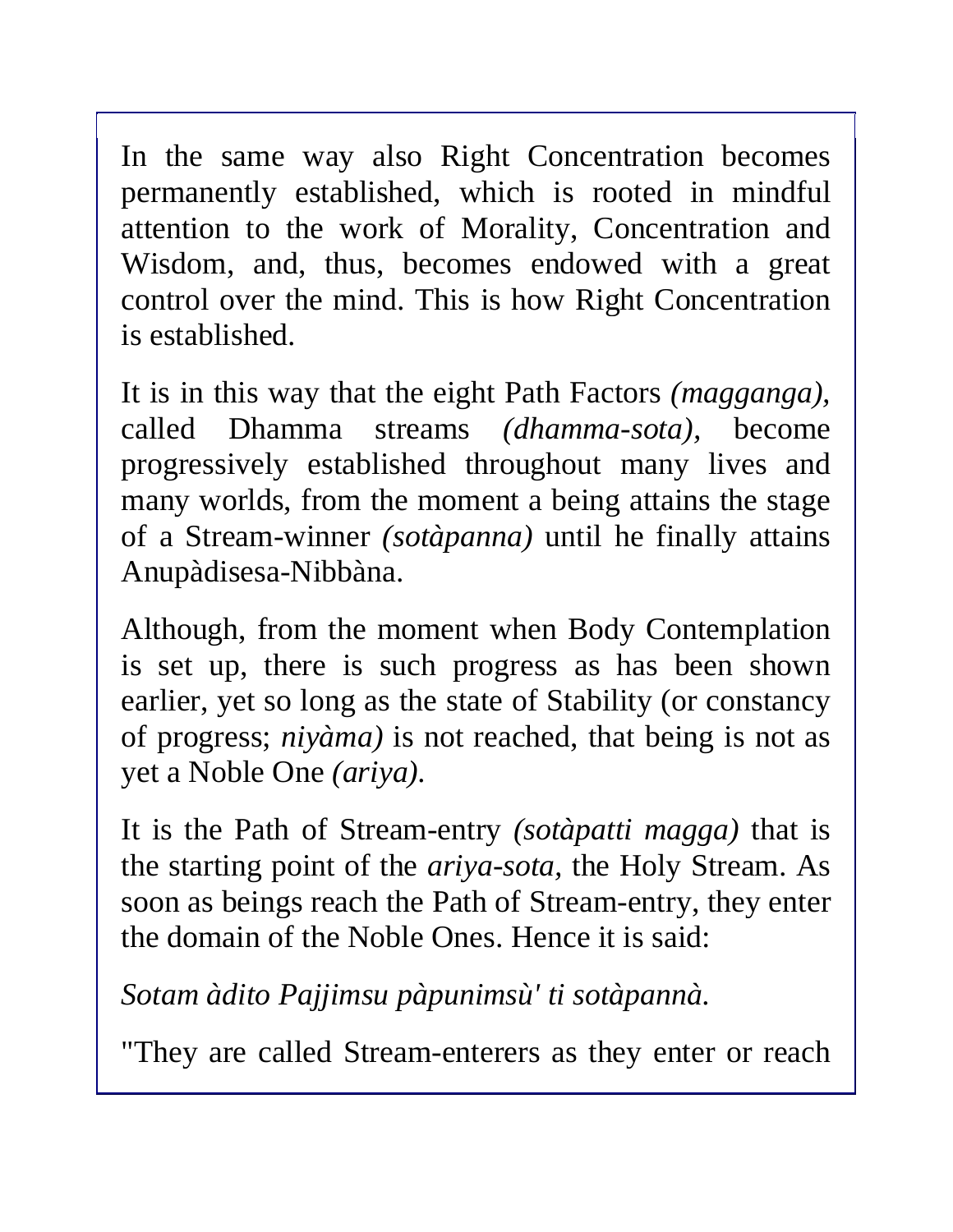the Holy Stream for the first time."

This ends our answer to the question, "Why are they called Sotàpannas?"

As soon as beings reach the stage of Noble Ones, they transcend the state of Worldlings *(puthujjana).* They are no longer beings of the "world", the Mundane, but have become beings of the Supramundane *(lokuttara).* They are no longer committed to the sufferings of the round of rebirths *(vattadukkha),* having become "beings of Nibbàna".

Throughout the series of many existences that may still be before them, they will never fall back from the first stage of their realization of Nibbàna, which they have achieved as Stream-winners. They are no longer liable to return to the *anusaya* plane of *Sakkàya-ditthi,* the proclivity for Personality Belief, or to the state of Wordlings.

They are firmly established on the first stage of Saupàdisesa-Nibbàna, the Nibbàna realised during lifetime, and will, during their remaining existences, enjoy at will the happiness of humans, devas and Brahmàs.

These eight Path Factors occur simultaneously to these Noble Ones only at the instant of their attaimnent of a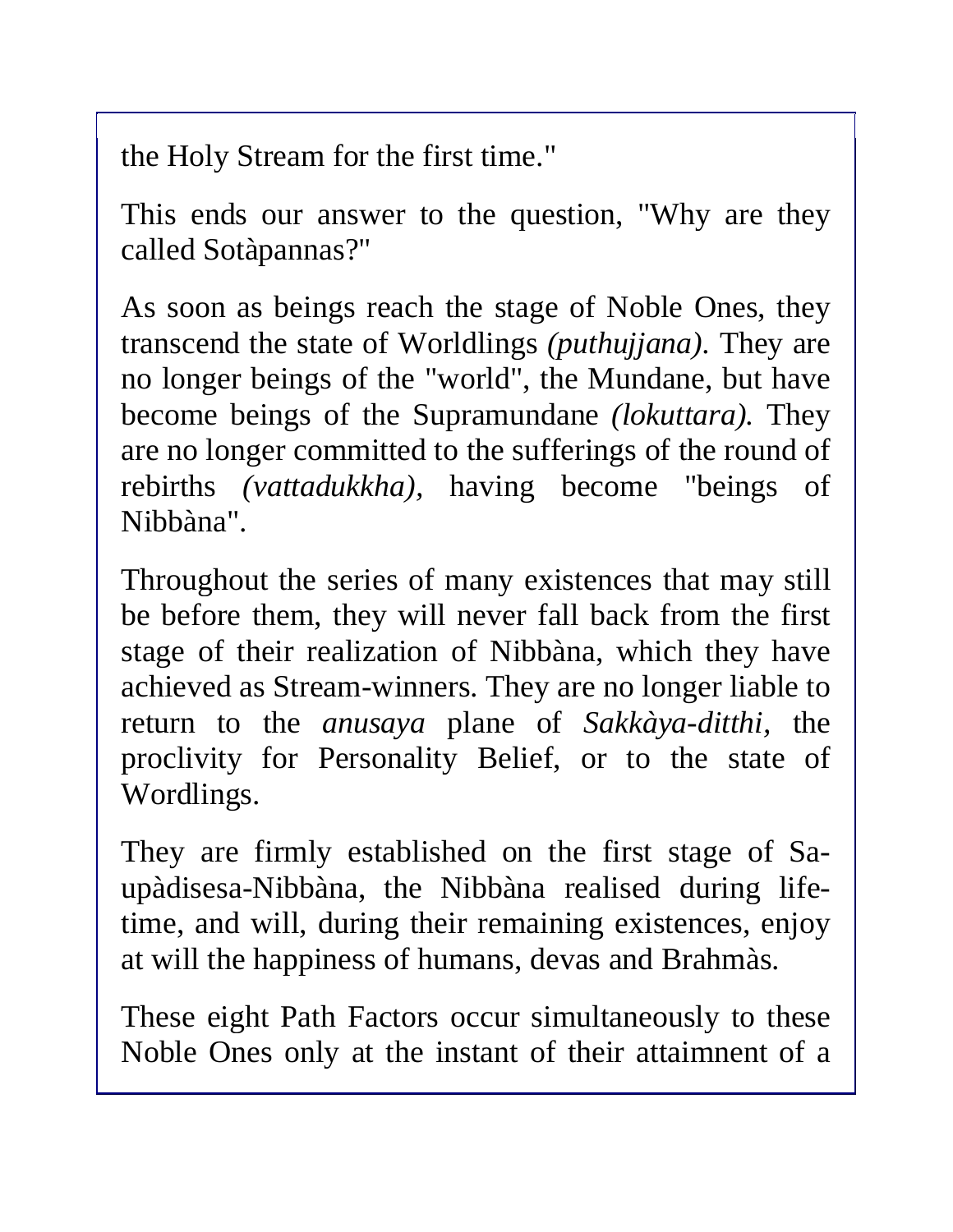Path or a Fruition (i.e. in supramundane consciousness). Where, however, mundane wholesome volitional acts *(lokiya-kusalakamma)* are concerned, the three constituents of the Sìla category associate only with *sìlakusala-kamma.* But the three constituents of the Samàdhi category and the two of the Pannà category associate with many kinds of *kusala kamma.* 

Although the three Path Factors of the Sìla category associate only with *sìla-kusala-kamma,* they are firmly established in Noble Ones as "non-contravention" *(avitikkama)* throughout their remaining lives.

This ends the explanation of the eight Path Factors.

The "pure phenomena" *(sobhana cetasika)* involved in the 37 *Bodhipakkhiya-dhamma,* are 14, namely:

- 1. Zeal (or desire: *chanda),*
- 2. Consciousness *(citta),*
- 3. Equipoise *(tatramajjhattatà = upekkhà),*
- 4. Faith *(saddhà),*
- 5. Tranquillity *(passaddhi),*
- 6. Wisdom *(pannà),*
- 7. Thought-conception *(vitakka=sankappa),*
- 8. Effort *(viriya),*
- 9. Right speech *(sammà-vàcà),*
- 10. Right action *(sammà-kammanta),*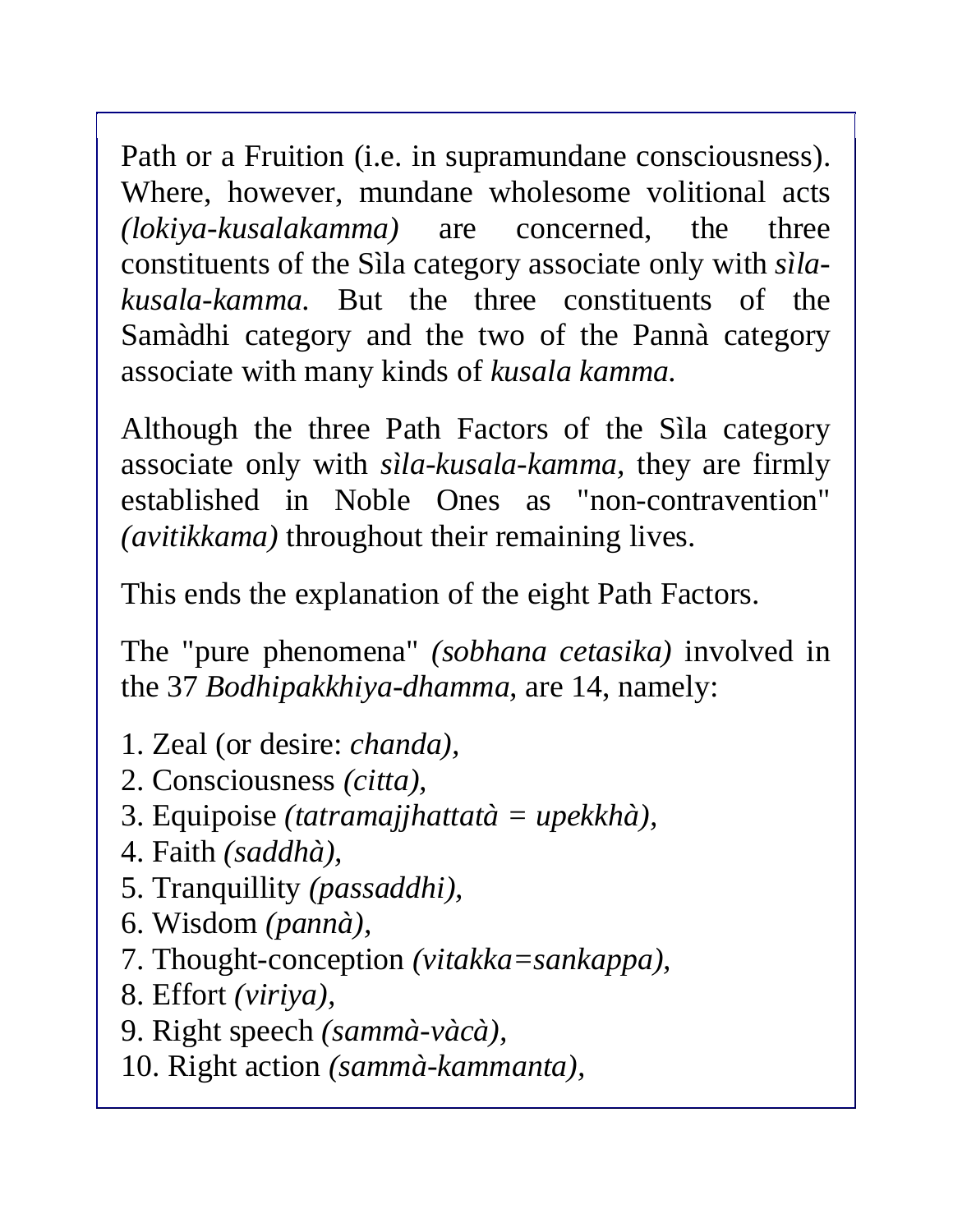- 11. Right livelihood *(sammà-àjìva),*
- 12. Mindfulness *(sati),*
- 13. Joy *(pìti),*

14. One-pointedness of mind *(ekaggatà = samàdhi).* 

**Notes:** 

[1] See notes 4, page 12 and note 1 page 13.

[2] The term *tihetuka* refers to rebirth consciousness having all three wholesome root conditions *(hetu),* i.e. Non-greed, Non-hate, and Non-delusion.

[3] *Ahetuka* refers to a rebirth consciousness without any of the three wholesome root conditions.

[4] *Magga Samyutta, 1. Vagga, 1. Sutta*.

[5] According to Commentary, the word *pahoti* has the meaning of *vaddhati,* to grow, to increase.

 $-00000$ 

**Chapter IX**

**How To Practise The Bodhipakkhiya Dhammas**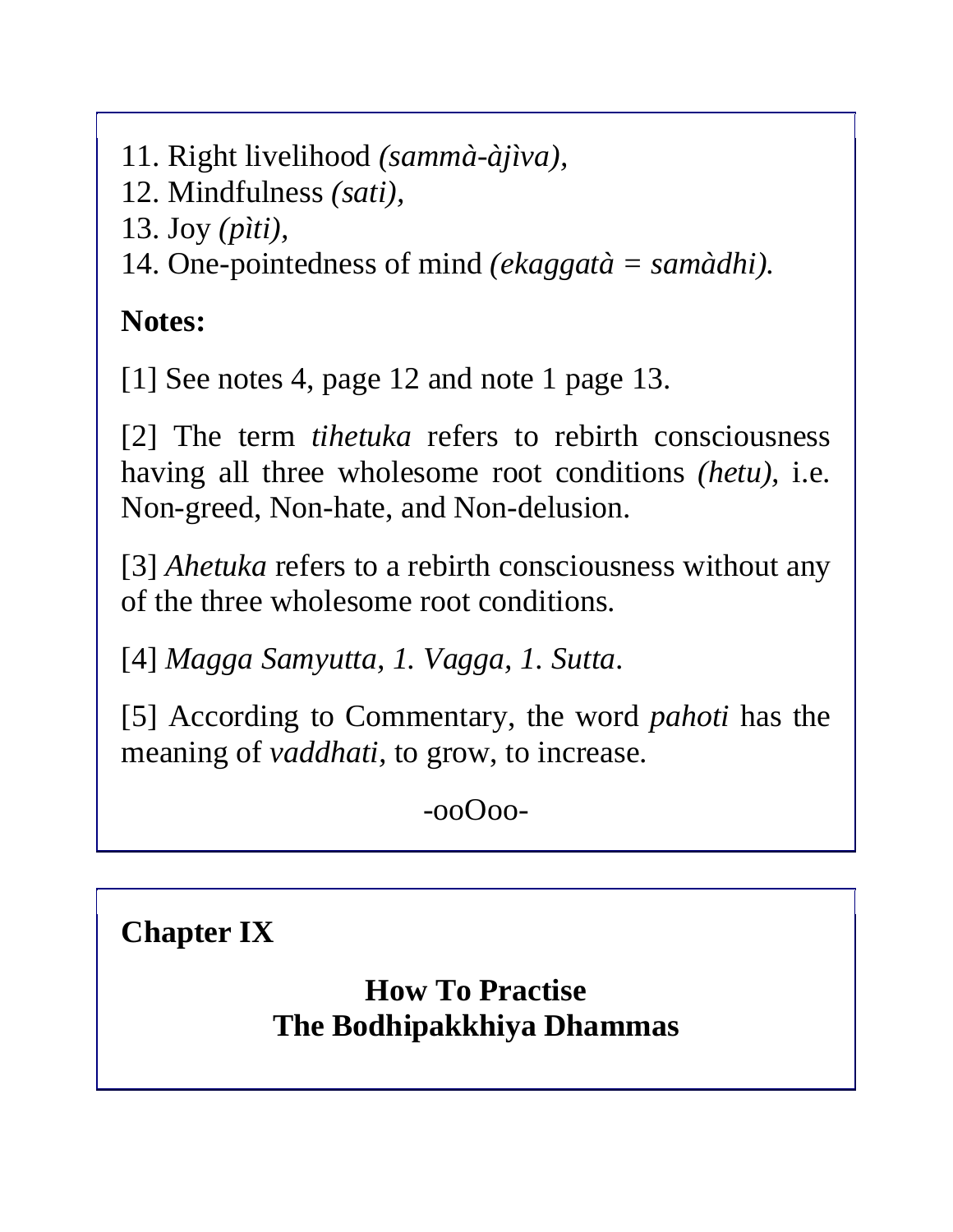Beings who encounter a Buddha Sàsana have to set-up Purification of Virtue *(sìla-visuddhi)* first and then strive to acquire the Requisites of Enlightenment *(bodhipakkhiya-dhamma),* in order to enter the Stream of the Noble Ones *(ariya-sota).* 

I shall now give a brief description of how the practice should be undertaken.

The practice of the seven Purifications *(satta visuddhi)* amounts to practising the *Bodhipakkhiya Dhammà.* 

In particular, the Purification of Mind *(citta-visuddhi)* concerns only persons who follow the way of Tranquillity practice *(samatha)* [1].

The "Purification of Knowledge and Vision of What Is and What Is Not Path" *(maggàmagga-nànadassanavisuddhi)* concerns only those highly conceited (or selfdeceiving) persons *(adhimànika)* [2] who think that they have attained to the Holy Paths and the Fruits although they have no such attainment.

The Purification of Virtue, the Purification by Overcoming Doubt, the Purification by Knowledge and Vision of the Way, the supramundane Purification by Knowledge and Vision, -- these apply to many different types of persons.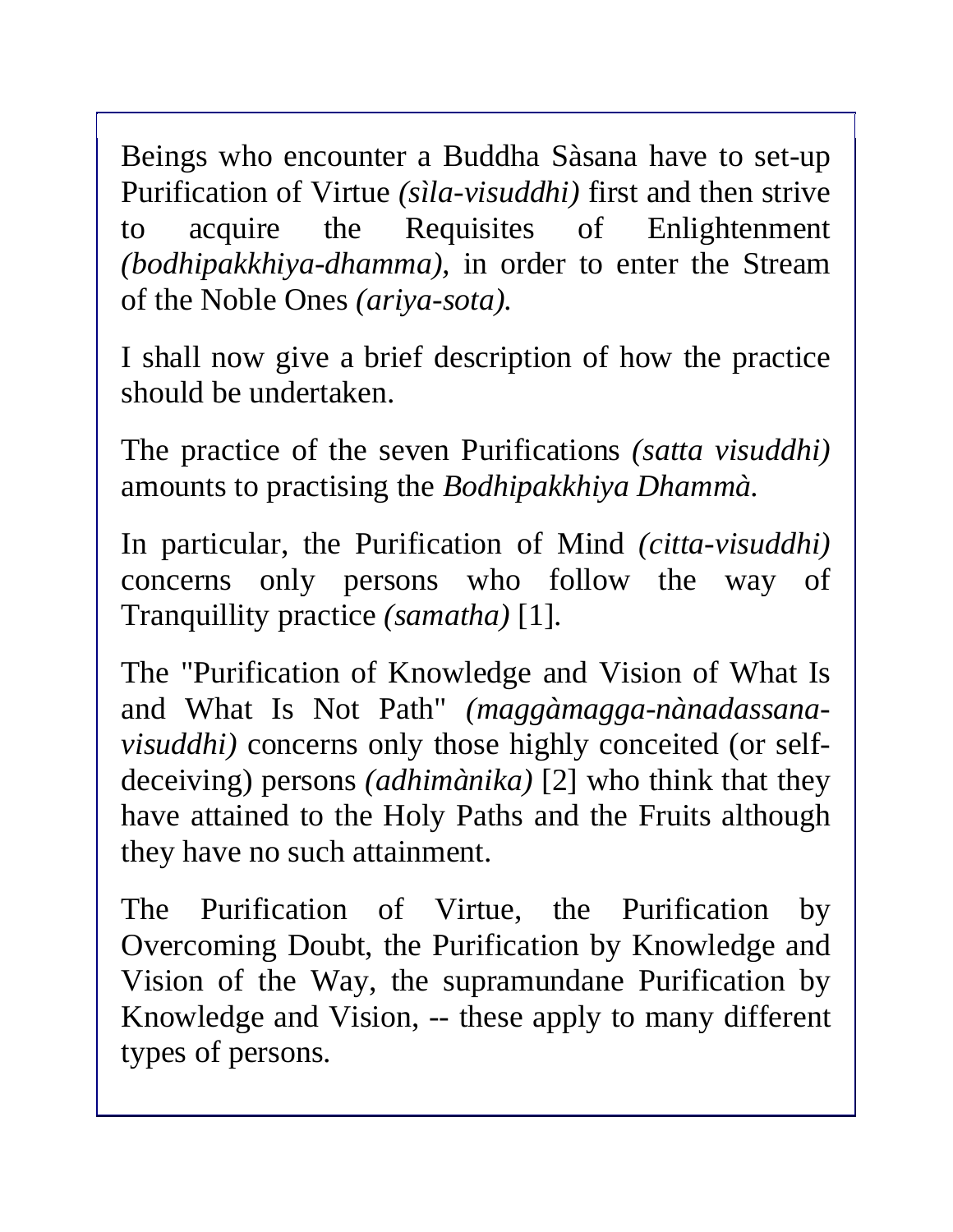Of these five Purifications, that of Virtue has been dealt with in the Chapter on the Path Factors, under the Sìla category. It consists of keeping the "Precepts that have Right Livelihood as the eighth" *(àjìvatthamaka-sìla).* 

Purification of Mind *(citta-visuddhi)* may be undertaken by practicing mindful Body Contemplation *(kàyagatàsati).* For that purpose, some take up Mindfulness on Breathing *(ànàpàna sati);* and generally, it may be said that if attention can rest on the out-and-in-breath, whenever one wishes and in whatever the bodily posture may be, then mindful Body Contemplation is established. Some persons practise that Contemplation by way of the four postures of the body *(iriyàpatha),* in accordance with the text *(Satipatthàna Sutta):* "When going, he is aware 'I am going'", etc. Others take up "Clear Comprehension" *(sati-sampajanna)* of bodily activities (see Satipatthàna Sutta). Others, again, practise Body Contemplation by attention to the 32 parts of the body. The first five are hair of the head, hair of the body, nails, teeth, skin, and are called *taca-pancaka,* the skinpentad. If attention can be firmly and steadily placed on these parts at will, in whatever bodily posture, Body Contemplation is established. Attention can also be directed to the bones of the body. Body Contemplation will be established if attention can be steadily and firmly placed on the bones of the head (skull). If, from the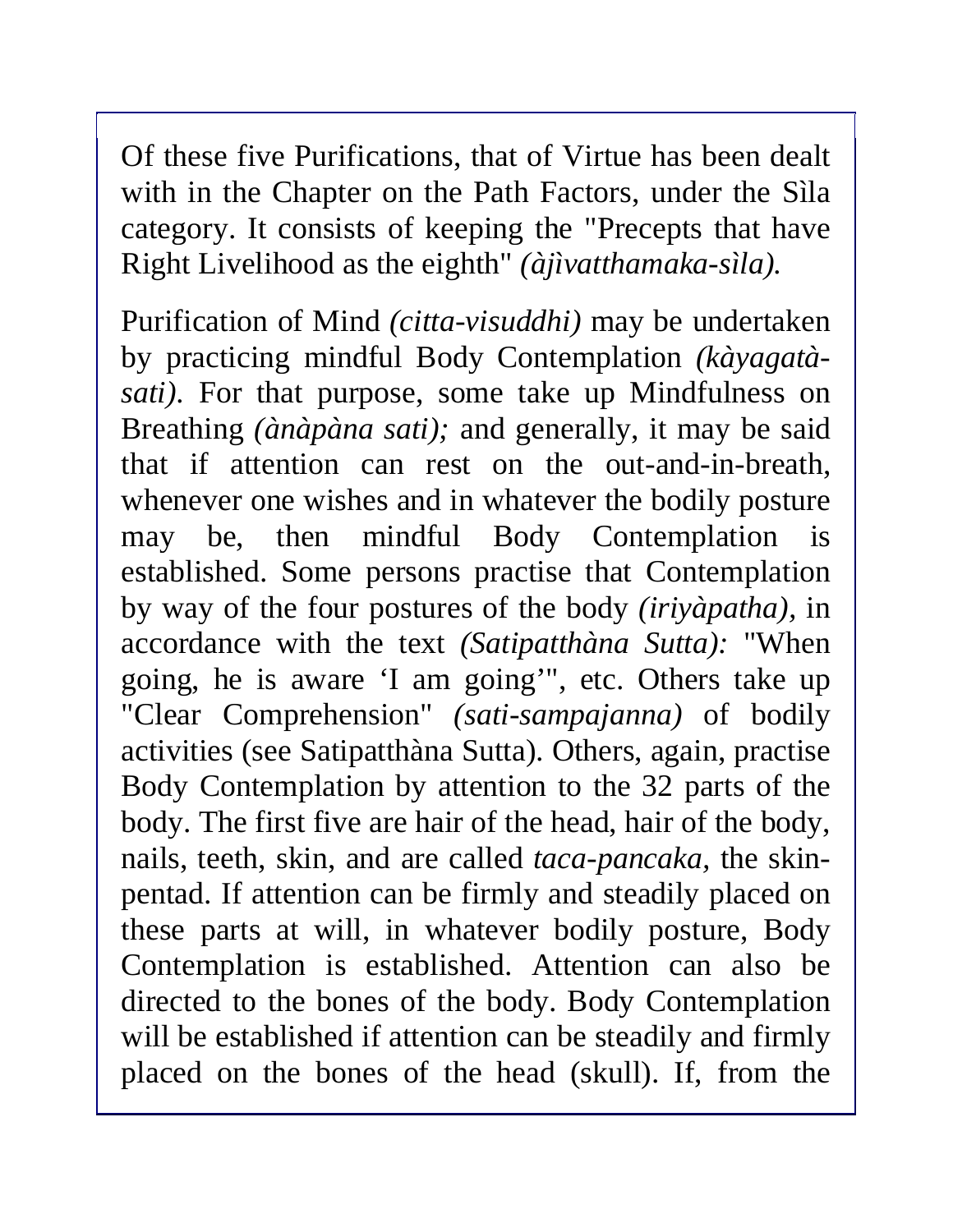beginning, the physical and mental processes *(nàmarùpa)* connected with the body (its functions and the attention given to all these processes) can be analytically discerned, and if attention to such work is firm and steady, the work of Body Contemplation is accomplished. This gives, concisely, the method of mindful Body Contemplation.

The work of Purification of View *(ditthi-visuddhi)* can be considered accomplished if the six elements *(dhàtu;*  see Note 1, page 97) can be analytically perceived.

In the work of the Purification by Overcoming Doubt *(kankhàvitarana-visuddhi),* if the causes for the appearance of the six elements mentioned above, can be clearly perceived, it is accomplished. It must be clearly perceived that the causes for the appearance of *pathavi, àpo, tejo, vàyo* and *àkàsa* are Kamma, consciousness *(citta),* temperature *(utu)* and nutriment *(àhàra)* [3], and that the causes for the appearance of the six types of consciousness (citta; eye-consciousness, etc.) are the corresponding six objects of perception.

By the "Purification by Knowledge and Vision of the Way" *(patipadà-nànadassana-visuldhi)* is meant the three characteristics of Impermanence, Suffering and Not-self. If these three are clearly perceived in the six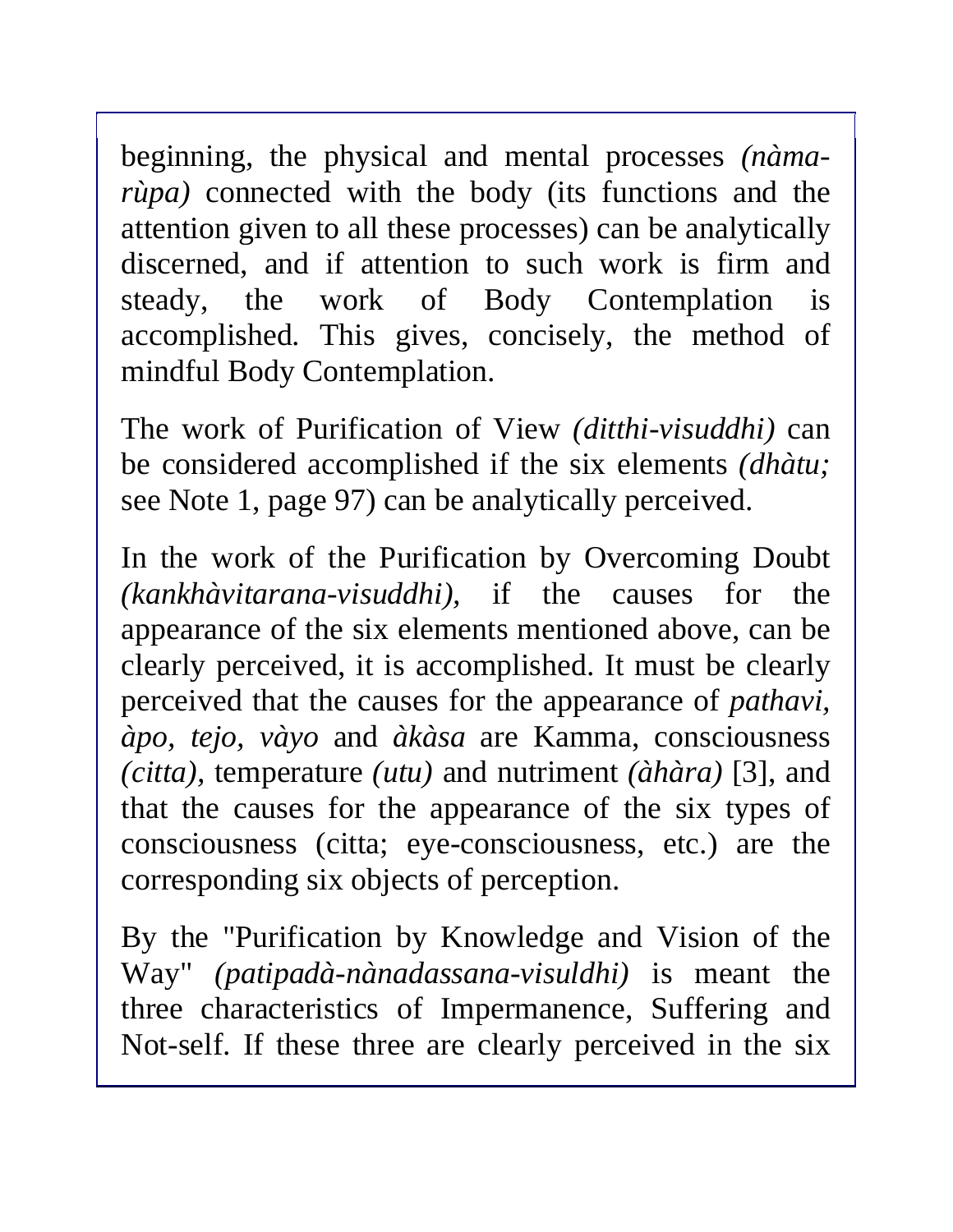elements mentioned above, this Purification is attained.

The supramundane Purification by Knowledge and Vision *(lokuttara-nànadassana-visuddlii)* consists of the knowledge pertaining to the four Holy Paths (of Streamentry, etc.; *magga-nàna).* 

This shows concisely the five (middle) Purifications.

### **Notes:**

[1] According to the *Visuddhi Magga*, also Access Concentration *(upacàra-samàdhi)* is included in *cittavisuddhi.* It is this quality of concentration that is required for insight meditation. - *(Ed.)* 

[2] See the kindred term *adhimànika,* explained in The Wheel 61/62, page 43 (Note 3 to the Discourse on Effacement). - *(Ed.)* 

[3] See "Manual of Insight" (Wheel 31/32), p. 47

-ooOoo-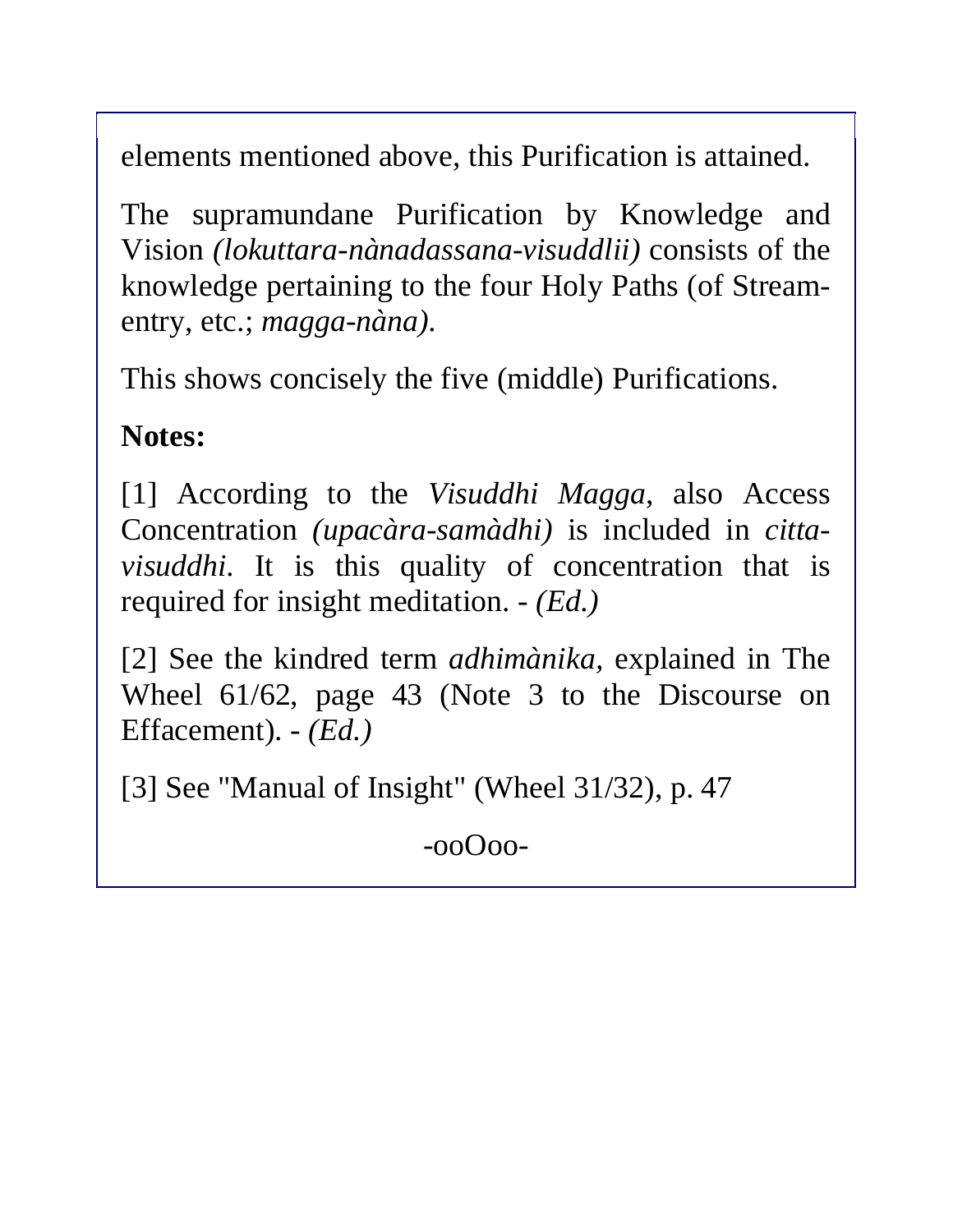# **Chapter X**

## **The Heritage Of The Sàsana**

*[This chapter has been abridged. (Ed.)]*

These thirty-seven Requisites of Enlightenment *(bodhipakkhiya-dhamma)* treated in the preceding chapters, are the heritage of the Buddha. They are the heritage of the Sàsana. They constitute gems of the Sàsana that are priceless and invaluable.

I shall now examine what constitutes this Heritage of the Sàsana *(sàsana-dàyajja).* 

By "heritage" is meant property given as legacy by parents to their children who are fit to receive it as heirs *(dàyàda).* This applies also to the Heritage of the Sàsana *(sàsana-dàyajja)* which is the Buddha's heritage *(Buddha-dàyajja).* 

As to the nature of that Heritage, there are two kinds of it: worldly *(àmisa)* and Dhamma heritage.

The worldly heritage consists of the four requisites of a Bhikkhu, namely, alms-food, robes, dwelling place, and medicines. The Dhamma heritage are the three Trainings *(sikkhà: sìla, samàdhi, pannà),* the seven Purifications,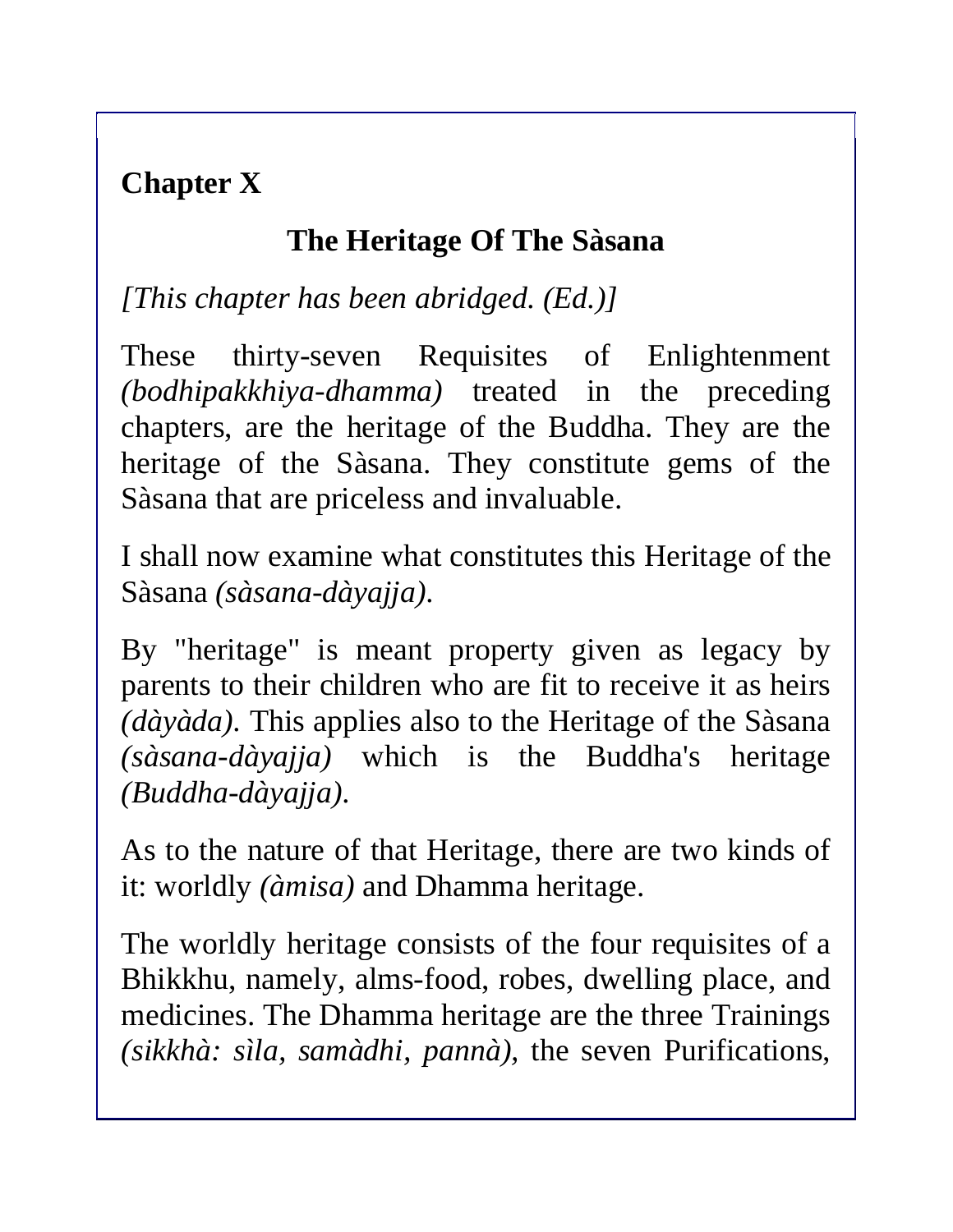and the thirty-seven Requisites of Enlightenment.

There are two kinds of Dhamma Heritage, namely mundane *(lokiya)* and supramundane *(lokuttara).* The mundane one consists of the above three Trainings on the mundane level, the six mundane Purifications and the Requisites of Enlightenment as far as associated with those mundane Purifications. -- The supramundane Dhamma heritage consists of the three Trainings on the supra-mundane level, the supramundane seventh Purification, and the supramundane Requisites of Enlightenment.

Mundane Dhamma Heritage may be divided into

(1) that dependent on the round of rebirths *(vattanissita),* and (2) that tending towards the ending of the Round of Rebirths *(vivatta-nissita);* 

or into:

(1) stable Dhamma heritage *(niyata)*  (2) unstable Dhamma heritage *(aniyata).* 

The practice of the three Trainings (Morality etc.) if directed towards the attainment of worldly positions such as mentor or teacher of kings (or governments), or towards the acquisition of dignity (titles, degrees),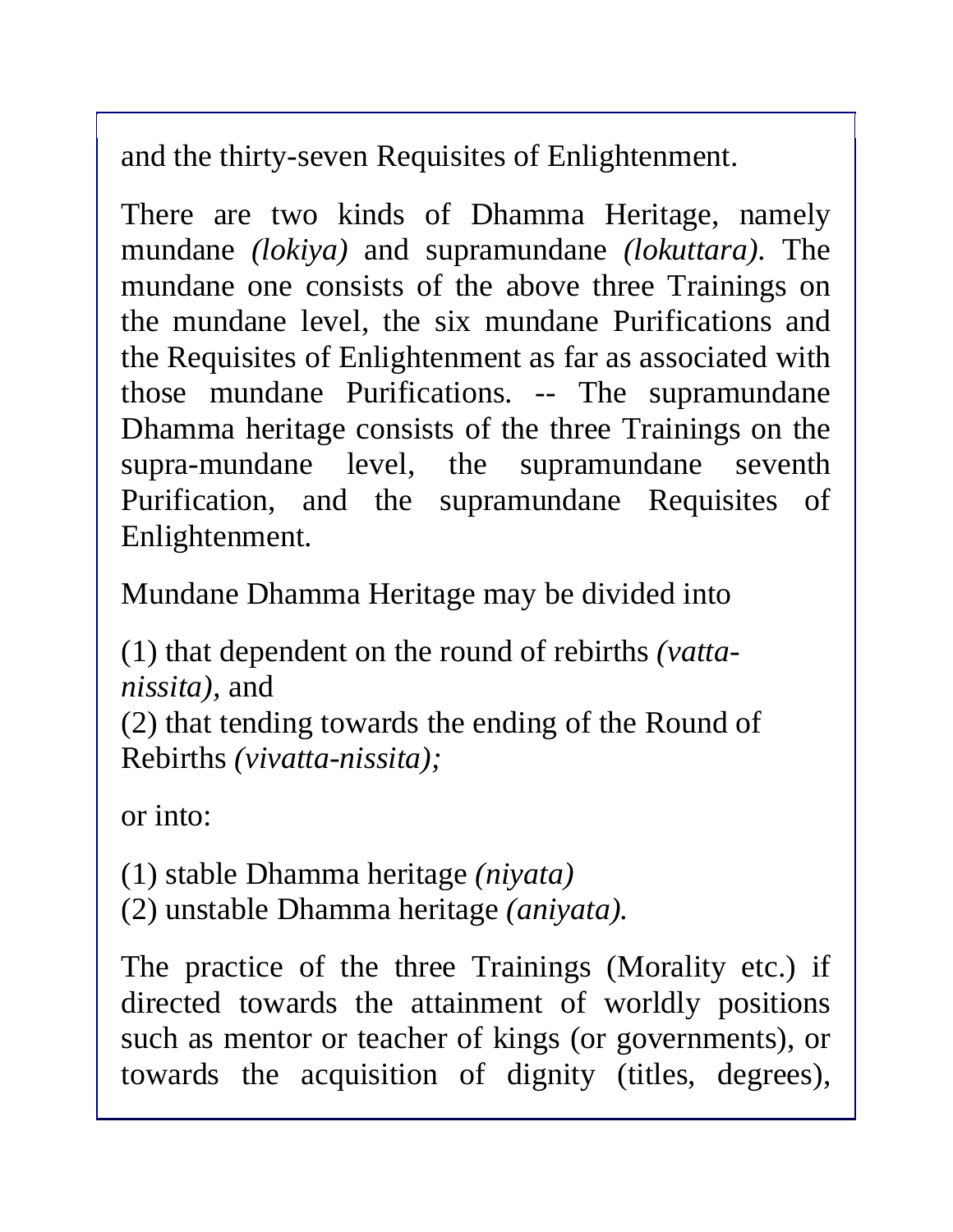power, retinue, and property, or towards the attainment of rebirth as noble and highly placed humans and devas, -- this is called "Dhamma heritage dependent on the round of rebirths".

There are three forms of the Round of Rebirth: the Round of Defilements *(kilesa-vatta),* the Round of Kamma *(kamma-vatta),* and the Round of Kamma Resultants *(vipaka-vatta). Vivatta* means Nibbàna which is the end of these three Rounds of Rebirths. The practice of Morality, Concentration and Wisdom directed towards the ending of these Rounds of Rebirths is called "Dhamma heritage tending towards the ending of the Round of Rebirths" *(vivatta-nissitadhammadàyajja).* 

With reference to the classification of "stable" *(niyata)* and "unstable" *(aniyata),* the great realm of "proclivity towards Personality Belief" *(sakkàya-ditthi anusaya)* in which Worldlings *(puthujjana)* are involved, is like a great and deep ocean of burning hot embers. The Morality, Concentration and Wisdom occasionally practised by Worldlings can be compared to droplets of rain falling into that great ocean of burning hot embers. Such utterances as "I fulfil *sìla*, I possess *sìla.* I practice *samàdhi.* I know. I am wise and clever. I perceive Mind and Matter *(nàma-rùpa).* I contemplate Mind and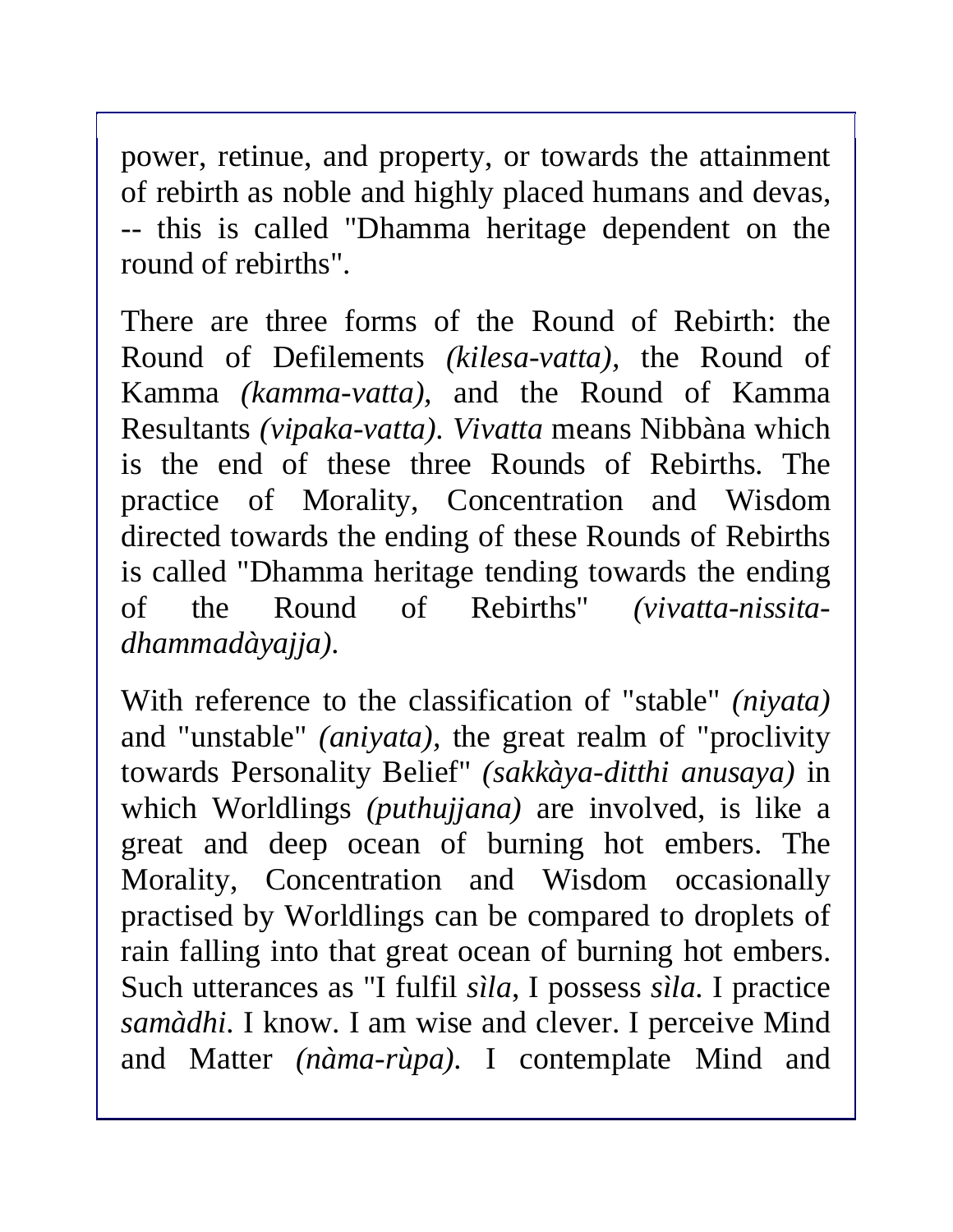Matter" are declarations about Morality, Concentration and Wisdom, which revolve around the Personality-Belief which is concerned with "I", and thus resemble the rain drops falling into the great ocean of red-hot embers. Just as the heat of those embers absorbs the rain drops and makes them disappear, so does the great kingdom of Personality-Belief absorb the Worldling's acts of Morality, Concentration and Wisdom and makes them disappear as they are "unstable" *(aniyata).* Though Worldlings may possess Morality, Concentration and Wisdom, their possession of them is temporary *(tadanga).* 

In the case of Sotàpannas, their mundane Morality of keeping the mundane "Precepts with Right Livelihood as the eighth*" (lokiya-àjivatthamaka-sìla);* their mundane Concentration firmly directed to the noble Qualities of the Triple Gem; and their mundane Wisdom perceiving the Four Noble Truths -- all these are of the rank of stability *(niyata).* They are like rain drops falling into a great lake and never disappear even throughout many lives. This shows the nature of the mundane *(lokiya)* Dhamma heritage.

The supramundane states of Morality, Concentration and Wisdom, the supramundane seventh Purification and the 37 Requisites of Enlightenment *(bodhipakkhiya*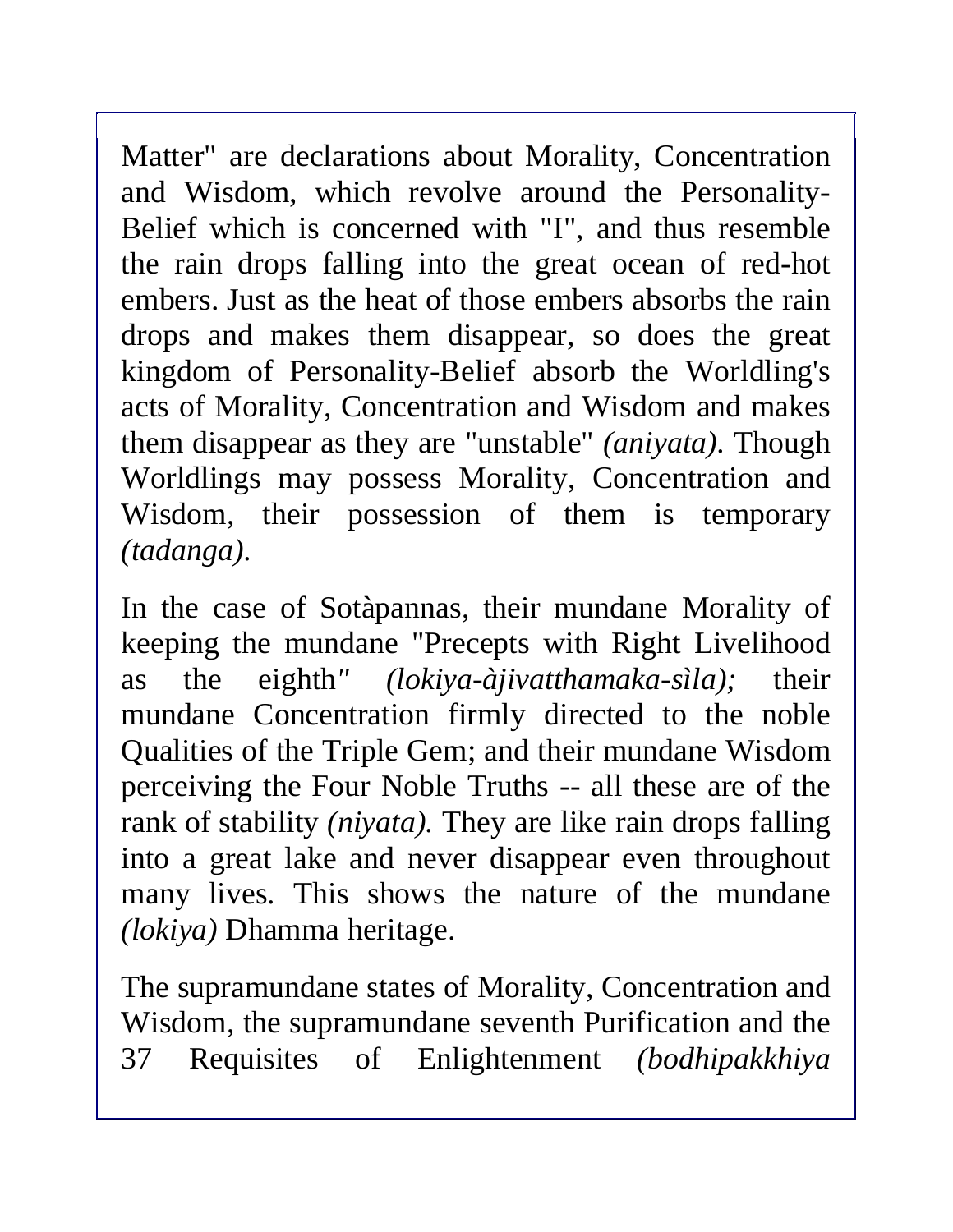*dhamma)* accompanying the eight kinds of supramundane consciousness are *vivatta-nissita* and are stable. Also the mundane Morality etc., in the case of Noble Ones *(ariya)* who also have attained their supramundane state, are likewise "stable". In such persons, there is no longer any possibility of their becoming *dussìla* (immoral), *asamàhita* (uncomposed)*, duppanna* (unwise) or *andhabàla* (foolish).

... Persons who lack Faith *(saddhà)* and Zeal *(chanda)* do not even conceive the idea that the higher attainments of the Purifications are the heritage which they can acquire in this very life. Because they lack Energy *(viriya),* they are reluctant to put forth effort that involves privations. They are liable to reject such effort as impossible. Because they are weak of will, their minds are not fixed on such kind of work.

They change their mind whenever they listen to various theories and expositions. Because they lack knowledge and wisdom, they reject such work as being beyond their capabilities.

Therefore, the Buddha has urged all beings to strengthen their weak *Iddhipàdas* (Bases of Success), such as Zeal *(chanda)* etc. Then only, can new desires and new thoughts arise.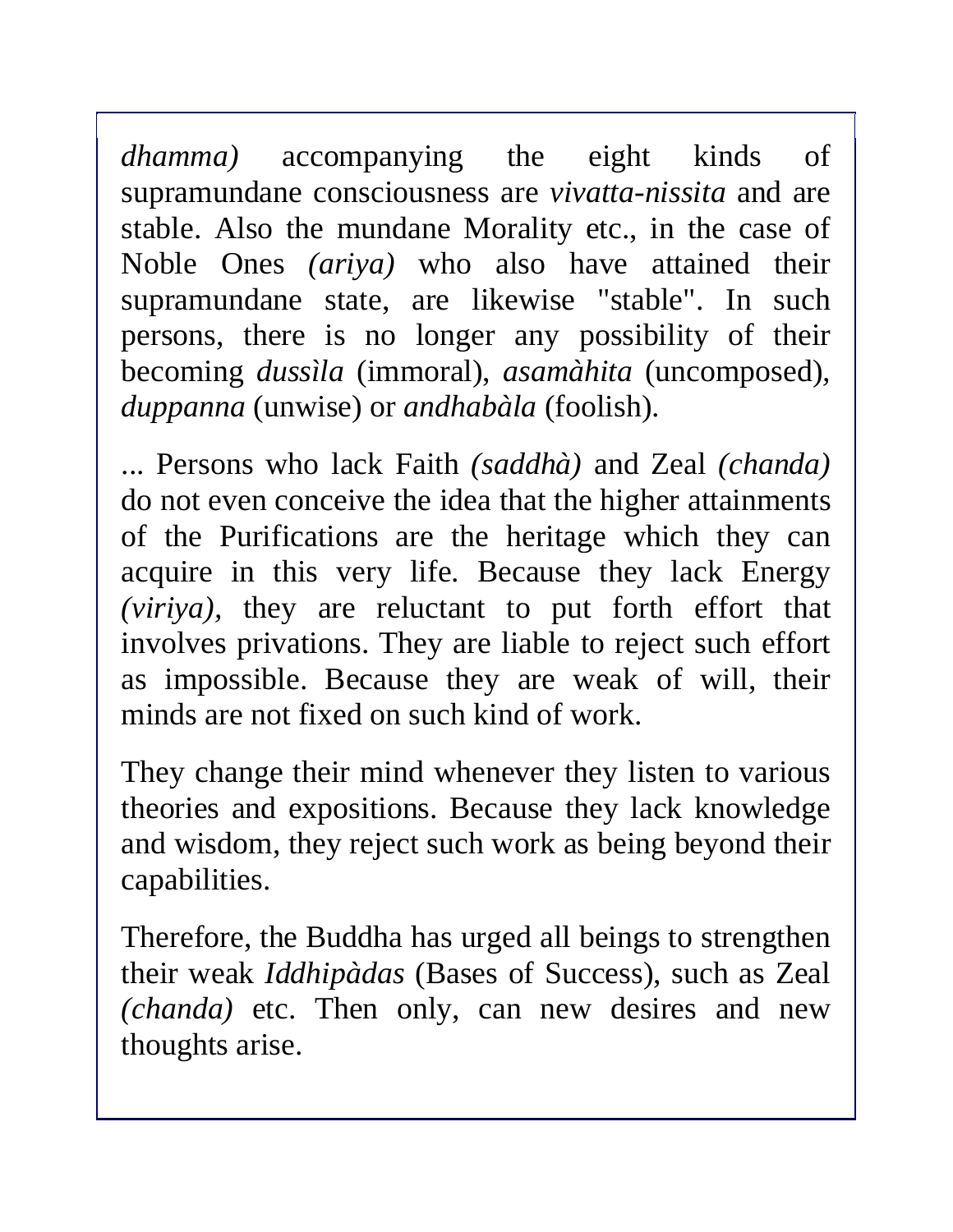Only those who possess one or other of the four Iddhipàdas as foundation can enjoy the full benefits of the Buddha's heritage. Others, who are without any of these Iddhipàdas, will get the opportunity to enjoy only some of the superficial benefits, without the chance of enjoying the essence of the heritage. Some may not even have the opportunity to enjoy those superficial benefits because they have squandered their heritage and, thus, become severed from the Buddha's and the Sàsana's heritages.

The heirs of the Sàsana may be classified into

- 1. Stable or constant heirs *(niyata)*
- 2. Unstable or inconstant heirs *(aniyata).*

People, who have never obtained knowledge of Impermanence and Not-self within themselves, are called unstable heirs. They may be disciples or heirs of the Buddha today and may become disciples or heirs of another teacher to-morrow. They may scorn and harm the Buddha Sàsana. Even in the present world there are persons who have changed their faith from the Buddha Sàsana to other religions, and who scorn and undermine the Sàsana. How easily they can change, after death, in another birth, can be imagined.

One can be a disciple of the Buddha this month and the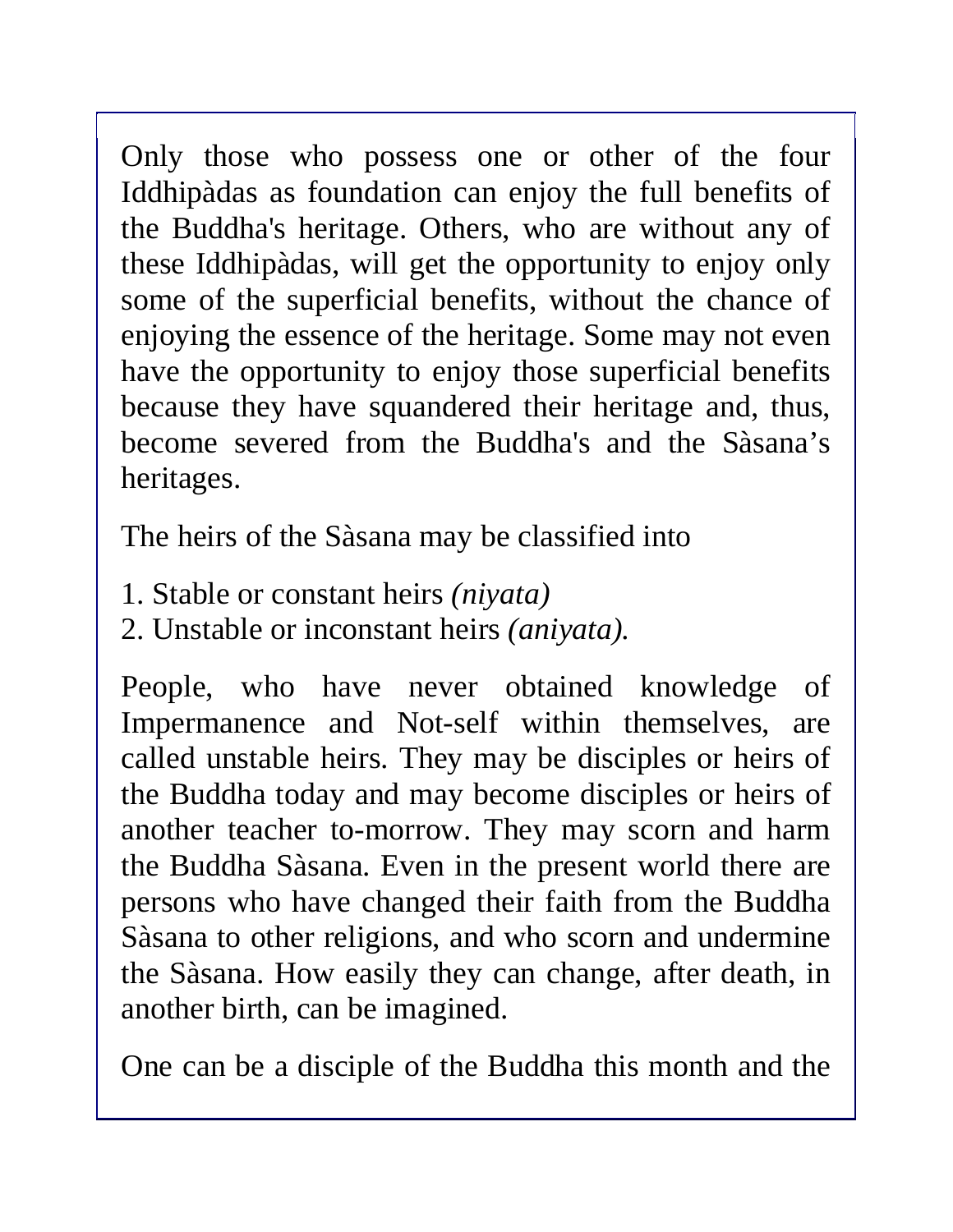disciple of another teacher next month. One can be a disciple of the Buddha this year and the disciple of another teacher next year. One can be a disciple of the Buddha this life and the disciple of another teacher in the next.

Therefore, it was said that Puthujjanas (Worldlings) are so called because they look up to the faces of various teachers.

This means that, in the unfathomable past Samsàra, Worldlings have never been constant in the choice of a teacher in whom they have taken refuge.

The occasions on which they have approached a Buddha and taken refuge in him, are very few indeed. Sometimes, they took refuge in Brahmà, sometimes in Sakka (Indra), sometimes in various deities, sometimes in planets, spirits and ogres, and they have done so as if these "refuges" were almighty.

The number of false teachers is very numerous in the world, and so is the number of existences in which Worldlings have taken refuge in such false teachers. While worldlings continue to wander and drift in Samsàra, replete with false attachments to Personality Belief, they will continue to change their teachers. How frightful, terrible and repellent is the state of a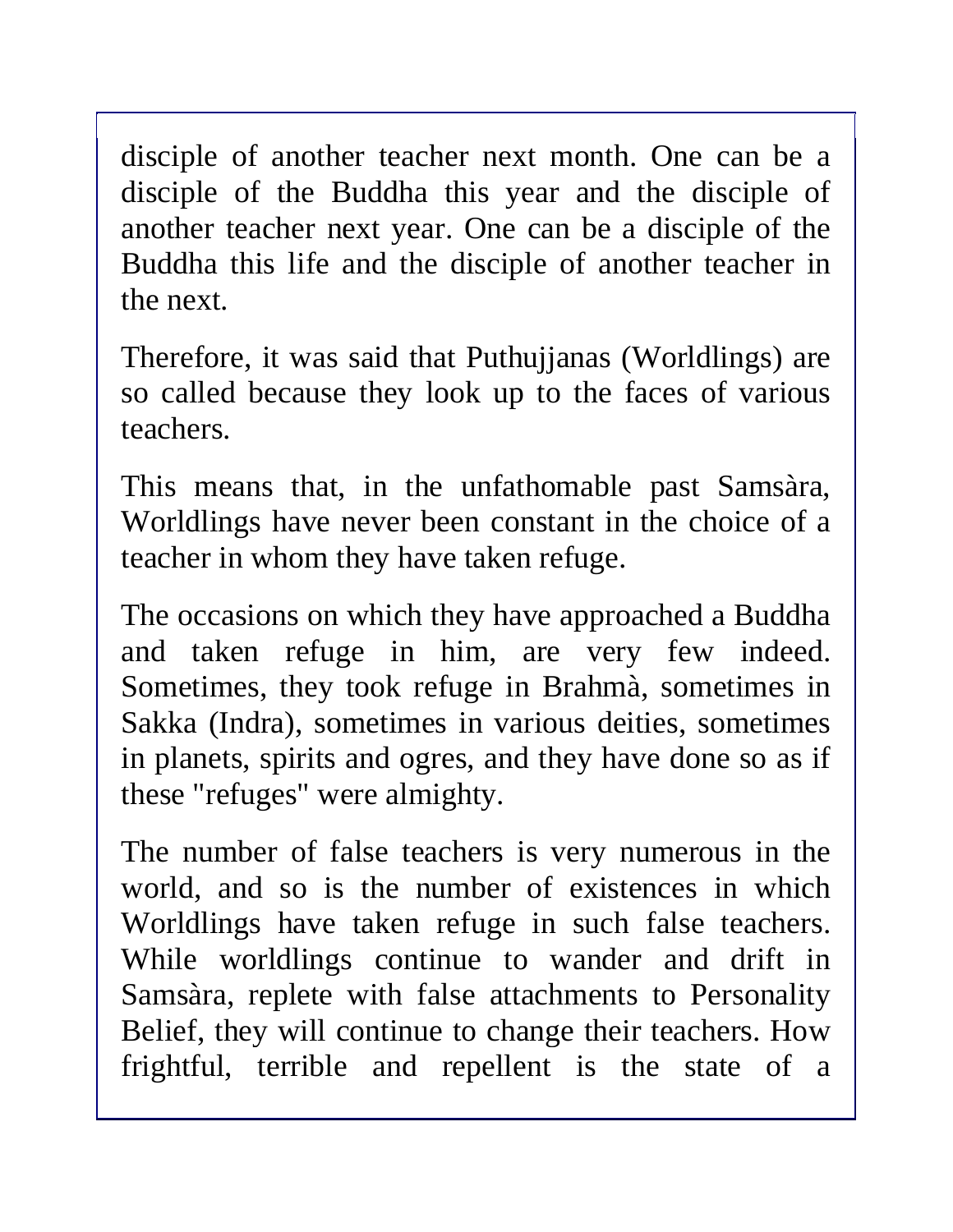Worldling!

Whenever a Worldling changes his teacher and refuge, a change also occurs in the doctrines and principles on which he depends for his guidance. Sometimes Worldlings accept the Purified morality *(adhisìla)* of a Buddha, but more often the morals of numerous other teachers.

Also in the matter of views, the existences in which they accept Right View are extremely few, while the lives in which they depend on wrong views are extremely numerous. Of the countless errors and perversities possessed by Worldlings, that of seeking refuge in false teachers is one of the gravest errors causing them great harm.

This is because taking refuge in wrong teachers leads to wrong Moral principles and practices, and, thus, the precious and rare achievement of rebirth as a human being *(manussatta-dullabha)* becomes entirely like a tree producing the evil fruits of rebirth in the worlds of misery, instead of being like a great Wishing Tree bearing the fruits of good rebirths. This shows the future path of unstable heirs of the Sàsana.

But those persons, who perceive in themselves the characteristics of impermanence *(anicca)* and not-self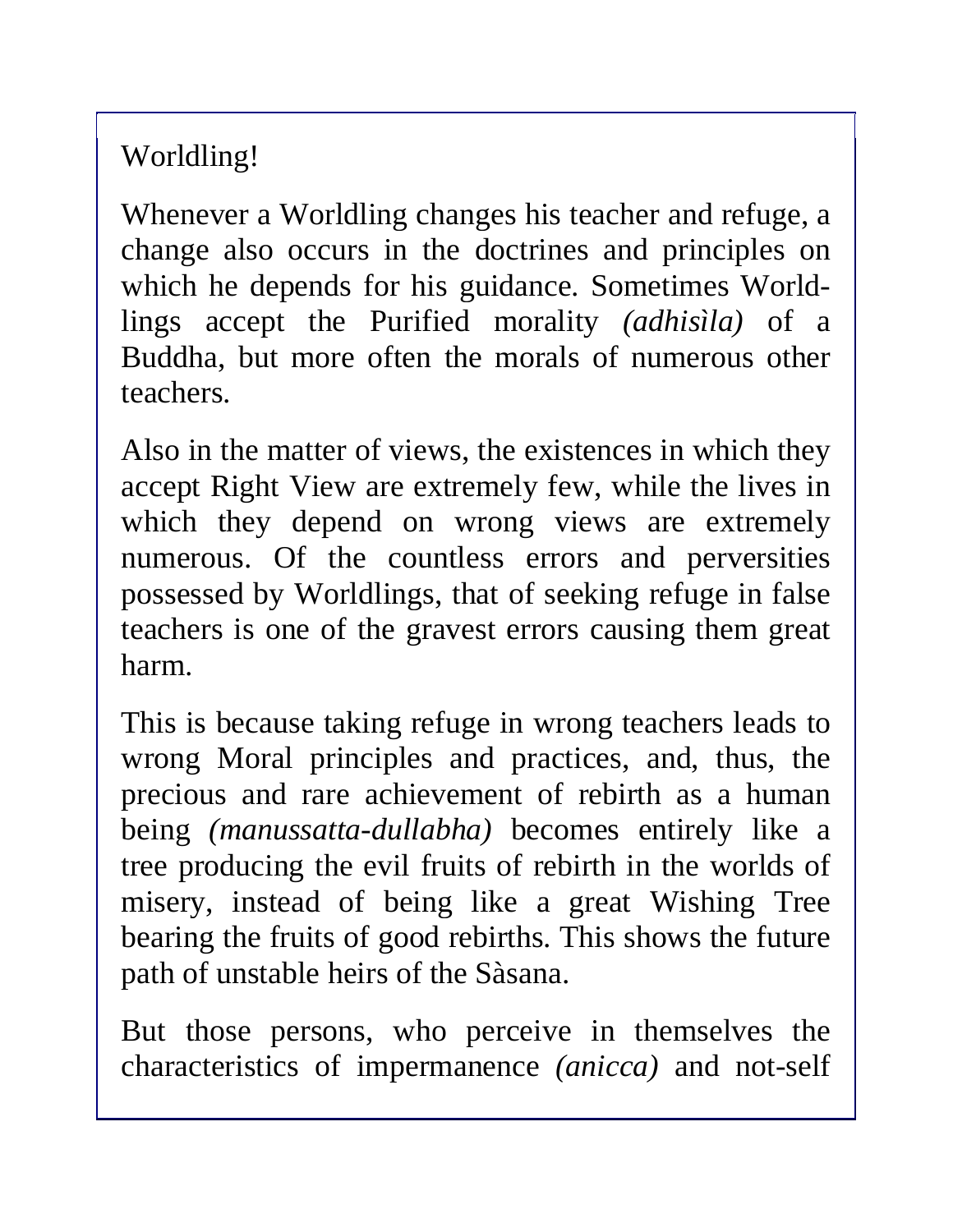*(anattà)*, are freed from the realm of Personality Belief. They become heirs of the Sàsana. "Stable" *(niyata)*  means here that throughout their future lives in Samsàra they are no longer inclined to seek refuge in false teachers. They become true children and heirs of the Buddha throughout the future succession of their rebirths. They become members of the *"Bon-sin-san"*  family (see Note 1, page 55). Their views of the incomparable qualities of the Buddha, the Dhamma and the Sangha become clearer and brighter from one rebirth to another.

All the Dhamma heritages will prosper and increase in their minds, i.e. the three Path categories (Morality, etc.), the seven Purifications and the thirty-seven Requisites of Enlightenment. They are beings who will invariably ascend to *Anupàdisesa-Nibbàna,* the Extinction of Defilements without any Groups of Existence remaining. This shows the undeviating path of stable heirs of the Sàsana.

Good and virtuous persons did not put forth effort in past existences because they desired to become heirs of bad heritages of the Sàsana. They did not practice Morality, Concentration and Wisdom, because they desired to become heirs of the unstable temporary heritages, but because they wished to become heirs of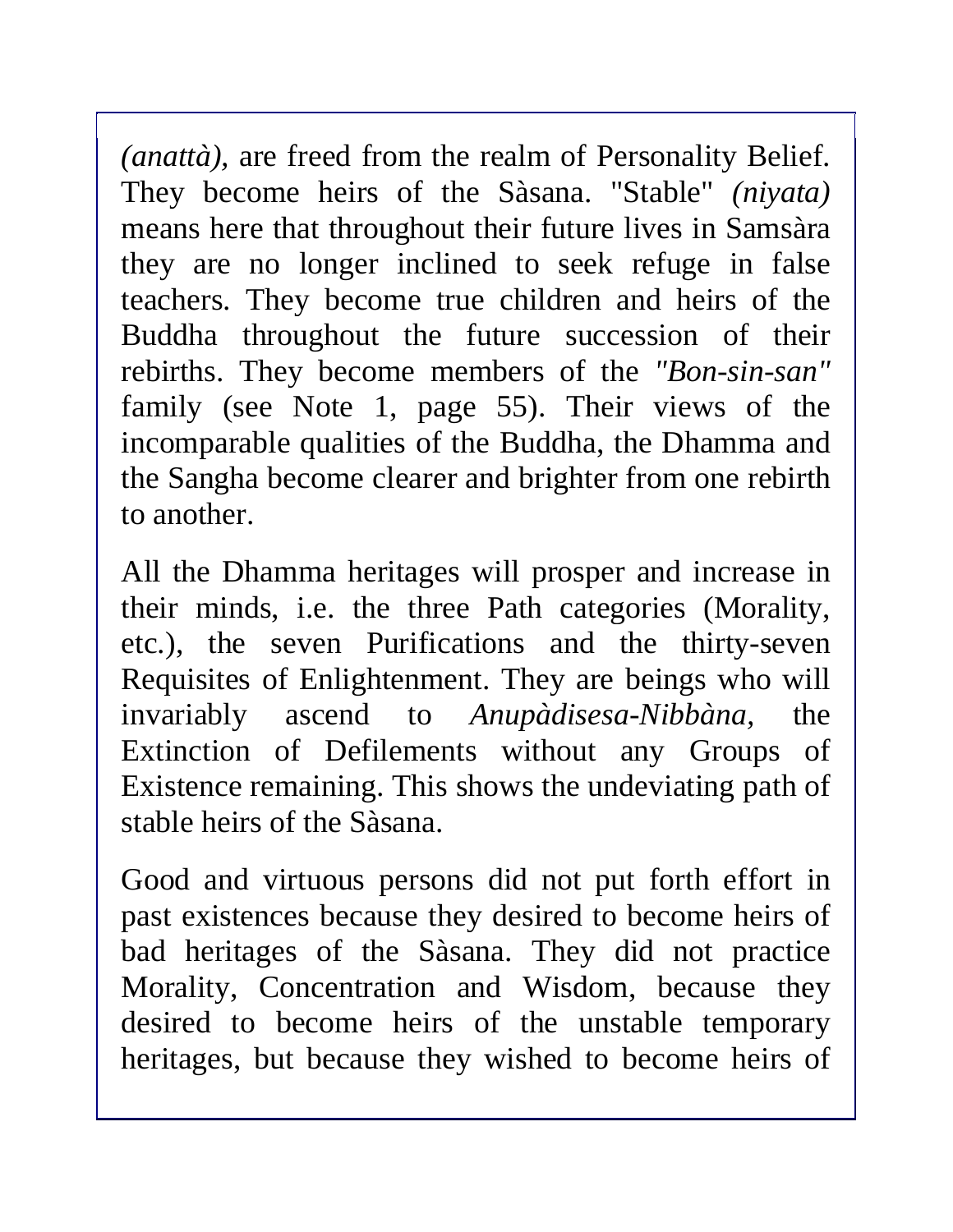the stable heritages.

Taking these facts into account, and taking heed of the fact that the Buddha disapproved of the bad heritages of the Sàsana, those persons who have now become disciples of the Buddha should not permit themselves to become bad heirs, nor to become temporary, unstable heirs. They should attempt to become heirs of the good heritages which are the Requisites of Enlightenment, the Bodhipakkhiya-dhammas. They should attempt to become stable heirs.

As regards persons deficient in wisdom, the mere performance of good and meritorious acts has to be encouraged as beneficial. But as to those persons who possess wisdom, if they desire to become stable heirs either in this life or the next, then they should establish in themselves firmly *Àjìvatthamaka-sìla* (see Note 2, page 12), set up mindful Body Contemplation *(kàyagatà sati)* and try (for at least three hours a day) to achieve perception of the three Characteristics of Existence in the five aggregates of "personality". If they perceive any of the three Characteristics, they can become "stable" *(niyata)* heirs and attain to the status of a *"Bon-sin-san" --* Streamwinner.

**-Thus Ends This Document-**